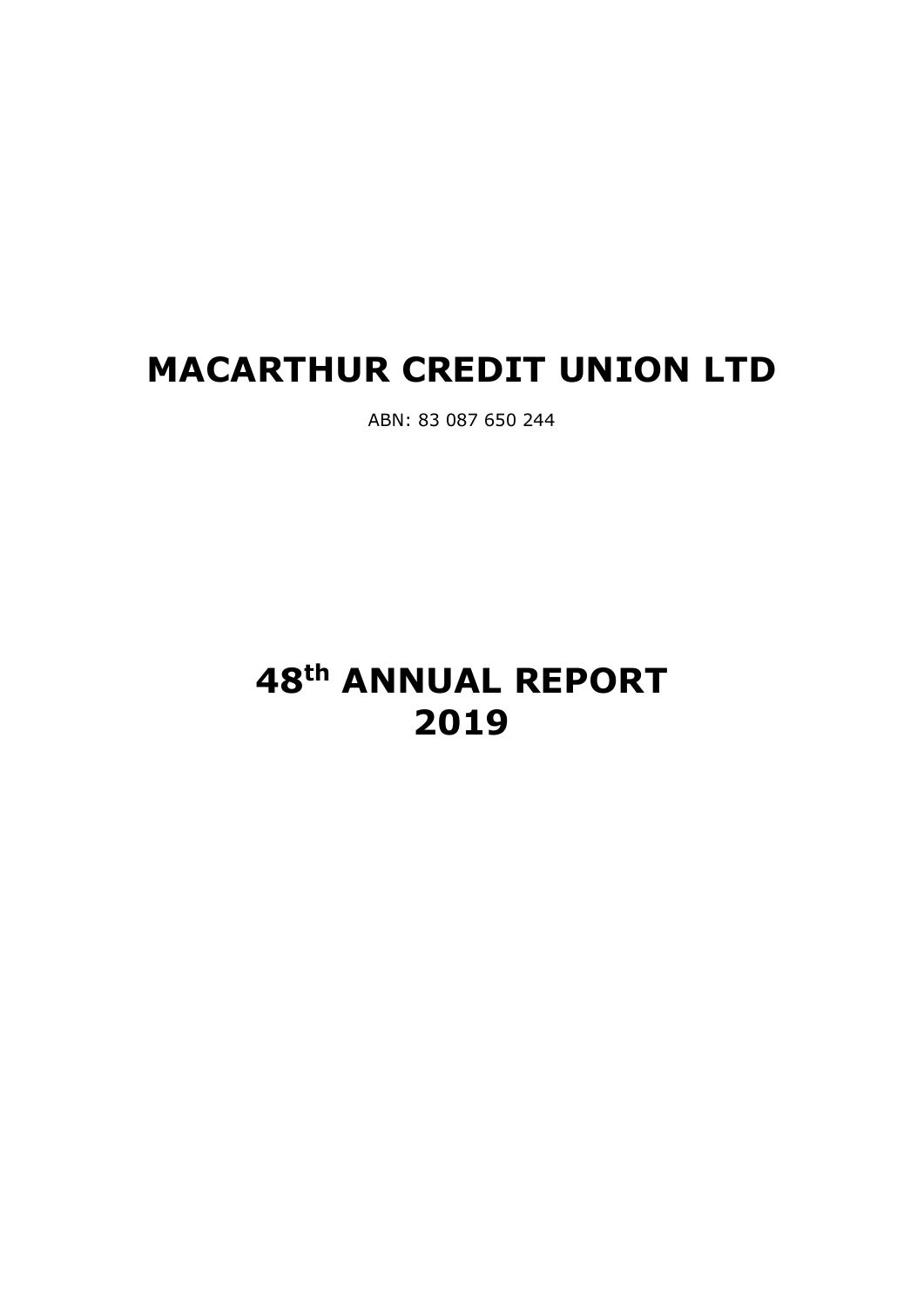# **DIRECTORS**

Lloyd Pollard (Chairman) Geoffrey Ellis (Deputy Chairman) Greg Wright (Resigned 13 November 2018) Deborah Vardy Glenn Becker Katie Palmer Alistair McLean (Resigned 21 November 2018) Doug Ferris (Appointed 13 November 2018) Peter Buckley (Appointed 21 November 2018)

**CEO**  David Cadden

# **REGISTERED OFFICE**

52 Argyle Street CAMDEN NSW 2570 Credit Union phone number: 1300 622 278

# **BRANCHES**

|                         | Shop 308,                                   | Sho |
|-------------------------|---------------------------------------------|-----|
| 52 Argyle St            | 109-111 Argyle St 326 Camden Valley Way 117 |     |
| CAMDEN 2570 PICTON 2571 | NARELLAN 2567                               | TAH |

.<br>7, מ Remembrance Dr **MOOR 2573** 

# **SOLICITOR**

Daniels Bengtsson Level 4, 171 Clarence St SYDNEY NSW 2000

#### **BANKERS**

Credit Union Services Corporation (Australia) Limited National Australia Bank Limited

# **AUDITOR**

KPMG Level 7, 77 Market Street WOLLONGONG NSW 2500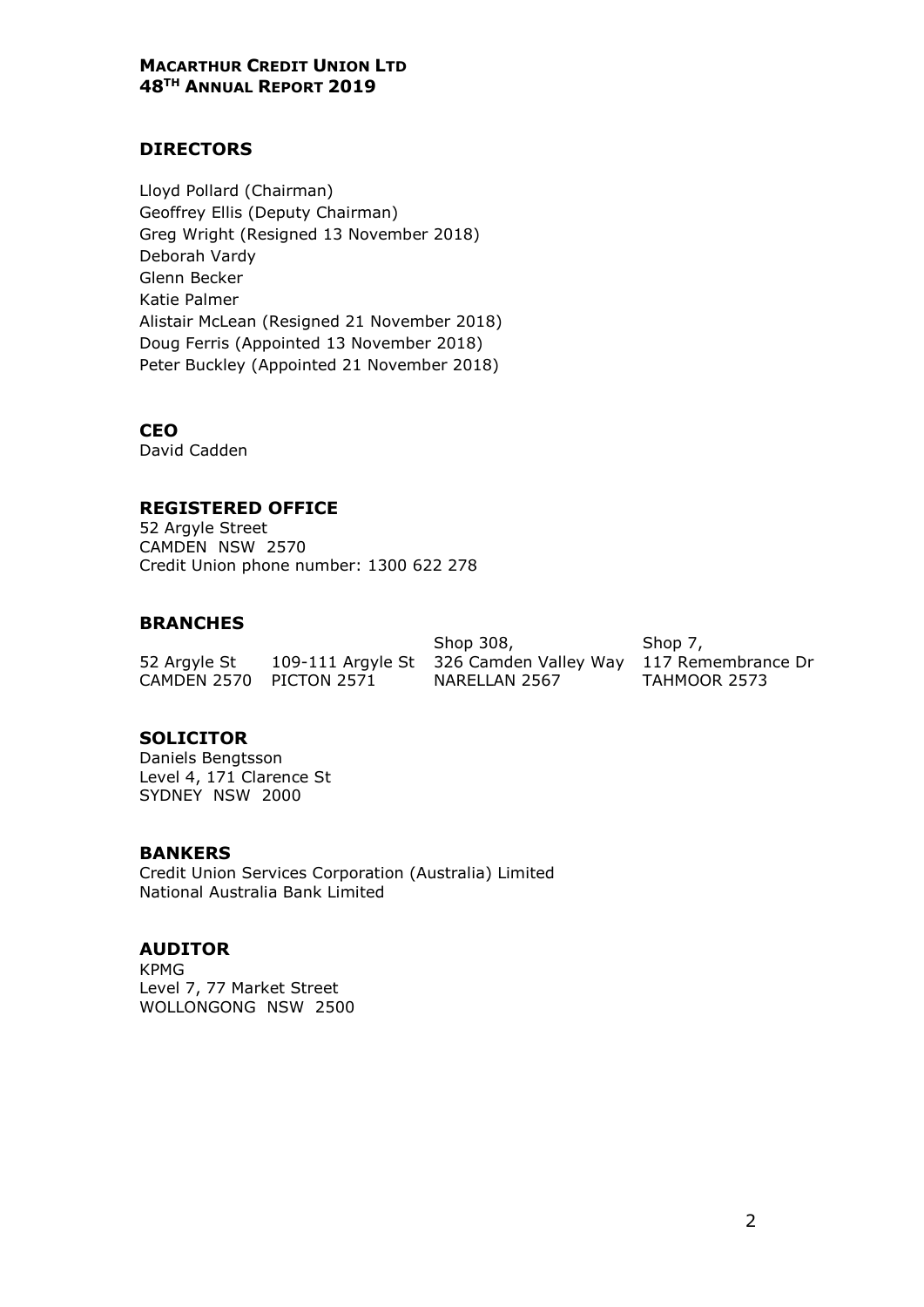# **CONTENTS**

| Corporate Governance Statement                             | 4  |
|------------------------------------------------------------|----|
| Chairman's Report                                          | 8  |
| CEO's Report                                               | 10 |
| Directors' Report                                          | 12 |
| Lead Auditor's Independence Declaration                    | 20 |
| Statement of Profit or Loss and Other Comprehensive Income | 21 |
| <b>Statement of Financial Position</b>                     | 22 |
| <b>Statement of Cash Flows</b>                             | 23 |
| Statement of Changes in Equity                             | 24 |
| Notes to the Financial Statements                          | 25 |
| Directors' Declaration                                     | 83 |
| Independent Auditor's Report                               | 84 |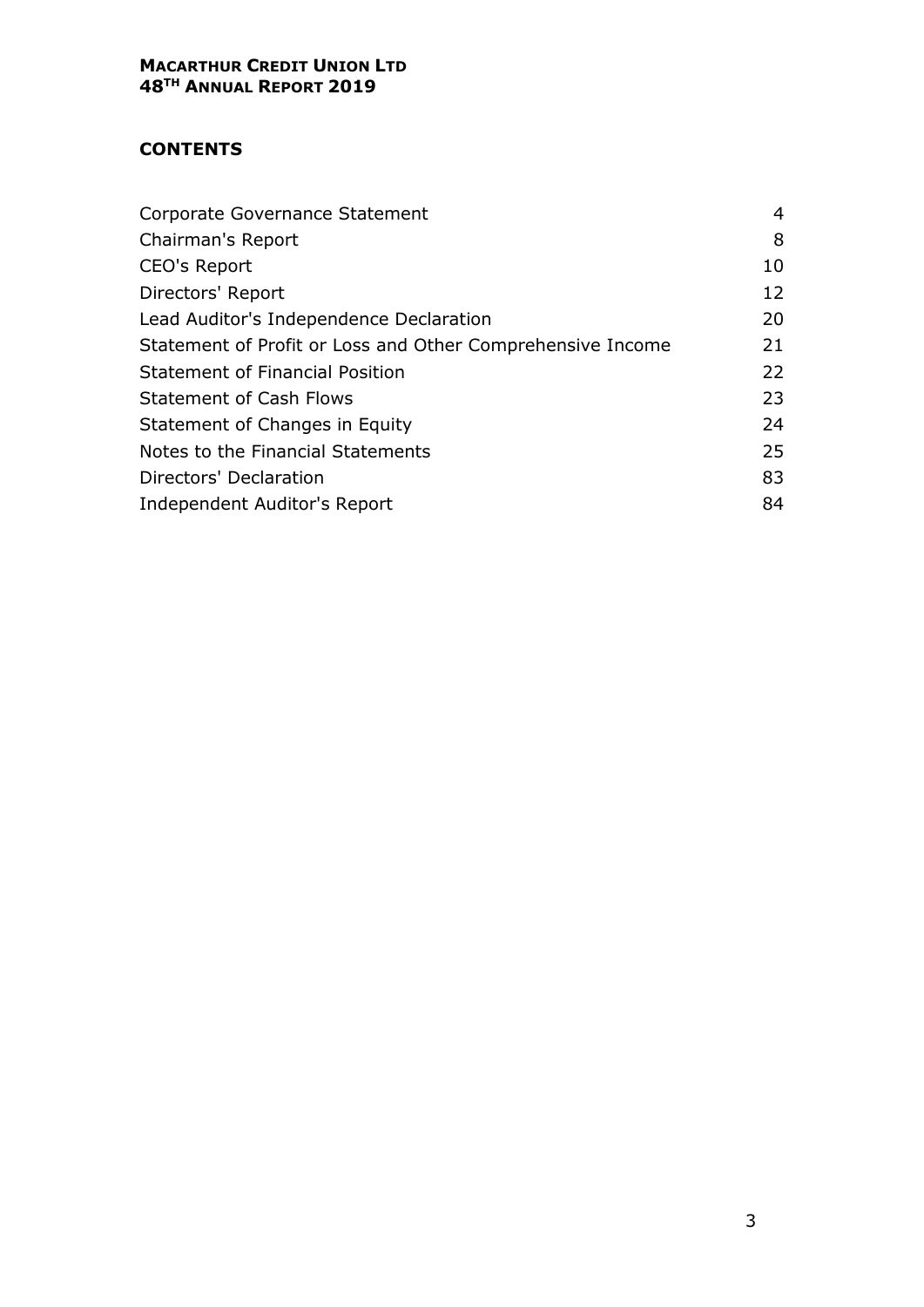#### **CORPORATE GOVERNANCE STATEMENT**

#### **OVERVIEW**

The Board of Directors of Macarthur Credit Union Ltd (the "Credit Union") is responsible for the overseeing of policy, performance and strategies to be implemented by Management. The Board, which also establishes and maintains a legal and ethical environment, is responsible to all Members of the Credit Union.

Guidelines have been established to ensure optimum Board performance and the Constitution of the Credit Union provides for one third of the Directors to retire each year. Directors may stand for re-election and where the number of candidates standing exceeds the available positions, a vote by members determines the successful candidates.

#### **COMPOSITION OF THE BOARD**

The composition of the Board is determined in accordance with the following principles and guidelines:

- In accordance with the Constitution of the Credit Union, the Board comprises a minimum of seven (7) Members elected by the Credit Union Membership. The Chairman is elected by the Board of Directors.
- Casual Board vacancies are filled by the Board having regard to appropriate qualifications and expertise.
- The Board is required to meet at least bi-monthly and follow meeting guidelines that ensure all Directors are made aware of, and have all necessary information to participate in an informed discussion of all agenda items.
- As part of its renewal process, the Board can appoint Associate Directors. These Associate Directors are engaged with the intention of replacing retiring Directors at a future time, but after gaining experience in proper Board/Governance practice. While the Associate Directors are encouraged to contribute to Board discussion, they do not have voting rights. It is envisaged that a successful Associate Director would be appointed in the future as a Director by the Credit Union Membership via the usual election process.
- All Directors are members of the Australian Mutuals Institute.

#### **COMMITTEE STRUCTURE**

The following Committees support the work of the Board:

#### **Executive Committee**

The Executive Committee's powers are limited to those delegated to it by the Board from time to time. The Board invites the CEO to attend all Executive Committee Meetings in an advisory capacity, unless his attendance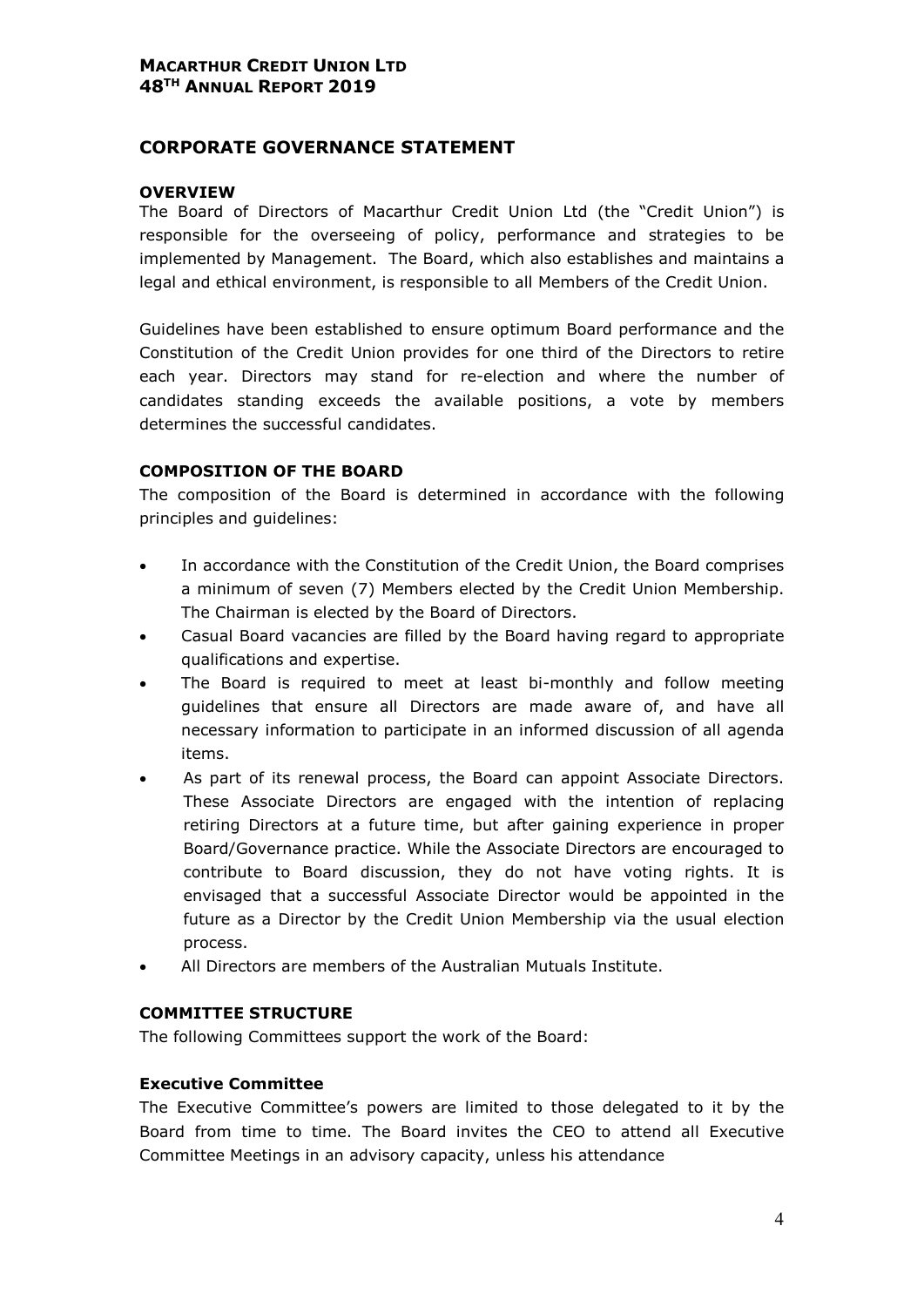# **CORPORATE GOVERNANCE STATEMENT (CONTINUED)**

#### **Executive Committee (continued)**

would be inappropriate because of reasons such as conflict of interest. The Members of the Executive Committee as at 30 June 2019 were Lloyd Pollard (Chairman), Deborah Vardy, Geoffrey Ellis and Glenn Becker. There were no Executive Committee meetings held during 2019.

The role of the Executive Committee is to:

- Undertake any tasks assigned by the Board;
- Review the CEO's performance and salary; and
- Review policy recommendations from Management for Board consideration.

#### **Audit Committee**

The primary objective of the Audit Committee is to assist the Board in fulfilling its responsibilities in respect of the accounting and reporting practices of the Credit Union.

The Members of the Audit Committee as at 30 June 2019 were Geoffrey Ellis (Chairman), Katie Palmer, Doug Ferris and Peter Buckley.

The Board invites the CEO or his nominee(s) to attend all Audit Committee Meetings in an advisory and secretarial capacity unless their attendance would be inappropriate because of reasons such as conflict of interest.

The role of the Audit Committee is to:

- Minimise accounting policy risk by reviewing all draft annual financial reports prior to approval by the Board;
- Monitor compliance with statutory requirements for financial reporting;
- Direct and monitor the Internal Audit function;
- Liaise with the External Auditor and review the adequacy of the scope and quality of the audit in consultation with the CEO;
- Initiate special projects and investigations on matters within its Terms of Reference, keeping the Board fully informed on progress and outcomes; and
- Review financial and prudential policies and procedures and to make recommendations.

#### **Governance Committee**

The primary objective of the Governance Committee is to assist the Board of Directors in the discharge of its responsibilities by way of enhancing and monitoring the performance of the Credit Union in matters of corporate governance. The specific functions of the Committee include the:

• Establishment and review of procedures to assess Board, Committee and Director performance;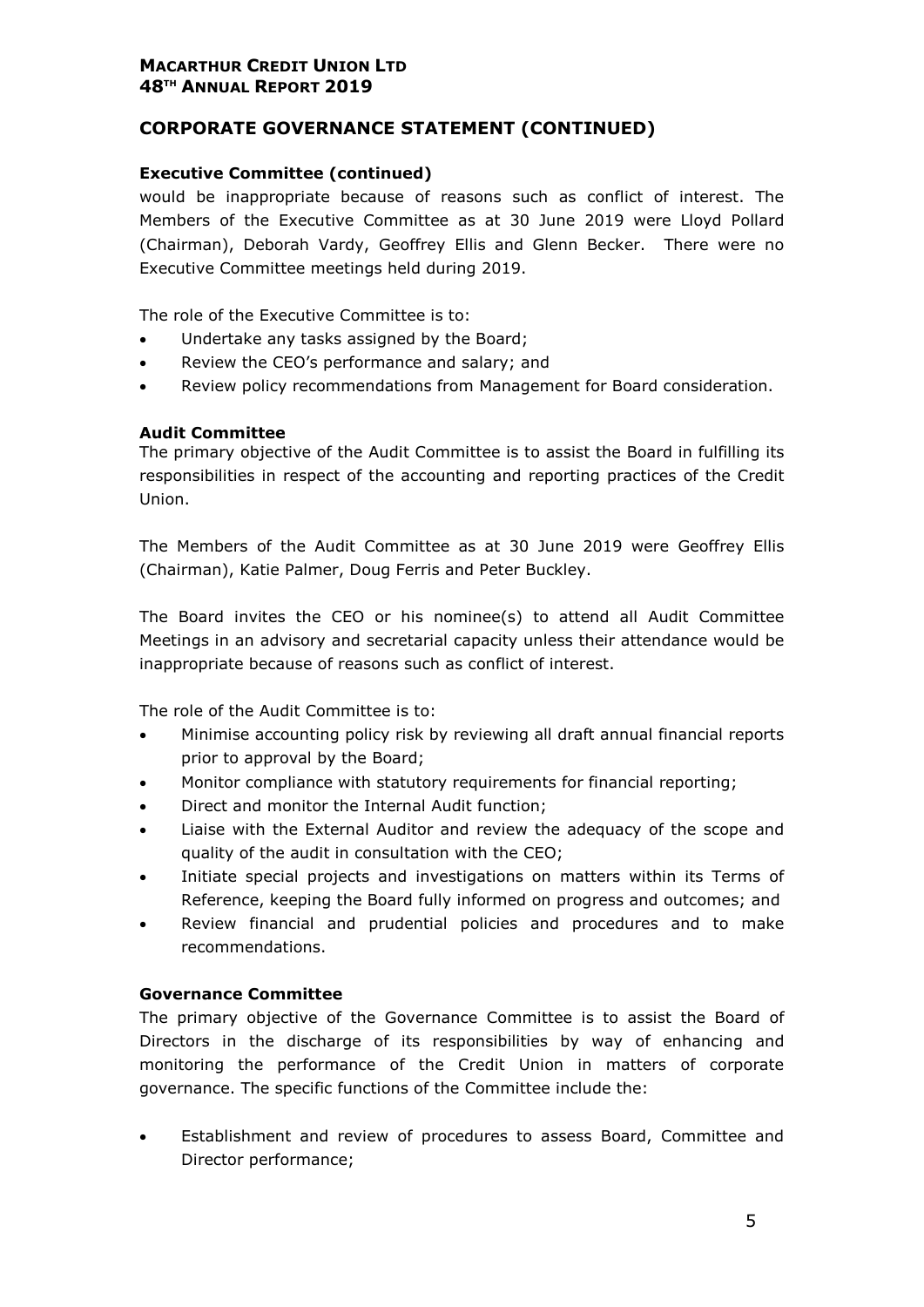# **CORPORATE GOVERNANCE STATEMENT (CONTINUED)**

#### **Governance Committee (continued)**

- Development and review of appropriate corporate governance principles, policies and practices; and
- Development, implementation and monitoring of Director development policies and practices.

The Members of the Governance Committee as at 30 June 2019 were Deborah Vardy (Chairman), Glenn Becker, Katie Palmer and Doug Ferris.

#### **Risk Committee**

The primary objective of the Risk Committee is to assist the Board in fulfilling its responsibilities in respect of the Credit Union's risk management framework.

The Members of the Risk Committee as at 30 June 2019 were Glenn Becker (Chairman), Geoffrey Ellis, Deborah Vardy and Peter Buckley.

The role of the Risk Committee is to:

- Advise the Board on the Credit Union's risk appetite and risk management strategy;
- Oversee senior management's implementation of the risk management strategy;
- Reviewing the performance and setting the objectives of the Credit Union's Risk and Compliance Manager; and
- Oversight of the appointment and removal of the Risk and Compliance Manager.

#### **Director Nominations Committee**

The primary objective of the Director Nominations Committee is to assist the Board in assessing the fitness and propriety of potential candidates for Director of the Credit Union.

The specific functions of the Committee include:

- Assessing & determining the fitness of propriety of Directors, potential Directors, the Company Secretary & senior Credit Union Executives
- Providing advice to the Board to ensure that it has the adequate skills, expertise & experience to discharge its responsibilities
- Evaluating the performance of the Board (including individual Directors) & making recommendations to the Board in this regard
- Overseeing the induction process for new Directors and reviewing the continuing education program for Directors
- Reviewing processes for selection and removal of Directors, including succession planning.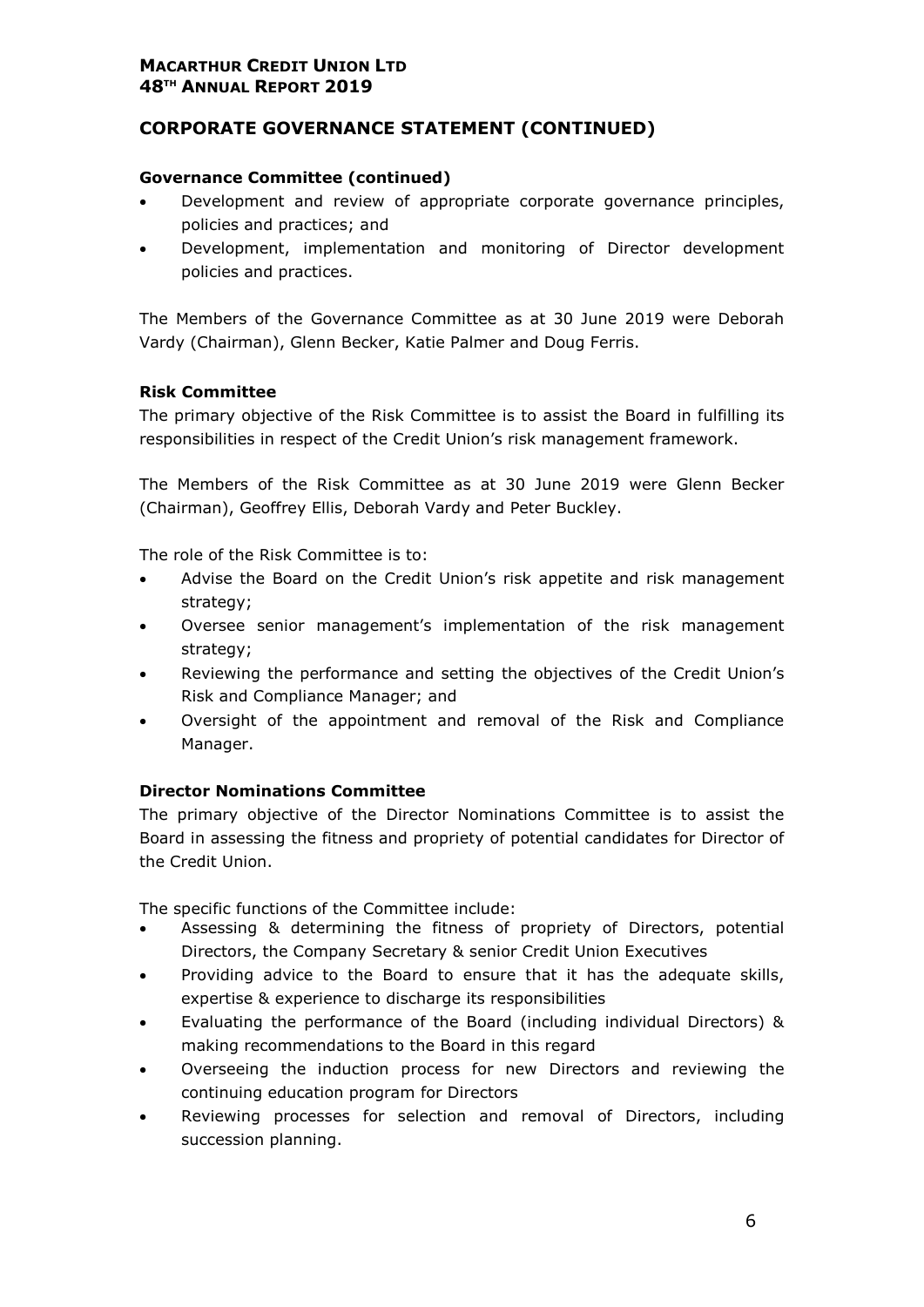# **CORPORATE GOVERNANCE STATEMENT (CONTINUED)**

#### **Directors Nomination Committee (continued)**

The Members of the Director Nominations Committee as at 30 June 2019 were Lloyd Pollard, Glenn Becker and Deborah Vardy. In accordance with the Committee Charter an independent, external Chair (Geraldine Dean) has been appointed.

#### **THE REVIEW OF CREDIT UNION POLICY**

The Board recognises the importance and the dynamic nature of its policies and has implemented a program of progressive review. This will ensure a relevant and up to date policy manual is available to assist staff in the day to day interpretation of, and compliance with, Board requirements.

#### **BOARD REMUNERATION**

Directors are remunerated by fees determined by the Board within the aggregate amount approved by Members at the Annual General Meeting.

#### **MONITORING THE BOARD'S PERFORMANCE**

In order to ensure that the Board continues to discharge its responsibilities in an appropriate manner, the performance of all Directors is reviewed annually by the Chairman. In conjunction with this review, the Board undertakes an annual selfassessment and review process.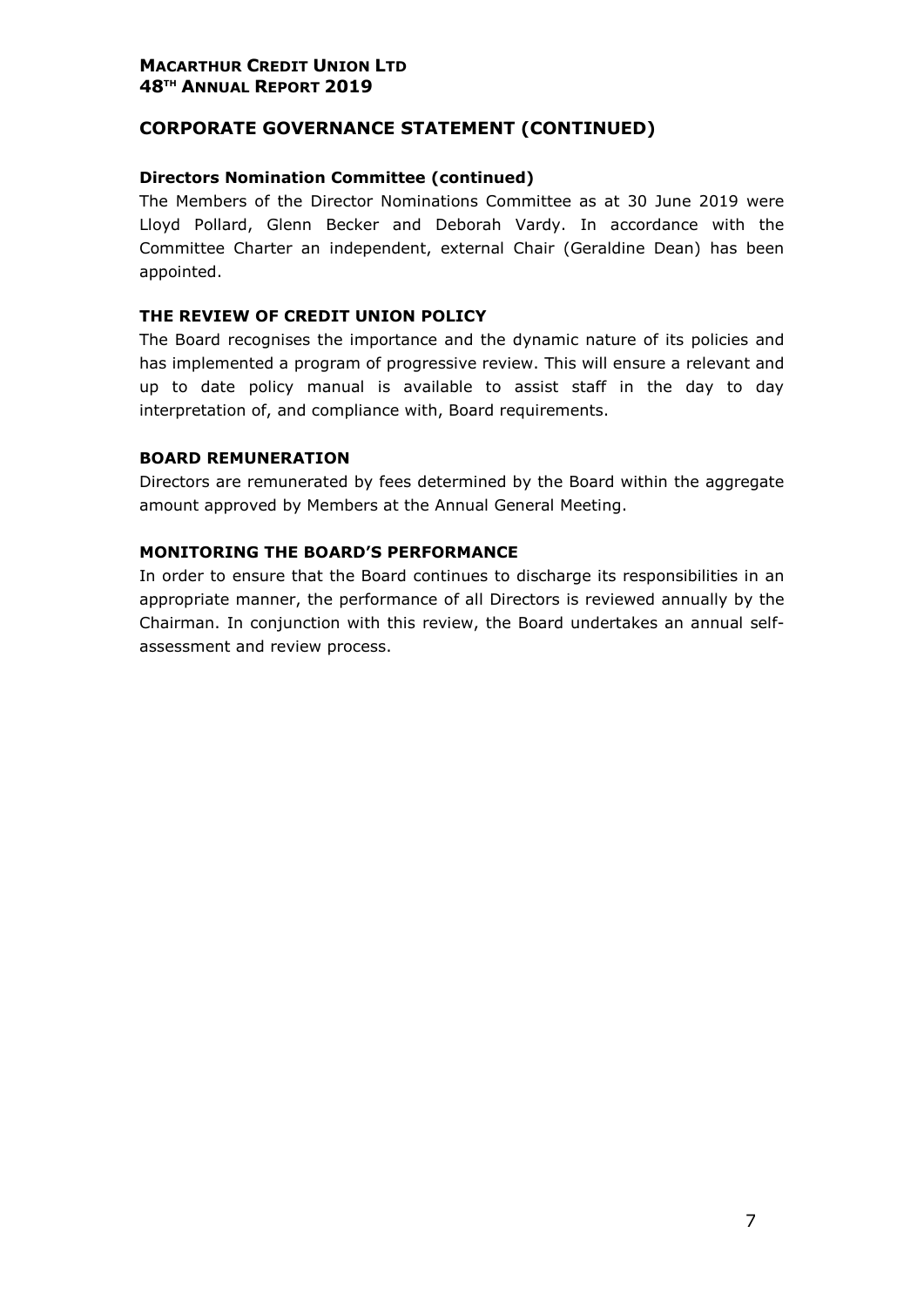# **CHAIRMAN'S REPORT**

The core values of The Mac of being "Friendly Helpful and Supportive" are not just hollow words that are taken lightly. They speak to the ethical and transparent provision of all of our products and services, in particular our loan and deposit products. This is something that would appear to be at odds with the behaviour of some of our much larger competitors- as highlighted by the recent Banking Royal Commission.

The ethical provision of loans and deposits is clearly something that resonates with our member base-as evidenced by the substantial growth in our loan portfolio over the 2018/19 year. At the heart of this is our lending criteria and remuneration structures. We do not pay incentives or performance bonuses to our staff. There is not pressure to "sell" products and services to members. Similarly, our lending criteria is applied with the members' best interests at heart.

A significant number of our members have deepened their relationship with us and are using more of our products and services than ever before and this is fantastic. This is a reflection of the standard of service that we offer as well as the competitiveness of our products and services. This is at a time where there is significant change in the banking sector-some of our peers are struggling to remain relevant while there are also a number of new market entrants and disrupters.

The 2018/19 year has seen a heavy focus on our core business. As part of this core focus we have made (and will continue to make) some difficult decisions that impact on the provision of products and service to members. These decisions however (the removal of ATMs from our Branch locations is a prime example) are always made with the long term interests of The Mac at heart.

The profit results for 2018/19 are down on previous years. This has come about as a combination of a number of different factors:

- Intense competition in both the loan and deposit markets
- Continued investment in product delivery channels
- The ongoing burden of regulation
- The costs associated with an intense focus on the core business to deliver future improvements

The Board acknowledges the need for continued improvements in profitability from the 2018/19 results and has committed a significant amount of time at a strategic level to bring about this change. Pleasingly our results for the second half of 2018/19 are much improved and we are well placed for the 2019/20 year and beyond.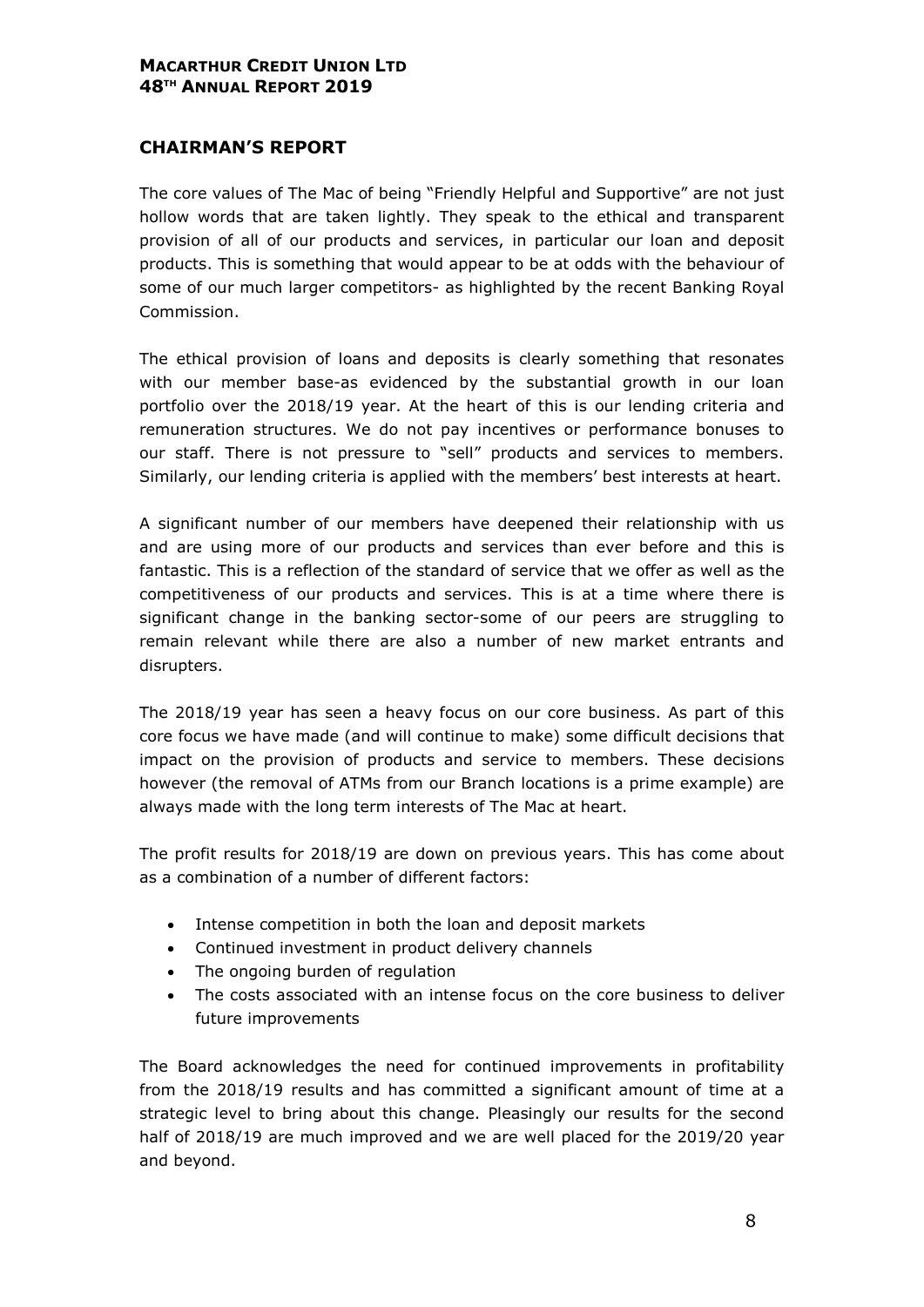# **CHAIRMAN'S REPORT (Continued)**

Our budgets and forecasts indicate a return to improved levels of profitability for the 2019/20 year and beyond. As mentioned previously this may involve some difficult decisions-however these will be taken with a long term view. Your Board will always exercise careful and considered judgment in all investment decisions with a view to the future of The Mac.

The role of a Director of a financial institution is one that is not for the faint hearted. The performance expectations of Directors and Management continue to increase-as evidenced by the recent introduction of the BEAR (Banking Executive Accountability Regime) by the banking regulator. However, your Board has the required skills, courage and commitment to continue to operate in such an environment.

It is with pride that I make mention of our amazing staff. They continue, on a daily basis, to go "above & beyond" in providing "friendly helpful & supportive" solutions to our members to meet their financial needs. Sometimes this may be advice that the member doesn't wish to hear. It can be difficult to say "no" and difficult to hear no, but there can be times where this decision is in the members' best interests and it is always through this prism that our staff operate The Mac on a daily basis.

Our CEO Dave Cadden and his team do a fantastic job every day working with the Board and the Staff to improve The Mac for members. On behalf of the members I thank them all for their efforts.

I hope that you all continue to enjoy a productive and supportive relationship with The Mac. We will all continue to work hard to make sure that you do.

**Lloyd Pollard**  Chairman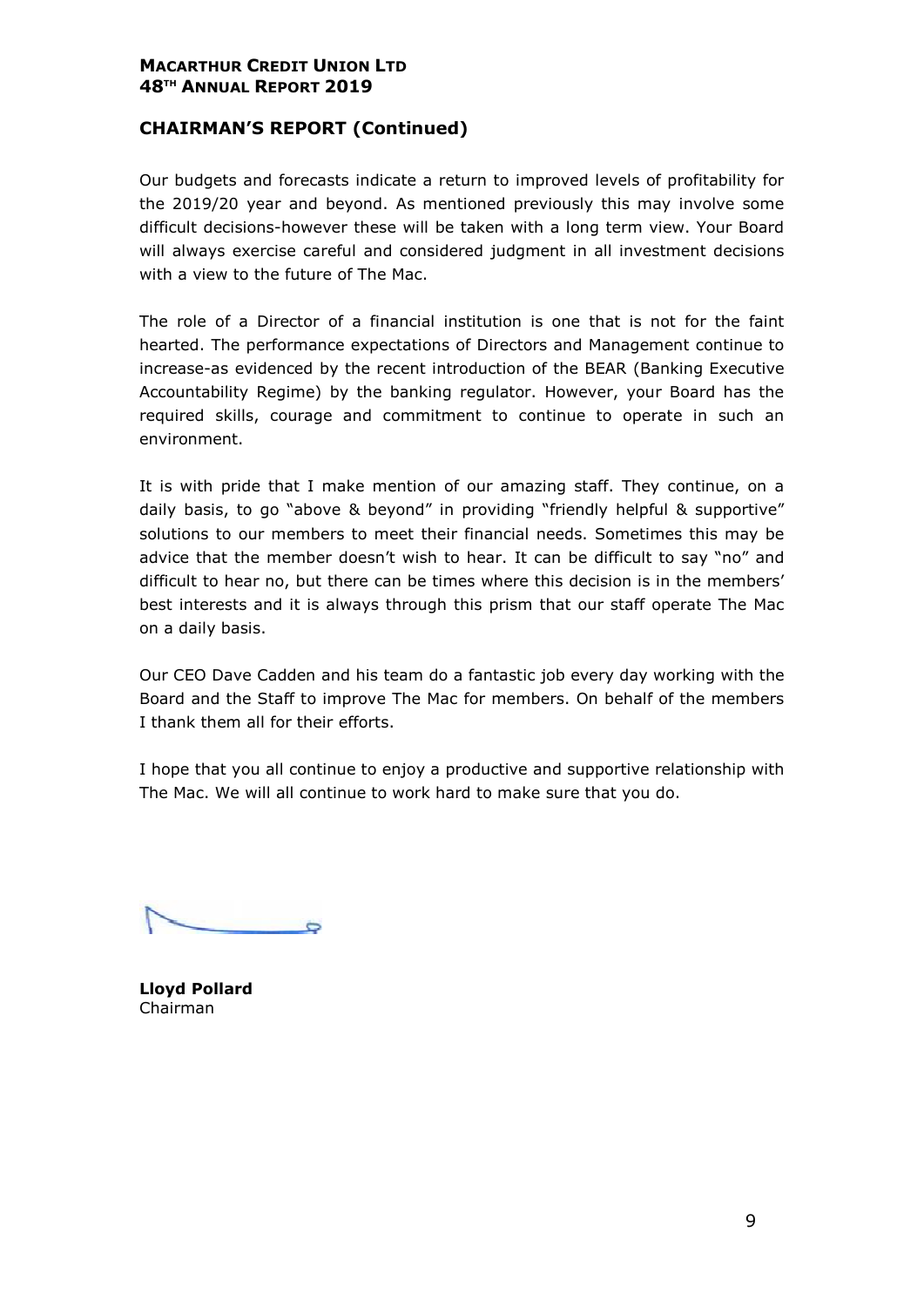#### **CEO'S REPORT**

The term "the only constant is change" is an overused one. However it is a term that accurately describes the economic and business environment we have seen over the last 12 months.

The Banking Royal Commission has brought into focus some questionable behaviour by some of our major competitors. This behaviour appears to have been driven by the quest for maximising profit and remuneration and not necessarily the best customer outcomes. It is more than likely that increased regulation will be the tool used to address this behaviour. The impact of this is yet to be felt-but ultimately, increased regulation results in the need for increased resourcing and increased costs.

At the same time we are operating in an extremely uncertain economic environment. Over the last 12 months we have seen the rise and fall of property prices, mixed signals in terms of retail spending, and a declining vehicle sales market. These indicators run contrary to healthy unemployment figures and a continued decline in market interest rates.

In simple terms these factors place pressure on financial institutions (and all businesses) to generate profits. The Mac is no exception to this. Our profit result is down on previous years. The last 12 months have been dedicated to researching and making (sometimes difficult) decisions that reflect our changing world but also impact the service we provide to members. The rationalisation of the Automated Teller Machine (ATM) market is a prime example of that. Our decision to exit the RediATM scheme and remove machines from our Branch locations was not taken lightly. However it is a reflection of broader technological change.

This, and other similar changes will result in benefits in terms of a reduction of our cost structures. We are starting to feel the benefits of this-with improved profit levels in recent months. It is anticipated that this trend will continue into the 2019/20 year.

Our focus on core business has resulted in significant growth of our loan portfolio over the last 12 months. At a time where undesirable corporate behaviour has been "called out", a greater proportion of our members have chosen The Mac as their primary financial institution. This is a responsibility that is not taken lightly. We take great care and pride in ensuring that our borrowing members are not placed into a financial position that they cannot afford.

Similarly we are acutely aware of the financial pressures facing self-funded retirees in recent times. The impact of a low (and reducing) interest rate market continues to impact a significant proportion of our membership. This impact is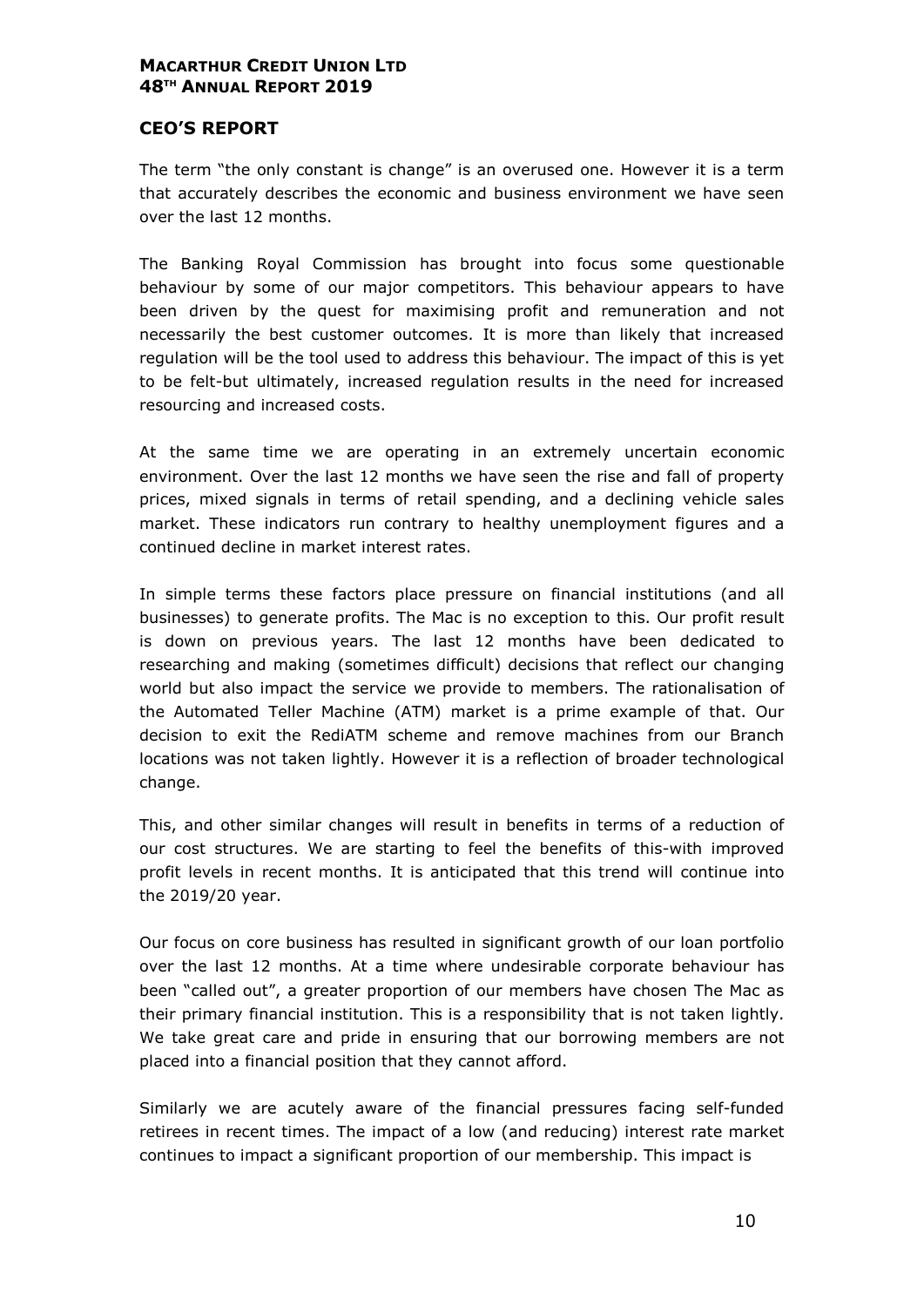# **CEO'S REPORT (Continued)**

always considered as part of our decision making process on deposit interest rates.

To the staff of The Mac, we are a very small team. However, what we deliver on a daily, monthly and annual basis continues to amaze me. We deliver products, services and delivery channels that compare favourably with our "major bank" competitors, with a small fraction of their resources and budgets. I thank you for another fantastic year of passion, commitment and honesty. I am very proud to lead a team that consistently strives to do the best that they can for our members.

Finally, I would like to thank your Board of Directors, led by Chairman Lloyd Pollard for a year of wise counsel, direction & encouragement. The Board continues to show courage and support in investing for the future of The Mac.

**Dave Cadden**  CEO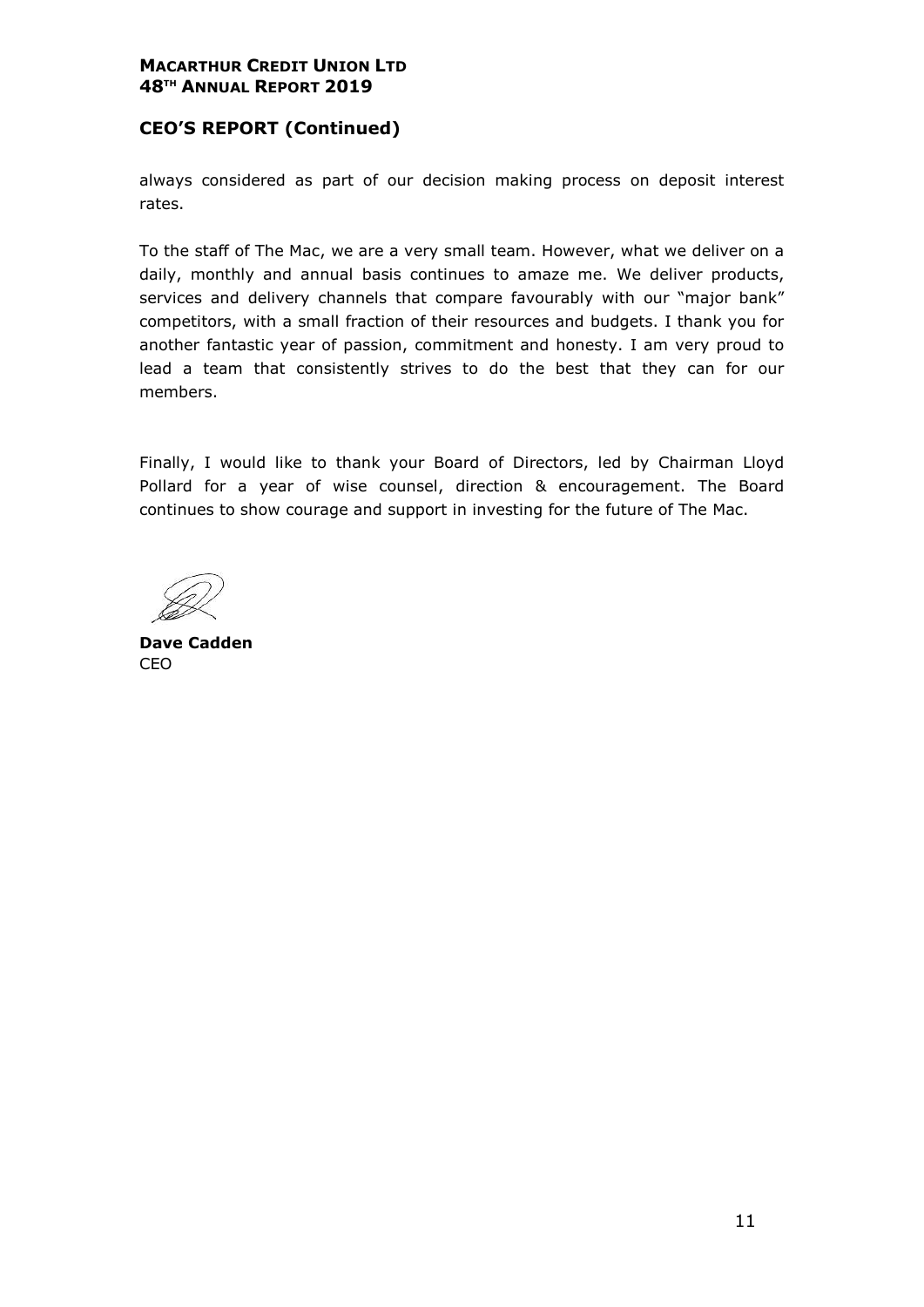# **DIRECTORS' REPORT**

The directors present their report together with the financial report of Macarthur Credit Union Ltd ("the Credit Union") for the financial year ended 30 June 2019 and the auditor's report thereon.

#### **DIRECTORS**

The directors of the Credit Union at any time during or since the end of the financial year are:

|                                                                                  | Name, qualifications, and special responsibilities                                                                                                                                                |  |  |  |  |  |  |
|----------------------------------------------------------------------------------|---------------------------------------------------------------------------------------------------------------------------------------------------------------------------------------------------|--|--|--|--|--|--|
| Lloyd Pollard<br>B Com, JP, MAMI                                                 | <b>Chairman of Directors</b><br>Chairman of Executive Committee<br>Director Nominations Committee Member<br>Board Member since 2008                                                               |  |  |  |  |  |  |
| Geoffrey Ellis<br>FCPA, FAIM, MAICD, MIMC, MAIBB, RBV,<br>CPBB, M.Bus, B.Bus, JP | Deputy Chairman of Directors<br>Chairman Audit Committee<br><b>Executive Committee Member</b><br><b>Risk Committee Member</b><br>Director Nominations Committee Member<br>Board Member since 2012 |  |  |  |  |  |  |
| Greg Wright<br>B Bus, Dip Finance, MBA, FAMI                                     | Governance Committee Member<br><b>Audit Committee Member</b><br>Board Member since 1994<br>Resigned 13 November 2018                                                                              |  |  |  |  |  |  |
| Deborah Vardy<br>Dip Law, MAMI, MAICD                                            | Chairman Governance Committee<br><b>Executive Committee Member</b><br><b>Director Nominations Committee Member</b><br><b>Risk Committee Member</b><br>Board Member since 2014                     |  |  |  |  |  |  |
| Glenn Becker<br>MBA, GDip App Corp Gov, GCert Risk<br>Mngmt, FFINSIA, FGIA, FCIS | Chairman Risk Committee<br>Governance Committee Member<br><b>Executive Committee Member</b><br>Board Member since 2015                                                                            |  |  |  |  |  |  |
| Katie Palmer<br>CA, B.Bus, Adv Dip. Accounting, GAICD                            | Governance Committee Member<br>Audit Committee Member<br>Board Member since 2016                                                                                                                  |  |  |  |  |  |  |
| Alistair McLean<br>BA, ACMA, CGMA, FCT, FFTP, GAICD, MAMI                        | Audit Committee Member<br><b>Risk Committee Member</b><br>Board Member since 2016<br>Resigned 21 November 2018                                                                                    |  |  |  |  |  |  |
| Doug Ferris<br><b>B.Bus, MAICD</b>                                               | Audit Committee Member<br>Governance Committee Member<br>Appointed 13 November 2018                                                                                                               |  |  |  |  |  |  |
| Peter Buckley<br>MBA, B. Com, GAICD                                              | Audit Committee Member<br><b>Risk Committee Member</b><br>Appointed 21 November 2018                                                                                                              |  |  |  |  |  |  |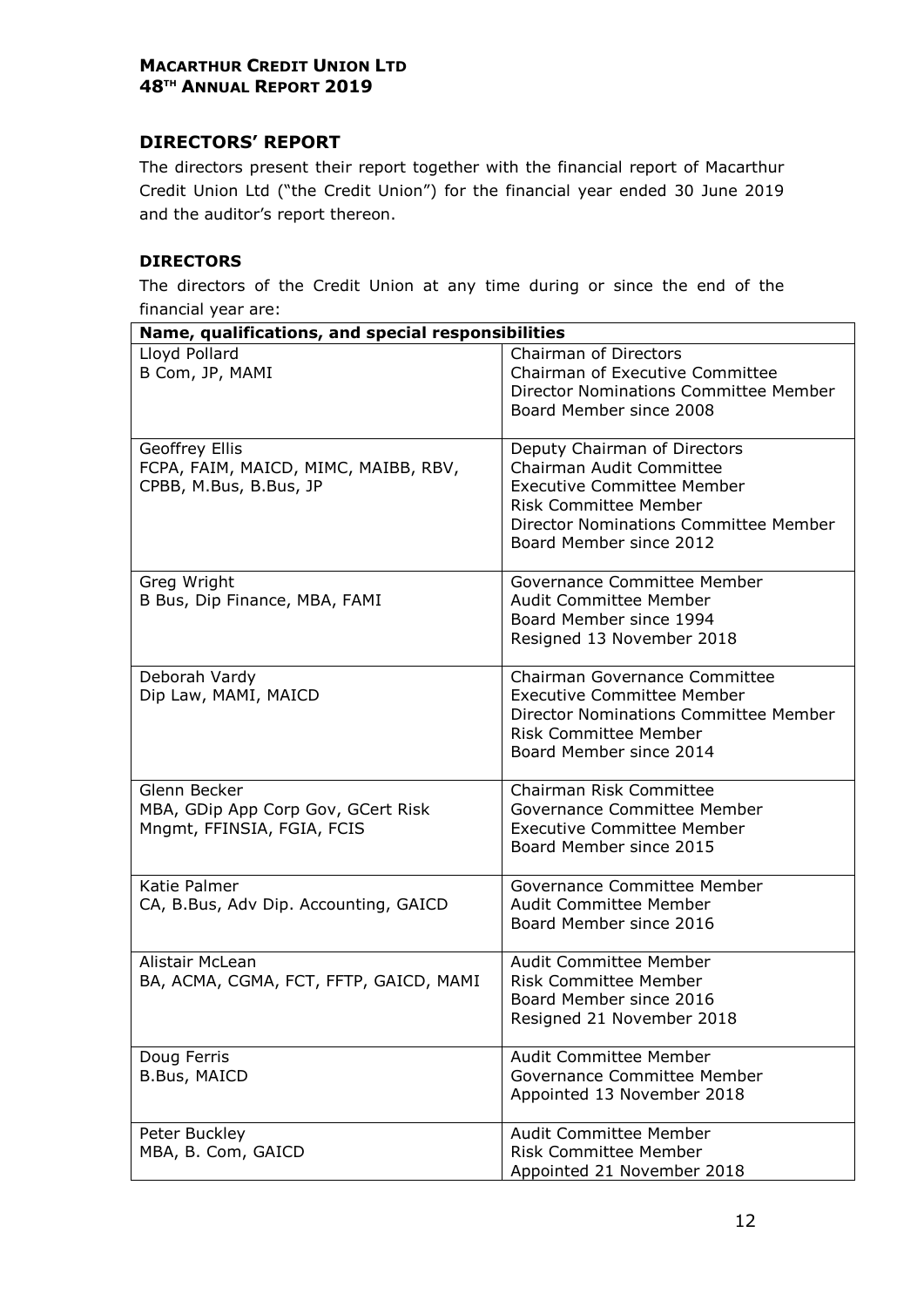# **DIRECTORS' REPORT (CONTINUED)**

#### **COMPANY SECRETARY**

Mr David Cadden has been the CEO and Company Secretary since 2007. Mr Cadden has extensive experience in the broader financial services sector, and has held previous general management positions with other credit unions.

Mr Paul Brooks has been the CFO and Company Secretary since 2007. Mr Brooks was previously the Credit Union's Finance Manager for the period 2001-2007.

#### **DIRECTORS' MEETINGS**

The number of meetings of directors (including meetings of committees of directors) and number of meetings attended by each of the directors of the Credit Union during the financial year are:

|                                     | <b>Directors</b><br>meetings |   | Audit<br><b>Committee</b><br>meetings |                          | <b>Risk</b><br><b>Committee</b><br>meetings |                          | Governance<br><b>Committee</b><br>meetings |              | <b>Executive</b><br>Committee<br>meetings |   | <b>Director</b><br><b>Nominations</b><br>Committee<br>meetings |   |
|-------------------------------------|------------------------------|---|---------------------------------------|--------------------------|---------------------------------------------|--------------------------|--------------------------------------------|--------------|-------------------------------------------|---|----------------------------------------------------------------|---|
|                                     | E.                           | A | Е                                     | Α                        | E.                                          | A                        | E.                                         | A            | E.                                        | A | Е.                                                             | A |
| <b>Number of meetings held:</b>     | 7                            |   | 5                                     |                          | 2                                           |                          | 2                                          |              |                                           |   | 1                                                              |   |
| <b>Number of meetings attended:</b> |                              |   |                                       |                          |                                             |                          |                                            |              |                                           |   |                                                                |   |
| Lloyd Pollard                       | 7                            | 6 |                                       | 5                        |                                             | $\overline{2}$           |                                            |              |                                           |   | $\mathbf{1}$                                                   | 1 |
| Geoffrey Ellis                      | 7                            | 6 | 5                                     | 5                        | $\overline{2}$                              | $\overline{2}$           |                                            |              |                                           |   | $\mathbf{1}$                                                   | 1 |
| Greg Wright                         | 3                            | 2 | 2                                     | 2                        |                                             | $\overline{\phantom{0}}$ | 1                                          |              |                                           |   |                                                                |   |
| Deborah Vardy                       | 7                            | 5 | -                                     | $\overline{\phantom{a}}$ | $\overline{2}$                              | 1                        | $\overline{2}$                             | 2            | $\overline{\phantom{0}}$                  | ۰ |                                                                | 1 |
| Glenn Becker                        | 7                            | 6 |                                       | $\overline{\phantom{a}}$ | $\overline{2}$                              | $\overline{2}$           | $\overline{2}$                             | $\mathbf{1}$ | ۰                                         |   | $\mathbf{1}$                                                   | 1 |
| Katie Palmer                        | 7                            | 6 | 5                                     | 5                        |                                             | $\overline{\phantom{a}}$ | 2                                          | 2            | -                                         |   |                                                                |   |
| Alistair McLean                     | 3                            | 3 | 2                                     | $\overline{2}$           | $\mathbf{1}$                                | 1                        |                                            |              |                                           |   |                                                                |   |
| Doug Ferris                         | 7                            | 6 | 3                                     | 3                        |                                             | $\overline{\phantom{0}}$ | 2                                          | 2            |                                           |   |                                                                |   |
| Peter Buckley                       | 4                            | 4 | 3                                     | $\overline{2}$           | $\mathbf{1}$                                | 1                        |                                            |              |                                           |   |                                                                |   |

 $E =$  Eligible to attend

 $A =$ Attended

Directors are entitled to attend meetings of other Committees in an ex-officio capacity.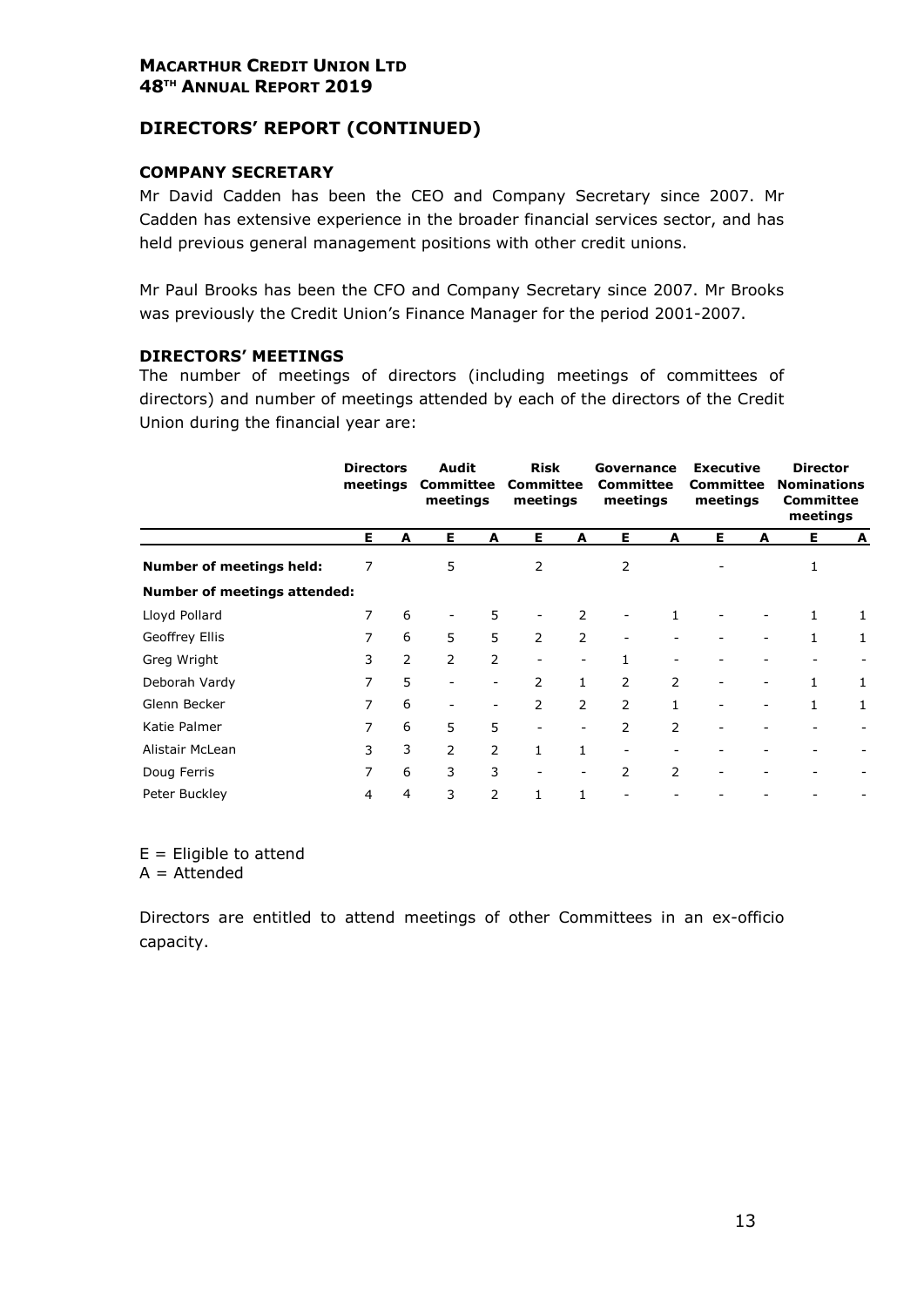# **DIRECTORS' REPORT (CONTINUED)**

#### **DIRECTORS' INTERESTS AND BENEFITS**

During or since the financial year ended 30 June 2019, no director/associate director of the Credit Union has received or become entitled to receive a benefit, other than a benefit included in the aggregate amount of remuneration paid or payable to the directors disclosed in the accounts at Note 28, by reason of a contract entered into by the Credit Union with:

- A director; or
- A firm of which a director is a member; or
- An entity in which a director has a substantial financial interest except for loans disbursed to directors which are also disclosed at Note 28.

All directors hold one (1) ordinary \$5 share of the Credit Union.

#### **INDEMNIFICATION AND INSURANCE OF OFFICERS AND AUDITOR**

#### **Indemnification**

The Credit Union has agreed to indemnify the officers of the Credit Union against all liabilities to another person that may arise from their position as officers of the Credit Union, except where the liability arises out of conduct involving a lack of good faith. The agreement stipulates that the Credit Union will meet the full amount of any such liabilities, including costs and expenses.

#### **Insurance**

The officers of the Credit Union covered by the insurance contract include the directors, executive officers, secretaries and employees.

The directors have not included details of the nature of the liabilities covered or the amount of the premium paid in respect of the directors' and officers' liability and legal expenses insurance contracts, as such disclosure is prohibited under the terms of the contract.

No insurance cover has been provided for the benefit of the auditor of the Credit Union.

#### **PRINCIPAL ACTIVITIES**

The principal activity of the Credit Union during the course of the financial year was the provision of a range of financial services and associated activities to members.

There has been no significant change in the nature of these activities during the year ended 30 June 2019.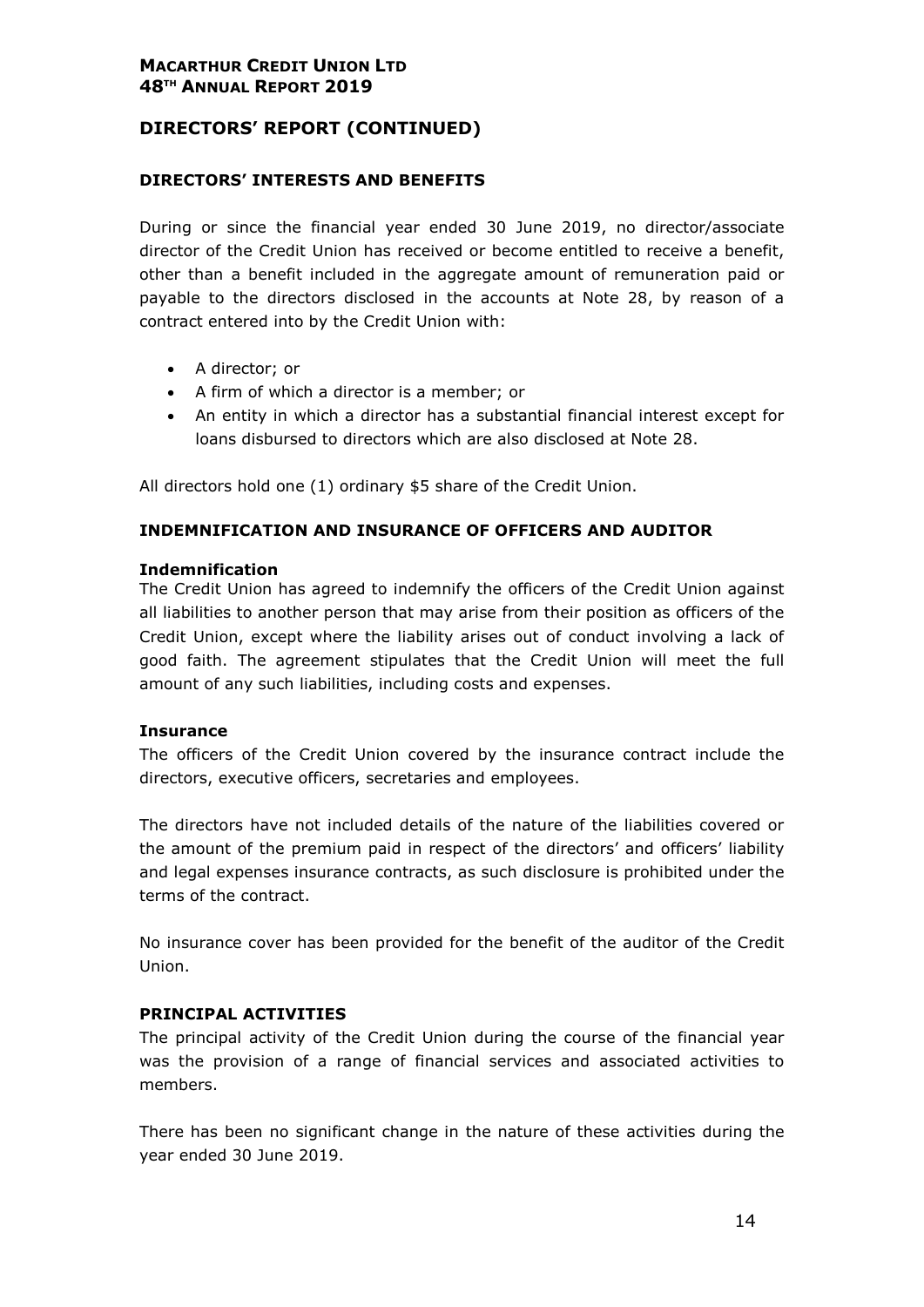# **DIRECTORS' REPORT (CONTINUED)**

# **OPERATING AND FINANCIAL REVIEW**

The amount of profit for the financial year after providing for income tax, was \$154,111 (2018 \$294,934). This result is down on previous financial years. It is reflective of the following factors:

- An extremely competitive loan and deposit marketplace
- Our ongoing commitment to offering our members contemporary & relevant products & services
- Costs associated with a number of strategic decisions taken as a result of changes in the broader financial services market place. The most visible example of this was The Mac's exit from the RediATM network & the consequent removal of ATMs from our Branch sites. There will be longer term benefits from these decisions as a result of changes to our cost base
- Costs and resources associated with our renewed focus on our core Loan & Deposit products and the "unwinding" of previous strategies not related to member Loans & Deposits.

This result was below Director expectations. As a result we have spent considerable time this year developing and implementing a range of strategies to improve our profitability over the coming years. Pleasingly there has been significant improvement in our results in the latter part of the 2018/19 year as these strategies have begun to deliver on their desired outcomes. It is forecast therefore that this improvement will continue into the 2019/20 year & beyond. In spite of the disappointing profit result for 2018/19 there was a number of pleasing results/indicators:

- Strong loan growth-which was well above both previous years & industry trend
- Strong & increasing Capital Adequacy levels-the cornerstone of a Financial Institutions' financial strength
- Our members using a greater number of our products & services-a trend which has continued on for the last few years

As mentioned previously our forecasts indicate that profit levels will improve in coming years. As well as a continuation of the recent loan growth levels, The Mac's cost base has been the subject of very close scrutiny by the Board & Management team. This has & will result in some difficult decisions being taken. However, these decisions are necessary in terms of reducing & reallocating our cost base.

The Mac continues to maintain exceptionally strong prudential standards. These prescribed standards are the same as those applied to the major banks.

The Directors are also cognisant of the external pressures at play which also impact on profitability levels: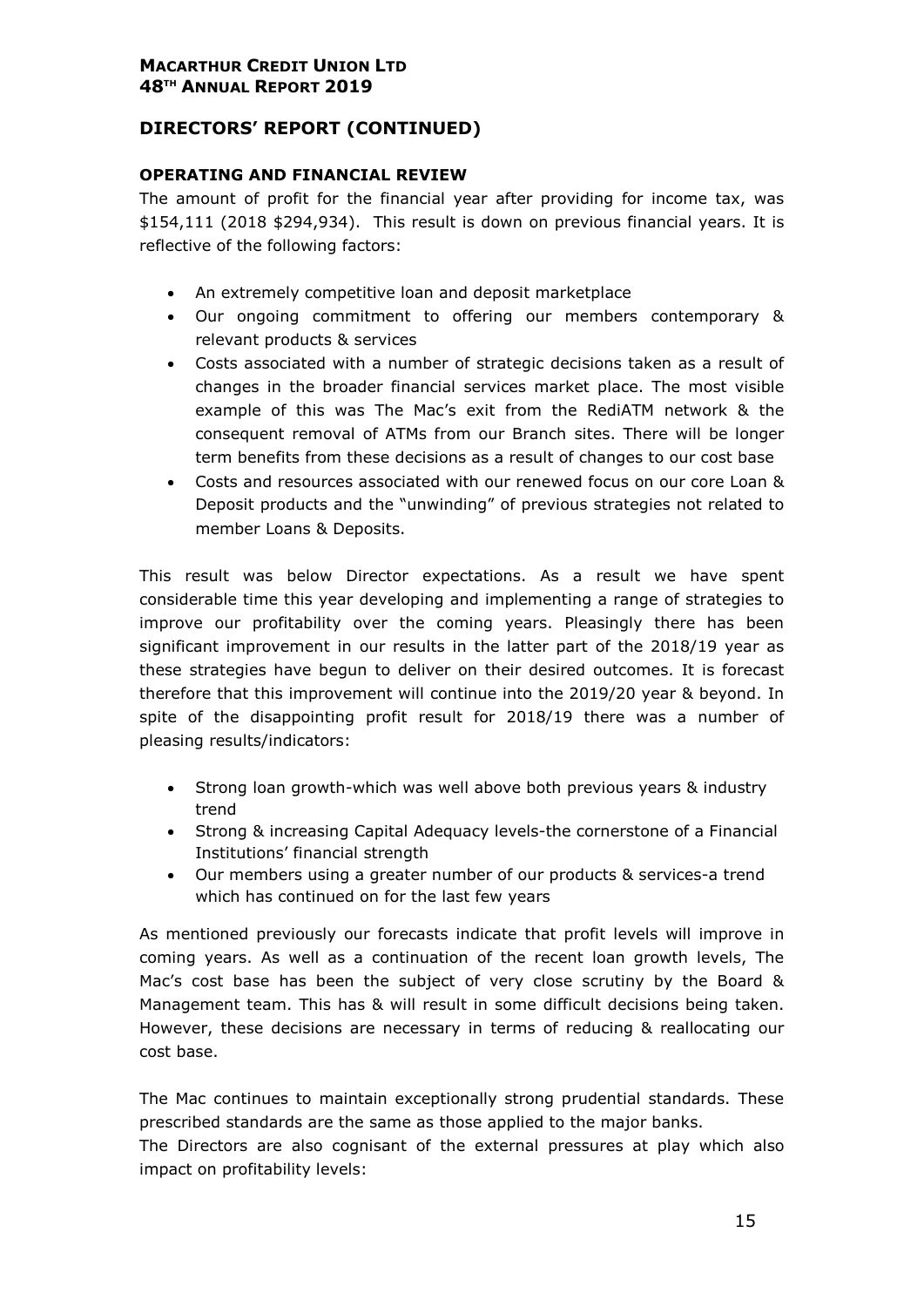# **DIRECTORS' REPORT (CONTINUED)**

# **OPERATING AND FINANCIAL REVIEW (CONTINUED)**

- The lowest interest rate environment in Australia's history. There has been further downward movement in the early part of the 2019/20 year.
- Ongoing economic uncertainty, with mixed signals coming from the various economic indicators
- Record real estate prices within our catchment area & the consequent impact on the dynamics of mortgage lending
- Intense competition (locally and nationally) in both the loan and deposit market

We are very proud of the record loan growth we have seen in the 2018/19 year. This has been achieved without compromising any of our prudent lending practices. Similarly, our lending teams do not lend "to a target" nor do they receive performance bonuses based on volume. We will not put a member into a financial position that they cannot afford.

Unfortunately, ongoing cost pressures and an extremely competitive market place means that some of our loyal long-term members continue to be impactedparticularly deposit holders amidst the lower interest rate environment.

Notwithstanding this, we will continue to strive to offer market competitive rates for both borrowers and depositors, as well as our renowned levels of service.

In addition to the financial metrics discussed above The Mac has and will continue to maintain a clear focus on its values as a mutual organisation. We continue to deliver strong performance in the areas of trust and maintaining the confidence of our members.

#### **COMMUNITY SUPPORT**

An integral part of The Mac being "friendly, helpful & supportive" is contributing to the community we serve. To this end, we continue to commit significant financial and human resources to a large number of charitable, community, school & sporting groups.

Additionally, The Mac provides significant "in-kind" support to a number of large local charitable groups. This support takes a number of different forms, including:

- Concessional interest rates
- Other services such as bulk cash & coin deliveries provided free of charge
- Senior Management acting as Directors/Committee members on a number of Boards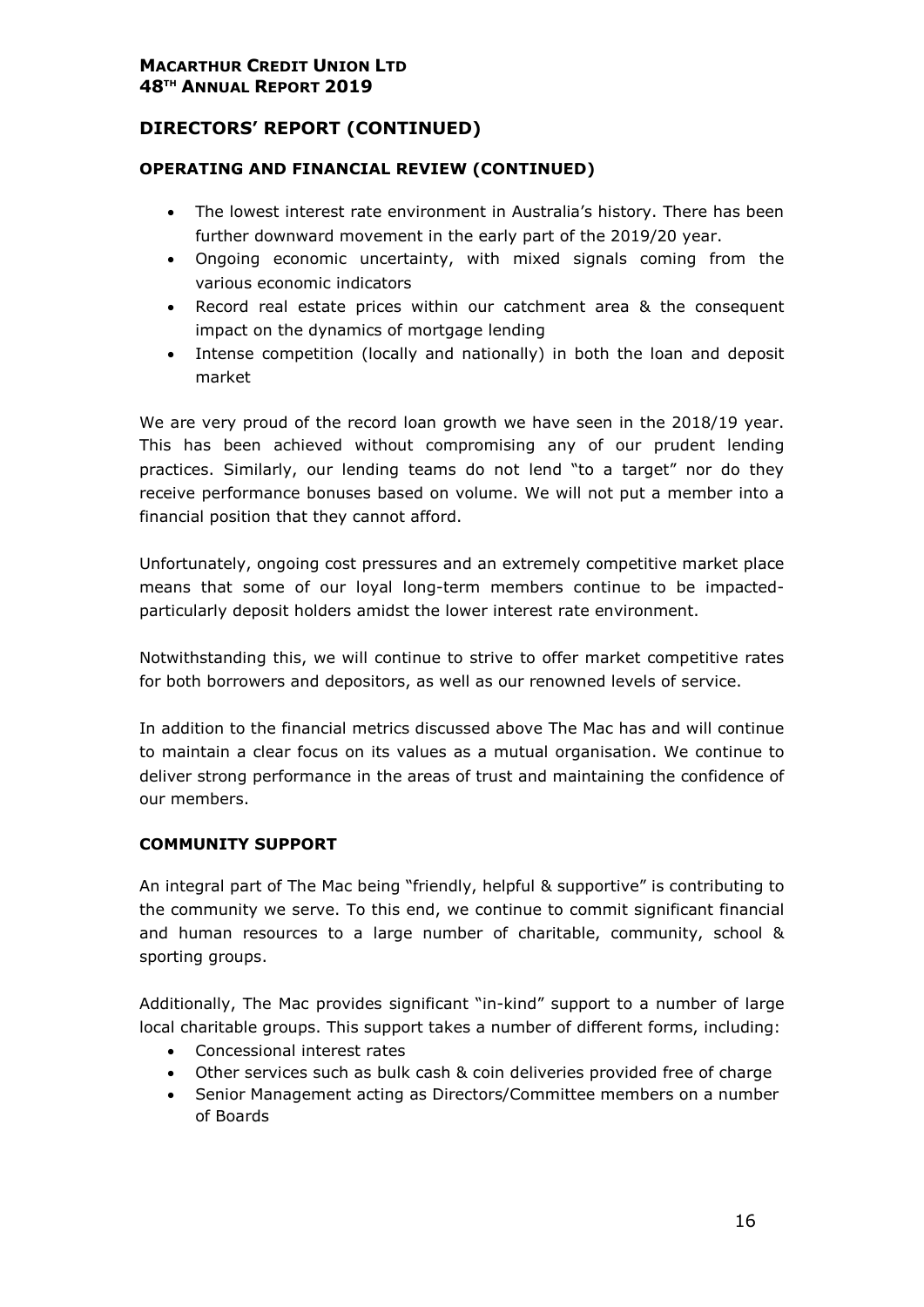# **DIRECTORS' REPORT (CONTINUED)**

# **OPERATING AND FINANCIAL REVIEW (CONTINUED)**

This support amounts to a figure in the order of \$78,119 for the 2018/19 year (2018 \$52,071). Given our core values of being friendly, helpful and supportive, The Mac does not expect a financial return from this support.

The following groups have benefited from our support during 2018/19:

- Camden Art Prize
- Camden Council Jacaranda Festival
- Camden High School
- Camden Men's Bowling Club
- Caring for Wollondilly
- Douglas Park Public School
- Elderslie High School
- Elderslie Public School
- Elizabeth Macarthur High School
- Lions Club of Camden
- Macarthur Annual Breast Cancer Gala
- Macarthur District Temporary Family Care
- Macarthur Skylarks Hockey Club
- Meals on Wheels Camden Trivia Night
- Mount Annan High School
- Narellan Chamber of Commerce Christmas in Narellan
- Oakdale Public School
- Picton Chamber of Commerce
- Picton High School
- Picton Swimming Club
- Rotary Club of Narellan
- Rural Fire Service
- South West Sydney Academy of Sport
- St Anthony's Netball
- St Pauls Primary School
- Tahmoor Public School
- The Camden Show Society
- Turning Point Camden
- Wollondilly Little Athletics
- Wollondilly Redbacks Junior AFL Club
- Wollondilly Council Christmas Light Display
- Wollondilly Council Illuminate
- Wollondilly Council Mayoral Scavenger Hunt

In addition, The Mac supports the Customer Owned Banking Sector via participation on a number of Committees and discussion groups.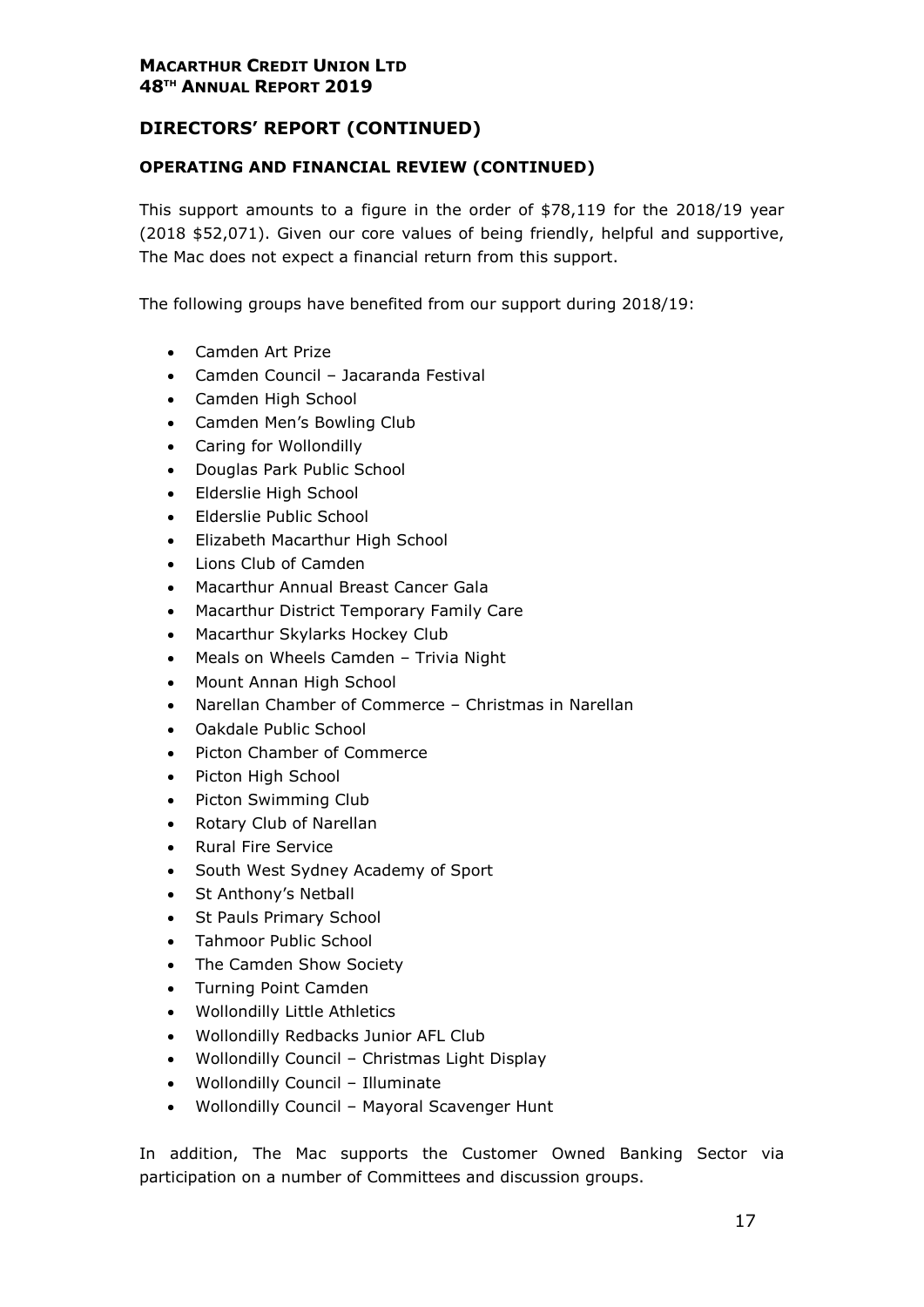# **DIRECTORS' REPORT (CONTINUED)**

#### **SIGNIFICANT CHANGES IN THE STATE OF AFFAIRS**

In the opinion of the Directors there were no significant changes in the state of affairs of the Credit Union that occurred during the financial year under review.

#### **EVENTS SUBSEQUENT TO REPORTING DATE**

No matters or circumstances have arisen since the end of the financial year which significantly affected or may significantly affect the operations, or state of affairs of the Credit Union in future financial years.

#### **LIKELY DEVELOPMENTS**

The Credit Union's main strategy will be to continue to encourage members to use the Credit Union as their main financial institution. This will be done by both deepening existing relationships and encouraging new ones. This will largely reflect the growth in the region's population in the coming years. The Credit Union will support the growing membership over the coming years by establishing additional service delivery channels where appropriate. Other than disclosed in this report, there are no matters which would have a likely effect on the operations of the Credit Union or the expected results of its operations in future years.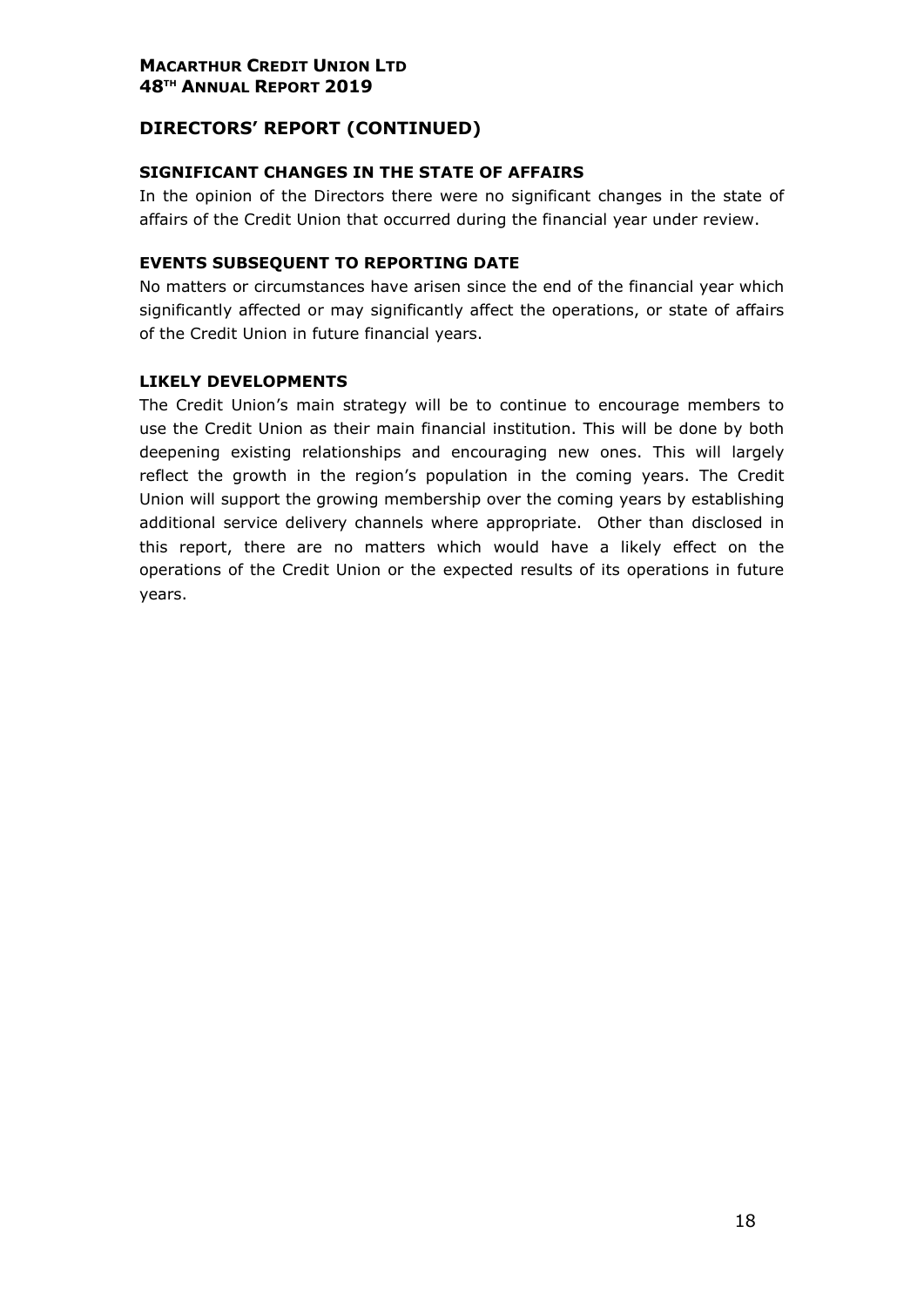# **LEAD AUDITOR'S INDEPENDENCE DECLARATION UNDER SECTION 307C OF THE CORPORATIONS ACT 2001**

The lead auditor's independence declaration is set out on page 20 and forms part of the directors' report for the financial year ended 30 June 2019.

This report is made in accordance with a resolution of the directors.

Lloyd Pollard<br>
Chairman of Board of Directors<br>
Deputy Chairr

Deputy Chairman of Board of Directors

Dated at Camden this 18th September 2019.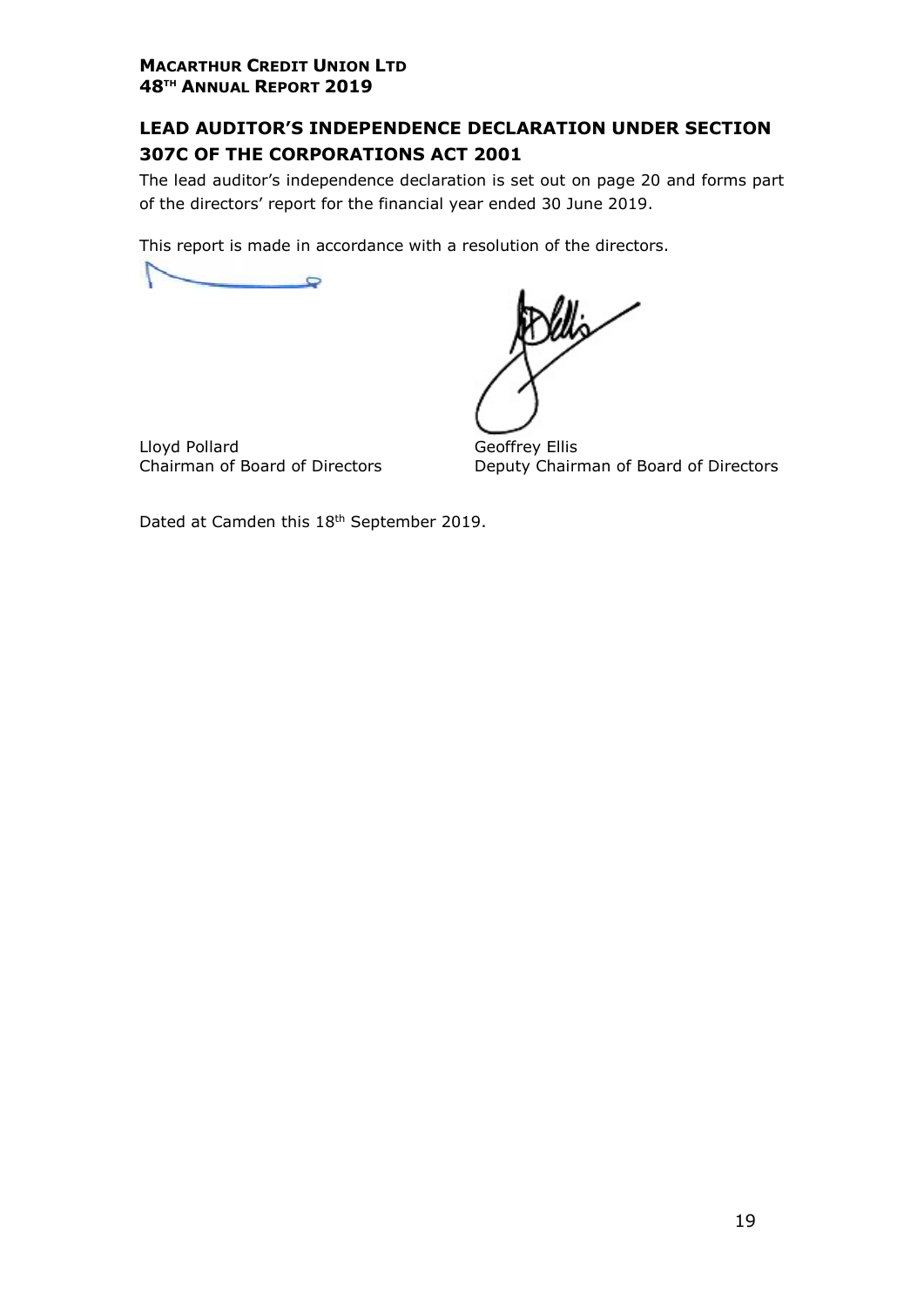

# Lead Auditor's Independence Declaration under Section 307C of the Corporations Act 2001

# To the Directors of Macarthur Credit Union Limited

I declare that, to the best of my knowledge and belief, in relation to the audit of Macarthur Credit Union Limited for the financial year ended 30 June 2019 there have been:

- i. no contraventions of the auditor independence requirements as set out in the Corporations Act 2001 in relation to the audit; and
- ii. no contraventions of any applicable code of professional conduct in relation to the audit.

KMG

 $\ell$ 

KPMG Warwick Shanks Partner Wollongong 18 September 2019

KPMG, an Australian partnership and a member firm of the KPMG network of independent member firms affiliated with KPMG International Cooperative ("KPMG International"), a Swiss entity.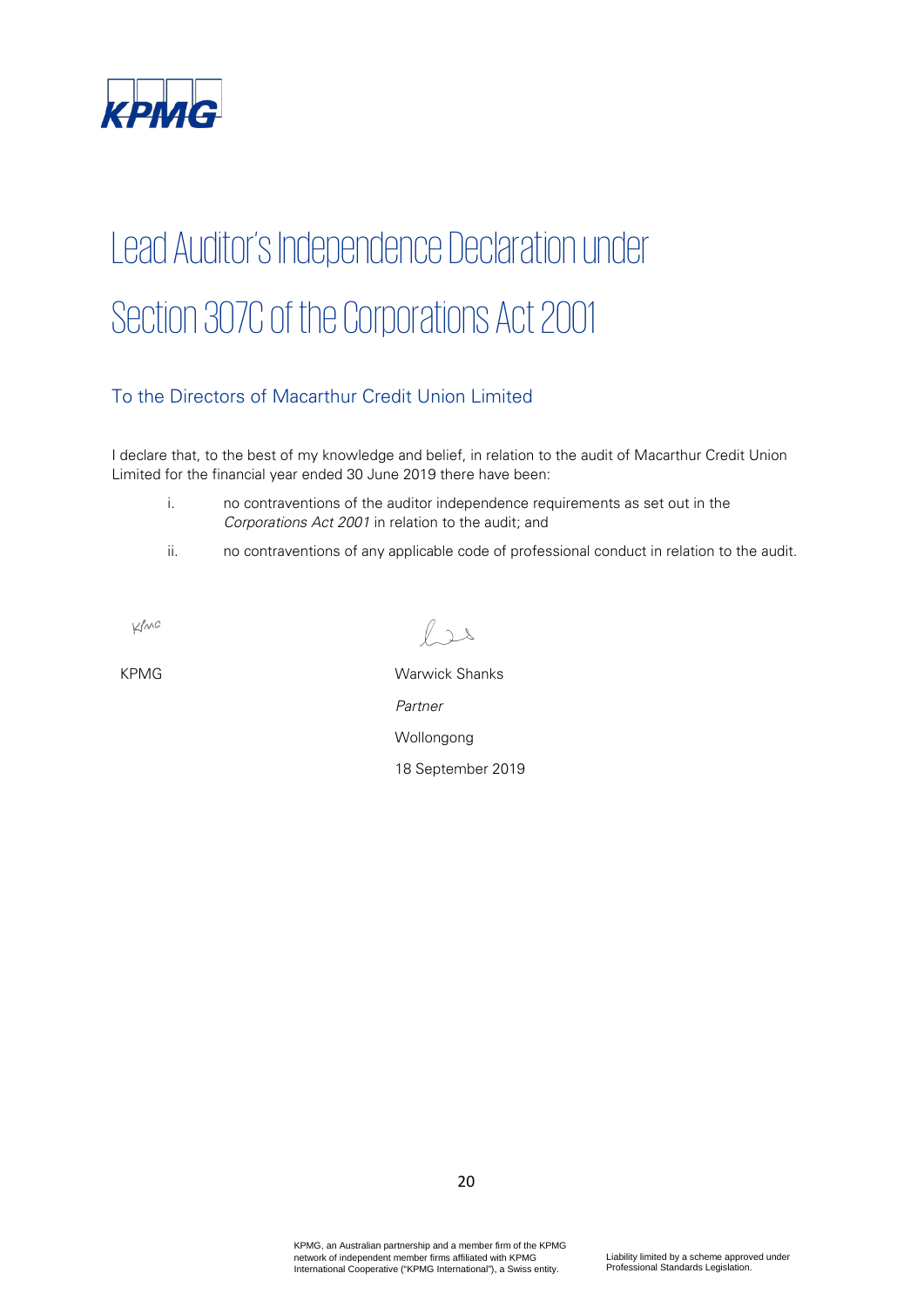# **STATEMENT OF PROFIT OR LOSS AND OTHER COMPREHENSIVE INCOME**

# **FOR THE YEAR ENDED 30 JUNE 2019**

|                                                                                                                                                                | <b>Note</b>    | 2019(1)<br>\$  | 2018<br>\$                  |
|----------------------------------------------------------------------------------------------------------------------------------------------------------------|----------------|----------------|-----------------------------|
| Interest revenue calculated using the effective interest<br>rate method                                                                                        | 4              | 9,690,597      | 9,417,414                   |
| Interest expense                                                                                                                                               | 4              |                | $(2,653,515)$ $(2,647,415)$ |
| Net interest income                                                                                                                                            |                | 7,037,082      | 6,769,999                   |
| Fee and commission income                                                                                                                                      | 5              | 1,090,351      | 1,257,395                   |
| Fee and commission expenses                                                                                                                                    | 7              | (536, 468)     | (617,000)                   |
| Net fee and commission income                                                                                                                                  |                | 553,883        | 640,395                     |
| Other income                                                                                                                                                   | 6              | 152,313        | 233,094                     |
| (Loss) on disposal of assets                                                                                                                                   |                | (12, 863)      | (907)                       |
| <b>Operating income</b>                                                                                                                                        |                | 7,730,415      | 7,642,581                   |
| Net impairment (loss)/gain on loans and receivables                                                                                                            | 12             | (167, 376)     | (100, 892)                  |
| Non Lending Losses                                                                                                                                             |                | (80, 363)      | (35,057)                    |
| Personnel expenses                                                                                                                                             | $\overline{7}$ |                | $(3,448,907)$ $(3,443,728)$ |
| ATM expenses                                                                                                                                                   |                | (370, 276)     | (350, 460)                  |
| General administration expenses                                                                                                                                |                | (366, 135)     | (346, 855)                  |
| Marketing expenses                                                                                                                                             |                | (324, 938)     | (314, 647)                  |
| Other operating expenses                                                                                                                                       |                | (800, 951)     | (773, 783)                  |
| Depreciation and amortisation expenses                                                                                                                         | 7              | (502, 475)     | (481, 694)                  |
| Information technology expenses                                                                                                                                |                | (942, 223)     | (894, 831)                  |
| Office occupancy expense                                                                                                                                       |                | (531, 761)     | (467, 650)                  |
| Profit before income tax                                                                                                                                       |                | <u>195,010</u> | 432,984                     |
| Income tax expense                                                                                                                                             | 9              | (40, 899)      | (138,050)                   |
| Profit for the year                                                                                                                                            |                | 154,111        | 294,934                     |
| <b>Other comprehensive income</b><br>Items that will not be reclassified to profit or loss<br>Items that may be reclassified subsequently to profit<br>or loss |                |                |                             |
| Total other comprehensive income for the year<br>Total comprehensive income for the year                                                                       |                | 154,111        | 294,934                     |

The statement of profit or loss and other comprehensive income is to be read in conjunction with the notes to the financial statements as set out on pages 25 to 82.

(1) The June 2019 financial statements reflect the adoption of AASB 9 Financial Instruments (AASB 9) on 1 July 2018. As permitted by AASB 9, the Credit Union has not restated the comparative financial reporting period. Refer to Note 2(g) for the impact from the initial adoption of AASB 9.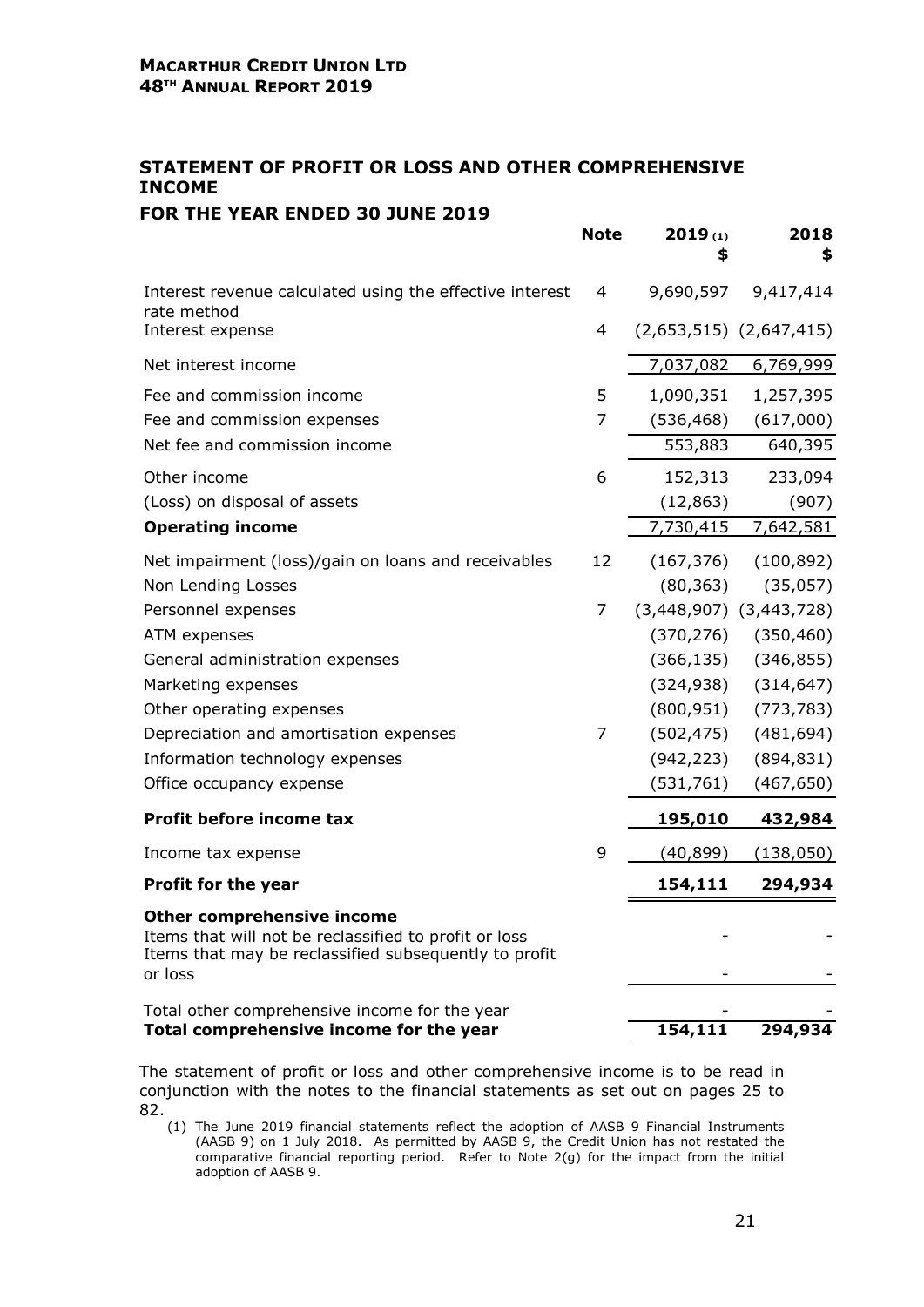# **STATEMENT OF FINANCIAL POSITION AS AT 30 JUNE 2019**

|                               | <b>Note</b> | 2019(1)<br>S       | 2018<br>\$         |
|-------------------------------|-------------|--------------------|--------------------|
| <b>Assets</b>                 |             |                    |                    |
| Cash and cash equivalents     | 10          | 8,714,772          | 1,601,921          |
| Current tax assets            | 14          |                    | 46,463             |
| Loans and advances to members | 11(a)       | 185,035,183        | 165,425,074        |
| Loans and advances to ADIs    | 11(b)       | 55,073,928         | 81,404,407         |
| Other financial assets        | 13          | 1,136,917          | 557,812            |
| Property, plant and equipment | 15          | 2,329,990          | 2,661,473          |
| Investment property           | 16          | 129,464            | 141,204            |
| Intangibles                   | 17          | 270,767            | 354,291            |
| Deferred tax assets           | 14          | 156,779            | 273,250            |
| Other assets                  | 18          | 996,138            | 1,267,560          |
|                               |             |                    |                    |
| <b>Total assets</b>           |             | <u>253,843,938</u> | <u>253,733,455</u> |
| <b>Liabilities</b>            |             |                    |                    |
| Deposits                      | 19          | 225,869,016        | 227,110,695        |
| Trade and other payables      | 20          | 1,724,150          | 995,748            |
| Current tax payable           | 14          | 14,132             |                    |
| Provisions                    | 21          | 919,872            | 882,756            |
| <b>Total liabilities</b>      |             | <u>228,527,170</u> | 228,989,199        |
| <b>Net assets</b>             |             | <u>25,316,768</u>  | 24,744,256         |
|                               |             |                    |                    |
| <b>Equity</b>                 |             |                    |                    |
| Reserves                      | 22(b)       | 950,807            | 472,200            |
| Retained earnings             | 22(a)       | 24,365,961         | 24,272,056         |
| <b>Total equity</b>           |             | 25,316,768         | 24,744,256         |

The statement of financial position is to be read in conjunction with the notes to the financial statements set out on pages 25 to 82.

(1) The June 2019 financial statements reflect the adoption of AASB 9 Financial Instruments (AASB 9) on 1 July 2018. As permitted by AASB 9, the Credit Union has not restated the comparative financial reporting period. Refer to Note 2(g) for the impact from the initial adoption of AASB 9.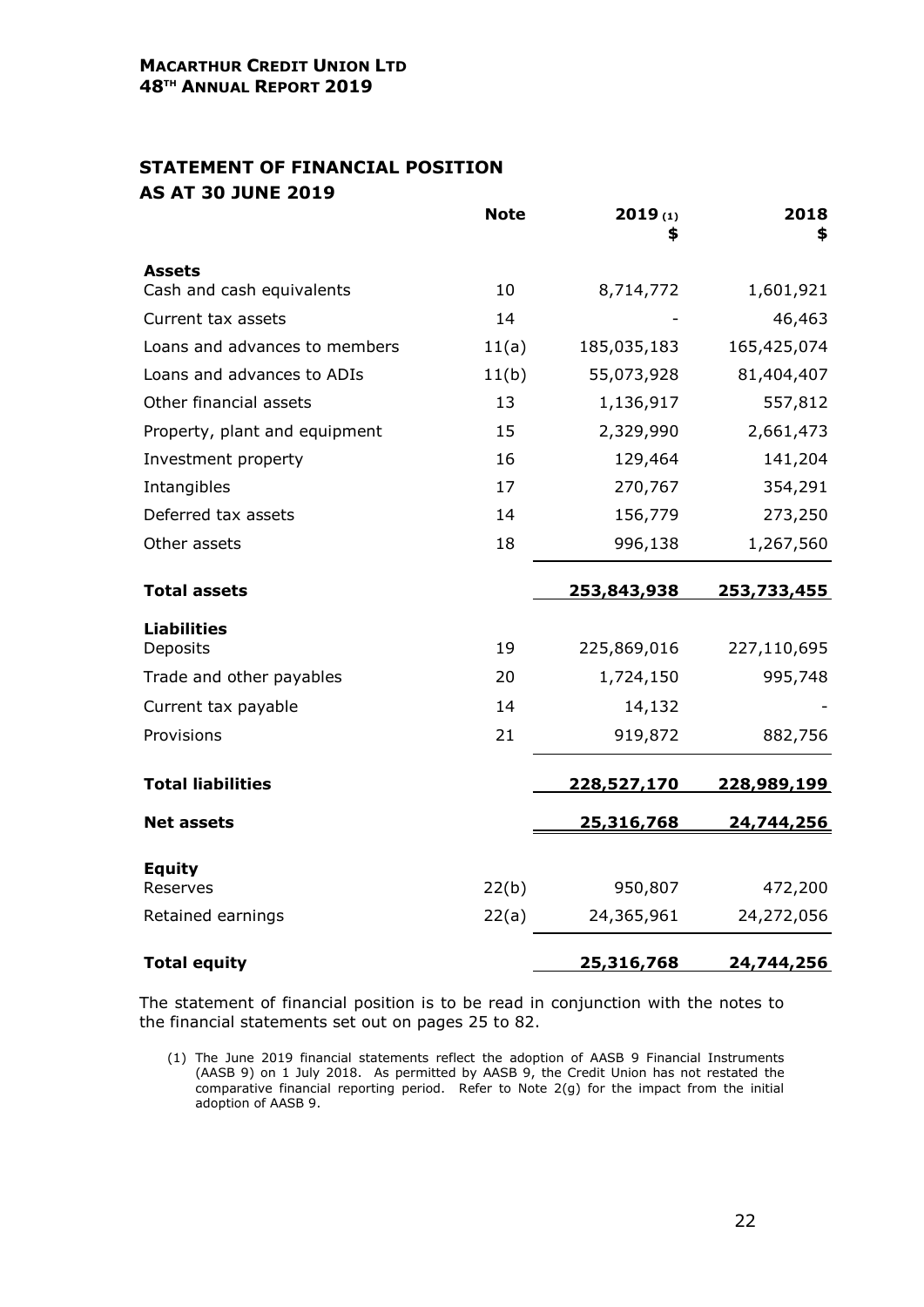#### **STATEMENT OF CASH FLOWS FOR THE YEAR ENDED 30 JUNE 2019**

|                                                                                               | <b>Note</b>     | 2019(1)                      | 2018<br>\$  |
|-----------------------------------------------------------------------------------------------|-----------------|------------------------------|-------------|
| <b>Cash flows from operating activities</b>                                                   |                 |                              |             |
| Interest received                                                                             |                 | 9,912,576                    | 9,430,656   |
| Dividends received                                                                            |                 | 32,336                       | 54,698      |
| Other cash receipts in the course of operations                                               |                 | 1,151,841                    | 1,810,185   |
| Interest paid                                                                                 |                 | (2,604,460)                  | (2,613,463) |
| Income taxes paid                                                                             |                 | (22, 537)                    | (160, 870)  |
| Net loans funded                                                                              |                 | (19, 817, 358)               | (7,952,472) |
| Net (decrease)/increase in deposits                                                           |                 | (1, 290, 734)                | 4,043,688   |
| Other cash payments in the course of operations                                               |                 | (6, 563, 770)                | (7,082,803) |
| Net cash flows (used in) operating activities 26 a)                                           |                 | $(19,202,106)$ $(2,470,381)$ |             |
| <b>Cash flows from investing activities</b>                                                   |                 |                              |             |
| Net decrease in investments with ADI's<br>Proceeds<br>on<br>sale of property,<br>plant<br>and |                 | 26,330,478                   | 2,852,928   |
| equipment & assets held for sale                                                              |                 | 2,644                        | 11,505      |
| Rental income from investment properties                                                      |                 | 75,068                       | 78,192      |
| Acquisition of shares                                                                         |                 | (2,000)                      |             |
| Acquisitions of property, plant and equipment                                                 |                 | (48, 139)                    | (49,095)    |
| Acquisition of intangible assets                                                              |                 | (43,094)                     | (198, 918)  |
| Net cash flows from investing activities                                                      |                 | 26,314,957                   | 2,694,612   |
| Net increase in cash held                                                                     |                 | 7,112,851                    | 224,231     |
| Cash at the beginning of the financial year                                                   |                 | 1,601,921                    | 1,377,690   |
| Cash at the end of the financial year                                                         | 26 <sub>b</sub> | 8,714,772                    | 1,601,921   |

The statement of cash flows is to be read in conjunction with the notes to the financial statements set out on pages 25 to 82.

(1) The June 2019 financial statements reflect the adoption of AASB 9 Financial Instruments (AASB 9) on 1 July 2018. As permitted by AASB 9, the Credit Union has not restated the comparative financial reporting period. Refer to Note 2(g) for the impact from the initial adoption of AASB 9.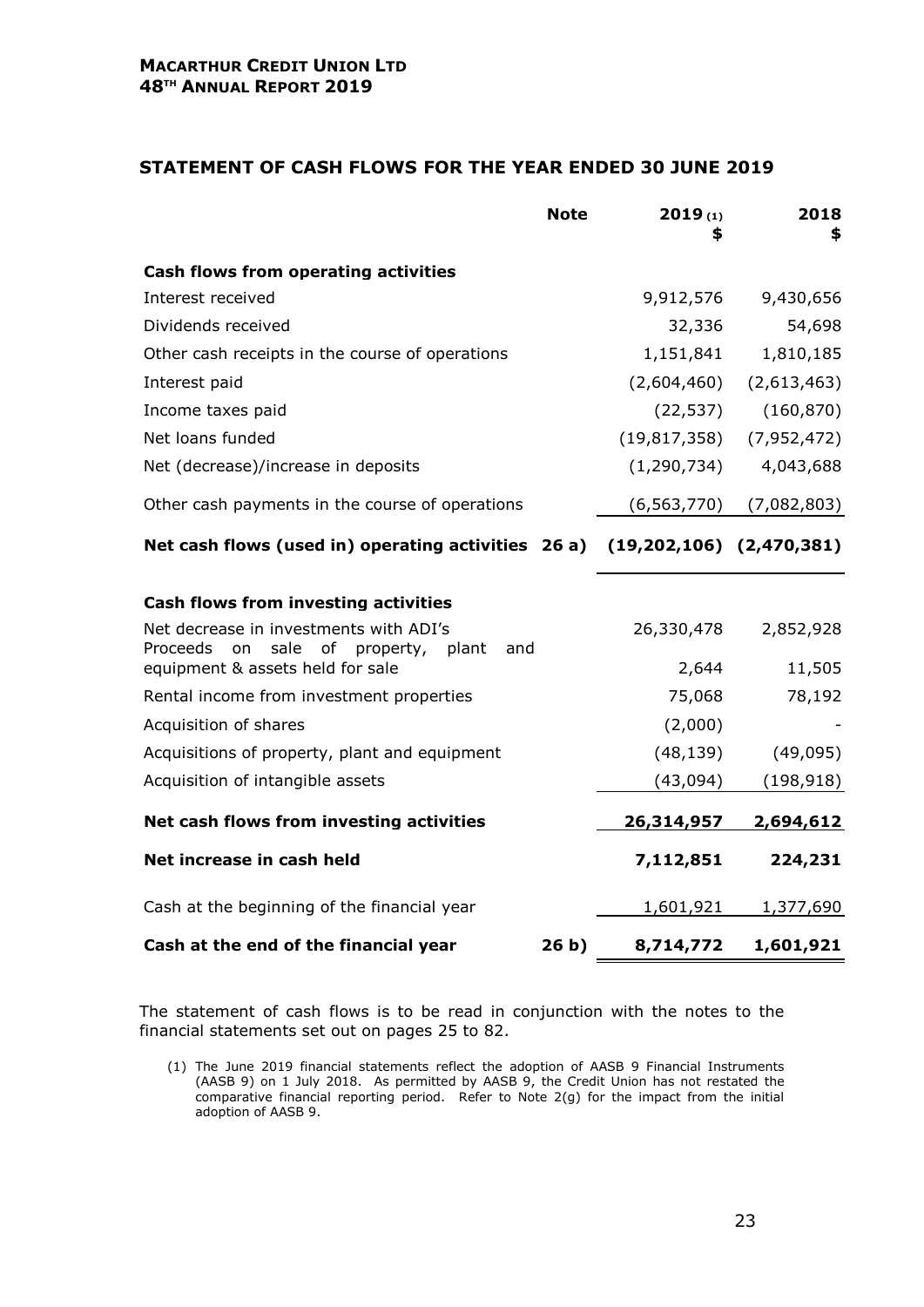### **STATEMENT OF CHANGES IN EQUITY**

|                                                                                                                     | <b>Redeemed</b><br>share capital<br>reserve | General<br>reserve for<br>credit losses | <b>Retained</b><br>earnings | <b>Fair Value</b><br><b>Reserve</b> | <b>Total equity</b>   |
|---------------------------------------------------------------------------------------------------------------------|---------------------------------------------|-----------------------------------------|-----------------------------|-------------------------------------|-----------------------|
| Balance at 1 July 2017<br>Total comprehensive income for the year                                                   | 112,055                                     | \$<br>376,149                           | 23,961,118                  | \$                                  | 24,449,322            |
| Profit after tax<br><b>Other comprehensive income</b>                                                               |                                             |                                         | 294,934                     |                                     | 294,934               |
| Total other comprehensive income for the year<br>Total comprehensive income for the year                            |                                             |                                         |                             |                                     |                       |
| Transfer from/(to) retained profits<br><b>Balance at 30 June 2018</b>                                               | 1,450<br>113,505                            | (17, 454)<br>358,695                    | 16,004<br>24,272,056        |                                     | 24,744,256            |
| Balance at 1 July 2018<br>Changes on initial adoption of AASB 9 (Note 2)<br>Total comprehensive income for the year | 113,505                                     | 358,695                                 | 24,272,056                  | 418,401                             | 24,744,256<br>418,401 |
| Profit after tax<br><b>Other comprehensive income</b>                                                               |                                             |                                         | 154,111                     |                                     | 154,111               |
| Total other comprehensive income for the year<br>Total comprehensive income for the year                            | $\overline{\phantom{a}}$                    |                                         |                             |                                     |                       |
| Transfer from/(to) retained profits<br><b>Balance at 30 June 2019</b>                                               | 2,540<br>116,045                            | 57,666<br>416,361                       | (60, 206)<br>24,365,961     | 418,401                             | 25,316,768            |

The statement of changes in equity is to be read in conjunction with the notes to the financial statements set out on pages 25 to 82.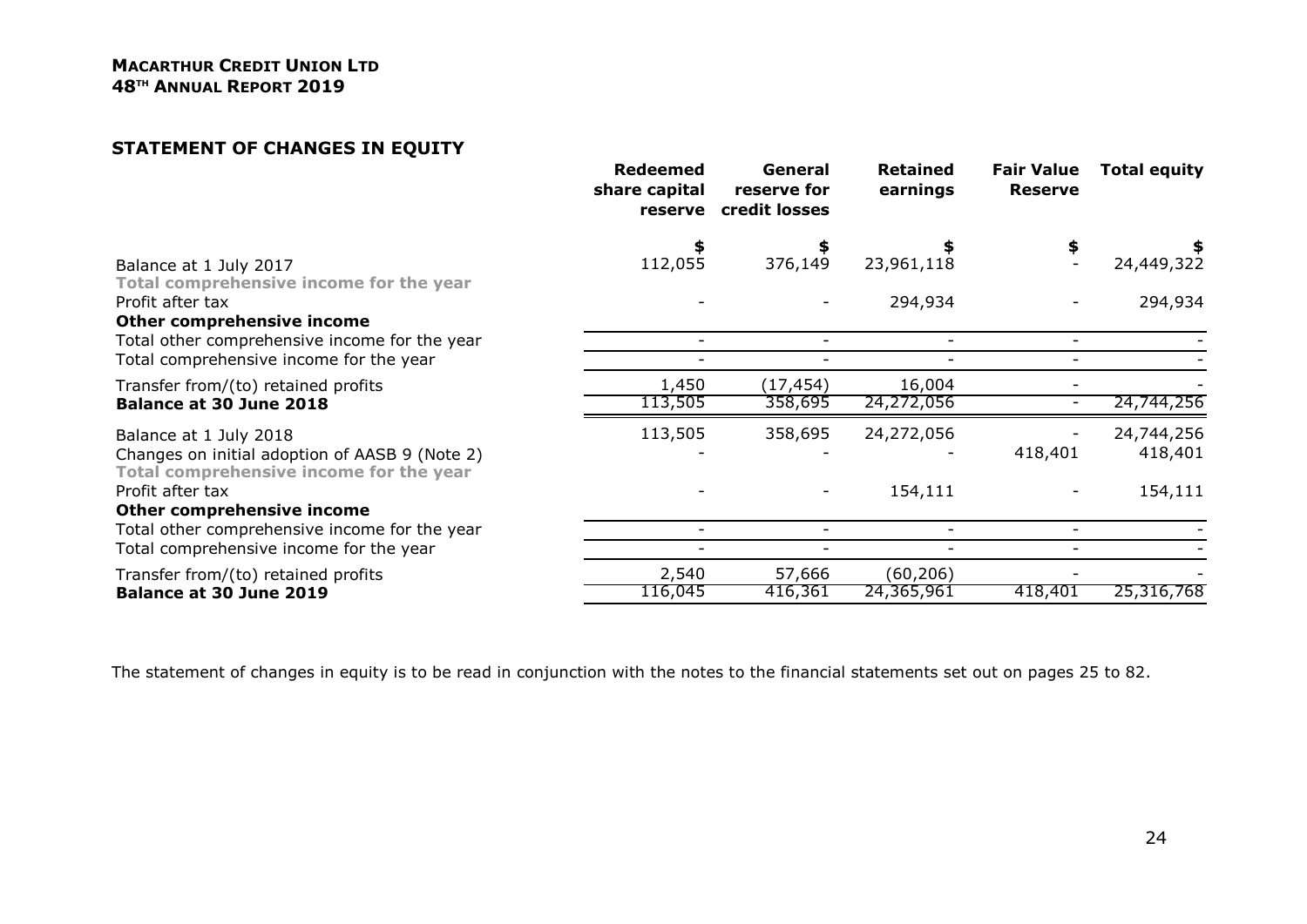#### **1. Reporting entity**

Macarthur Credit Union Ltd ("the Credit Union") is a company, limited by shares, incorporated and domiciled in Australia. The address of the Credit Union's registered office is 52 Argyle St, Camden. The Credit Union is a for-profit company.

# **2. Basis of preparation**

#### **a) Statement of compliance**

The financial report is a general purpose financial report which has been prepared in accordance with Australian Accounting Standards ("AASB's") adopted by the Australian Accounting Standards Board ("AASB") and the Corporations Act 2001. The financial report of the Credit Union complies with International Financial Reporting Standards (IFRS's) and interpretations adopted by the International Accounting Standards Board (IASB).

This is the first set of the annual financial statements in which *AASB 9 Financial Instruments* has been applied. Changes to significant accounting policies are described in Note 2(g).

The financial report was approved for issue by the directors on 18 September 2019.

#### **b) Basis of measurement**

The financial report was prepared on the historical cost basis, except for equity investments that are stated at their fair value.

#### **c) Functional and presentation currency**

The financial report is presented in Australian dollars, which is the Credit Union's functional currency.

# **d) Use of estimates and judgements**

The preparation of financial statements in conformity with Australian Accounting Standards requires management to make judgements, estimates and assumptions that affect the application of accounting policies and reported amounts of assets, liabilities, income and expenses. Actual results may differ from these estimates.

The estimates and underlying assumptions are reviewed on an ongoing basis. Revisions to accounting estimates are recognised in the period in which the estimate is revised and in any future periods.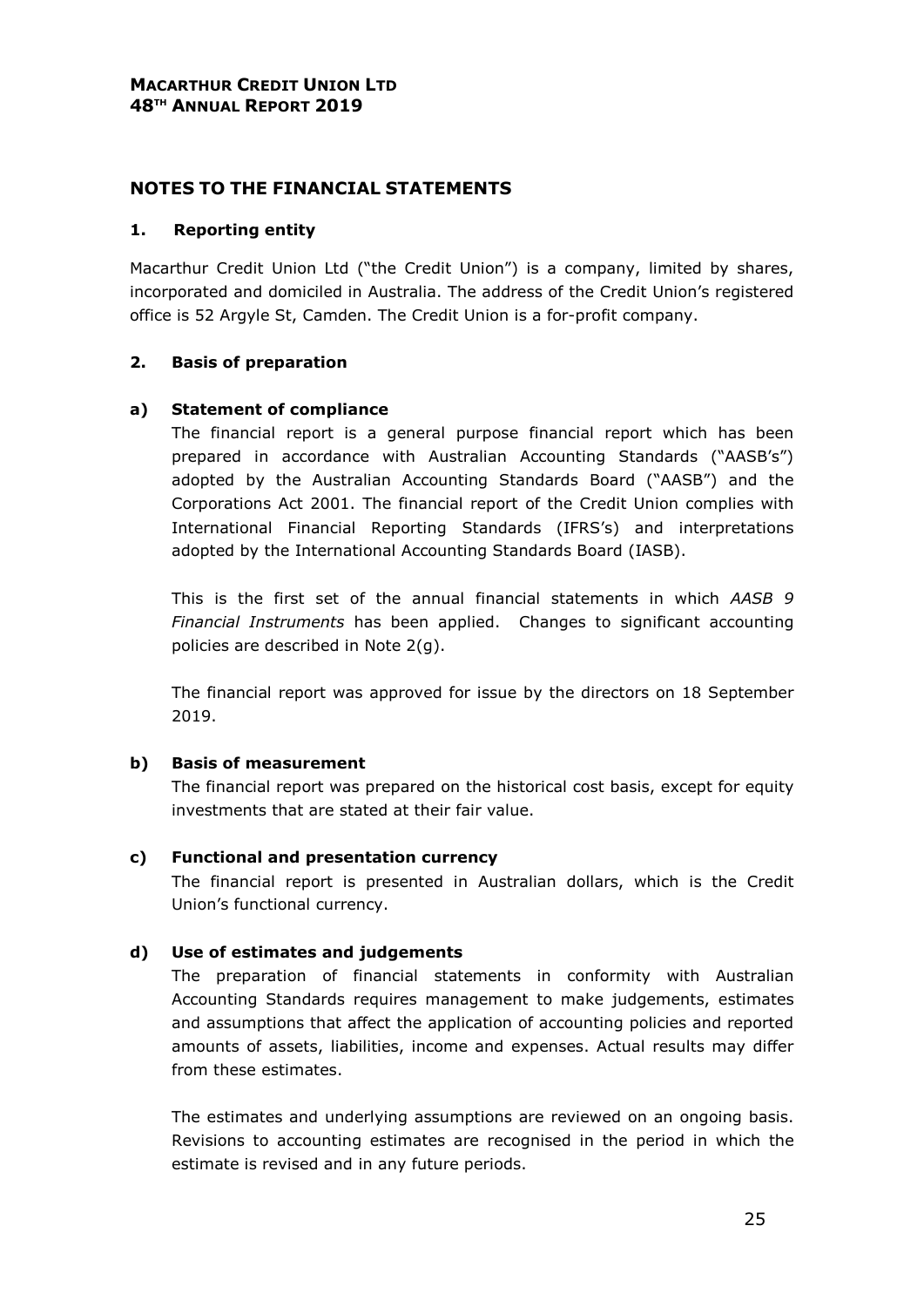#### **2. Basis of preparation (continued)**

#### **d) Use of estimates and judgements (continued)**

In particular, information about significant areas of estimation uncertainty and critical judgements in applying accounting policies that have the most significant effect on the amount recognised in the financial statements are described in the following note:

• note  $3(i)$  – Impairment

Management discussed with the Audit Committee the development, selection and disclosure of the Credit Union's critical accounting policies and estimates and the application of these policies and estimates.

#### **e) Measurement of fair values**

A number of the Credit Union's accounting policies and disclosures require the measurement of fair values, for both financial and non-financial assets and liabilities. When measuring the fair value of an asset or liability, the Credit Union uses market observable data as far as possible. Fair values are categorised into different levels in a fair value hierarchy based on the inputs used in the valuation techniques as follows:

Level 1: quoted prices (unadjusted) in active markets for identical assets or liabilities.

Level 2: inputs other than quoted prices included within Level 1 that are observable for the asset or liability, either directly (i.e., as prices) or indirectly (i.e., derived from prices).

Level 3: inputs for the asset or liability that are not observable. This category includes all instruments for which the valuation technique includes inputs not based on observable data and the unobservable inputs have a significant effect on the instrument's valuation. This category includes instruments that are value based on quoted prices for similar instruments for which significant unobservable adjustments or assumptions are required to reflect differences between the instruments.

If the inputs used to measure the fair value of an asset or liability might be categorised in different levels of the fair value hierarchy, then the fair value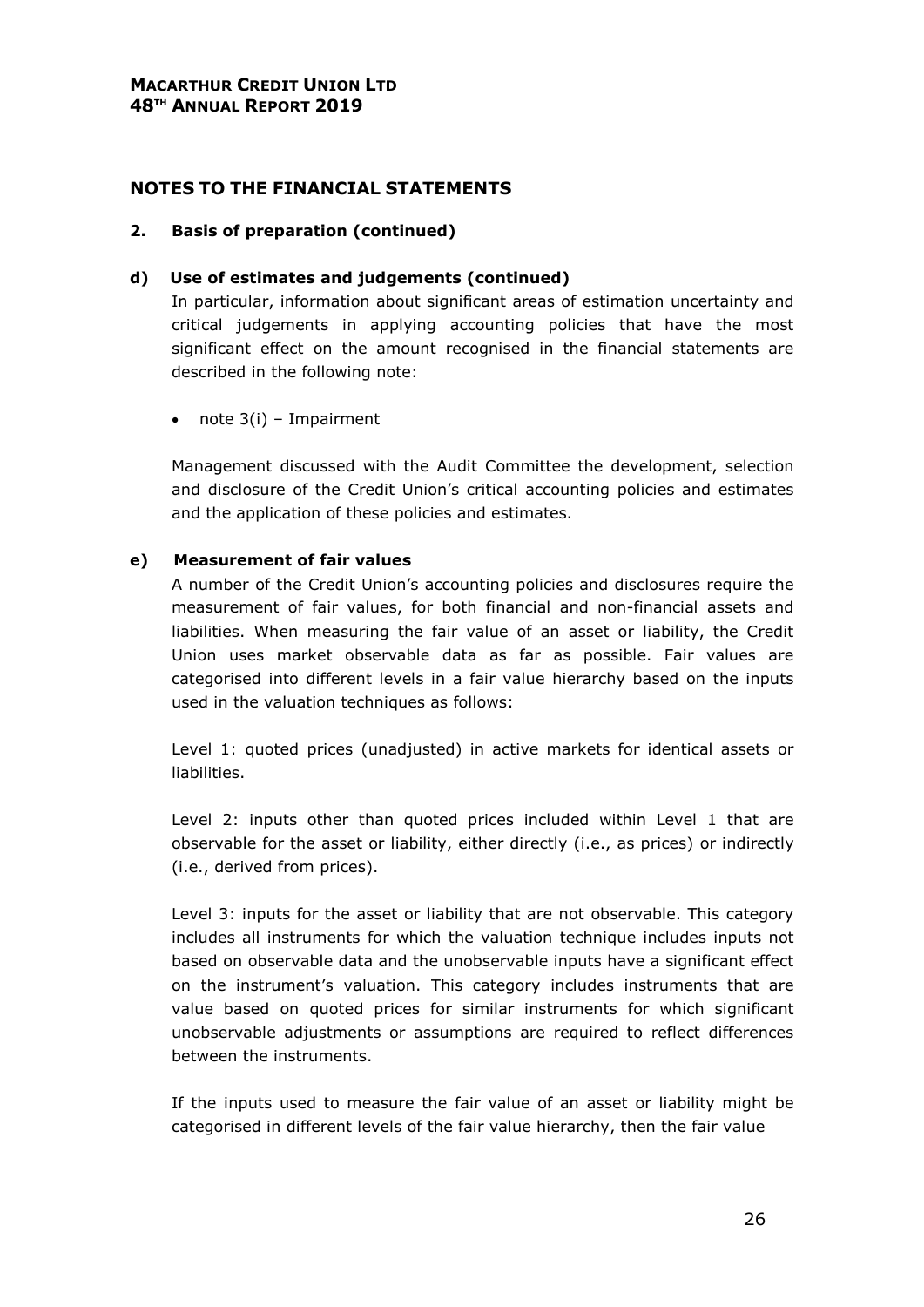#### **2. Basis of preparation (continued)**

#### **e) Measurement of fair values (continued)**

measurement is categorised in its entirety in the same level of the fair value hierarchy as the lowest level input that is significant to the entire measurement. The Credit Union recognises transfers between levels of the fair value hierarchy at the end of the reporting period during which the change has occurred.

#### **f) Presentation changes**

#### **(i) Statement of financial position**

Following the adoption of AASB 9 Financial Instruments, and in order to present items on the basis of the nature of the underlying item as opposed to its measurement basis, the Credit Union has made changes to the presentation of certain items in its statement of financial position. The effect of these presentation changes has been disclosed in the 'Change in Accounting Policies' section of this note and as footnotes to the other relevant notes to the financial statements.

#### **(ii) Income statement**

The Credit Union has made certain presentation changes in its income statements, in order to align the presentation of items of income and expense with the categories of financial instruments presented in the statements of financial position.

This has had no effect on the measurement of these items and therefore on retained earnings or profit for any period. Comparative information has been represented, for all these presentation changes in the statements of financial position and income statements.

#### **g) Changes in accounting policies**

The Credit Union has initially adopted AASB 9 and AASB 15 from 1 July 2018.

A number of other new standards are also effective from 1 July 2018 but they do not have a material effect on the Credit Union's financial statements.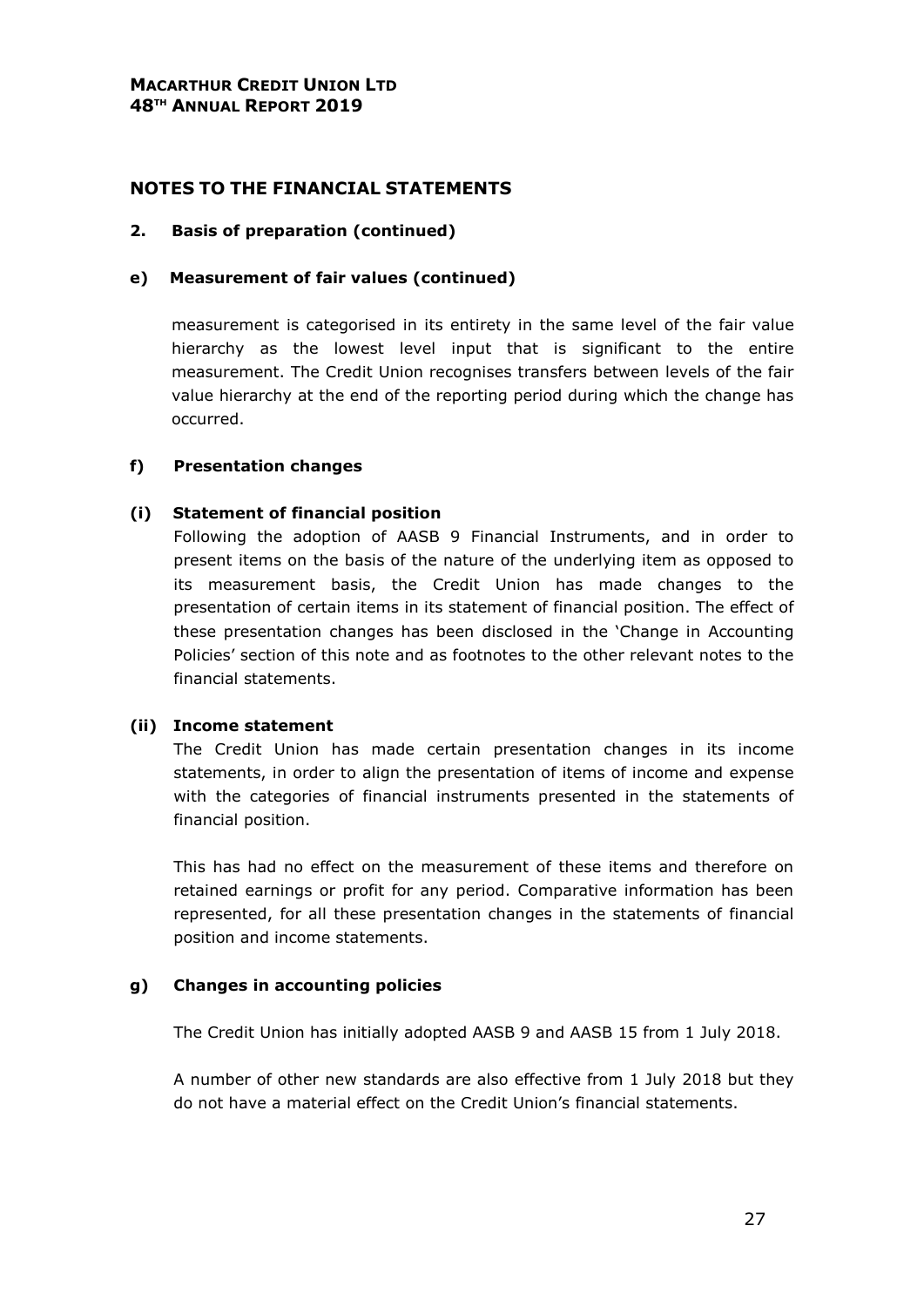#### **2. Basis of preparation (continued)**

#### **g) Changes in accounting policies (continued)**

Due to the transition method chosen by the Credit Union in applying AASB 9, comparative information throughout these financial statements has not been restated to reflect its requirements.

Except for the changes below, the Credit Union has consistently applied the accounting policies set out within this note, to all periods presented in these financial statements.

#### **AASB 9 Financial Instruments**

AASB 9 sets out requirements for recognising and measuring financial assets. This standard replaces AASB 139 Financial Instruments: Recognition and Measurement. The requirements of AASB 9 represent a significant change from AASB 139 and brings fundamental changes to the accounting for financial assets.

AASB 9 also contains new requirements on the application of hedge accounting. As at the  $30<sup>th</sup>$  June 2019 the Credit Union did not use hedge accounting.

The Credit Union has adopted consequential amendments to AASB 7 Financial Instrument Disclosures that are applied to disclosures, but have not been applied to the comparative information.

The key changes to the Credit Union's accounting policies from its adoption of AASB 9 are summarised below.

#### *Classification of financial assets and financial liabilities*

AASB 9 contains three principal classification categories for financial assets: measured at amortised cost, fair value through other comprehensive income (FVOCI) and fair value through profit or loss (FVTPL). AASB 9 classification is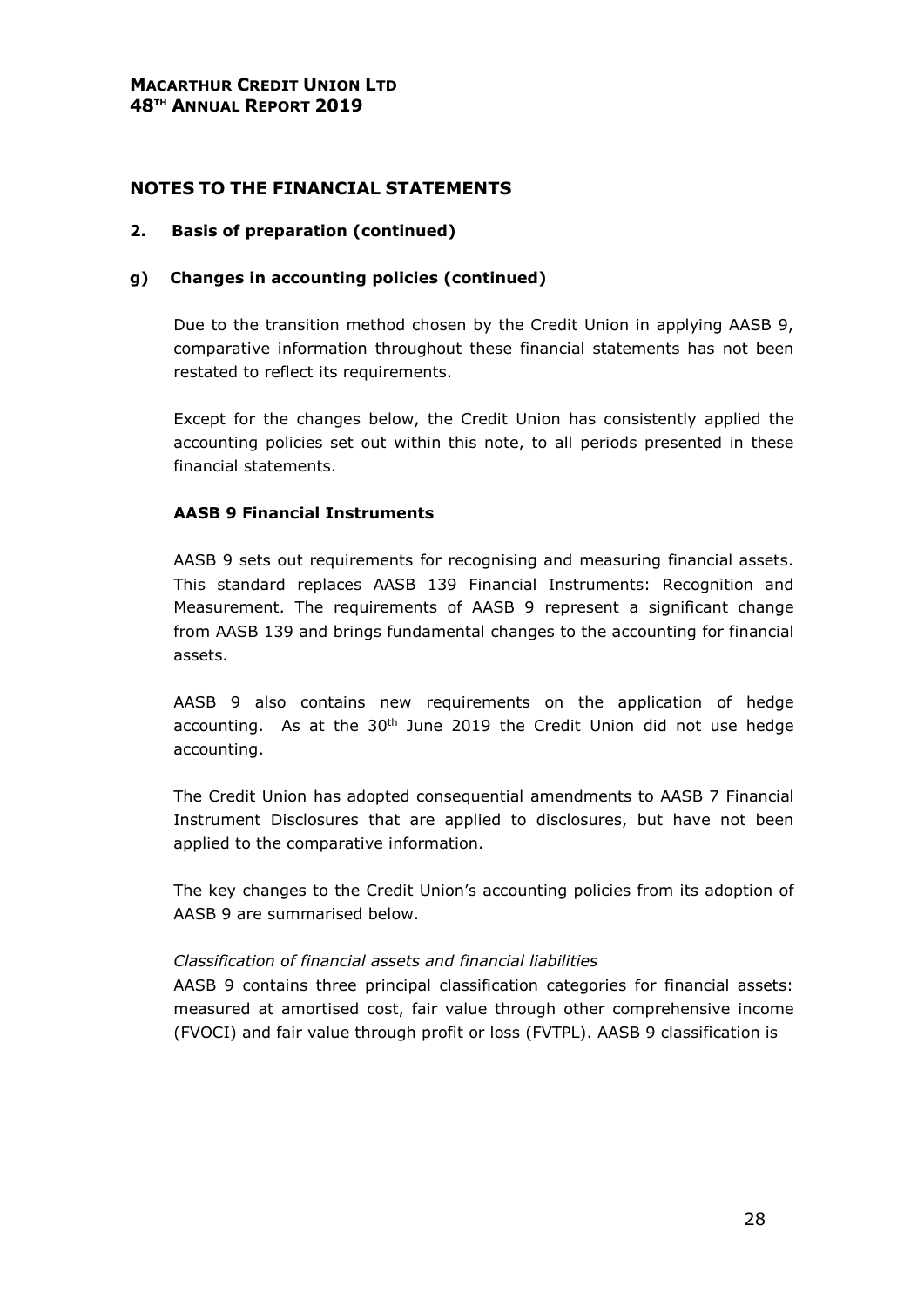#### **2. Basis of preparation (continued)**

#### **g) Changes in accounting policies (continued)**

generally based on the business model in which a financial asset is managed and its contractual cash flow characteristics. The standard eliminates the previous AASB 139 categories of held-to-maturity, loans and receivables and available-for-sale. For an explanation of how the Credit Union's classifies financial assets under AASB 9, see Note 3 (d). AASB 9 largely retains existing requirements in AASB 139 for the classification of financial liabilities. For an explanation of how the Credit Union classifies financial liabilities under AASB 9 see Note 3 (d).

The following table explains the original measurement categories under AASB 139 and the new measurement categories under AASB 9 for the Credit Union's financial assets and financial liabilities as at 1 July 2018, as well as the impact of classification and measurement changes.

|                        | <b>Original</b> | <b>New</b>      | <b>AASB 139</b>  |             |                | AASB <sub>9</sub> |
|------------------------|-----------------|-----------------|------------------|-------------|----------------|-------------------|
|                        | classification  | classification  | Re-<br>Carrying  |             | Re-            | carrying          |
|                        | under AASB      | under AASB      | amount at 30     | measurement | classification | amount at 1       |
|                        | 139             | 9               | <b>June 2018</b> | (pre tax)   |                | <b>July 2018</b>  |
| Financial              |                 |                 |                  |             |                |                   |
| <b>Assets</b>          |                 |                 |                  |             |                |                   |
|                        |                 |                 |                  |             |                |                   |
| Cash and cash          | Cash and cash   |                 |                  |             |                |                   |
| equivalents            | equivalents     | Amortised cost  | 1,601,921        |             |                | 1,601,921         |
| Loans and              | Loans and       |                 |                  |             |                |                   |
| receivables            | receivables     | Amortised cost  | 206,329,481      |             | (206,329,481)  |                   |
| Loans and              |                 |                 |                  |             |                |                   |
| advances to            |                 |                 |                  |             |                |                   |
| members                |                 | Amortised cost  |                  |             | 165,425,074    | 165,425,074       |
|                        | Held to         |                 |                  |             |                |                   |
| Held to maturity       | maturity        | Amortised cost  | 40,500,000       |             | (40,500,000)   |                   |
| Investment             |                 |                 |                  |             |                |                   |
| securities             |                 | Amortised cost  |                  |             | 81,404,407     | 81,404,407        |
| Other financial        | Available for   |                 |                  |             |                |                   |
| assets $(1)$           | sale            | FVOCI - equity  | 557,812          | 577,105     |                | 1,134,917         |
|                        |                 |                 |                  |             |                |                   |
| <b>Total Financial</b> |                 |                 |                  |             |                |                   |
| <b>Assets</b>          |                 |                 | 248,989,214      | 577,105     |                | 249,566,319       |
|                        |                 |                 |                  |             |                |                   |
| Financial              |                 |                 |                  |             |                |                   |
| <b>Liabilities</b>     |                 |                 |                  |             |                |                   |
|                        |                 |                 |                  |             |                |                   |
|                        | Other financial | Other financial |                  |             |                |                   |
| Deposits               | liabilities     | liabilities     | 227,110,695      |             |                | 227,110,695       |
|                        |                 |                 |                  |             |                |                   |
| Trade and other        | Other financial | Other financial |                  |             |                |                   |
| payables               | liabilities     | liabilities     | 995,748          |             |                | 995,748           |
| <b>Total Financial</b> |                 |                 |                  |             |                |                   |
|                        |                 |                 |                  |             |                |                   |
| <b>Liabilities</b>     |                 |                 | 228,106,443      |             |                | 228,106,443       |

#### Reconciliation of financial instruments on adoption of AASB 9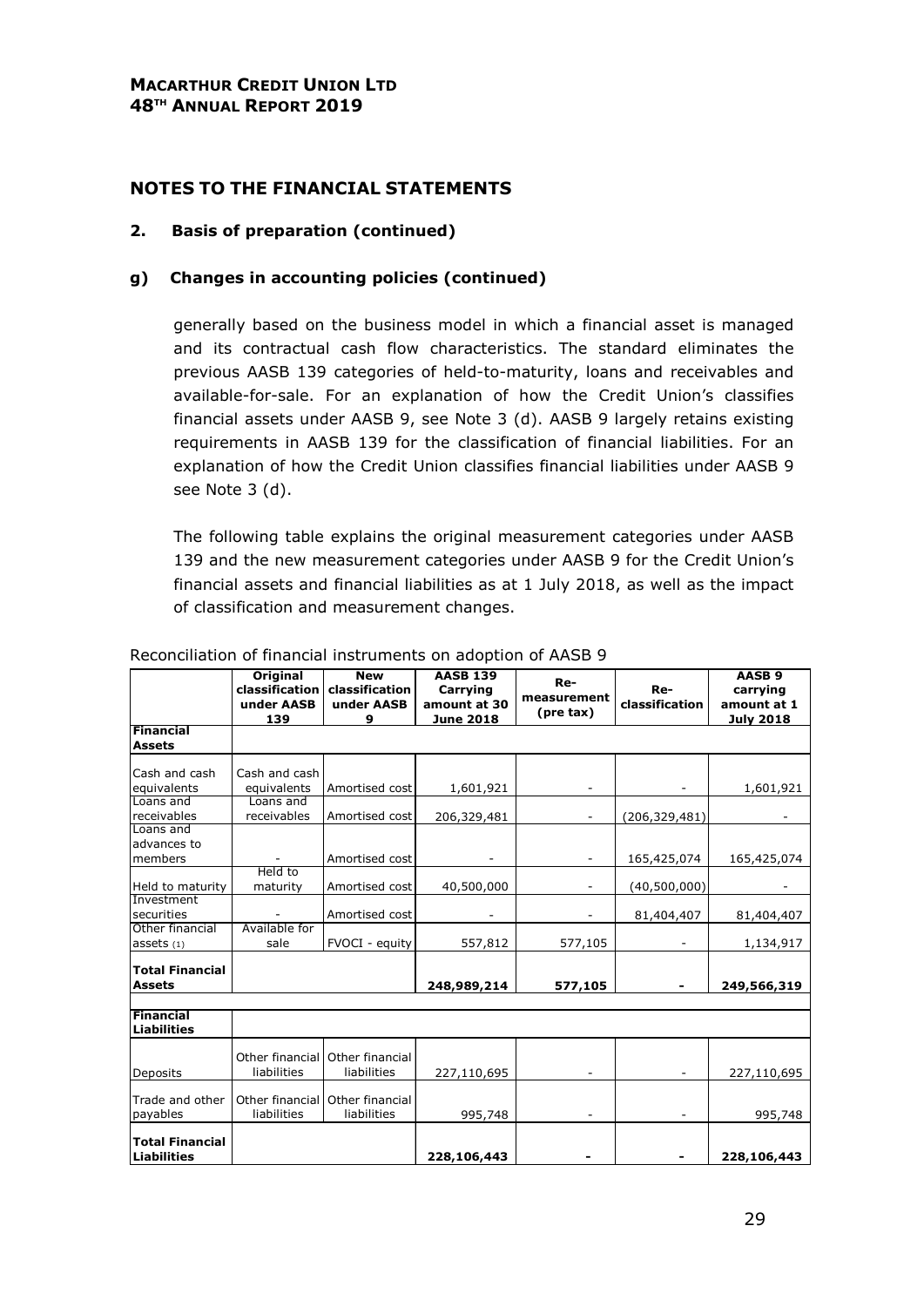#### **2. Basis of preparation (continued)**

#### **g) Changes in accounting policies (continued)**

(1) 'Other financial assets' that were recognised in previous financial years at amortised cost under AASB 139, were re-measured at FVOCI - equity on adoption of AASB 9 in 2019.

#### *Impairment of financial assets*

AASB 9 replaces the 'incurred loss' model in AASB 139 with an 'expected credit loss' (ECL) model. The new impairment model also applies to certain loan commitments and financial guarantee contracts but not equity investments.

Under AASB 9, credit losses are recognised earlier than under AASB 139. For an explanation of how the Credit Union applies the impairment requirements of AASB 9, see Note 3(i).

#### *Transition*

As permitted by AASB 9, the Credit Union has not restated its comparative financial statements and has recorded a transition adjustment to its opening balance sheet, retained earnings and OCI at 1 July 2018 for the impact of the adoption of AASB 9's classification, measurement, and impairment.

On adoption of AASB 9 the Credit Union revalued its shares in Cuscal Limited. This revaluation is reflected in the creation of a Fair value reserve.

The revaluation caused the creation of a Deferred Tax Liability to the amount of 27.5% of the increment. There was no other impact on the Financial Statements for the current year.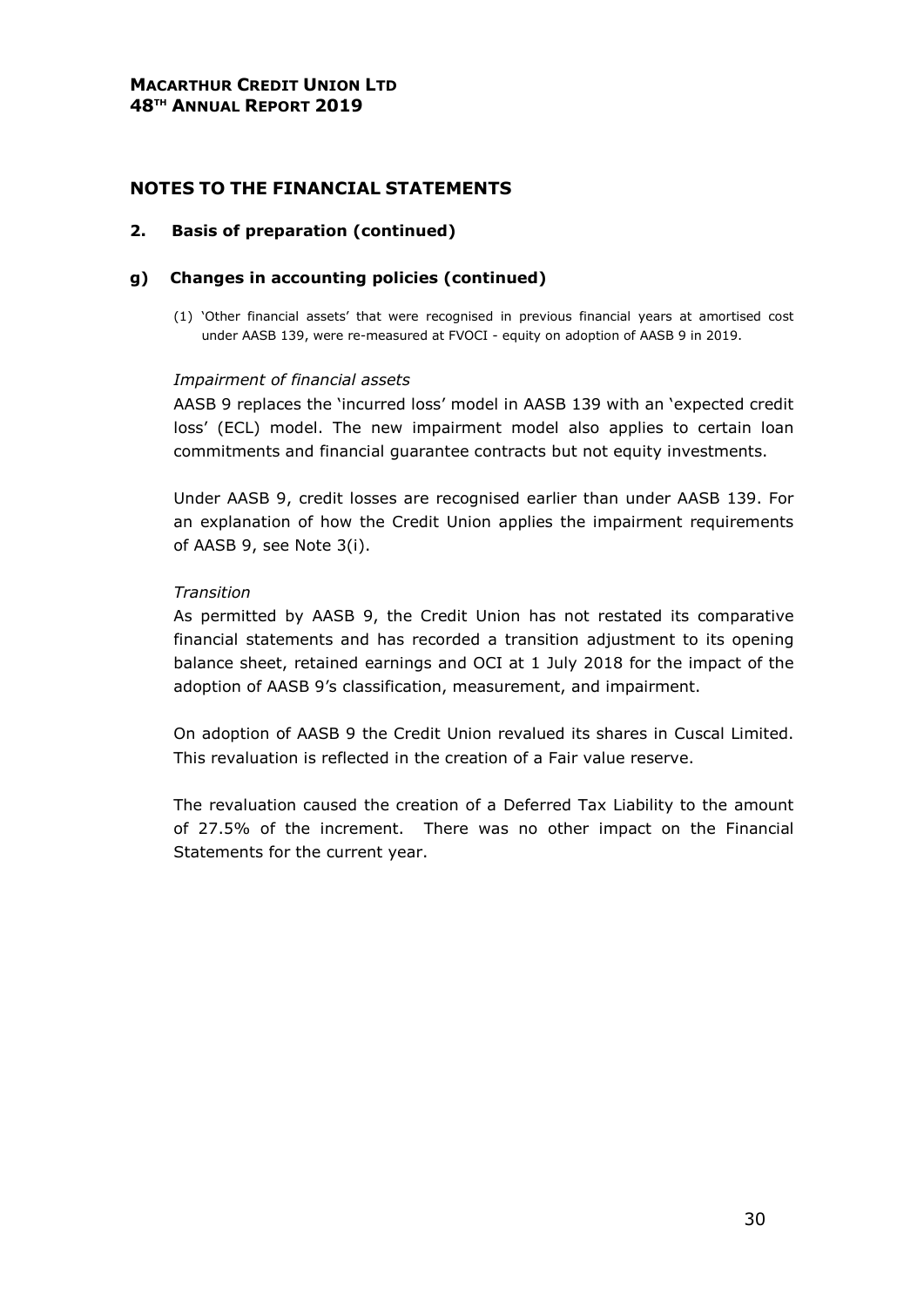- **2. Basis of preparation (continued)**
- **g) Changes in accounting policies (continued)**

#### **AASB 15 Revenue from Contracts with Customers**

AASB 15 Revenue from Contracts with Customers is effective from 1 July 2018 and replaces all previous guidance on revenue recognition from contracts with customers. It requires the identification of discrete performance obligations within a customer contract and an associated transaction price that is allocated to these obligations. Revenue is recognised upon satisfaction of these performance obligations, which occur when control of the goods or services is transferred to the customer. No material adjustment to opening retained earnings was recognised as the amendments to accounting policies did not result in significant changes to the timing or amount of revenue recognised as at 30 June 2018.

#### **3. Significant accounting policies**

Except for the changes explained in note 2 (g), the Credit Union has consistently applied the following accounting policies to all periods presented in these financial statements.

#### **a) Property, plant and equipment**

#### **(i) Recognition and measurement**

Items of property, plant and equipment (PPE) are measured at cost less accumulated depreciation and any accumulated impairment losses.

Cost includes expenditure that is directly attributable to the acquisition of the asset.

Purchased software that is integral to the functionality of the related equipment is capitalised as part of that equipment.

When parts of an item of PPE have different useful lives, they are accounted for as separate items (major components) of property, plant and equipment.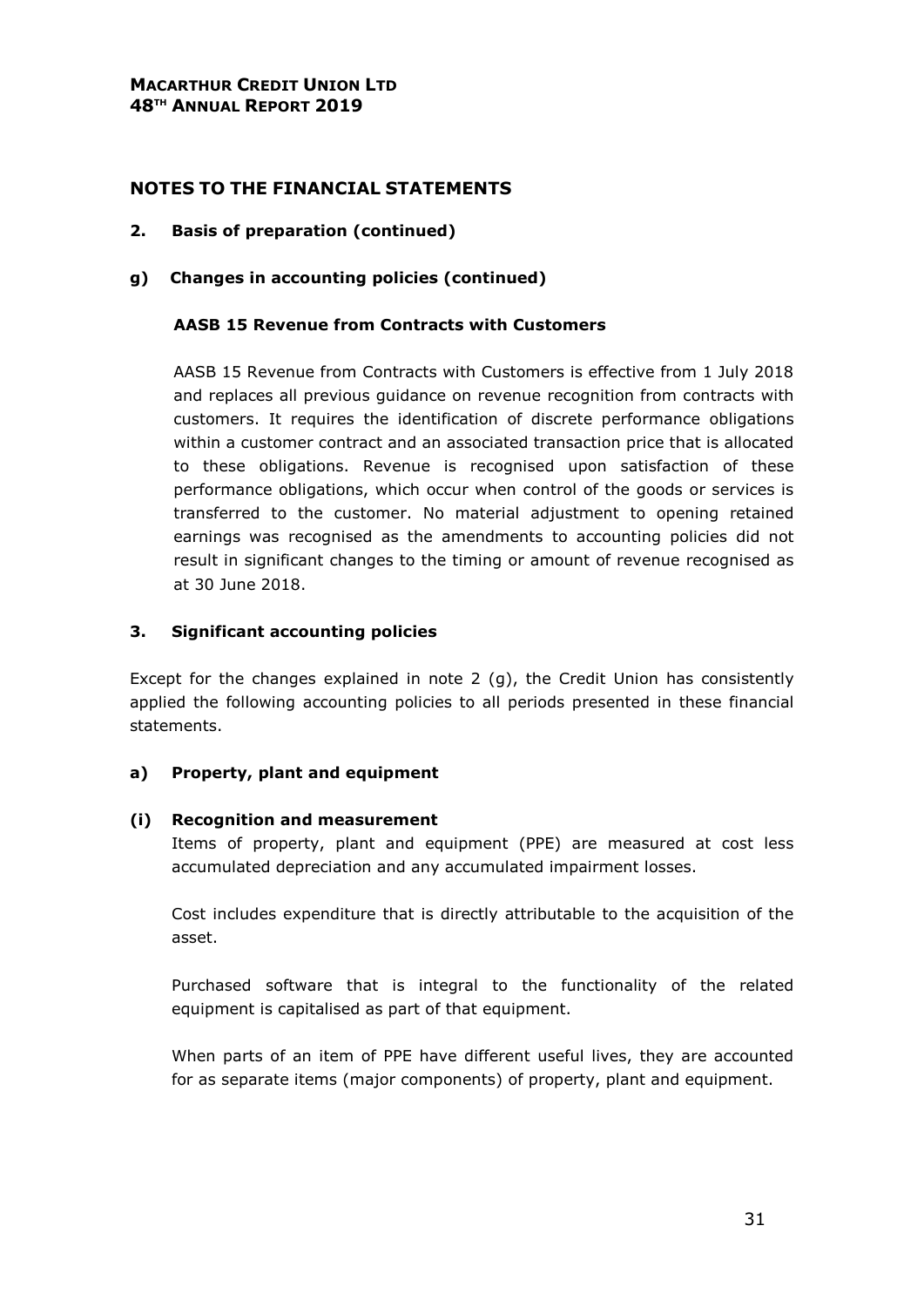#### **3 Significant accounting policies (continued)**

#### **a) Property, plant and equipment (continued)**

Gains and losses on disposal of an item of PPE are determined by comparing the proceeds from disposal with the carrying amount of PPE and are recognised within profit or loss.

#### **(ii) Subsequent costs**

The Credit Union recognises in the carrying amount of an item of PPE the cost of replacing part of such an item when that cost is incurred if it is probable that the future economic benefits embodied within the item will flow to the Credit Union and the cost of the item can be measured reliably. The carrying amount of the replaced part is derecognised. The costs of the day-to-day servicing of property, plant and equipment are recognised in profit or loss as incurred.

#### **(iii) Depreciation**

Depreciation is recognised in profit or loss on a straight-line basis over the estimated useful life of each part of an item of property, plant and equipment. Land is not depreciated.

The estimated useful lives in the current and comparative periods are as follows:

| • Buildings              | 40 years     |
|--------------------------|--------------|
| • Plant and equipment    | 3-7 years    |
| • Leasehold improvements | $7-10$ years |

The residual value, the useful life and the depreciation method applied to an asset are reviewed at least annually.

#### **b) Investment property**

Investment property is property which is held either to earn rental income or for capital appreciation or for both. Investment property is measured at cost less accumulated depreciation and any accumulated impairment losses.

Depreciation is recognised in profit or loss on a straight-line basis over the estimated useful life of each investment property. The estimated useful life for investment property in the current and comparative periods is 40 years.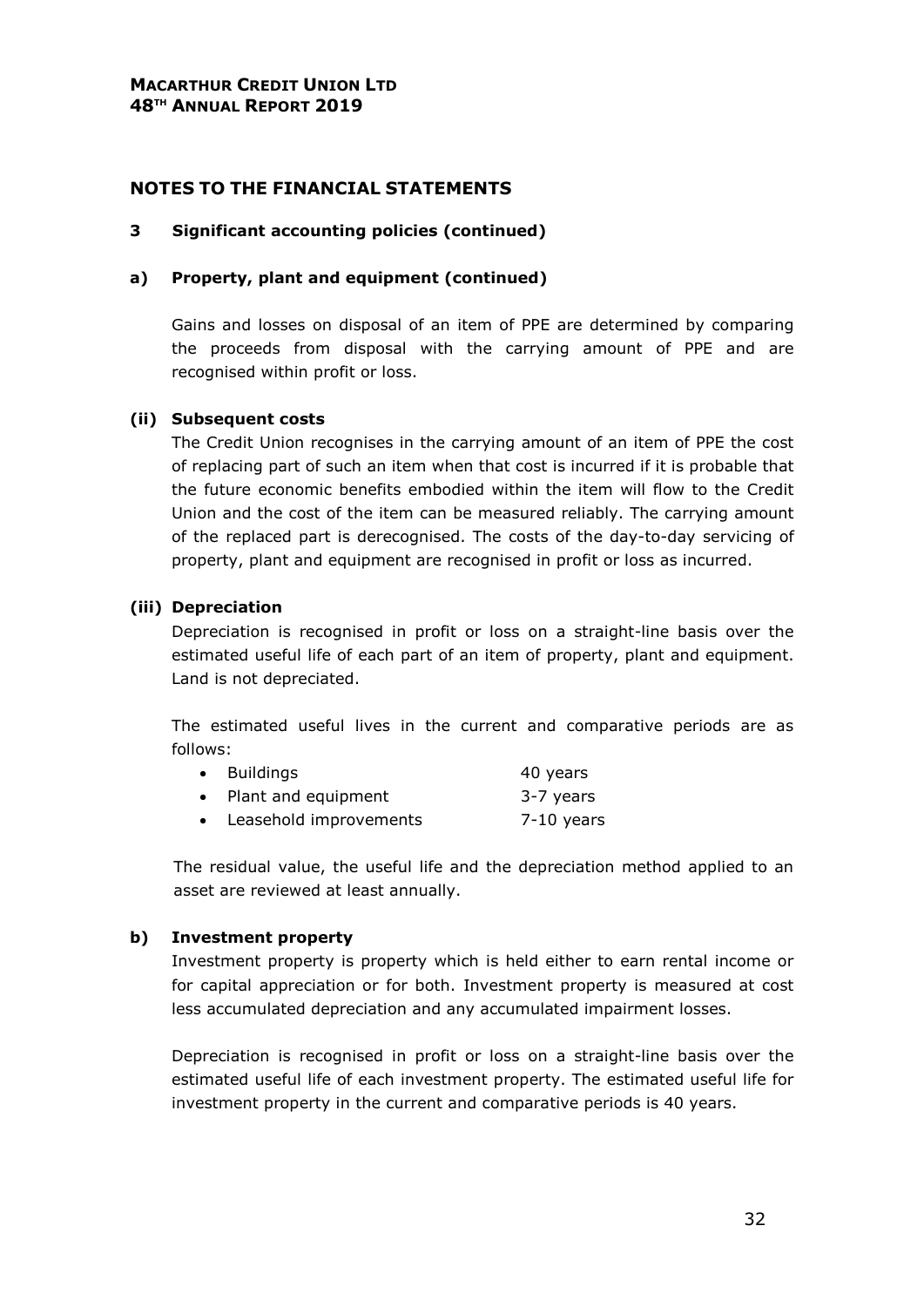#### **NOTES TO THE FINANCIAL STATEMENTS**

#### **3 Significant accounting policies (continued)**

#### **c) Intangibles**

#### **(i) Computer software**

Where computer software costs are not integral to associated hardware, the Credit Union recognises them as an intangible asset where they are clearly identifiable can be reliably measured and it is probable they will lead to future economic benefits that the Credit Union controls.

The capitalised costs of computer software include all costs directly attributable to developing the software. This incorporates the direct cost of acquiring the computer software payable to the third party supplier.

The Credit Union carries capitalised computer software assets at capitalised cost less amortisation and any accumulated impairment losses.

Amortisation is recognised in profit or loss on a straight line basis over the estimated useful life of the computer software. The estimated useful life of computer software in the current and comparative periods is 3 years.

The estimated useful life of the computer software relating to the Credit Union's core banking system has been assessed at 5 years.

#### **d) Financial assets and liabilities**

#### **(i) Financial liabilities**

As the accounting for financial liabilities remains largely unchanged from AASB 139, the Credit Union's financial liabilities were not impacted by the adoption of AASB 9. The Credit Union's financial liabilities include member deposits and other payables.

The Credit Union classifies its financial liabilities, other than financial guarantees and loan commitments, as measured at amortised cost or FVTPL.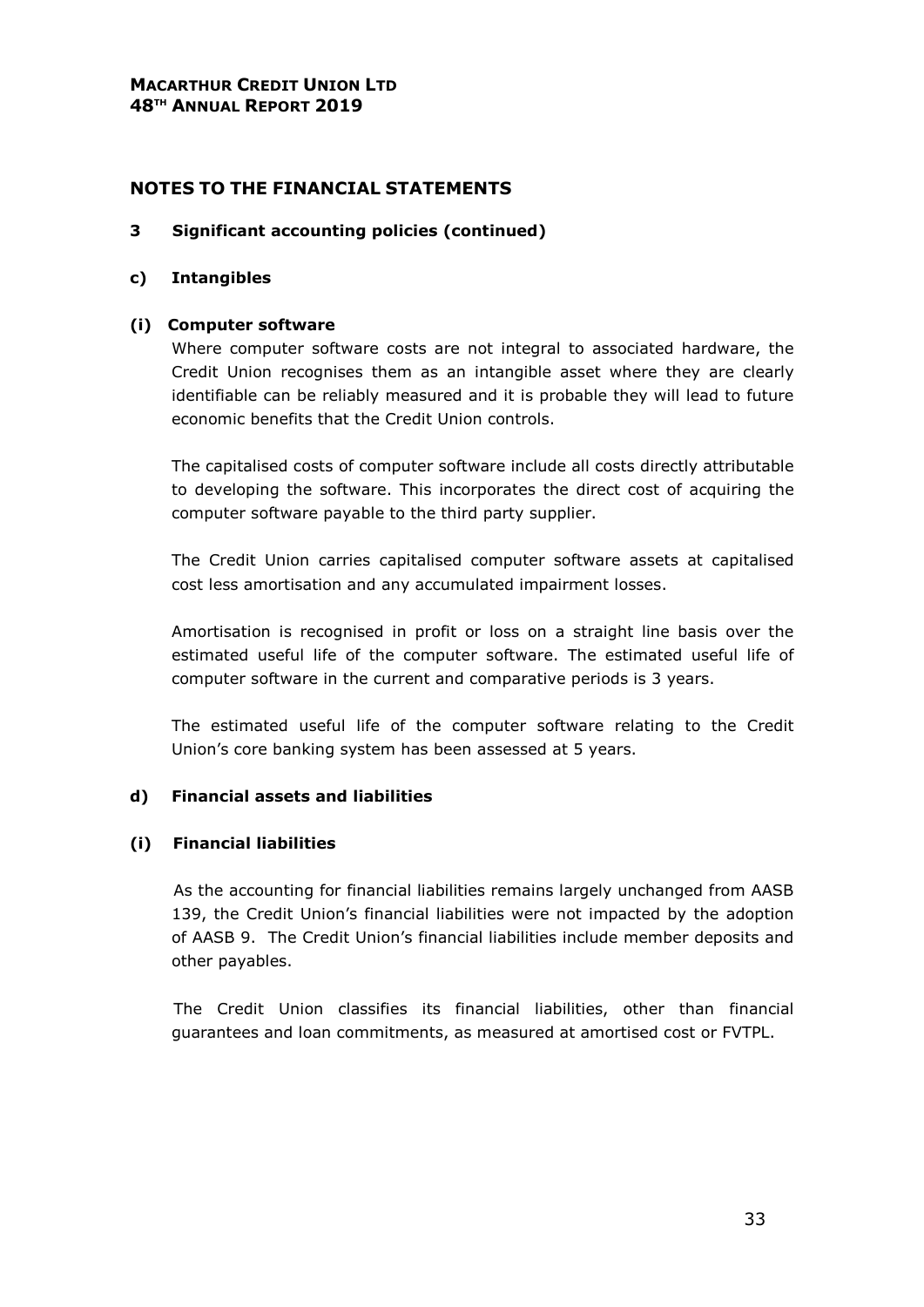#### **3 Significant accounting policies (continued)**

**d) Financial assets and liabilities (continued)** 

#### **(ii) Financial Assets**

#### *Classification and measurement*

On initial recognition, a financial asset is classified as measured at: amortised cost, FVOCI or FVTPL.

A financial asset is measured at amortised cost if it meets both of the following conditions and is not designated as FVTPL:

- the asset is held within a business model whose objective is to hold assets to collect contractual cash flows; and
- the contractual terms of the financial asset give rise on specified dates to cash flows that are solely payments of principal and interest on the principal amount outstanding.

Financial assets measured at amortised cost include cash and cash equivalents, loans and advances to ADI's, loans and advances to members and other assets.

A financial asset is measured at FVOCI only if it meets both of the following conditions and is not designated as at FVTPL:

- the asset is held within a business model whose objective is achieved by both collecting contractual cash flows and selling financial assets; and
- the contractual terms of the financial asset give rise on specified dates to cash flows that are solely payments of principal and interest on the principal amount outstanding.

Financial assets measured at FVOCI include equity investments.

All other financial assets are classified as measured at FVTPL.

In addition, on initial recognition the Credit Union may irrevocably designate a financial asset that otherwise meets the requirements to be measured at amortised cost, FVOCI or at FVTPL if doing so eliminates or significantly reduces an accounting mismatch that would otherwise arise.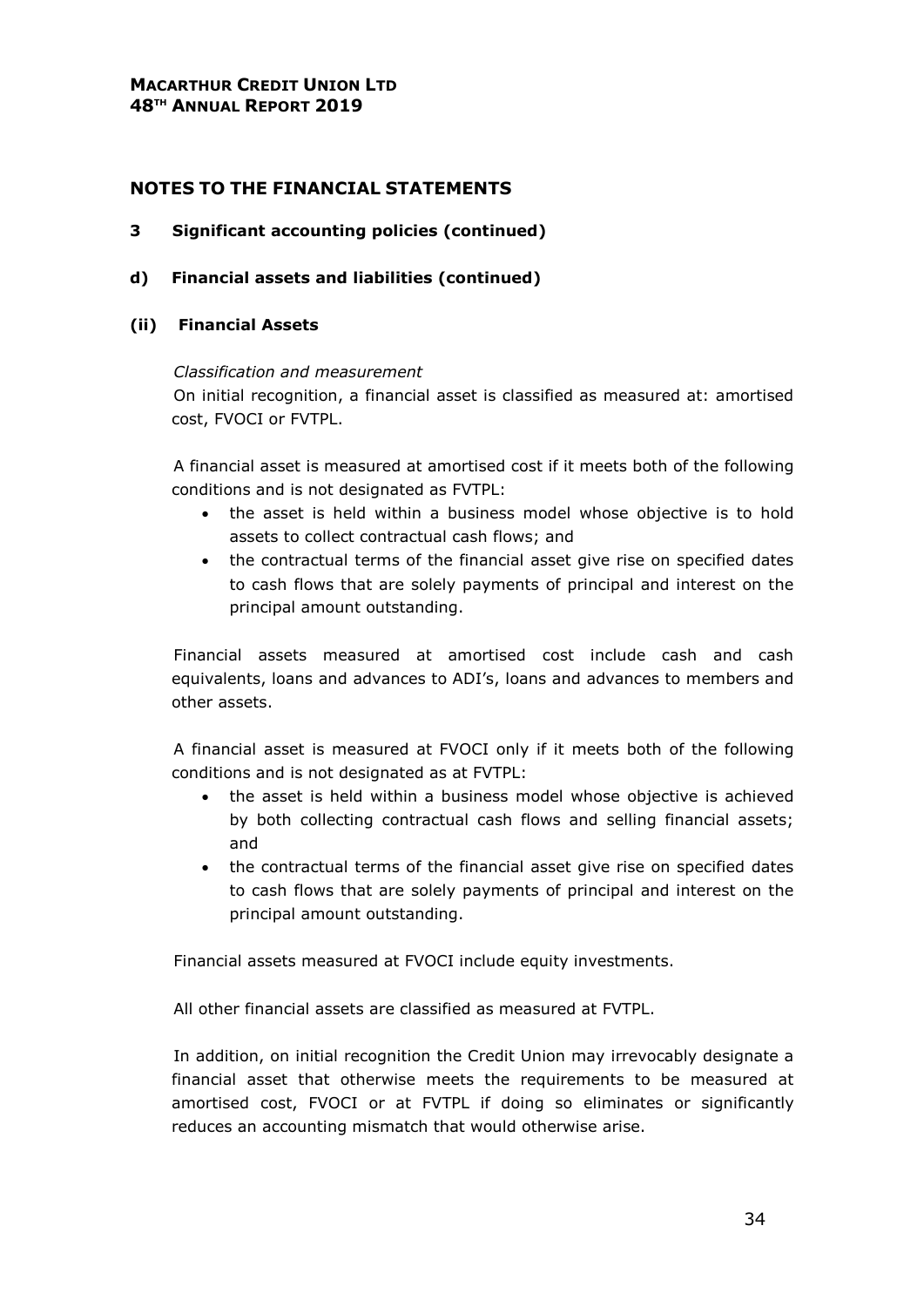#### **3 Significant accounting policies (continued)**

#### **d) Financial assets and liabilities (continued)**

Subsequent to initial recognition the following measurement principles and recognition of gains and losses are applied as follows:

- financial assets at amortised cost are measured at amortised cost using the effective interest rate method. The amortised cost is reduced by impairment losses. Interest income and impairment are recognised in profit or loss. Any gain or loss on derecogntion is recognised in profit or loss; and
- other financial assets at FVOCI equity are measured at fair value. Dividends are recognised as income in profit or loss. Other net gains and losses are recognised in OCI and are never reclassified to profit or loss.

#### *Business Model Assessment*

The Credit Union makes an assessment of the objective of the business model in which a financial asset is held at portfolio level because this best reflects the way the business is managed and information is provided to management. The information considered includes:

- the stated policies and objectives for the portfolio and the operation of those policies in practice, including whether management's strategy focuses on earning contractual interest revenue, maintaining a particular interest rate profile, matching the duration of the financial assets to the duration of the liabilities that are funding those assets or realising cash flows through the sale of assets;
- how the performance of the portfolio is evaluated and reported to the Credit Union's management;
- the risks that affect the performance of the business model (and the financial assets held within the business model) and how those risks are managed; and
- the frequency, volume and timing of sales in prior periods, the reasons for such sales and expectations about future sales activity. However, information about sales activity is not considered in isolation, but as part of an overall assessment of how the Credit Union's stated objective for managing the financial assets is achieved and how cash flows are realised.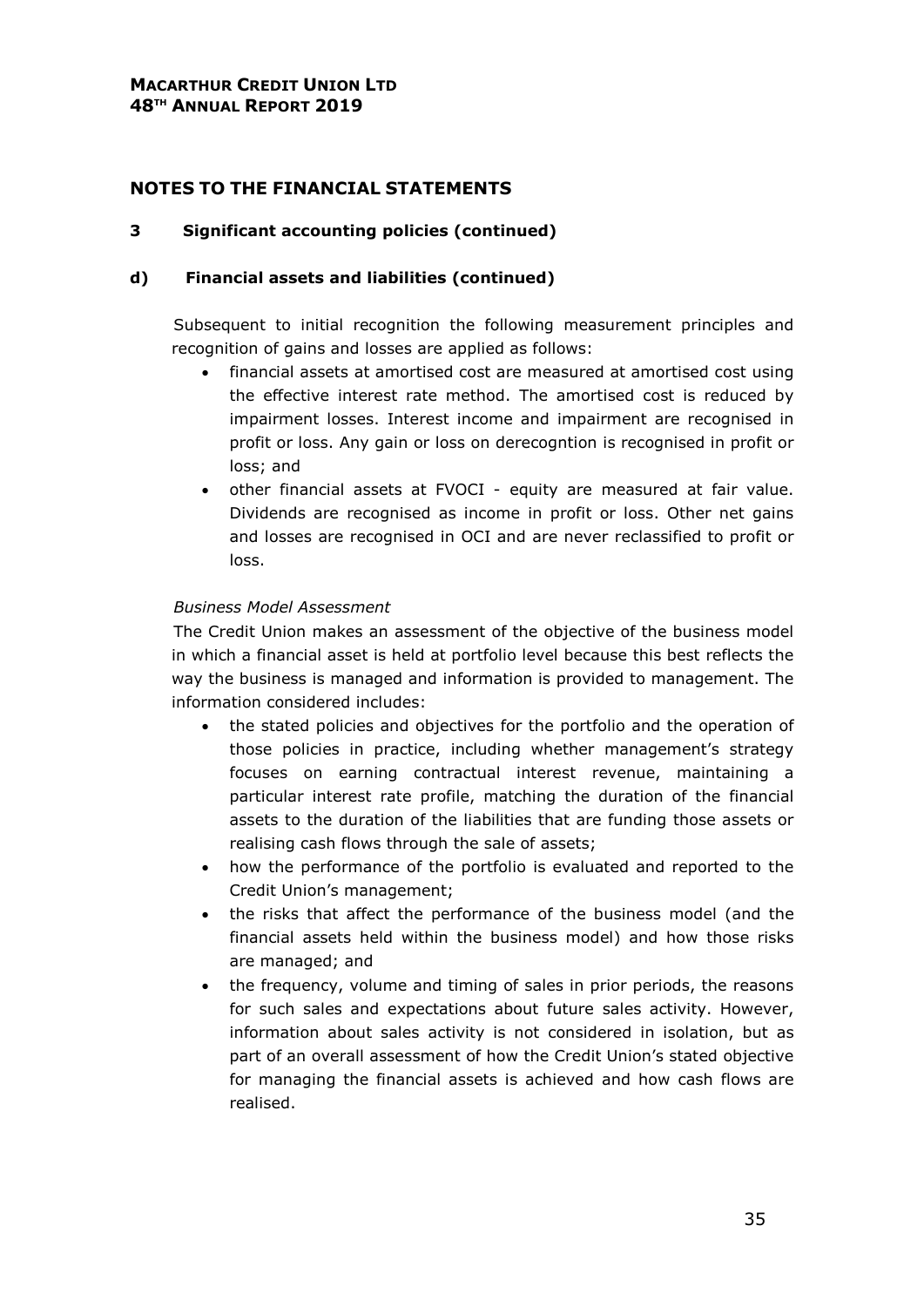#### **3 Significant accounting policies (continued)**

#### **d) Financial assets and liabilities (continued)**

#### *Derecognition of financial assets*

The Credit Union derecognises a financial asset when the contractual rights to the cash flows from the asset expire, or it transfers the rights to receive the contractual cash flows on the financial asset in a transaction in which substantially all the risks and rewards of ownership of the financial asset are transferred. Any interest in transferred financial assets that is created or retained by the Credit Union is recognised as a separate asset or liability.

*Financial assets – policy applicable before 1 July 2018* 

The Credit Union classified its financial assets into one of the following categories:

- available-for-sale;
- held-to-maturity; and
- loans and receivables.

See note 3(d)(iii), note 3(d)(iv) and note 3(e).

#### **(iii) Available-for-sale financial assets**

Policy applicable before 1 July 2018

Investments in equity securities are classified by the Credit Union as available for sale financial assets. These financial instruments are recognised initially at fair value plus any directly attributable transaction costs. Subsequent to initial recognition, they are measured at fair value and changes therein, other than impairment losses, are recognised in other comprehensive income and presented within equity in the equity investments revaluation reserve. When an investment is derecognised, the cumulative gain or loss in equity is transferred to profit or loss.

The fair value of equity securities traded in an active market and classified as available for sale, is their quoted bid price at the balance sheet date.

Unlisted equity securities without a "readily tradeable market" are initially measured at fair value plus any directly attributable transaction costs.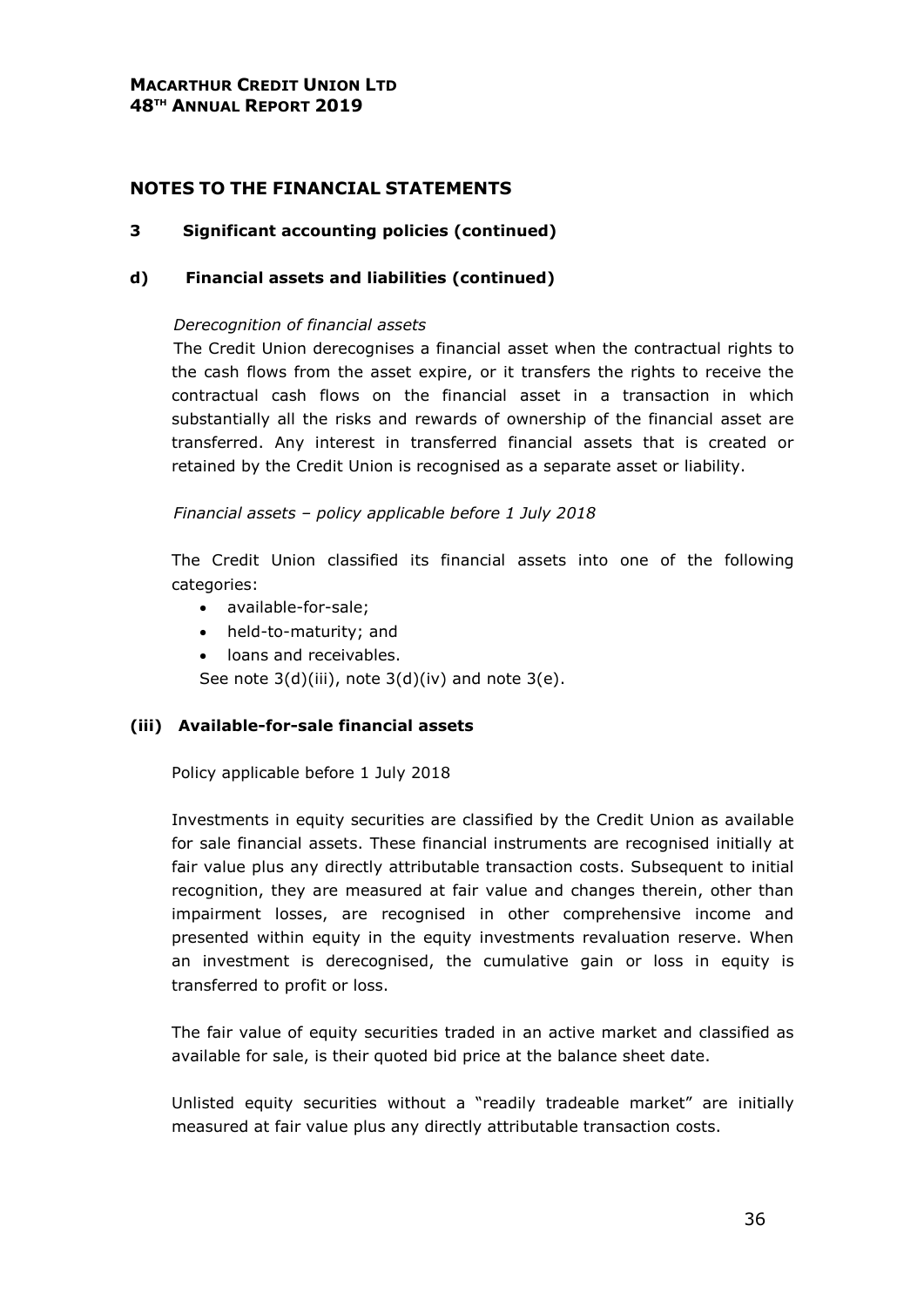#### **3 Significant accounting policies (continued)**

#### **d) Financial assets and liabilities (continued)**

Subsequent to initial recognition the financial instruments are measured at amortised cost less any impairment losses. The Credit Union has unlisted equity investments. Shares in CUSCAL Limited, Shared Services Partners Limited and TransAction Solutions Limited. These shares are held for operational reasons and are not held for capital gain for the purposes of trading. There is no active market for these shares and they are only traded between other mutual ADI's and are measured at cost less any impairment.

#### **(iv) Held to maturity financial assets**

Policy applicable before 1 July 2018

Held to maturity investments are non-derivative financial assets with fixed or determinable payments and fixed maturity that an entity has the positive intention and ability to hold to maturity, other than those that the entity upon initial recognition designates as at fair value through profit or loss; those that the entity designates as available for sale; and those that meet the definition of loans and receivables.

These assets are initially recognised at fair value plus any directly attributable transaction costs. Subsequent to initial recognition they are measured at amortised cost using the effective interest rate method.

## **e) Loans and receivables**

Policy applicable before 1 July 2018

Loans and receivables are non-derivative financial assets with fixed or determinable payments that are not quoted in an active market.

Loans to members are initially recorded at fair value plus any directly attributable transaction costs. Subsequent measurement is at amortised cost using the effective interest rate method, after assessing required provisions for impairment as described in note 3(i).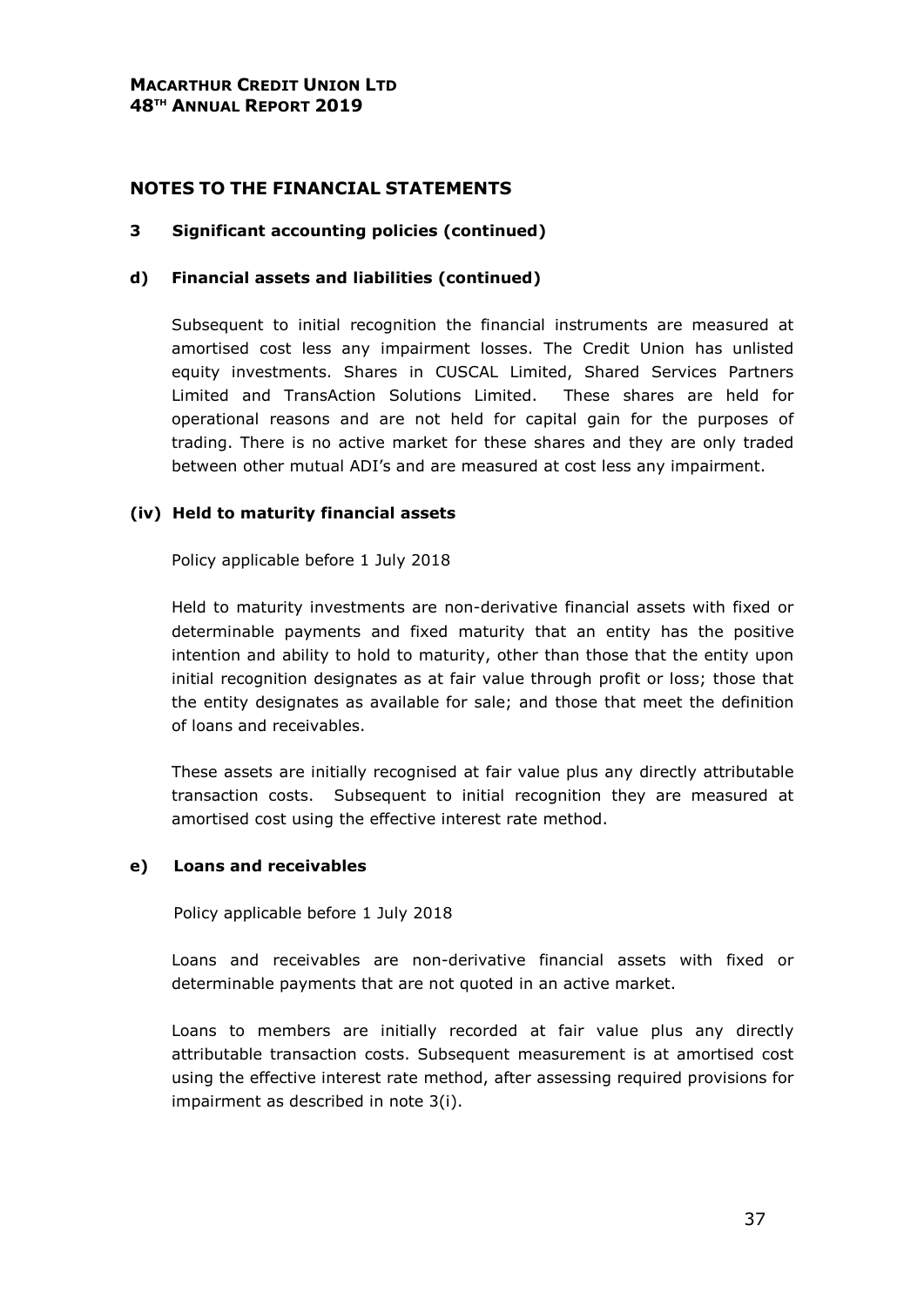# **3 Significant accounting policies (continued)**

## **e) Loans and receivables (continued)**

Term deposits with other financial institutions are unsecured and have a carrying amount equal to their principal amount. Interest is paid on the daily balance at maturity. The accrual for interest receivable at balance date is calculated on a proportional basis of the expired period of the term of the investment.

## **f) Trade and other receivables**

Trade and other receivables are stated at amortised cost.

## **g) Other assets**

Other assets include prepayments to suppliers, and clearing accounts at balance date.

## **h) Cash and cash equivalents**

Cash and cash equivalents comprise cash on hand, cash balances in the Credit Union's bank accounts and at call deposits. Bank overdrafts that are repayable on demand and form an integral part of the Credit Union's cash management are included as a component of cash and cash equivalents for the purpose of the statement of cash flows. Cash and cash equivalents are measured at amortised cost using the effective interest method.

# **i) Impairment**

## *Policy applicable from 1 July 2018*

Financial assets within the scope of AASB 9 expected credit loss (ECL) requirements comprise all financial instruments measured at either amortised cost or FVOCI. These include cash, loans and advances to ADIs and loans and advances to members.

Financial assets are divided into homogeneous portfolios based on shared risk characteristics. These include mortgage loans, commercial loans, personal loans and revolving credit.

For loans and advances to ADIs, the Credit Union has applied the AASB 9 'low credit risk' exemption given their credit risk rating is equivalent to the globally understood definition of 'investment grade'.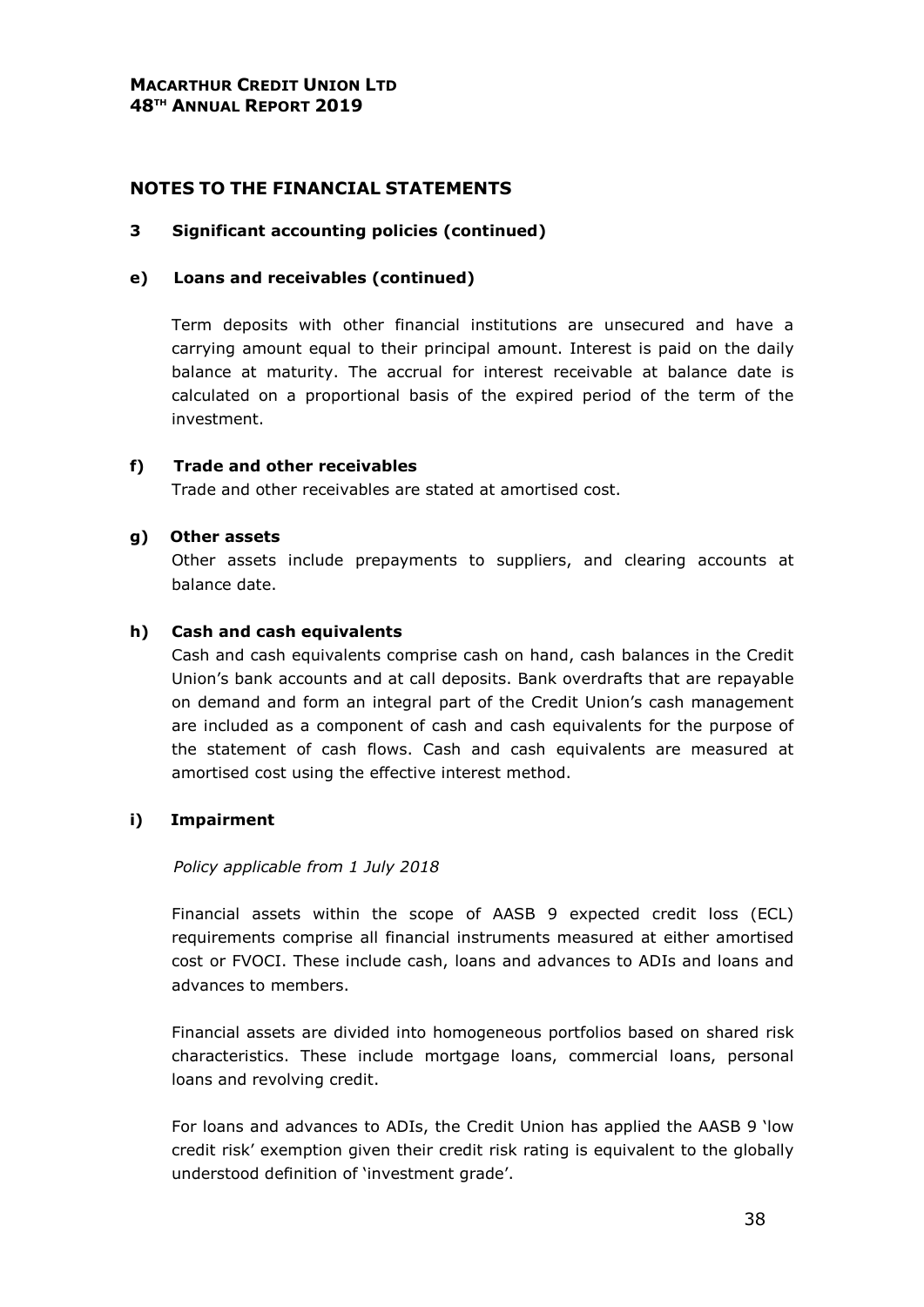# **NOTES TO THE FINANCIAL STATEMENTS**

## **3 Significant accounting policies (continued)**

## **i) Impairment (continued)**

The ECL represents the present value of expected cash shortfalls following the default of a financial instrument. A cash shortfall is the difference between the cash flows that are due in accordance with the contractual terms of the instrument and the cash flows that the Credit Union expects to receive.

The allowance for ECLs is based on an assessment of the probability of default, exposure at default and loss given default, discounted at the effective interest rate to give a net present value. The estimation of ECLs is unbiased and probability weighted, taking into account all reasonable and supportable information, including forward looking economic assumptions and a range of possible outcomes. ECLs are calculated from initial recognition of the financial asset for the behavioural life of the loan.

For financial assets recognised in the balance sheet at amortised cost, the allowance for ECLs is offset against the gross carrying value so that the amount presented in the statement of financial position is net of impairment provisions.

For financial assets classified as FVOCI, any credit losses are recognised in the fair value reserve.

## *Forward looking approach*

The approach to determining the ECL includes forward-looking information. The Credit Union has performed historical analysis and identified the key economic variables impacting credit risk and expected credit losses for each portfolio segment. Given the lack of loss experience by the Credit Union and across the wider industry, more emphasis has been applied to the historical data available as opposed to forward looking information. Consideration has also been given to the level of undue cost and effort involved in utilising complex statistical models, which is not considered appropriate for the size and complexity of the portfolio.

The Credit Union has considered other forward-looking considerations such as the impact of future unemployment rates, property prices, regulatory change and external market risk factors, which are not deemed to have a material impact and therefore no adjustment has been made to the ECL for such factors. The Credit Union considers the ECL to represent its best estimate of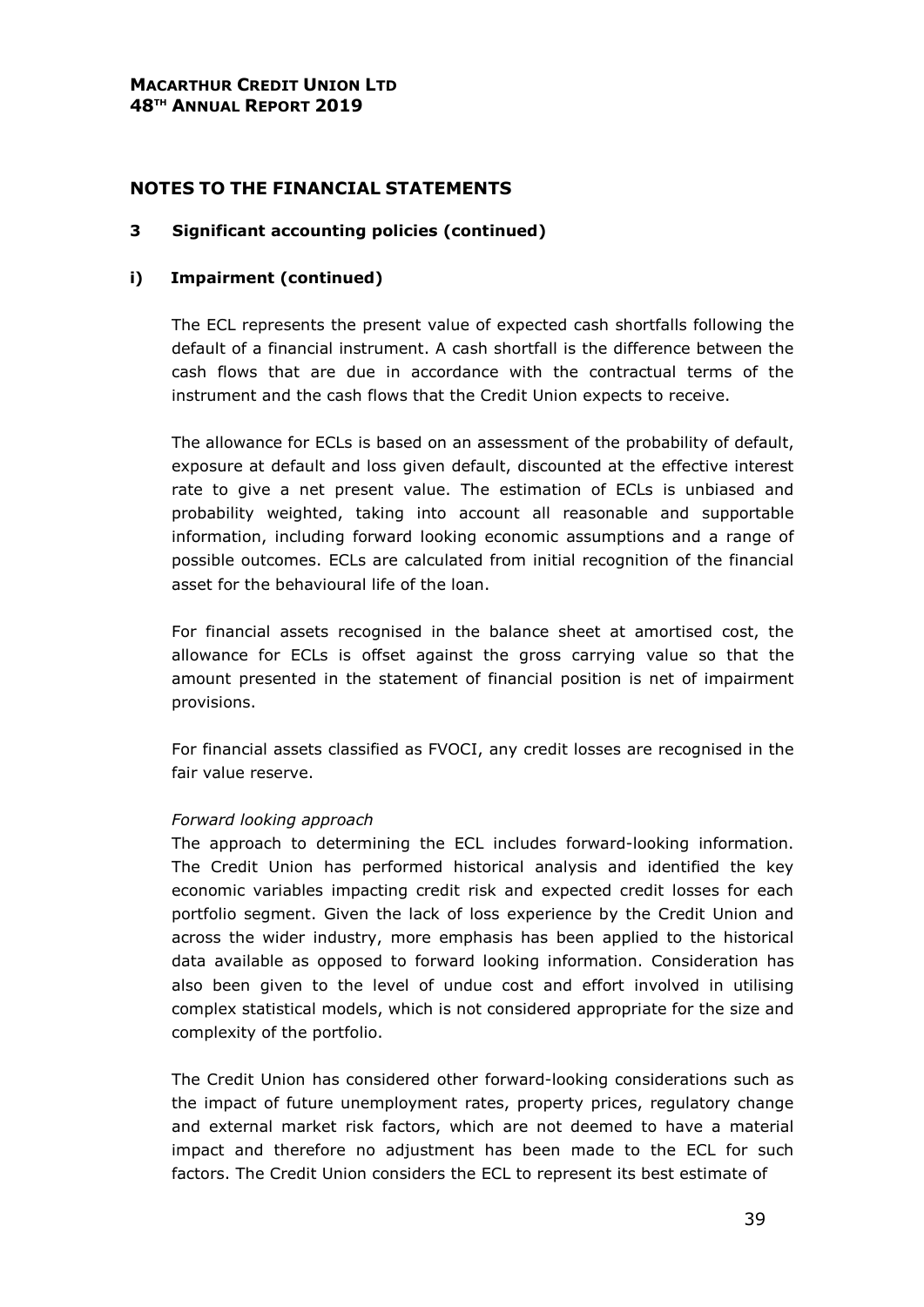# **3 Significant accounting policies (continued)**

## **i) Impairment (continued)**

the possible outcomes and is aligned with information used by the Credit Union for other purposes such as strategic planning and budgeting. Periodically the Credit Union carries out stress testing of more extreme shocks to calibrate its determination of other potential scenarios.

## *Credit risk categorisation*

For the purpose of calculating ECLs, assets are categorised into three 'stages' as follows:

#### Stage 1: no significant increase in credit risk since initial recognition

On initial recognition, and for financial assets where there has not been a significant increase in credit risk since the date of advance, provision is made for losses from credit default events expected to occur within the next 12 months. Expected credit losses for these stage 1 assets continue to be recognised on this basis unless there is a significant increase in the credit risk of the asset.

## Stage 2: significant increase in credit risk

Financial assets are categorised as being within stage 2 where an instrument has experienced a significant increase in credit risk since initial recognition. For these assets, provision is made for losses from credit default events expected to occur over the lifetime of the instrument.

## Stage 3: credit impaired (or defaulted) loans

Financial assets are transferred into stage 3 when there is objective evidence that an instrument is credit impaired. Provisions for stage 3 assets are made on the basis of credit default events expected to occur over the lifetime of the instrument. Assets are considered credit impaired when:

- significant financial difficulty of the borrower or issuer;
- a breach of contract as a default or past due event;
- the restructuring of a loan or advance by the Credit Union on terms that the Credit Union would not consider otherwise;
- it is becoming probable that the borrower will enter bankruptcy or other financial reorganisation; or
- the disappearance of an active market for a security because of financial difficulties.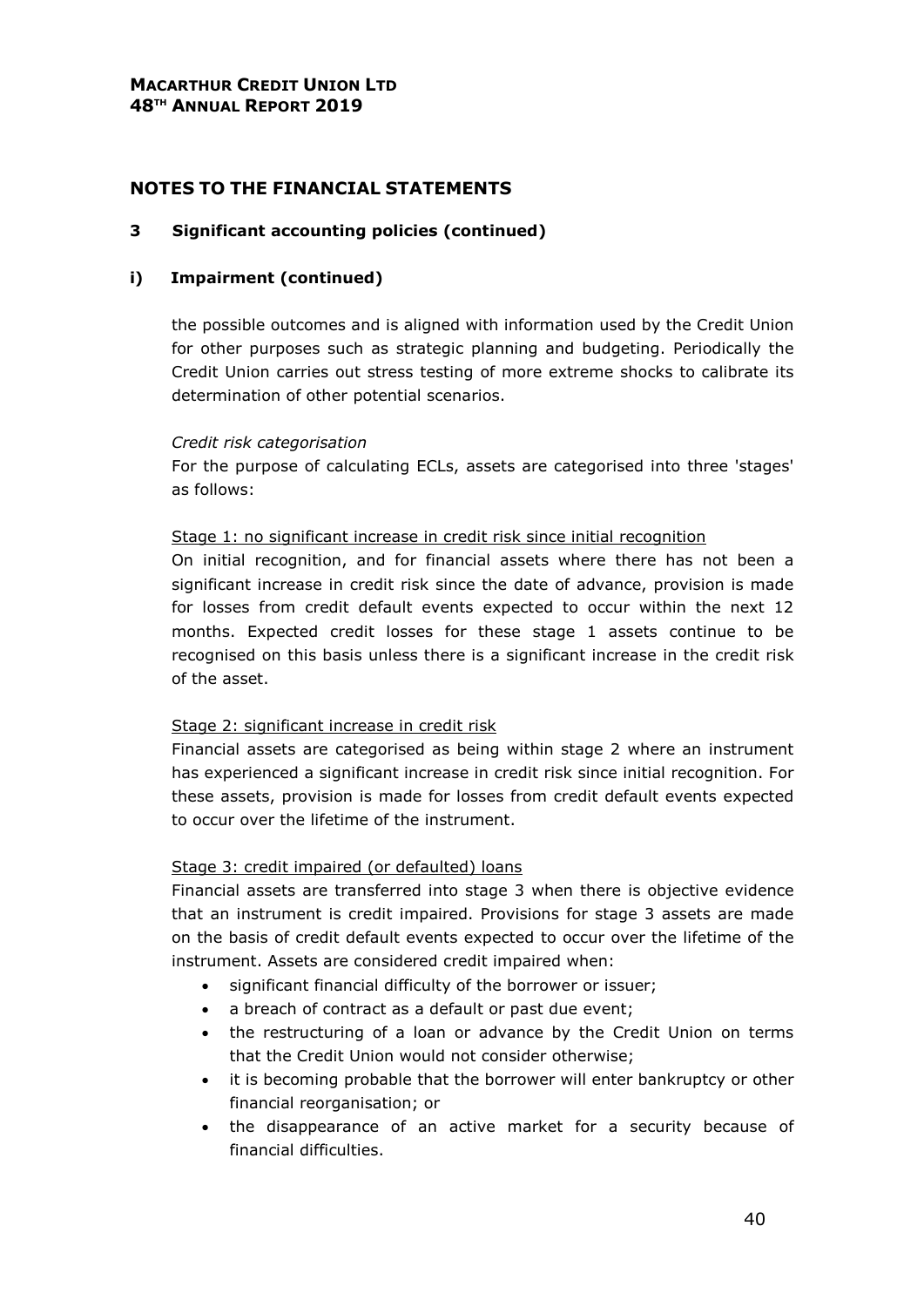# **NOTES TO THE FINANCIAL STATEMENTS**

#### **3 Significant accounting policies (continued)**

#### **i) Impairment (continued)**

A loan that has been renegotiated due to a deterioration in the borrower's condition is usually considered to be credit-impaired unless there is evidence that the risk of not receiving contractual cash flows has reduced significantly and there are no other indicators of impairment. In addition, a retail loan that is overdue for 90 days or more is considered credit-impaired even when the regulatory definition is different.

Interest income on stage 3 credit impaired loans is recognised in the income statement on the loan balance net of the ECL provision. The balance sheet value of stage 3 loans reflects the contractual terms of the assets, and continues to increase over time with the contractually accrued interest.

#### Transfers between stages

Transfers from stage 1 to 2 occur when there has been a significant increase in credit risk and from stage 2 to 3 when credit impairment is indicated as described above. For assets in stage 2 or 3, loans can transfer back to stage 1 or 2 once the criteria for a significant increase in credit risk or impairment are no longer met.

#### *Restructured loans*

If the terms of a financial asset are renegotiated or modified or an existing financial asset is replaced with a new one due to financial difficulties of the borrower, then an assessment is made of whether the financial asset should be derecognised and ECL are measured as follows:

- If the expected restructuring will not result in derecognition of the existing asset, then the expected cash flows arising from the modified financial asset are included in calculating the cash shortfalls from the existing asset
- If the expected restructuring will result in derecognition of the existing asset, then the expected fair value of the new asset is treated as the final cash flow from the existing financial asset at the time of its derecognition.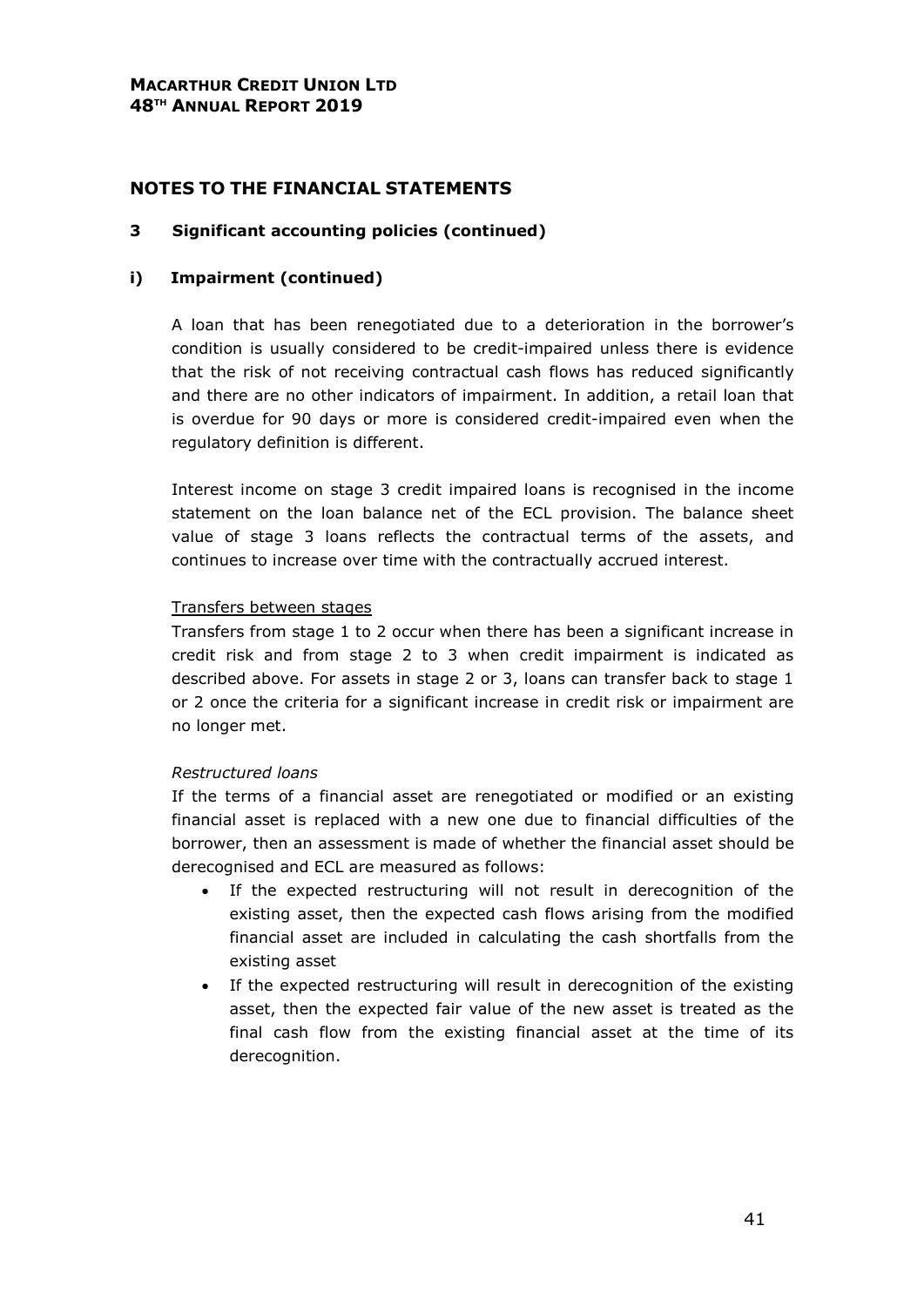## **3 Significant accounting policies (continued)**

## **i) Impairment (continued)**

## *Write-off*

Loans remain on the statements of financial position, net of associated provisions, until they are deemed to have no reasonable expectation of recovery. Loans are generally written off after realisation of any proceeds from collateral and upon conclusion of the collections process, including consideration of whether an account has reached a point where continuing attempts to recover are no longer likely to be successful. Where a loan is not recoverable, it is written off against the related provision for loan impairment once all the necessary procedures have been completed and the amount of the loss has been determined. Subsequent recoveries of amounts previously written off decrease the value of impairment losses recorded in the income statement.

## **(i) Financial assets**

*Policy applicable before 1 July 2018* 

Financial assets are assessed at each reporting date to determine whether there is any objective evidence that a financial asset is impaired. A financial asset is considered to be impaired if objective evidence indicates that one or more events have had a negative effect on the estimated future cash flows of that asset.

An impairment loss in respect of a financial asset measured at amortised cost is calculated as the difference between its carrying amount, and the present value of the estimated future cash flows discounted at the original effective interest rate. An impairment loss in respect of an available-for-sale financial asset is calculated by reference to its fair value.

Individually significant financial assets are tested for impairment on an individual basis. The remaining financial assets are assessed collectively in groups that share similar credit risk characteristics.

All impairment losses are recognised in profit or loss. Any cumulative loss in respect of an available-for-sale financial asset previously recognised in equity is transferred to profit or loss. An impairment loss is reversed if the reversal can be related objectively to an event occurring after the impairment loss was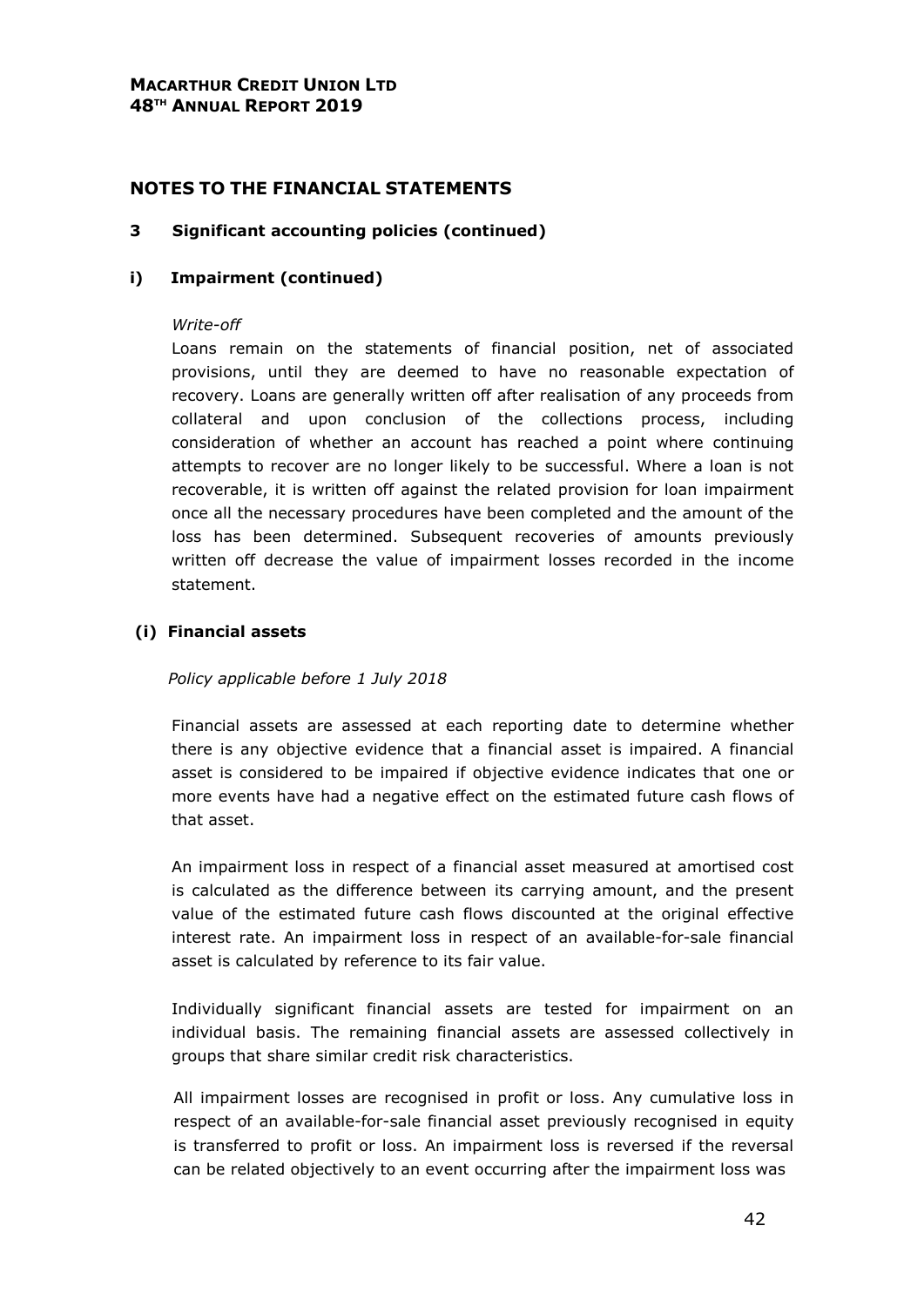# **3 Significant accounting policies (continued)**

## **i) Impairment (continued)**

recognised. For financial assets measured at amortised cost and available-forsale financial assets that are debt securities, the reversal is recognised in profit or loss. For available for sale financial assets that are equity securities, the reversal is recognised directly in equity.

# **(ii) Loan impairment**

## *Policy applicable before 1 July 2018*

The methodology and assumptions used for estimating likely future losses are reviewed regularly to reduce any differences between loss estimates and actual loss experience. Changes in the assumptions used for estimating likely future losses could result in a change in the provision for loan impairment and have a direct impact on the impairment charge.

In cases where there is specific evidence of impairment a provision of 100% of the outstanding balance of personal loans is applied.

For those loans with arrears levels of greater than 30 days, a collective provision is allocated based on the level of arrears. All loans with arrears of greater than 180 days have a provision of 100% applied to them.

The Credit Union's past history on loans secured by a registered first mortgage over real estate indicates that the probability of loss is minimal. As such, no allowance has been made in the provision calculations for loans in arrears secured by a registered first mortgage over real estate.

A general reserve for credit losses is also held as an additional allowance for bad debts to meet prudential requirements.

All bad debts are written off in the period in which they are identified, as approved by the CEO or board of directors after consultation with management. This action is taken when it is reasonable to expect that the recovery of the debt is unlikely.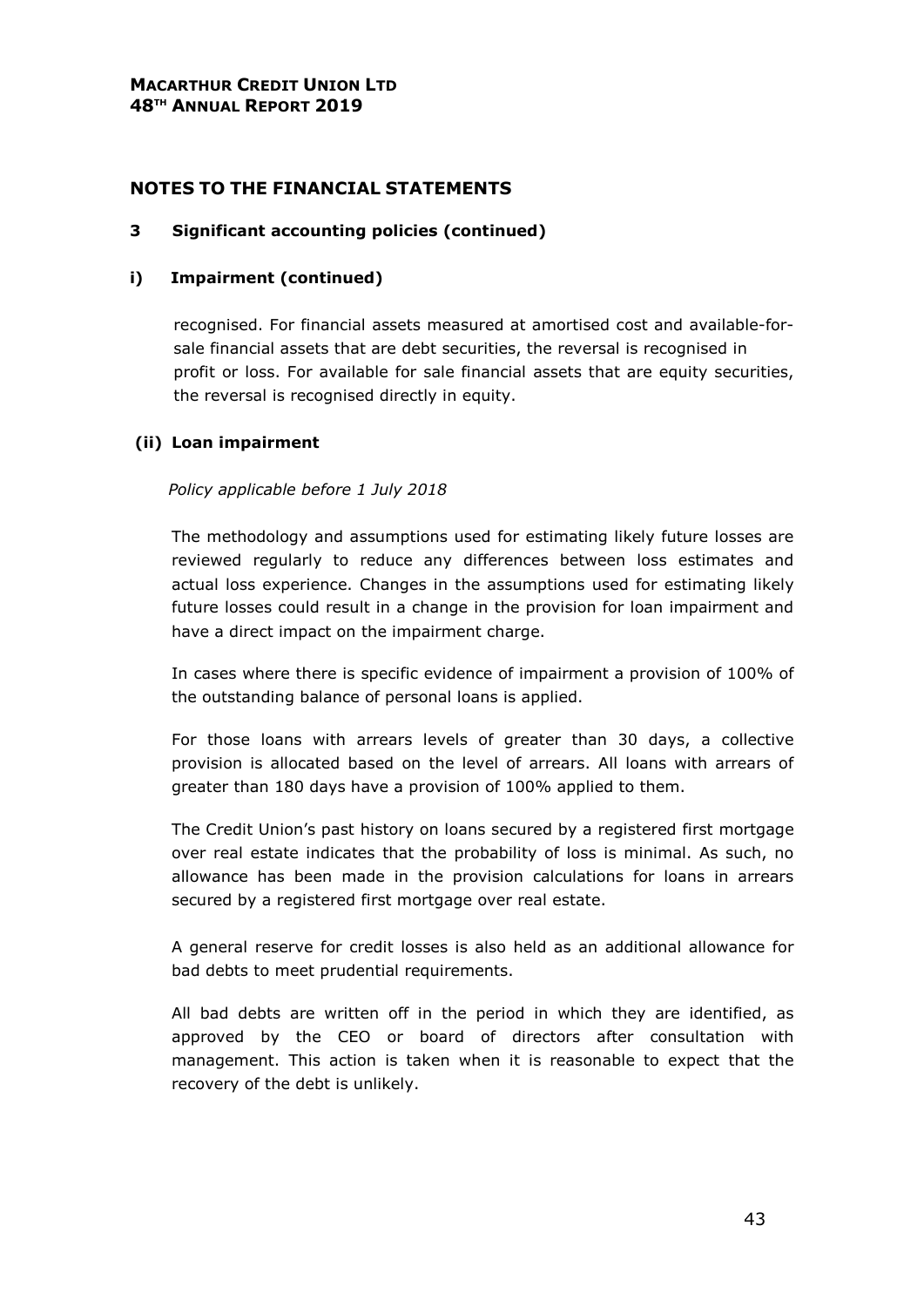# **NOTES TO THE FINANCIAL STATEMENTS**

## **3. Significant accounting policies (continued)**

## **i) Impairment (continued)**

## **(iii) Non-financial assets**

The carrying amount of the Credit Union's non-financial assets, other than deferred tax assets, are reviewed at each reporting date to determine whether there is any indication of impairment. If any such indication exists, the asset's recoverable amount is estimated.

The recoverable amount of an asset is the greater of its fair value less costs to sell and its value in use. In assessing value in use, the estimated future cash flows are discounted to their present value using a pre-tax discount rate that reflects current market assessments of the time value of money and the risks specific to the asset.

An impairment loss is recognised whenever the carrying amount of an asset exceeds its recoverable amount. Impairment losses are recognised in profit and loss, unless the asset has previously been revalued, in which case the impairment loss is recognised as a reversal to the extent of that previous revaluation with any excess recognised through the income statement.

Impairment losses recognised in prior periods are assessed at each reporting date for any indications that the loss has decreased or no longer exists.

An impairment loss is reversed if there has been a change in the estimates used to determine the recoverable amount. An impairment loss is reversed only to the extent that the asset's carrying amount does not exceed the carrying amount that would have been determined, net of depreciation or amortisation, if no impairment loss had been recognised.

# **j) Provisions**

## **Employee benefits**

## **(i) Short-term employee benefits**

Short-term employee benefits are expensed as the related service is provided. A liability is recognised for the amount expected to be paid if the Credit Union has a present legal or constructive obligation to pay this amount as a result of past service provided by the employee, and the obligation can be estimated reliably.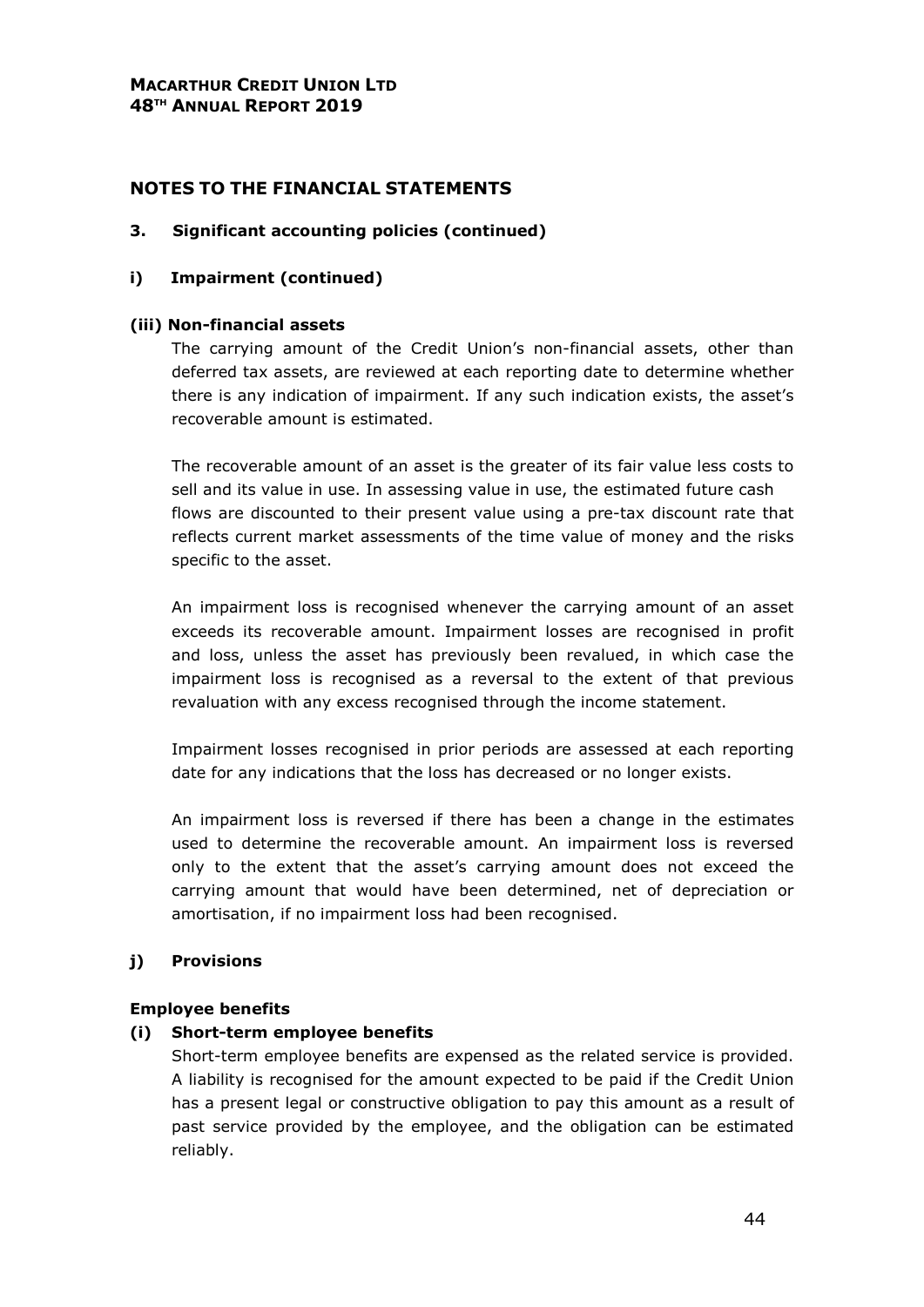# **NOTES TO THE FINANCIAL STATEMENTS**

## **3. Significant accounting policies (continued)**

# **j) Provisions (continued)**

# **(ii) Defined contribution plans**

Obligations for contributions to defined contribution plans are expensed as the related service is provided. Prepaid contributions are recognised as an asset to the extent that a cash refund or a reduction in future payments is available.

# **(iii) Other long-term employee benefits**

The Company's net obligation in respect of long-term employee benefits is the amount of future benefit that employees have earned in return for their service in the current and prior periods. That benefit is discounted to determine its present value. Re-measurements are recognised in profit or loss in the period in which they arise.

# **k) Trade and other payables**

Trade and other payables are initially recognised at fair value less any directly attributable transaction costs. Subsequent to initial recognition, these liabilities are measured at amortised cost using the effective interest method

## **l) Member deposits**

The Credit Union recognises member deposits on the date they are originated. Deposits are initially measured at fair value plus transaction costs, and are subsequently measured at their amortised cost using the effective interest method. Member savings and term deposits are stated at the aggregate amount of monies owing to depositors.

The Credit Union derecognises the financial liability when its contractual obligations are discharged or cancelled. Interest payable is recognised in profit or loss using the effective interest rate method. Interest on savings and term deposits is calculated on the daily balance and is posted to the members' accounts monthly or at maturity. Such interest is accrued on the basis of the interest rate, the terms and the conditions applicable to each savings and term deposit account as varied from time to time.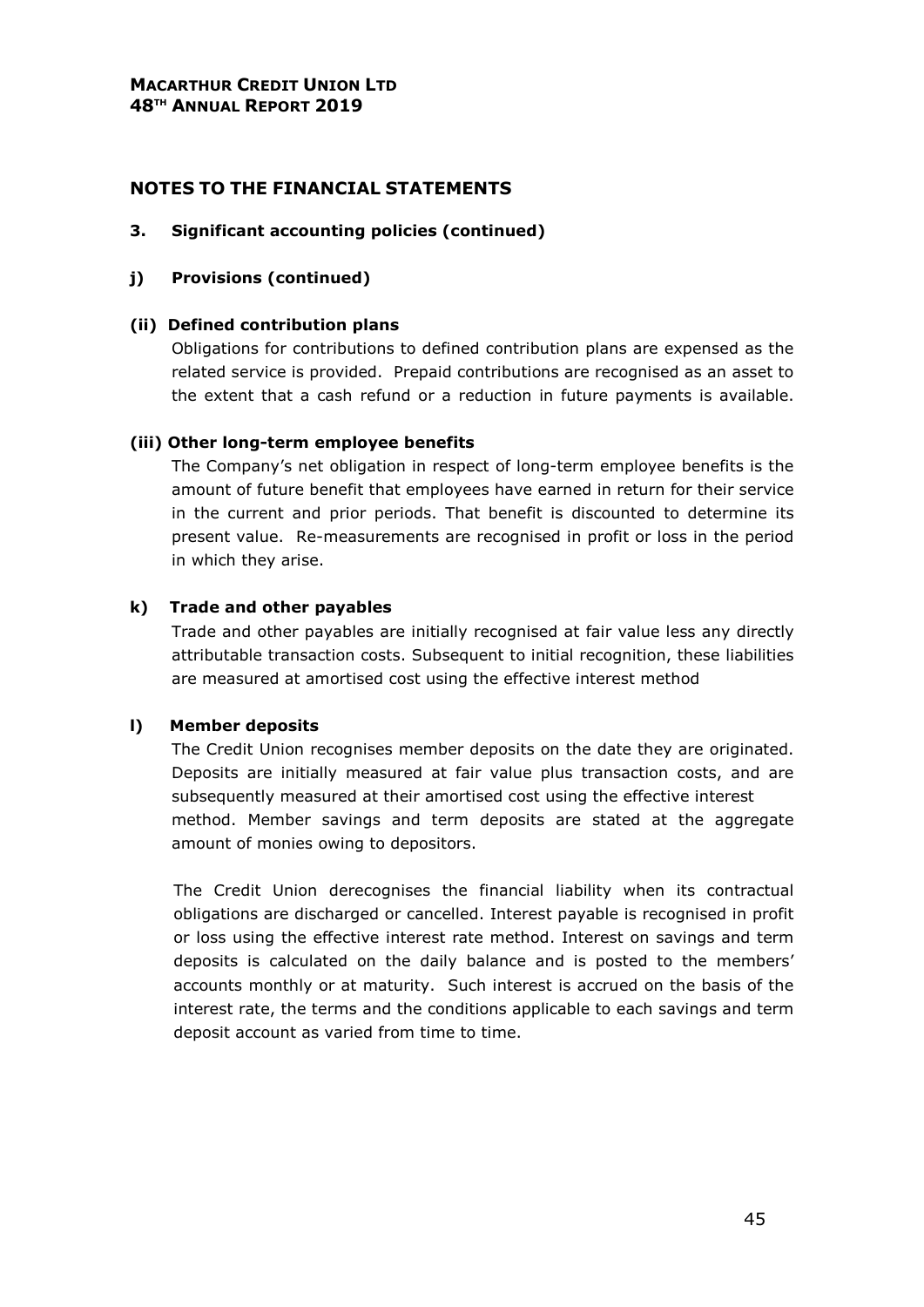#### **3. Significant accounting policies (continued)**

#### **m) Revenue and expense recognition**

#### **(i) Net Interest Income**

Interest income and expense is recognised using the effective interest rate (EIR) method for financial assets and financial liabilities carried at amortised cost. The EIR method calculates the amortised cost of a financial instrument at a rate that discounts estimated future cash receipts or payments through the expected life of the financial instrument, or where appropropriate, a shorter period, to the net carrying amount of the financial asset or liability. Fees and transaction costs that are integral to the lending arrangement are recognised in the income statement over the expected life of the instrument in accordance with the EIR method.

When the estimates of payments or receipts of a financial instrument are subsequently revised, the carrying amount is adjusted to reflect the actual or revised cash flows with the re-measurement recognised as part of interest income (financial assets) or interest expense (financial liabilities).

The calculation of EIR does not include ECL. Interest income that is classified as credit impaired is recognised by applying the EIR to the amortised cost carrying value (being the gross carrying amount after deducting the impairment loss).

Policy applicable before 1 July 2018

Prior to the adoption of AASB 9, interest income on financial assets that were measured at amortised cost (being loans and receivables) or classified as available-for-sale, was recognised in accordance with the EIR method.

#### **(ii) Fees and commissions**

Fees and commission income include fees other than those that are an integral part of EIR.

Fee income relating to deposit or loan accounts is either:

• transaction based and therefore recognised when the performance obligation related to the transaction is fulfilled, or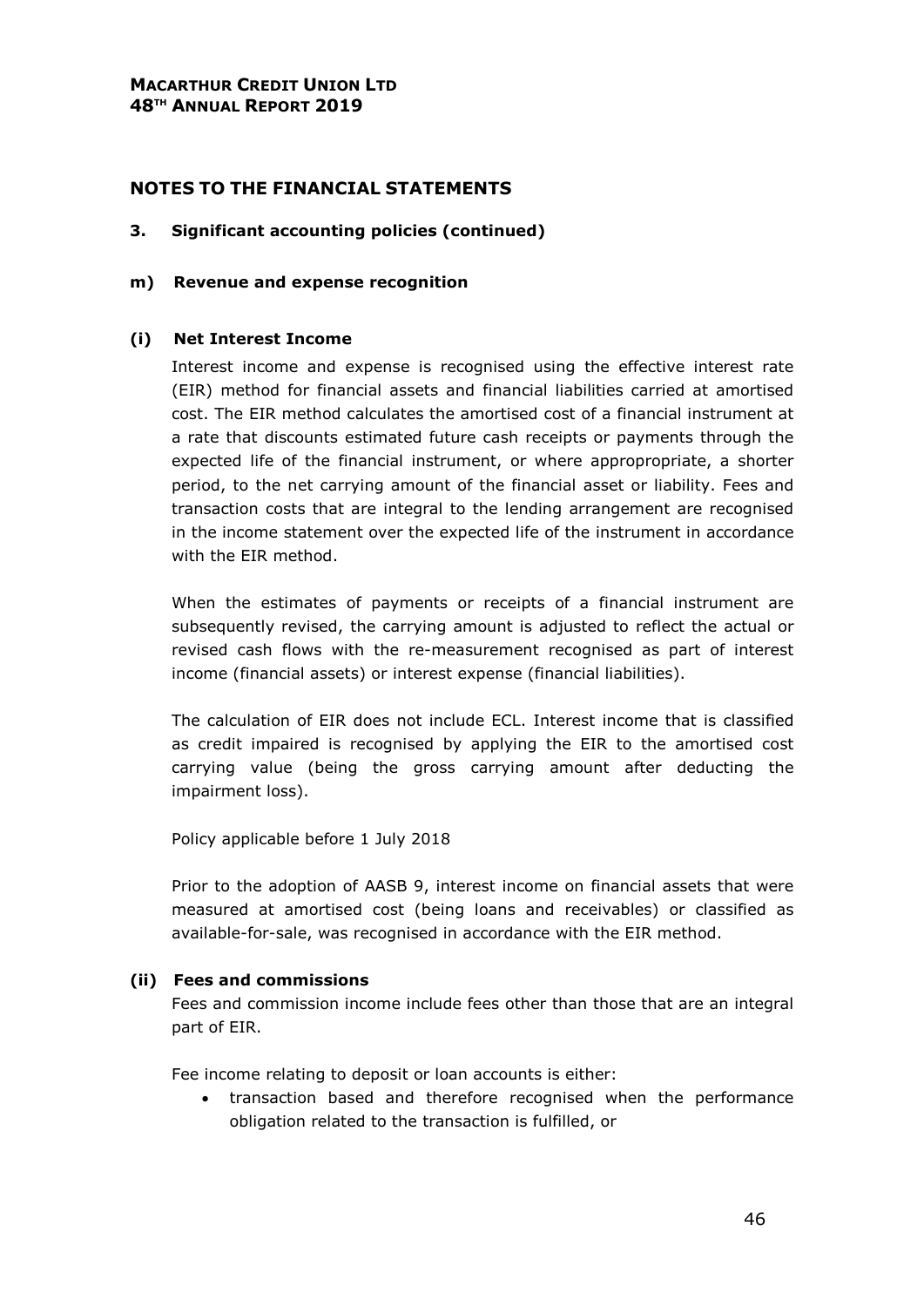#### **3. Significant accounting policies (continued)**

#### **m) Revenue and expense recognition (continued)**

• related to performance obligations carried out over a period of time therefore recognised on a systematic basis over the life of the agreement as the services are provided.

Transaction fees and provision of services are defined within product terms and conditions.

Commission income which includes insurance, protection products and financial planning advice is recognised when the performance obligation is satisfied.

Policy Applicable before 1 July 2018

Prior to the adoption of AASB 15, fee and commission income was recognised when the fees and income could be reliably measured, and its receipt became highly probable.

#### **(iii) Dividend income**

Dividends are brought to account in profit or loss when the right to receive income is established.

## **n) Rental income**

Rental income from investment properties is recognised in the profit or loss on a straight-line basis over the term of the lease.

#### **o) Operating leases**

Payments made under operating leases are recognised in the profit or loss on a straight-line basis over the term of the lease.

## **p) Income tax**

Income tax on the profit or loss for the year comprises current and deferred tax. Income tax is recognised in the statement of profit or loss and other comprehensive income except to the extent that it relates to items recognised directly in equity, or in other comprehensive income. Current tax is the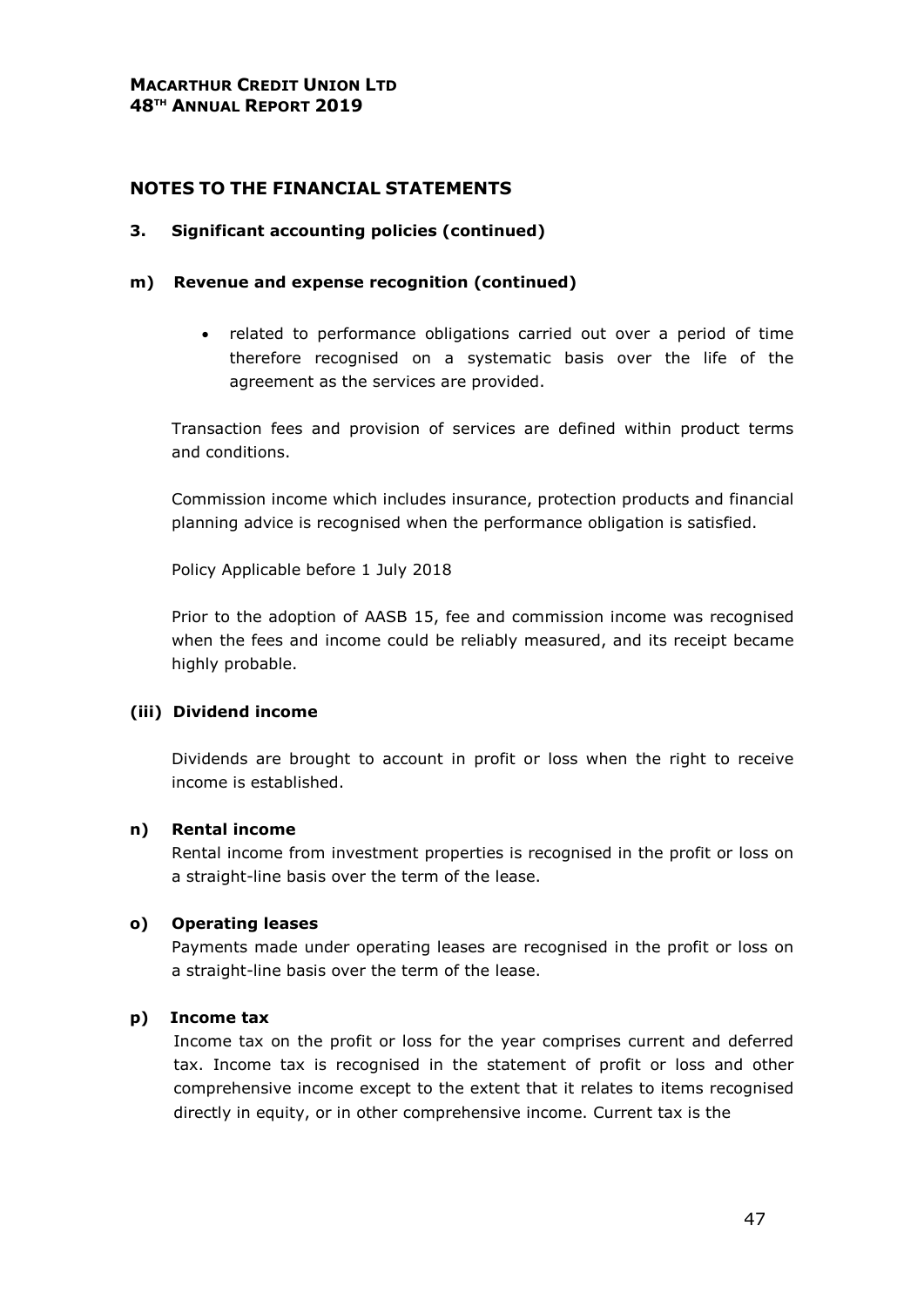## **3. Significant accounting policies (continued)**

# **p) Income tax (continued)**

expected tax payable on the taxable income for the year, using tax rates enacted at the balance sheet date, and any adjustment to tax payable in respect of previous years.

Deferred tax is provided using the balance sheet method, providing for temporary differences between the carrying amounts of assets and liabilities for financial reporting purposes and the amounts used for taxation purposes. Temporary differences arising from the initial recognition of assets or liabilities that affect neither accounting nor taxable profit are not provided for. The amount of deferred tax provided is based on the expected manner of realisation or settlement of the carrying amount of assets and liabilities, using tax rates enacted or substantively enacted at the balance sheet date.

A deferred tax asset is recognised only to the extent that it is probable that future taxable profits will be available against which the asset can be utilised. Deferred tax assets are reduced to the extent that it is no longer probable that the related tax benefit will be realised.

## **q) Goods and services tax**

Revenue, expenses and assets are recognised net of the amount of goods and services tax ("GST") except where the amount of GST incurred is not recoverable from the Australian Taxation Office ("ATO").

In these circumstances, the GST is recognised as part of the cost of acquisition of the asset or as part of the expense.

Receivables and payables are stated with the amount of GST included. The net amount of GST recoverable from, or payable to, the ATO is included as a current asset or liability in the balance sheet.

Cash flows are included in the statement of cash flows on a gross basis. The GST components of cash flows arising from investing and financing activities which are recoverable from, or payable to, the ATO are classified as operating cash flows.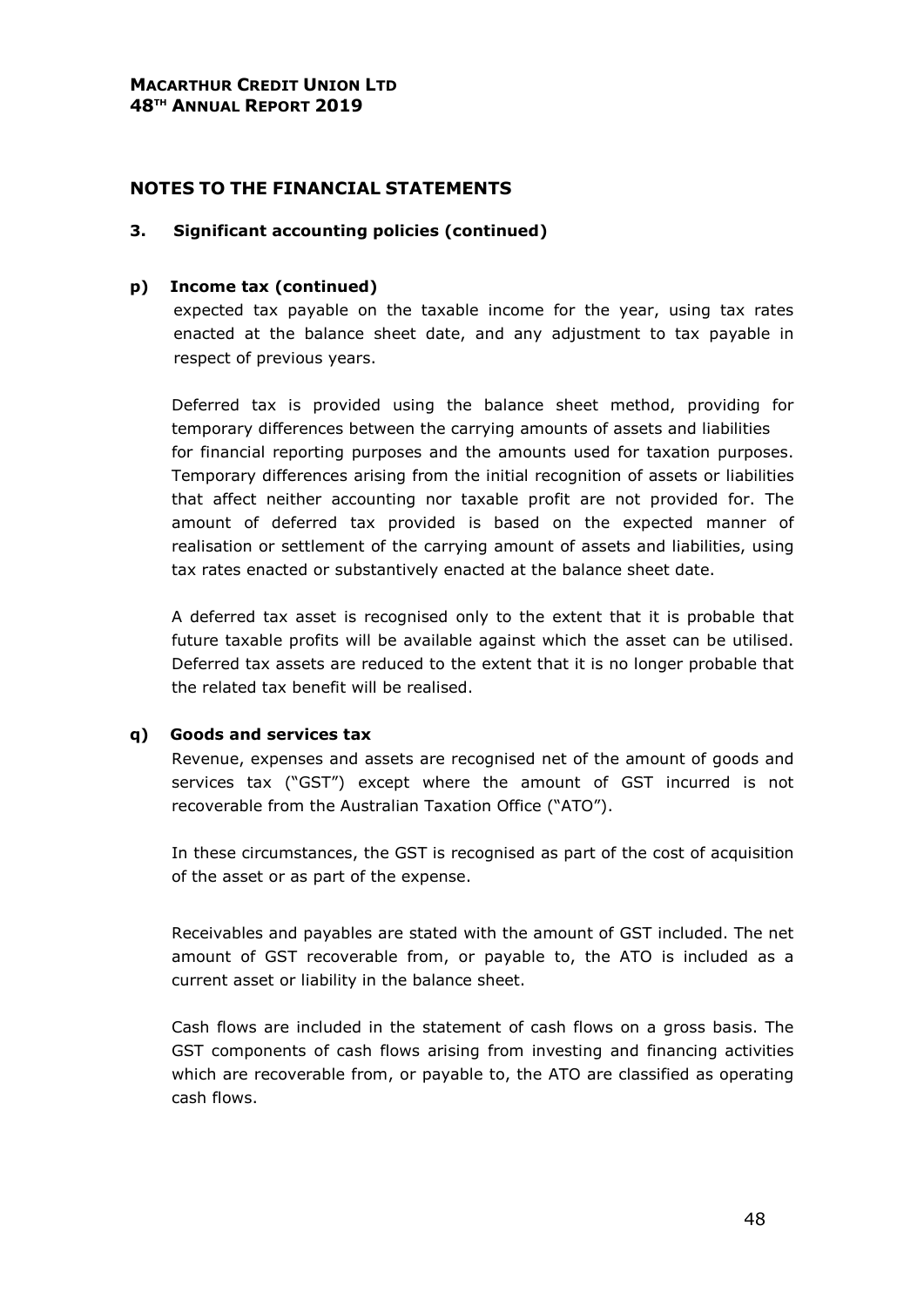## **3. Significant accounting policies (continued)**

## **r) New standards and interpretations not yet adopted**

A number of new standards, amendments to standards and interpretations are effective for annual periods beginning after 1 January 2019, and have not been applied in preparing these financial statements. The standard with the most significant potential impact on the financial statements is outlined below:

# **AASB 16 Leases**

AASB 16 Leases replaces the current AASB 117 Leases standard. AASB 16 removes the classification of leases as either operating or finance leases (for the lessee) effectively treating all leases as finance leases and, subject to limited exceptions, requires all leases to be capitalised on the balance sheet. Lessor accounting will remain similar to current practice. AASB 16 is effective for annual reporting periods beginning on or after 1 January 2019 with early adoption permitted.

## *Transition*

Alternative methods for calculating the right-of-use asset are permitted under AASB 16 which impacts the size of the transition adjustment. The Credit Union will apply the modified retrospective transition approach, as a result prior period comparative financial statements are not restated.

Based on the elected transition method, the Credit Union will recognise rightof-use assets and lease liabilities for operating leases of approximately \$800,000 as at 1 July 2019.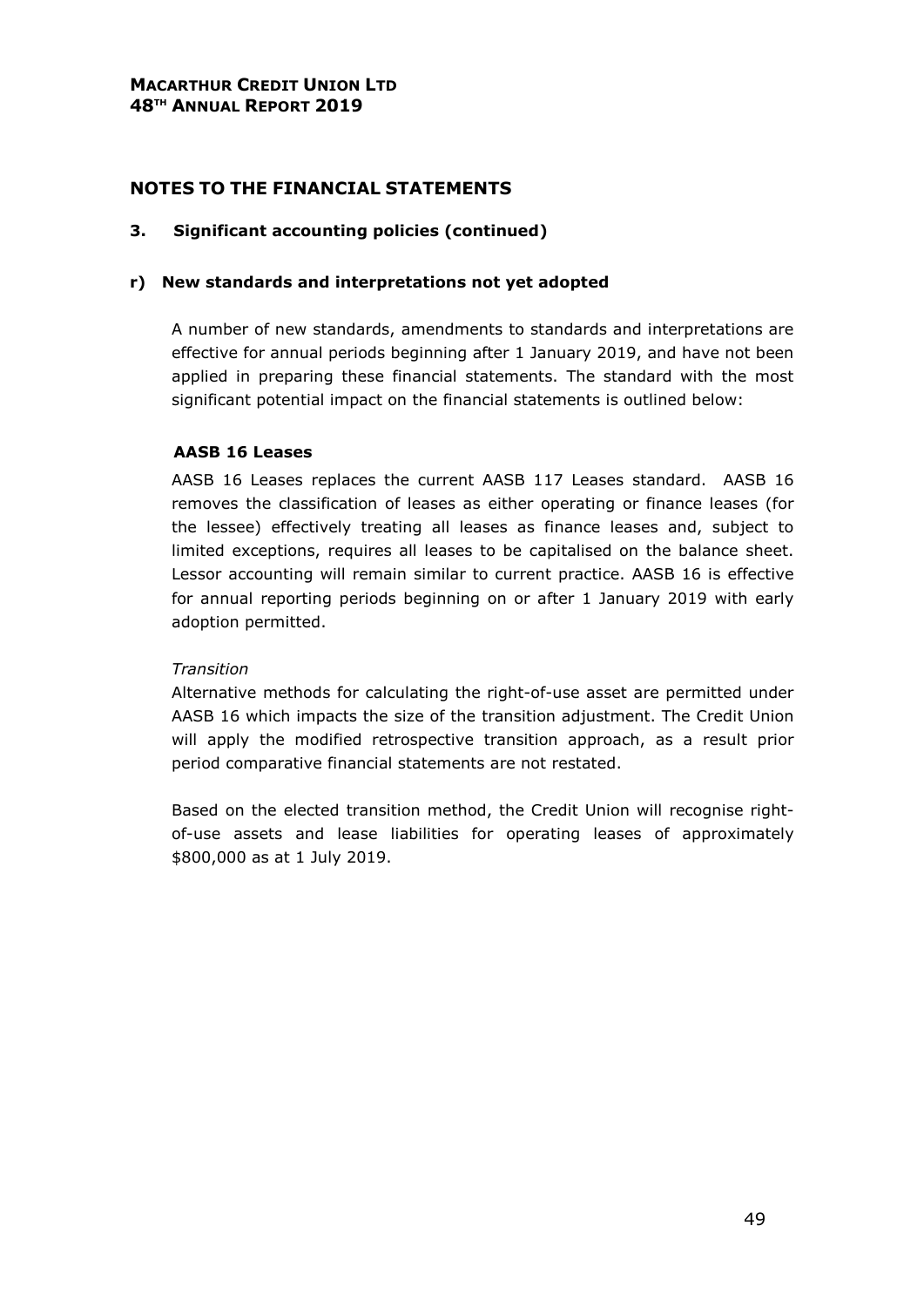|                                                                                                                         | 2019<br>\$ | 2018<br>\$                                 |
|-------------------------------------------------------------------------------------------------------------------------|------------|--------------------------------------------|
| 4. Interest revenue and expense                                                                                         |            |                                            |
| Interest revenue calculated using the effective<br>interest rate method<br>Financial assets measured at amortised cost: |            |                                            |
| Loans and advances to ADIs                                                                                              |            | 2,088,144 2,352,307                        |
| Loans and advances to members                                                                                           |            |                                            |
|                                                                                                                         |            | 7,602,453 7,065,107<br>9,690,597 9,417,414 |
| <b>Interest expense</b><br>Deposits                                                                                     |            | 2,646,845 2,644,817                        |
| Interest bearing liabilities                                                                                            | 6,670      | 2,598                                      |
|                                                                                                                         |            | 2,653,515 2,647,415                        |
| <b>Net interest income</b>                                                                                              |            | <u>7,037,082 6,769,999</u>                 |
| 5. Fee and commission income                                                                                            |            |                                            |
| ATM fees                                                                                                                | 283,973    | 356,805                                    |
| Direct debit fees                                                                                                       | 40,958     | 39,590                                     |
| Loan fees                                                                                                               | 86,250     | 112,820                                    |
| Direct entry reference fees                                                                                             | 125,280    | 139,920                                    |
| Insurance commission                                                                                                    |            | 20,912 38,325                              |
| Cheque book issue fees                                                                                                  | 7,444      | 9,756                                      |
| <b>BPAY transaction commission</b>                                                                                      | 48,117     | 57,472                                     |
| VISA card fees                                                                                                          | 211,788    | 219,206                                    |
| VISA card commission                                                                                                    | 192,473    | 198,708                                    |
| Other fee and commission income                                                                                         | 73,156     | 84,793                                     |
|                                                                                                                         |            | 1,090,351 1,257,395                        |
| 6. Other income                                                                                                         |            |                                            |
| Dividend income                                                                                                         | 32,336     | 54,698                                     |
| Rental income from investment properties                                                                                | 75,068     | 78,192                                     |
| Bad debts recovered                                                                                                     | 8,100      | 35,055                                     |
| Other revenue                                                                                                           | 36,809     | 65,149                                     |
|                                                                                                                         | 152,313    | 233,094                                    |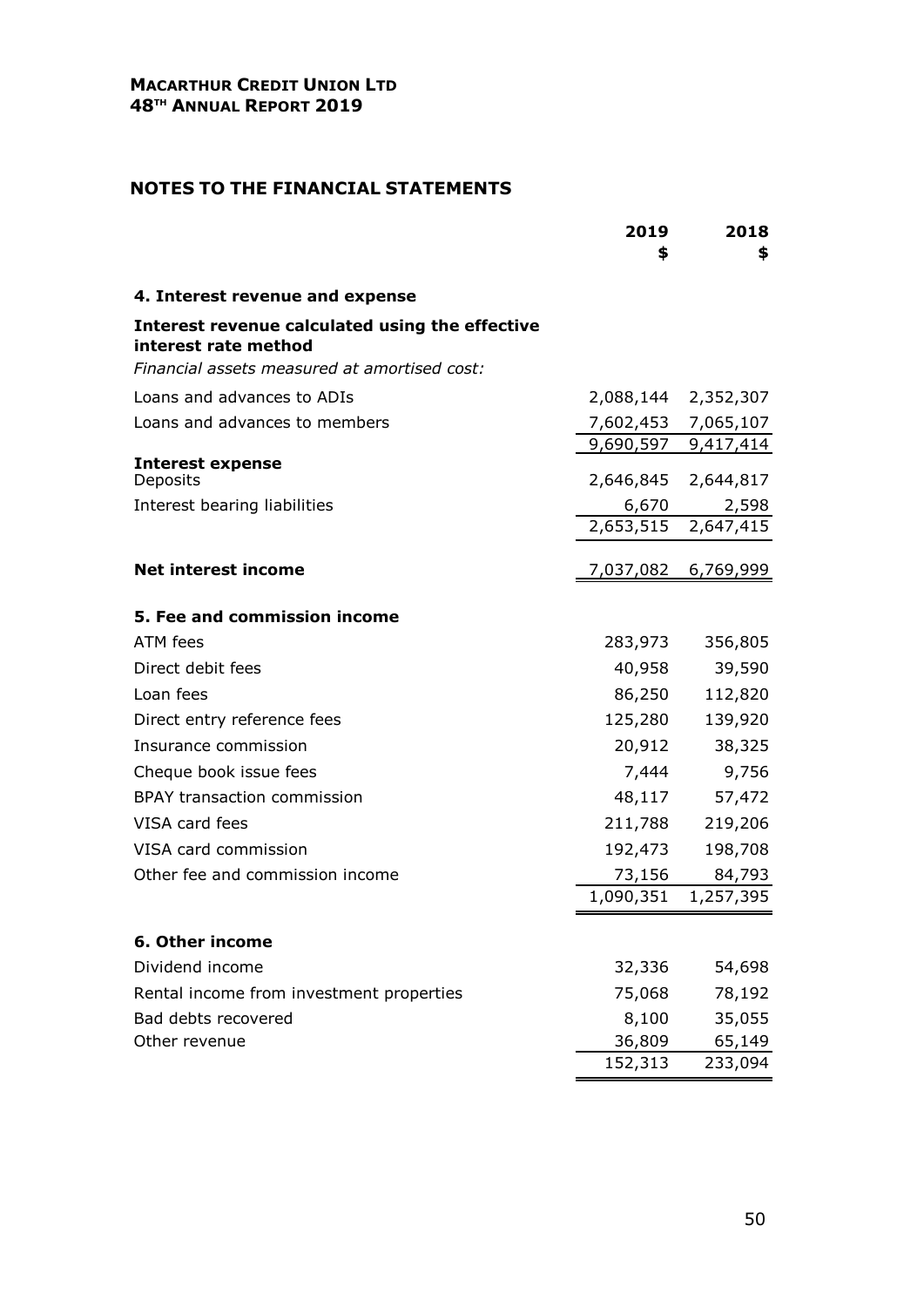|                                                 | 2019<br>\$ | 2018<br>\$          |
|-------------------------------------------------|------------|---------------------|
| 7. Other expenses                               |            |                     |
| <b>Fee and commission expenses</b>              |            |                     |
| ATM fees                                        | 78,144     | 203,900             |
| Dishonour fee expenses                          | 5,564      | 6,047               |
| VISA card fees                                  | 308,876    | 263,924             |
| Other fee and commission expenses               |            | 143,884 143,129     |
|                                                 | 536,468    | 617,000             |
| <b>Personnel expenses</b>                       |            |                     |
| Wages and salaries                              |            | 3,023,781 3,033,540 |
| Superannuation contributions                    |            | 271,145 268,540     |
| Payroll tax                                     |            | 136,965 140,165     |
| Provision for employee entitlements             | 17,016     | 1,483               |
|                                                 |            | 3,448,907 3,443,728 |
|                                                 |            |                     |
| <b>Depreciation &amp; amortisation expenses</b> |            |                     |
| Plant and equipment                             | 98,631     | 99,421              |
| <b>Buildings</b>                                | 102,123    | 103,129             |
| Leasehold improvements                          | 119,964    | 122,208             |
| Investment properties                           | 11,740     | 11,739              |
| Intangible assets                               | 170,017    | 145,197             |
|                                                 | 502,475    | 481,694             |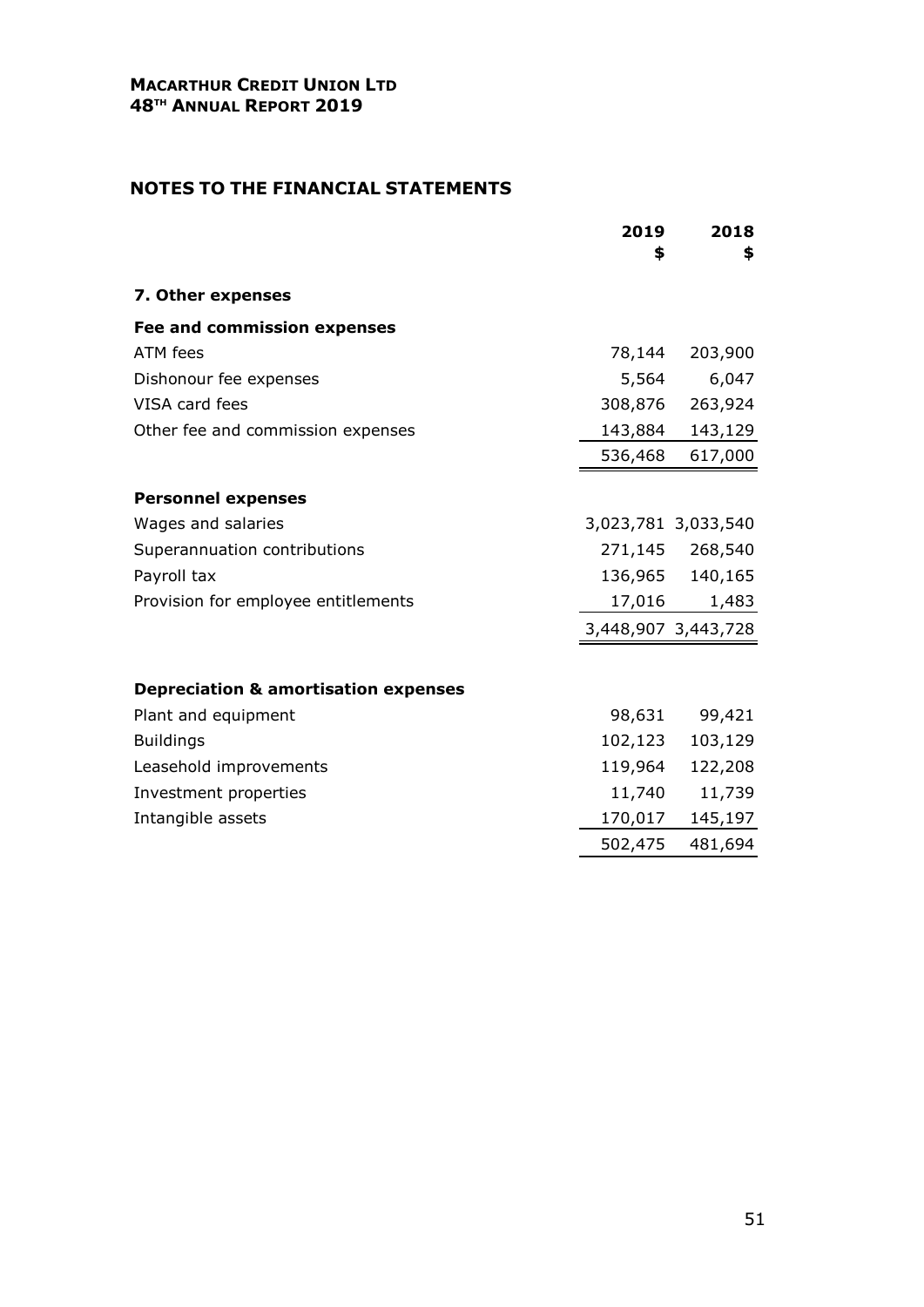|                                                                                  | 2019<br>\$ | 2018<br>\$ |
|----------------------------------------------------------------------------------|------------|------------|
| 8. Auditor's remuneration                                                        |            |            |
| <b>Audit and review services</b>                                                 |            |            |
| <b>Auditor of the Company</b>                                                    |            |            |
| <b>KPMG</b>                                                                      |            |            |
| Audit of financial statements                                                    | 58,935     | 57,500     |
| Other regulatory assurance services                                              | 29,215     | 28,500     |
|                                                                                  | 88,150     | 86,000     |
| <b>Other services</b><br><b>KPMG</b>                                             |            |            |
| <b>Taxation services</b>                                                         | 10,500     | 18,864     |
|                                                                                  | 10,500     | 18,864     |
|                                                                                  | 98,650     | 104,864    |
| 9. Income tax expense                                                            |            |            |
| a) Recognised in the income statement                                            |            |            |
| <b>Current tax expense</b>                                                       |            |            |
| Current year                                                                     | 83,129     | 93,966     |
|                                                                                  | 83,129     | 93,966     |
| <b>Deferred tax expense</b><br>Origination and reversal of temporary differences | (44, 927)  | 8,781      |
| Adjustments for prior years                                                      | 2,697      | 8,205      |
| Impact of change in corporate tax rate                                           |            | 27,098     |
|                                                                                  | (42,230)   | 44,084     |
| Total income tax expense in income statement                                     | 40,899     | 138,050    |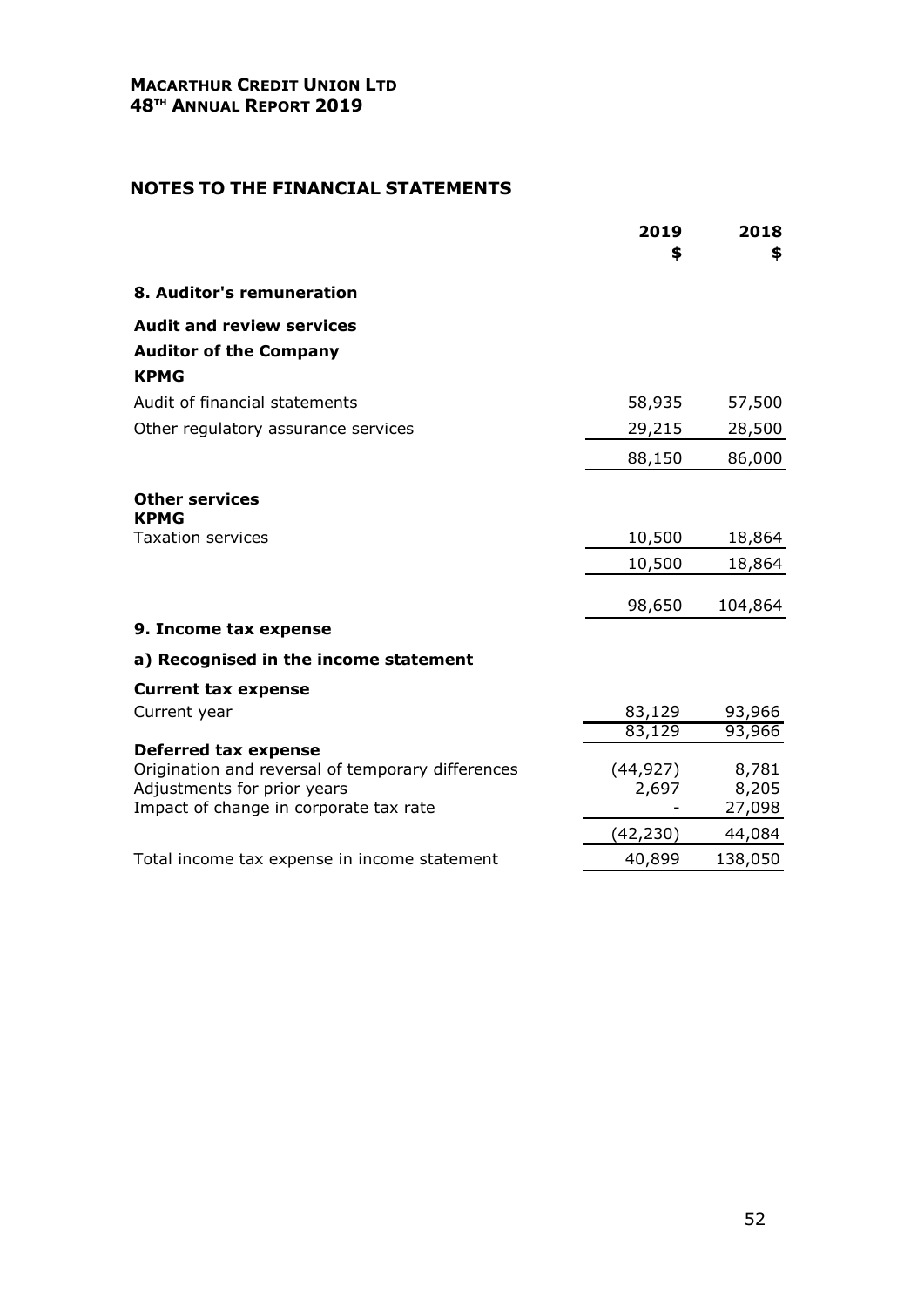# **NOTES TO THE FINANCIAL STATEMENTS**

|                                                                                     |    | 2019<br>\$             | 2018<br>\$                                     |
|-------------------------------------------------------------------------------------|----|------------------------|------------------------------------------------|
| 9. Income tax expense (continued)                                                   |    |                        |                                                |
| b) Reconciliation between income tax expense<br>and profit before tax               |    |                        |                                                |
| Profit before tax                                                                   |    | 195,010                | 432,984                                        |
| Income tax using the domestic corporation tax rate                                  |    | 53,628                 | 119,071                                        |
| Increase in income tax expense due to:<br>Imputation gross-up on dividends received |    | 3,811                  | 6,447                                          |
| Non-deductible expenses                                                             |    | 15,848                 | 305                                            |
| Decrease in income tax expense due to:                                              |    |                        |                                                |
| Other deductible expenses                                                           |    | (15, 266)              | (15, 266)                                      |
| Franking credits on dividends received                                              |    | (13, 858)              | (23, 442)                                      |
| (Over)/under provided in prior periods                                              |    | (3,264)                | 23,837                                         |
| Impact of change in corporate tax rate                                              |    |                        | 27,098                                         |
| Income tax expense                                                                  |    | 40,899                 | 138,050                                        |
| 10. Cash and cash equivalents                                                       |    |                        |                                                |
| Cash on hand                                                                        |    | 537,023                | 639,447                                        |
| Cash at bank                                                                        |    | 8,177,749<br>8,714,772 | 962,474<br>1,601,921                           |
| 11. Financial assets<br>a) Loans and advances to members                            |    |                        |                                                |
| Overdrafts                                                                          |    | 47,765                 | 48,433                                         |
| Term loans                                                                          | 28 |                        | 181,995,820 162,705,603                        |
| Loans to related parties<br>Provision for impairment                                | 12 |                        | 3,168,478 2,774,687<br>$(176,880)$ $(103,649)$ |
| Total loans and advances to members                                                 |    |                        | 185,035,183 165,425,074                        |
| b) Loans and advances to ADIs                                                       |    |                        |                                                |
| Investments placed with other ADIs                                                  |    | 55,073,928             | 81,404,407                                     |
|                                                                                     |    | 55,073,928             | 81,404,407                                     |

Further details of the risks associated with financial assets and the management of those risks are contained in Note 27. Details of loans to related parties are included at Note 28.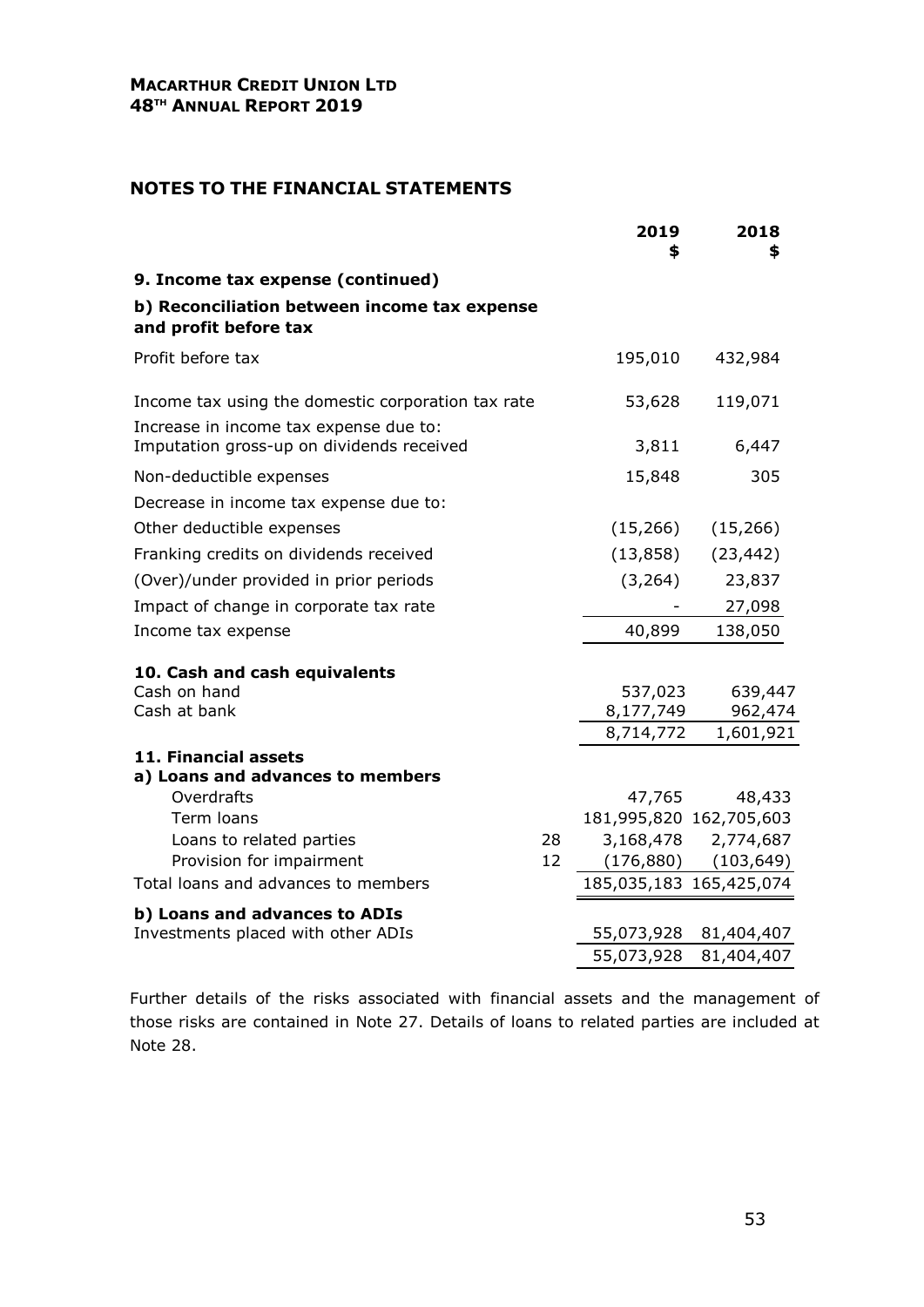# **NOTES TO THE FINANCIAL STATEMENTS**

## **12. Provision for Impairment – ECL**

The table below represents the reconciliation of opening balance to closing balance of ECL allowance:

|                                              | <b>Loans and</b><br>members | Loans and<br>advances to advances to<br><b>ADIS</b> | Total    |
|----------------------------------------------|-----------------------------|-----------------------------------------------------|----------|
|                                              | \$                          | \$                                                  | \$       |
| Balance as at 30 June 2018                   | 103,649                     |                                                     | 103,649  |
| Change on initial applications of AASB 9     |                             |                                                     |          |
| Balance as at 1 July 2018                    | 103,649                     |                                                     | 103,649  |
| Impairment charge/reversal                   | 167,376                     |                                                     | 167,376  |
| Amounts written off, previously provided for | (94,145)                    |                                                     | (94,145) |
| Balance as at 30 June 2019                   | 176,880                     |                                                     | 176,880  |

The table below represent the reconciliation from the opening balance to the closing balance of the ECL allowance for loan and advances to members to which impairment requirements under AASB 9 apply:

| a) Loans and advances to members                                                                              | Stage 1<br>12 month<br><b>ECL</b><br>2019<br>\$ | Stage 2<br>not credit<br>impaired<br>2019<br>\$ | Stage 3<br>credit<br>impaired<br>2019<br>\$ | Total<br>2019<br>\$ |
|---------------------------------------------------------------------------------------------------------------|-------------------------------------------------|-------------------------------------------------|---------------------------------------------|---------------------|
| Balance as at 30 June 2018<br>Change on initial applications of AASB 9                                        |                                                 | 17,363                                          | 86,286                                      | 103,649             |
| Balance as at 1 July 2018                                                                                     |                                                 | 17,363                                          | 86,286                                      | 103,649             |
| Transfers during the period to:<br>12 month ECL<br>Lifetime ECL - not credit impaired                         |                                                 |                                                 |                                             |                     |
| Lifetime ECL - credit impaired                                                                                |                                                 |                                                 |                                             |                     |
| Net remeasurement of loss allowance<br>New financial assets originated<br>New financial assets that have been |                                                 | 20,826<br>45,137                                | 74,201<br>27,212                            | 95,027<br>72,349    |
| derecognised                                                                                                  |                                                 |                                                 |                                             |                     |
| Write Offs                                                                                                    |                                                 | (26,040)                                        | (68,105)                                    | (94,145)            |
| Balance as at 30 June 2019                                                                                    |                                                 | 57,286                                          | 119,594                                     | 176,880             |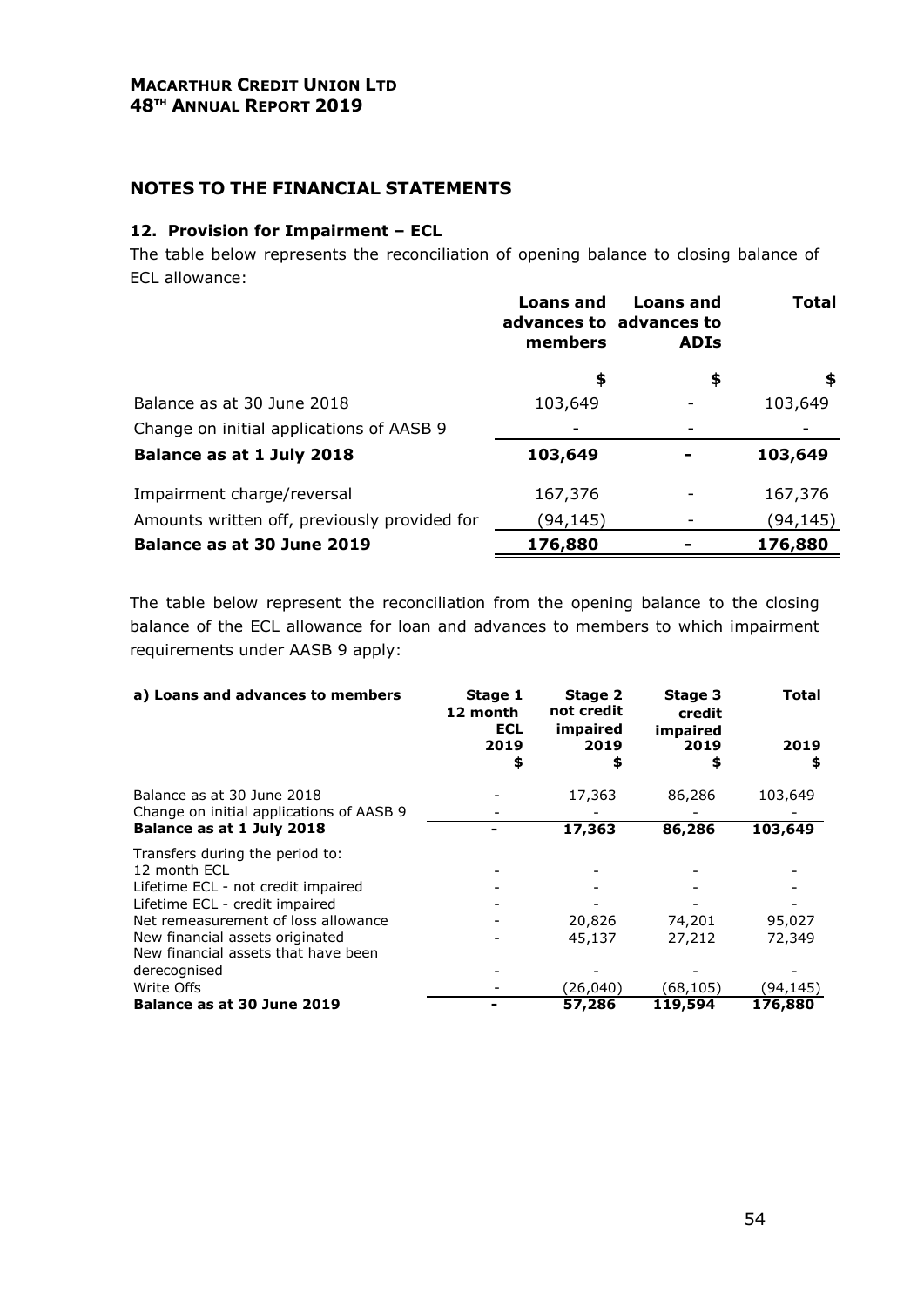# **NOTES TO THE FINANCIAL STATEMENTS**

## **12. Provision for Impairment – ECL (continued)**

The table below represents the comparative information prior to the adoption of AASB 9 of the movement in provision for impairment for the year ended 30 June 2018.

| The provision for impairment comprises:                   | 2018      |
|-----------------------------------------------------------|-----------|
| <b>Specific provision</b>                                 | \$        |
| Opening balance                                           | 65,727    |
| Addition to provision                                     | 33,565    |
| Loans written off, previously provided                    | (9, 249)  |
| Reversal of provision                                     | (36,039)  |
| Closing balance                                           | 54,004    |
| <b>Collective provision</b>                               |           |
| Opening balance                                           | 13,164    |
| Addition to provision                                     | 38,422    |
| Loans written off, previously provided                    |           |
| Reversal of provision                                     | (1, 941)  |
| Closing balance                                           | 49,645    |
| Total provision for impairment                            | 103,649   |
| Analysis of net impairment loss on loans and receivables: |           |
| Movement in specific provision                            | (11, 723) |
| Movement in collective provision                          | 36,481    |
| Loans written off directly against profit or loss         | 76,134    |
|                                                           | 100,892   |

The Credit Union holds a general reserve for credit losses as an additional allowance for bad debts to comply with prudential requirements. Refer to Note 22 for details of this reserve.

| 13. Other financial assets          |           |         |
|-------------------------------------|-----------|---------|
| Unlisted shares-at amortised cost   |           | 557,812 |
| Other equity investments - at FVOCI | 1,136,917 |         |
|                                     | 1,136,917 | 557,812 |

'Other financial assets' that were recognised in 2018 at amortised cost under AASB 139, were re-measured at FVOCI - equity on adoption of AASB 9 in 2019.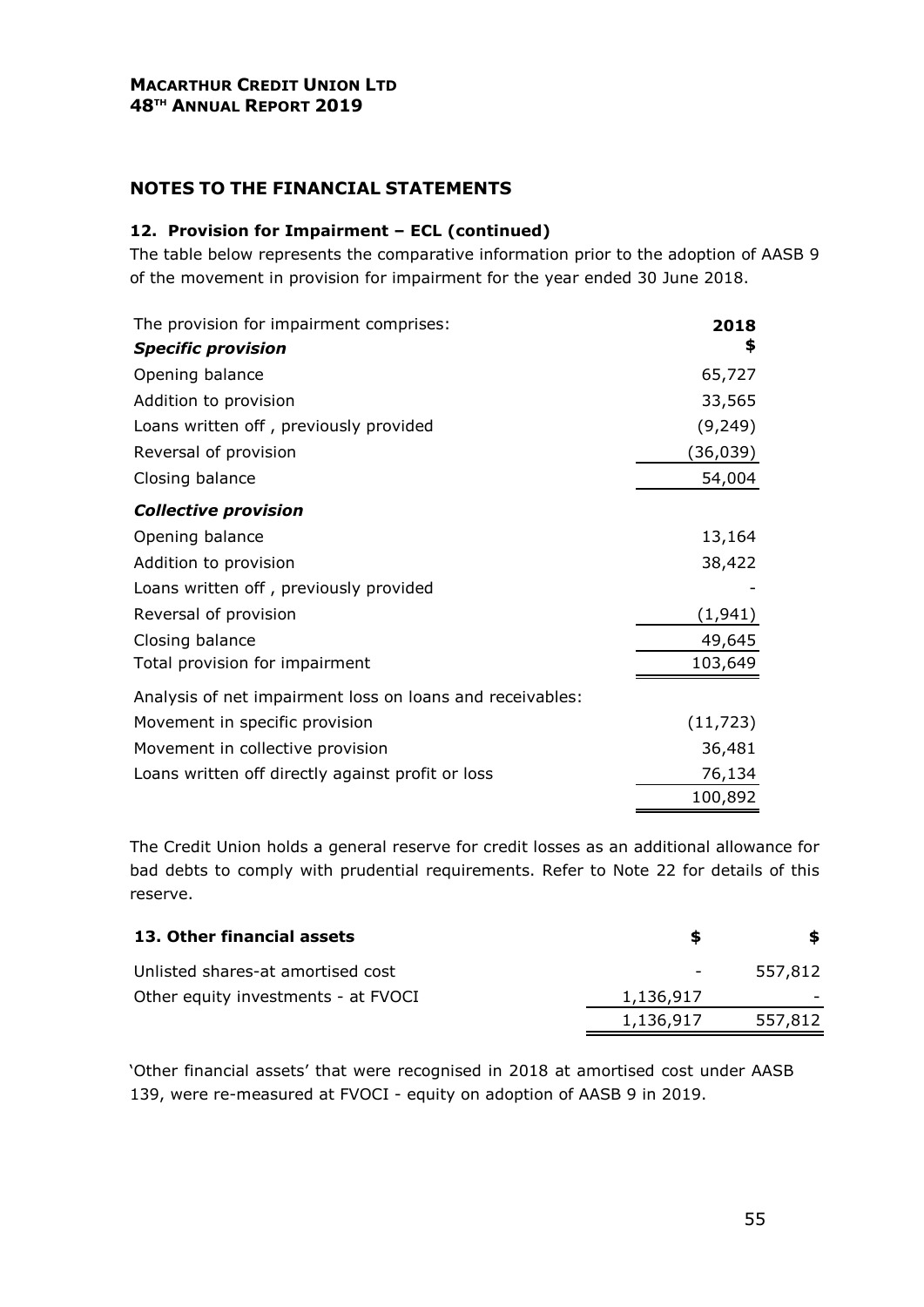|                                                                                                               | 2019<br>\$ | 2018<br>\$ |
|---------------------------------------------------------------------------------------------------------------|------------|------------|
| 14. Tax assets and liabilities                                                                                |            |            |
| Deferred tax assets and liabilities<br>Deferred tax assets and liabilities are attributable to the following: |            |            |
| Deferred tax assets                                                                                           |            |            |
| Provisions                                                                                                    | 282,776    | 257,958    |
| Accruals                                                                                                      | 46,871     | 34,500     |
| Other                                                                                                         | 23,910     | 24,647     |
| Total deferred tax assets                                                                                     | 353,557    | 317,105    |
| <b>Deferred tax liabilities</b>                                                                               |            |            |
| Property, plant & equipment                                                                                   | (34, 750)  | (41,006)   |
| Other financial assets - shares                                                                               | (158, 704) |            |
| Other                                                                                                         | (3, 324)   | (2,849)    |
| Total deferred tax liabilities                                                                                | (196,778)  | (43,855)   |
| Net deferred tax assets                                                                                       | 156,779    | 273,250    |

## **Current tax assets and liabilities**

The current tax liability for the Credit Union of \$14,132 (2018: current tax asset of \$46,463). Current tax comprises the expected tax payable or receivable on the taxable income or loss for the year and any adjustment to the tax payable or receivable in respect of previous years.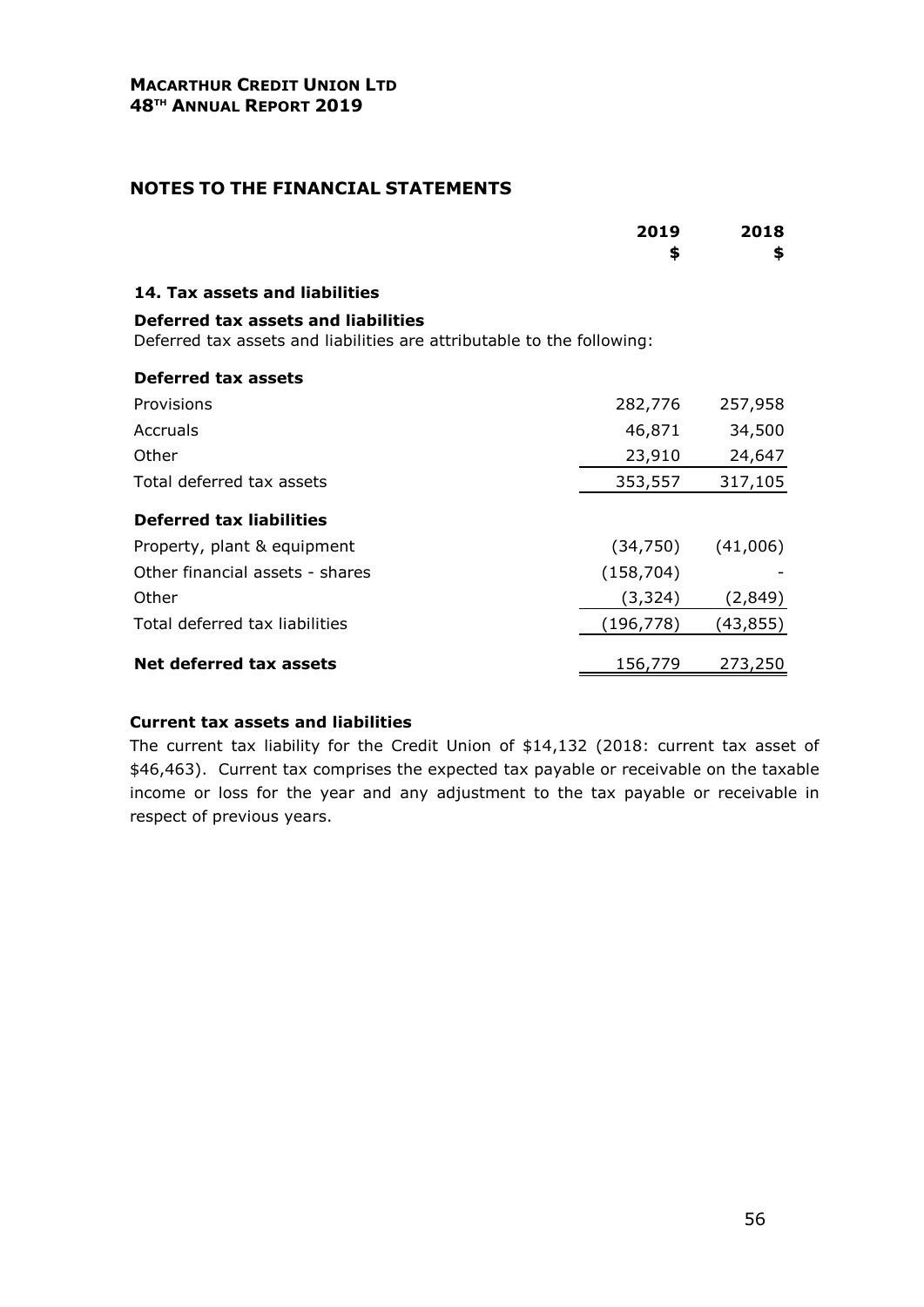|                                                      | 2019<br>\$  | 2018<br>\$                  |
|------------------------------------------------------|-------------|-----------------------------|
| 15. Property, plant and equipment                    |             |                             |
| Freehold land and buildings<br>Freehold land-at cost | 357,107     |                             |
| Buildings on freehold land-at cost                   | 2,952,938   | 357,107<br>2,952,938        |
| Provision for depreciation                           | (1,740,912) | (1,638,789)                 |
|                                                      | 1,569,133   | 1,671,256                   |
| Leasehold improvements                               |             |                             |
| At cost                                              | 705,822     | 725,497                     |
| Provision for depreciation                           | (362,407)   | (250, 171)                  |
|                                                      | 343,415     | 475,326                     |
| Plant and equipment                                  |             |                             |
| At cost                                              | 1,371,038   | 1,387,157                   |
| Provision for depreciation                           | (953,596)   | (872, 266)                  |
|                                                      | 417,442     | 514,891                     |
| Total property, plant and equipment                  |             |                             |
| At cost                                              | 5,386,905   | 5,422,699                   |
| Provision for depreciation                           |             | $(3,056,915)$ $(2,761,226)$ |
|                                                      | 2,329,990   | 2,661,473                   |
|                                                      |             |                             |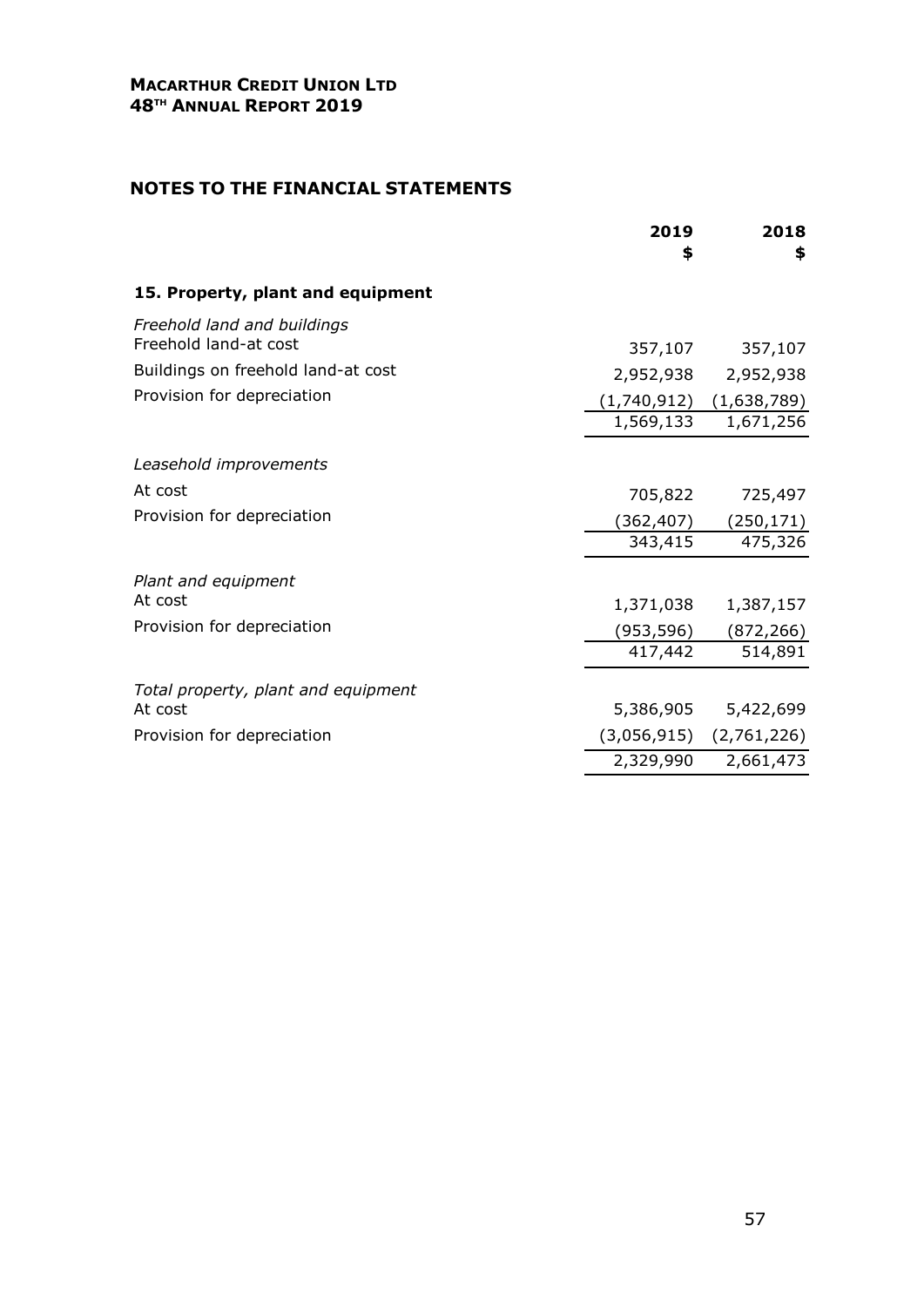#### **15. Property, plant and equipment (continued)**

Reconciliations of the carrying amount for each class of property, plant and equipment are set out below:

| 2019                                                         | Freehold land                  | Leasehold<br>and buildings improvements | Plant and<br>equipment | Total               |
|--------------------------------------------------------------|--------------------------------|-----------------------------------------|------------------------|---------------------|
|                                                              | \$                             | \$                                      | \$                     | \$                  |
| Carrying amount at the beginning<br>of the year<br>Additions | 1,671,256                      | 475,326                                 | 514,891<br>48,139      | 2,661,473<br>48,139 |
| Transfer in/(out)                                            |                                |                                         | (43, 399)              | (43, 399)           |
| <b>Disposals</b>                                             |                                | (11, 947)                               | (3, 558)               | (15, 505)           |
| Depreciation                                                 | (102, 123)                     | (119, 964)                              | (98,631)               | (320, 718)          |
| Carrying amount at the end of the<br>year                    | 1,569,133                      | 343,415                                 | 417,442                | 2,329,990           |
|                                                              |                                |                                         |                        |                     |
| 2018                                                         | Freehold land<br>and buildings | Leasehold<br>improvements               | Plant and<br>equipment | Total               |
|                                                              | \$                             | \$                                      | \$                     | \$                  |
| Carrying amount at the beginning<br>of the year              | 1,774,385                      | 597,534                                 | 577,629                | 2,949,548           |
| Additions                                                    |                                |                                         | 49,095                 | 49,095              |
| <b>Disposals</b>                                             |                                |                                         | (12, 412)              | (12, 412)           |
| Depreciation<br>Carrying amount at the end of the            | (103,129)                      | (122, 208)                              | (99,421)               | (324,758)           |

During the year obsolete plant and equipment with a carrying value of \$15,505 (original cost \$40,372) was written off.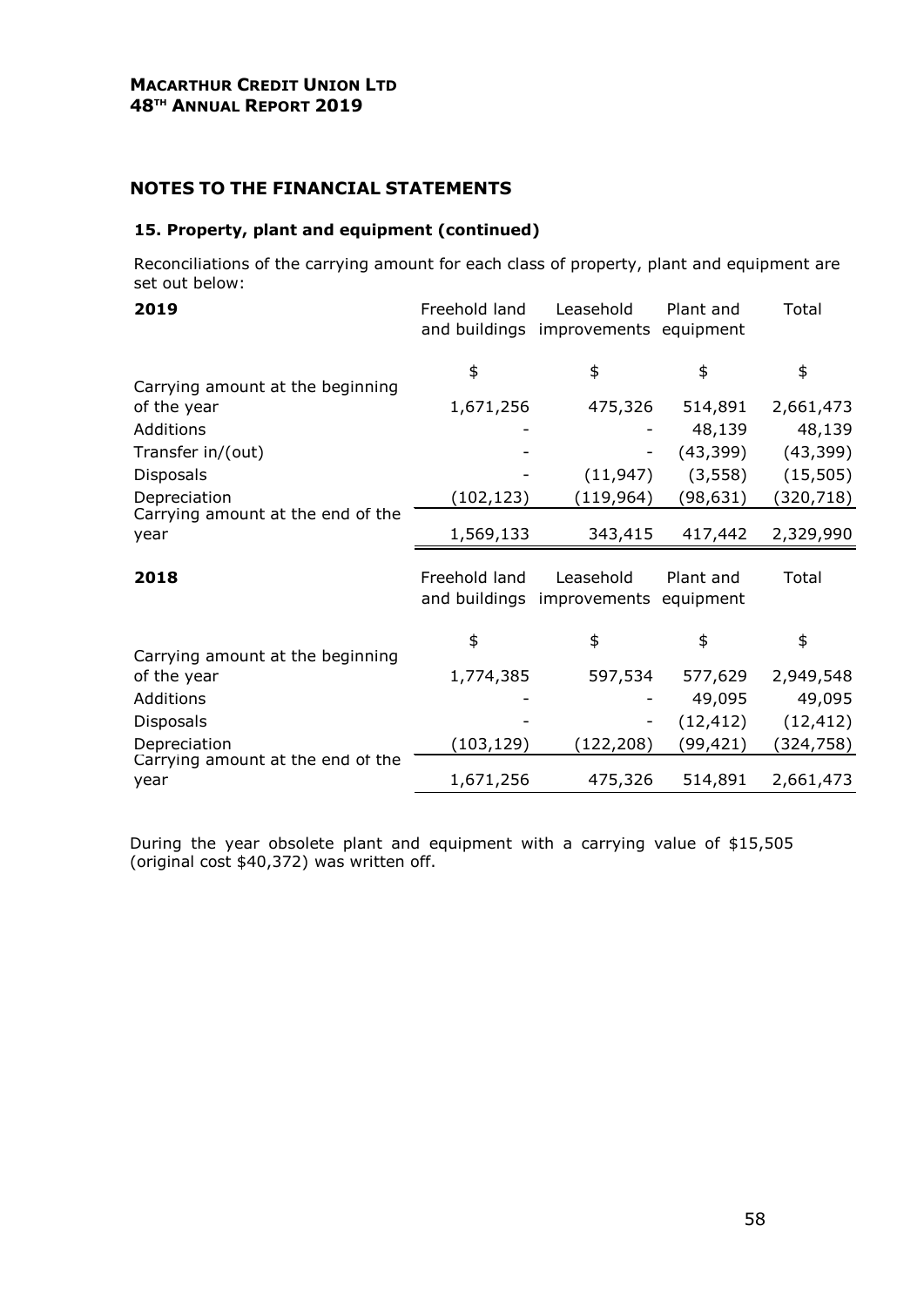|                             | 2019<br>S | 2018<br>S |
|-----------------------------|-----------|-----------|
| 16. Investment property     |           |           |
| Investment property-at cost | 201,112   | 201,112   |
| Provision for depreciation  | (71,648)  | (59,908)  |
|                             | 129,464   | 141,204   |

A reconciliation of the carrying amount of investment property is set out below:

| Carrying amount at the beginning of the year | 141,204  | 152,943   |
|----------------------------------------------|----------|-----------|
| Depreciation                                 | (11,740) | (11, 739) |
| Carrying amount at the end of the year       | 129,464  | 141,204   |

Investment property comprises a commercial property which is leased to a third party. The carrying amount of investment property is cost less accumulated depreciation and any impairment losses.

## **17. Intangibles**

| Computer software-at cost  | 1,316,953 1,232,939       |         |
|----------------------------|---------------------------|---------|
| Provision for amortisation | $(1,046,186)$ $(878,648)$ |         |
|                            | 270.767                   | 354,291 |

A reconciliation of the carrying amount of intangible assets is set out below:

| 354,291    | 300,570   |
|------------|-----------|
| 43,094     | 198,918   |
| 43,399     |           |
| (170, 017) | (145,197) |
| 270,767    | 354,291   |
|            |           |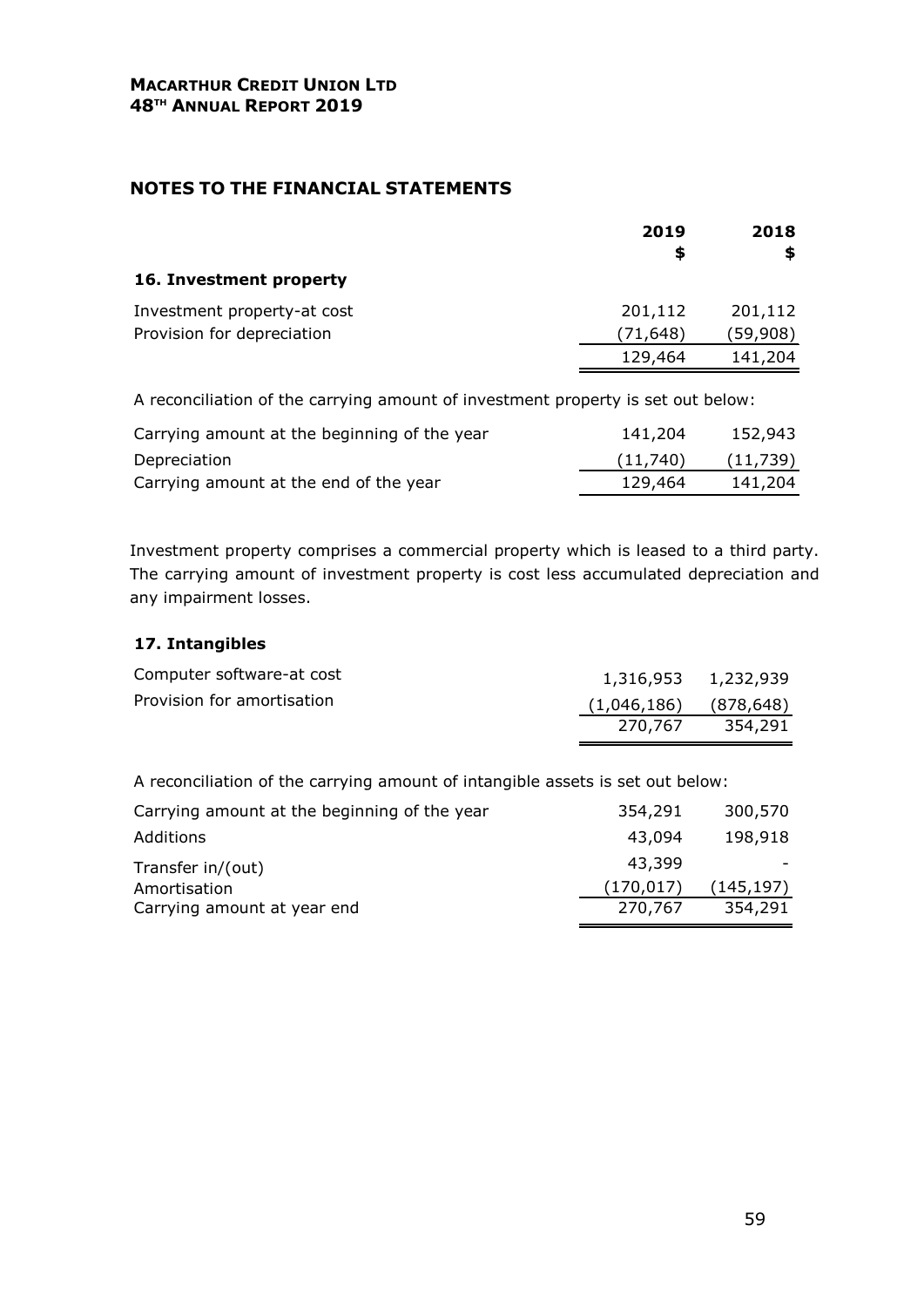|                                              | 2019                    | 2018                  |
|----------------------------------------------|-------------------------|-----------------------|
| 18. Other assets                             |                         | S                     |
| Interest & fees receivable                   | 268,178                 | 490,157               |
| Prepayments                                  | 331,755                 | 364,617               |
| Other                                        | 396,205                 | 412,786               |
|                                              | 996,138                 | 1,267,560             |
| 19. Deposits                                 |                         |                       |
| Call deposits                                | 142,146,363 148,782,488 |                       |
| Term deposits                                |                         | 83,409,273 78,063,882 |
| Accrued interest payable                     | 313,380                 | 264,325               |
|                                              | 225,869,016 227,110,695 |                       |
| 20. Trade and other payables                 |                         |                       |
| Trade creditors                              | 264,675                 | 256,680               |
| Sundry creditors                             | 1,459,475               | 739,068               |
|                                              | 1,724,150               | 995,748               |
| <b>21. Provisions</b>                        |                         |                       |
| <b>Employee benefits</b>                     |                         |                       |
| Annual leave                                 | 230,837                 | 227,086               |
| Long service leave-current                   | 535,682                 | 509,509               |
| Long service leave-non current               | 84,878                  | 97,786                |
|                                              | 851,397                 | 834,381               |
| <b>Other Provisions</b>                      |                         |                       |
| Make Good Provision                          |                         |                       |
| Carrying amount at the beginning of the year | 48,375                  | 26,475                |
| Provisions made during the year              | 20,100                  | 21,900                |
| Provisions used during the year              |                         |                       |
| Carrying amount at year end                  | 68,475                  | 48,375                |
| <b>Total Provisions</b>                      | 919,872                 | 882,756               |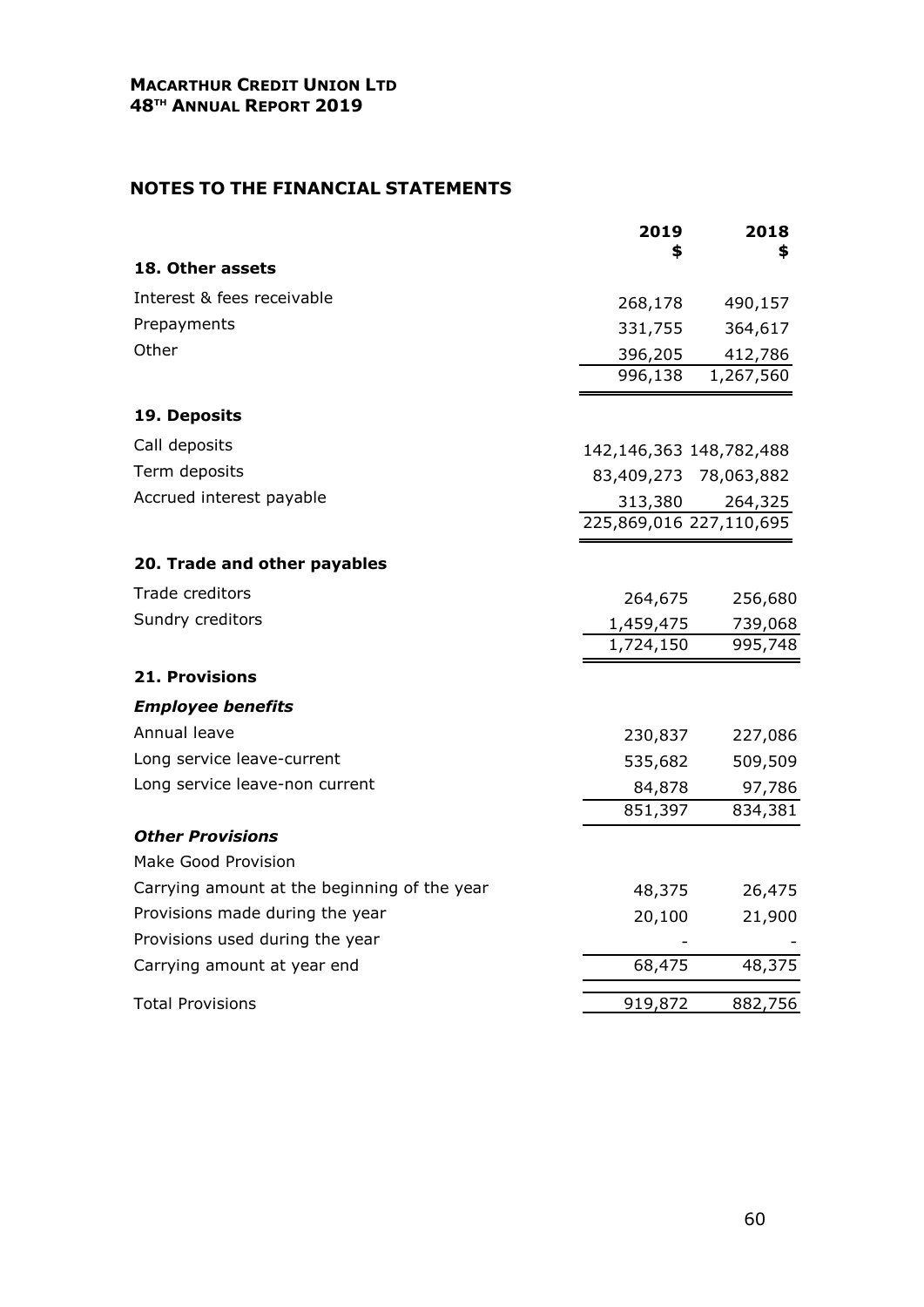|                                                         | <b>Note</b> | 2019<br>\$ | 2018<br>\$ |
|---------------------------------------------------------|-------------|------------|------------|
| 22. Equity                                              |             |            |            |
| a) Retained earnings                                    |             |            |            |
| Balance at the beginning of the year                    |             | 24,272,056 | 23,961,118 |
| Profit for the year                                     |             | 154,111    | 294,934    |
| Transfer to redeemed share capital account              | 22(b)(i)    | (2, 540)   | (1, 450)   |
| Transfer (to)/from general reserve for credit<br>losses | 22(b)(ii)   | (57, 666)  | 17,454     |
| Balance at the end of the year                          |             | 24,365,961 | 24,272,056 |
| b) Reserves                                             |             |            |            |
| Redeemed share capital account                          | 22(b)(i)    | 116,045    | 113,505    |
| General reserve for credit losses                       | 22(b)(ii)   | 416,361    | 358,695    |
| Fair value reserve                                      | 22(b)(iii)  | 418,401    |            |
|                                                         |             | 950,807    | 472,200    |
| (i) Redeemed share capital account                      |             |            |            |
| Balance at the beginning of the year                    |             | 113,505    | 112,055    |
| Member shares redeemed during year                      |             | 2,540      | 1,450      |
| Balance at the end of the year                          |             | 116,045    | 113,505    |
|                                                         |             |            |            |

The redeemed share capital account represents the value of member shares redeemed during the year. As the member shares are redeemable preference shares, the Corporations Act 2001 requires that any redemptions are made from retained earnings.

#### **(ii) General reserve for credit losses**

| Balance at the beginning and end of the year | 358,695 | 376,149   |
|----------------------------------------------|---------|-----------|
| Transfer from/(to) retained profits          | 57,666  | (17, 454) |
| Balance at the end of the year               | 416,361 | 358,695   |

The general reserve for credit losses contains an additional allowance for impairment, above that calculated in accordance with Note 12. The general reserve for credit losses together with the amounts calculated in accordance with Note 12 are held to comply with prudential requirements.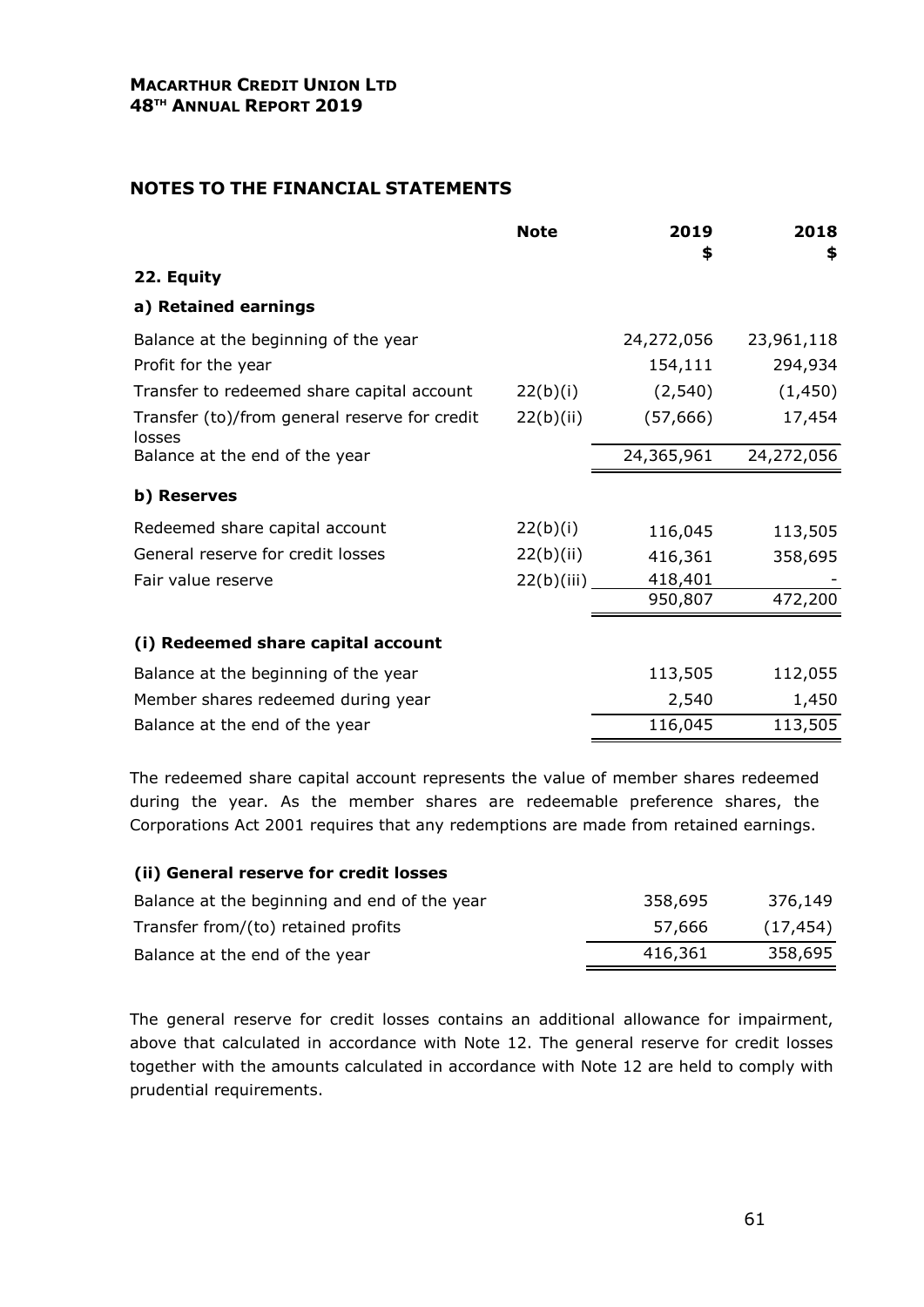|                                                                                   | 2019<br>\$            | 2018<br>\$ |
|-----------------------------------------------------------------------------------|-----------------------|------------|
| 22. Equity (continued)                                                            |                       |            |
| (iii) Fair value reserve                                                          |                       |            |
| Balance at the beginning of the year                                              |                       |            |
| Add: increase on revaluation of investment (Shares)<br>Less: deferred tax thereon | 577,105<br>(158, 704) |            |
| Balance at the end of the year                                                    | 418,401               |            |

On adoption of AASB 9 the Credit Union revalued its shares in Cuscal Limited. This revaluation is reflected in the creation of a Fair Value through Other Comprehensive Income Reserve.

The revaluation caused the Credit Union to create a Deferred Tax Liability to the amount of 27.5% of the revaluation. There was no other impact on the Financial Statements for the current year.

## **23. Contingencies**

In the normal course of business the Credit Union enters into various types of contracts that give rise to contingent or future obligations. These contracts generally relate to the financing needs of Members. The Credit Union uses the same credit policies and assessment criteria in making commitments and conditional obligations for these risks as it does for ordinary loans and advances.

Guarantees 538,536 608,949

Financial guarantees written are conditional commitments issued by the Credit Union to guarantee the performance of a Member to a third party. The Credit Union holds security over all guarantees issued.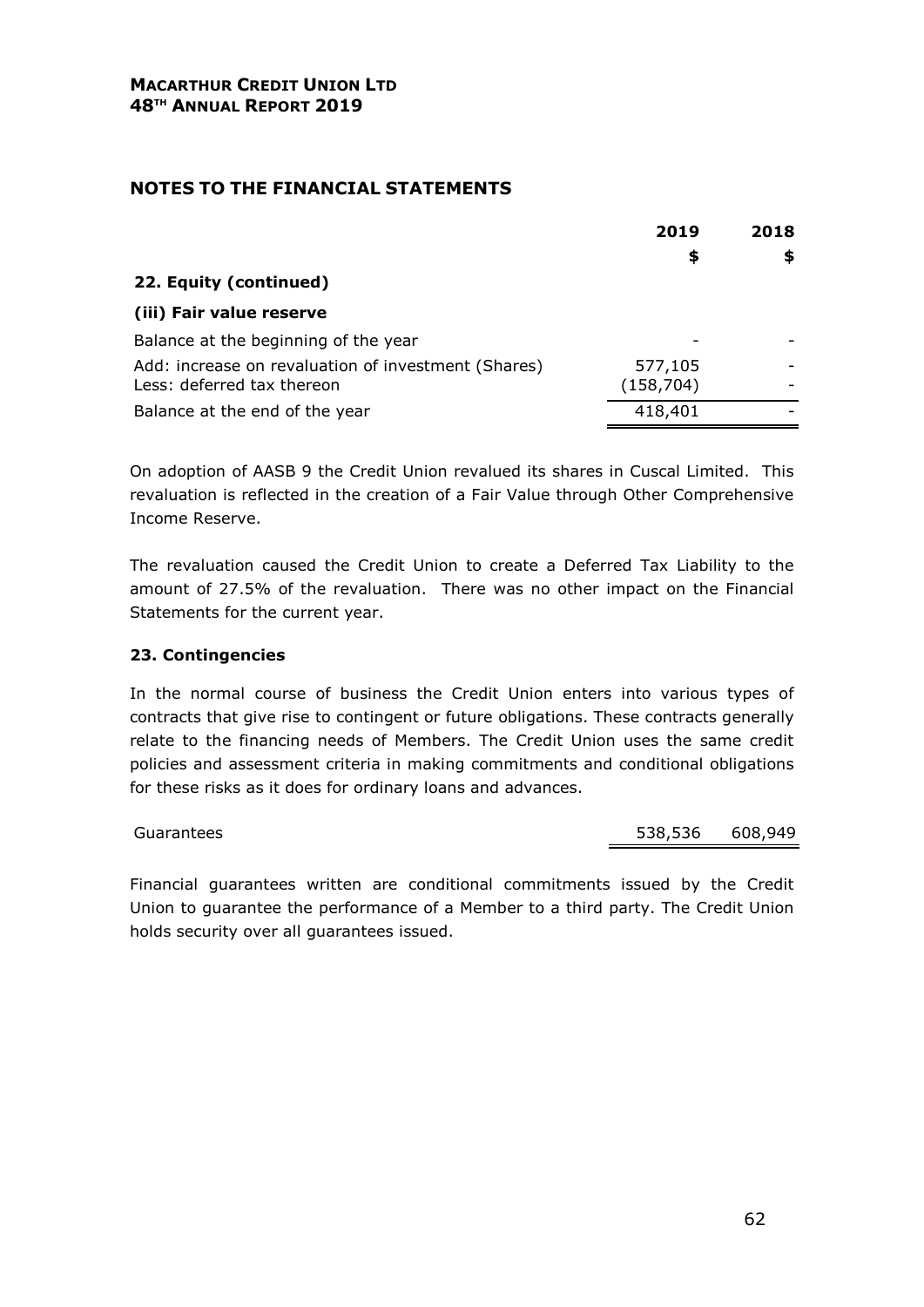| \$<br>\$<br>24. Operating leases<br>a) Leases as lessee |
|---------------------------------------------------------|
|                                                         |
|                                                         |
| Operating lease rentals are payable as follows:         |
| 219,007<br>224,533<br>Within one year                   |
| 226,723<br>Between one and two years<br>230,066         |
| 466,206<br>Between two and five years<br>380,047        |
| 911,936<br>834,646                                      |

The Credit Union has operating leases for the Narellan and Tahmoor branches. The 5 year term of the Narellan lease will expire on the 15 September 2021, with no renewal option. The initial term of the Tahmoor lease will expire on 30 October 2019, with a 5 year renew option.

Lease payments are increased every year in line with the contracts. During the financial year ended 30 June 2019, \$249,202 was recognised as an expense in the income statement in respect of operating leases (2018: \$235,840).

## **b) Leases as lessor**

The Credit Union leases premises in Argyle Street, Camden to LJ Hooker Camden. The initial term of the lease was for 3 years from 20 June 2015 with an option for 2 additional 3 year terms. The option to renew was not exercised and a private agreement is in place on a month by month basis.

The Credit Union leases roof space at its Argyle Street Camden property to Vodafone Network Pty Ltd upon which a mobile phone tower has been installed. The initial term of the lease was for 5 years from 30 September 2011 with options for 2 additional 5 year terms. The  $1<sup>st</sup>$  option was exercised and is due for review by 30 September 2021.

## **Operating lessor rentals are receivable as follows:**

| Within one year            | 17,589 17,000 |        |
|----------------------------|---------------|--------|
| Between one and two years  | 17,637 17,000 |        |
| Between two and five years | 52,912 51,000 |        |
|                            | 88,138        | 85,000 |

During the financial year ended 30 June 2019, \$75,068 was recognised as rental income in the income statement (2018: \$79,192) and \$NIL in respect of repairs and maintenance was recognised as an expense in the income statement relating to investment properties (2018: \$2,794).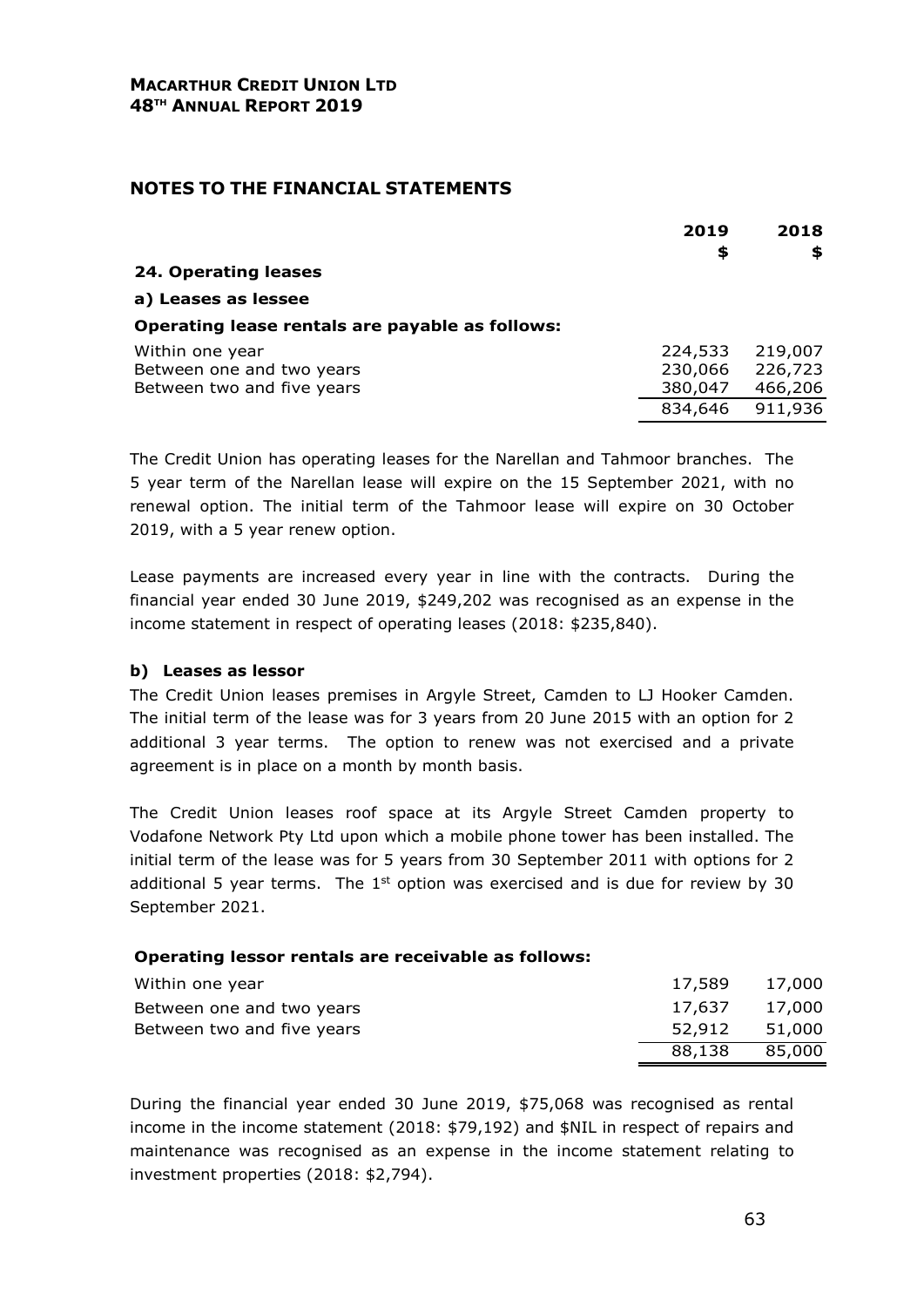|                                    | 2019<br>\$ | 2018<br>\$            |
|------------------------------------|------------|-----------------------|
| 25. Commitments                    |            |                       |
| a) Outstanding loan commitments    |            |                       |
| Loans approved but not yet funded  | 4,402,405  | 2,004,588             |
| b) Loan redraw facilities          |            |                       |
| Undrawn value of redraw facilities |            | 22,973,677 21,782,123 |

Redraw facilities are contingent on members maintaining credit standards and ongoing repayment terms on amounts drawn.

## **c) Industry support contract**

The Credit Union is a member of the Credit Union Financial Support System ("CUFSS"), a company limited by guarantee to provide member Credit Unions with financial support in the event of any of them experiencing liquidity or capital adequacy difficulties. The significant conditions of participation are:

- The Credit Union has executed an equitable charge in favour of CUSCAL; and
- The Credit Union has deposited 3% of its total assets as deposits with CUSCAL.

There is a cap on the amount a member Credit Union would be required to contribute to the provision of a loan facility in the event of a Credit Union requiring assistance. The cap is equal to 3% of the contributing Credit Union's total assets.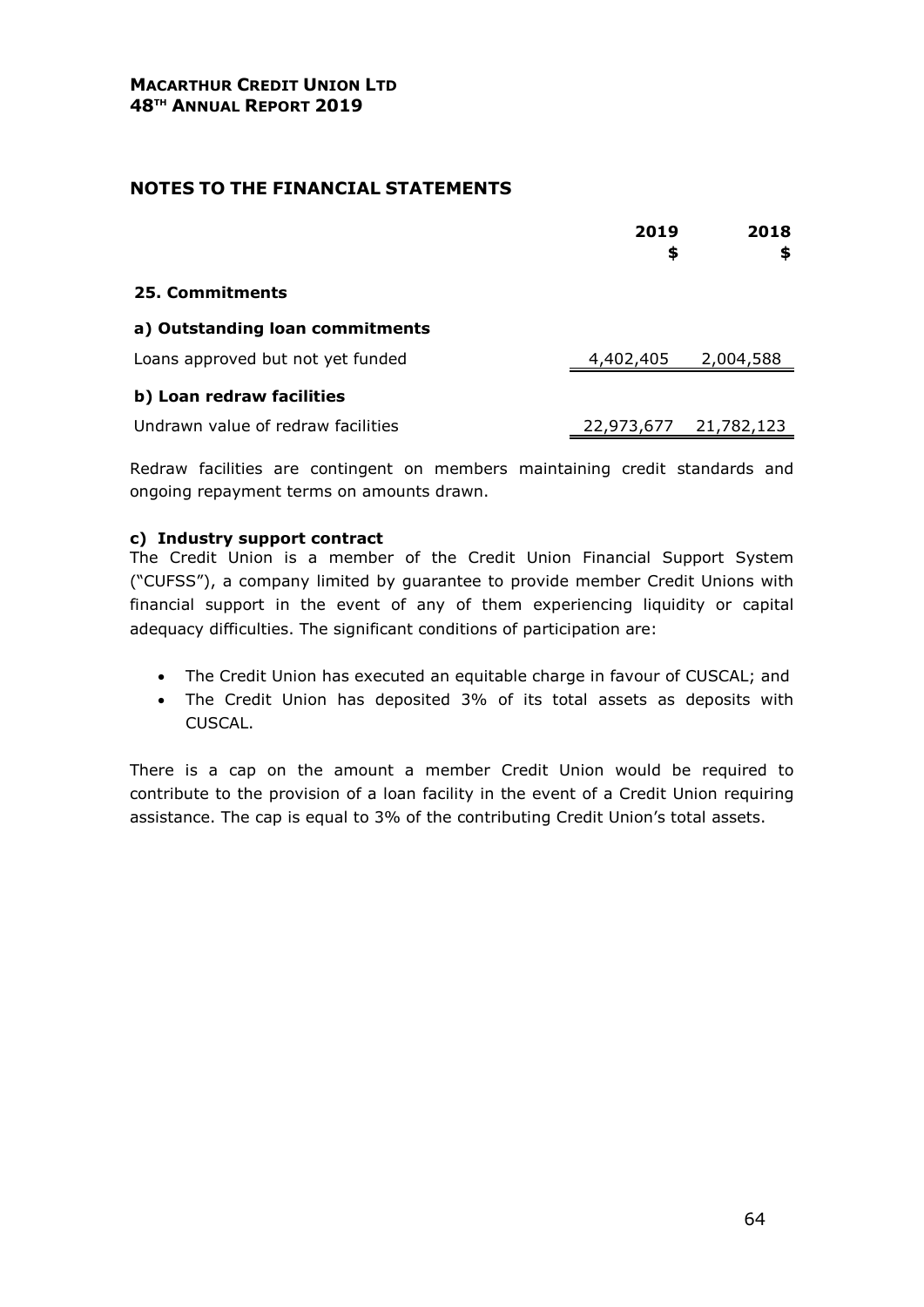|                                                                                                                                                               | 2019                                     | 2018                                   |
|---------------------------------------------------------------------------------------------------------------------------------------------------------------|------------------------------------------|----------------------------------------|
| 26. Statement of cash flows                                                                                                                                   |                                          |                                        |
| Reconciliation of cash<br>a)<br>flows<br>from<br>operating activities                                                                                         |                                          |                                        |
| Profit after tax                                                                                                                                              | 154,111                                  | 294,934                                |
| Adjustments for:<br>Loss on sale of property, plant & equipment<br>Depreciation and amortisation<br>Impairment loss on loans and receivables<br>Rental income | 12,863<br>502,475<br>207,250<br>(75,068) | 907<br>481,694<br>100,892<br>(78, 192) |
| Net cash from operating activities before<br>changes in assets and liabilities                                                                                | 801,631                                  | 800,235                                |
| Net loans funded                                                                                                                                              | (19, 817, 358)                           | (7,952,472)                            |
| Movement in interest receivable                                                                                                                               | 221,979                                  | 13,242                                 |
| Movement in other receivables                                                                                                                                 | 16,580                                   | 452,586                                |
| Movement in prepayments                                                                                                                                       | 32,861                                   | 48,384                                 |
| Movement in current tax assets/(liabilities)                                                                                                                  | 14,132                                   | (77, 168)                              |
| Movement in net deferred tax assets                                                                                                                           | 4,230                                    | 54,347                                 |
| Net (decrease)/increase in deposits                                                                                                                           | (1, 290, 734)                            | 4,043,688                              |
| Movement in accrued interest payable                                                                                                                          | 49,055                                   | 33,952                                 |
| Movement in trade creditors                                                                                                                                   | 28,095                                   | 3,578                                  |
| Movement in sundry creditors                                                                                                                                  | 720,407                                  | 107,763                                |
| Movement in employee benefits                                                                                                                                 | 17,016                                   | 1,484                                  |
| Net cash (used in) operating activities                                                                                                                       | $(19,202,106)$ $(2,470,381)$             |                                        |
| <b>Reconciliation</b><br>of<br>b)<br>cash<br>and<br>cash<br>equivalents                                                                                       |                                          |                                        |
| Cash and cash equivalents comprises:                                                                                                                          |                                          |                                        |
| Cash on hand and at bank                                                                                                                                      | 8,714,772                                | 1,601,921                              |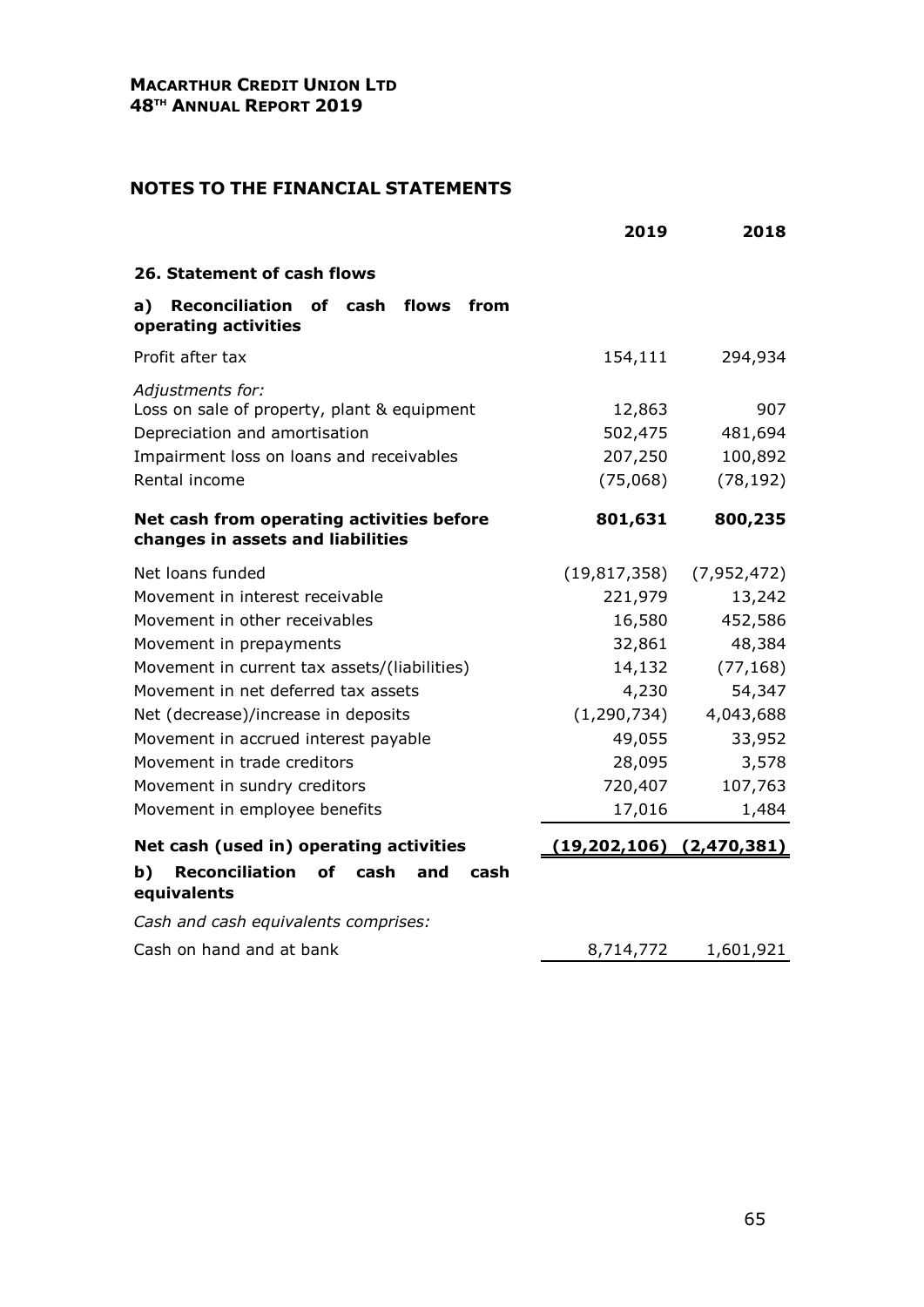# **NOTES TO THE FINANCIAL STATEMENTS**

#### **27. Financial risk management**

#### **Introduction and overview**

The Credit Union has exposure to the following risks from its use of financial instruments:

- credit risk
- liquidity risk
- market risk

This note presents information about the Credit Union's exposure to each of the above risks, the Credit Union's objectives, policies and processes for measuring and managing risk, and the Credit Union's management of capital.

#### **Risk management framework**

The board of directors has an overall responsibility for the establishment and oversight of the Credit Union's risk management framework. The board has established the Executive, Audit, Risk and Governance committees which are responsible for developing and monitoring the Credit Union's risk management policies. These board committees report regularly to the board of directors on their activities.

The Credit Union's risk management policies are established to identify and analyse the risks faced by the Credit Union, to set appropriate risk limits and controls, and to monitor risks and adherence to limits. Risk management policies and systems are reviewed regularly to reflect changes in market conditions, products and services offered. The Credit Union, through its training and management standards and procedures, aims to develop a disciplined and constructive control environment, in which all employees understand their roles and obligations.

The Credit Union's Executive, Audit, Risk and Governance committees are responsible for monitoring compliance with the Credit Union's risk management policies and procedures, and reviewing the adequacy of the risk management framework in relation to the risks faced by the Credit Union. The Executive, Audit, Risk and Governance committees are assisted in these functions by the Risk and Compliance Manager and outsourced internal audit. Internal audit undertakes both regular and ad-hoc reviews of risk management controls and procedures, the results of which are reported to the Audit Committee.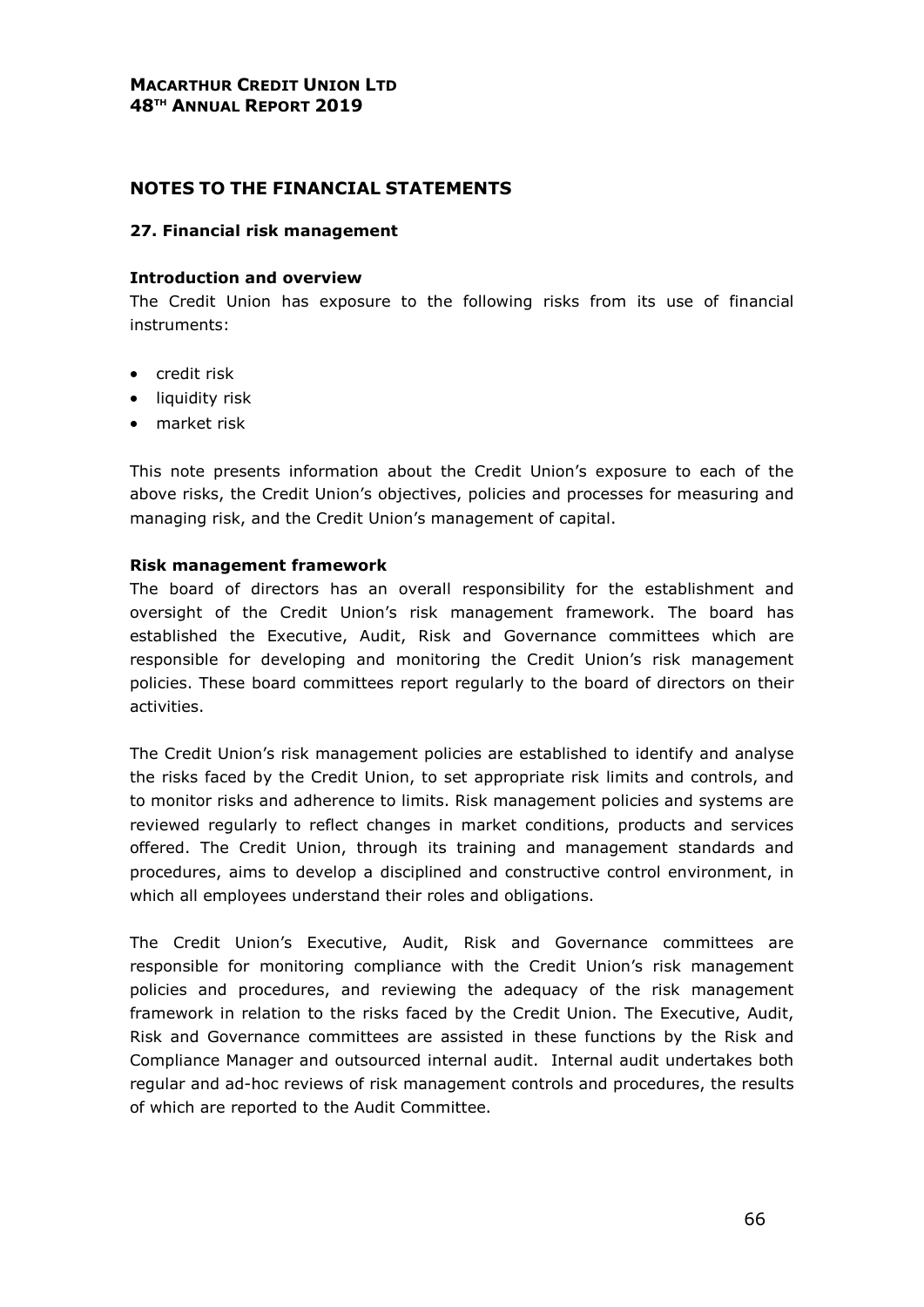# **NOTES TO THE FINANCIAL STATEMENTS**

## **27. Financial risk management (continued)**

## **a) Credit risk**

Credit risk is the risk of financial loss to the Credit Union if a member or counterparty to the financial instrument fails to meet its contractual obligations, and arises principally from the Credit Union's loans and other receivables to members and deposits with other authorised deposit-taking institutions.

The Credit Union has established a credit risk management system incorporating methodologies with respect to monitoring and grading credit quality, measuring asset impairment, valuing security and provisioning.

# **Management of credit risk**

The Board of Directors has delegated responsibility for the management of credit risk to the CEO. The Regional Lending Manager, reporting to the Chief Operating Officer (COO), is responsible for oversight of the Credit Union's credit risk, including:

- Formulation of credit policies covering collateral requirements, credit assessment risk grading and reporting, documentary and legal procedures, and compliance with regulatory and statutory requirements.
- Establishing delegation structures for the approval of loans. Delegation limits are allocated to the Regional Managers and Branch Managers. Larger loans require the approval of the CEO or the Board of Directors as appropriate.
- In reviewing credit risk a member's character and capacity to service the loan commitment is assessed.
- Compliance reviews are undertaken by the Credit Control staff in conjunction with the Credit Union's Risk and Compliance Manager. The reviews centre on compliance with the Credit Union's Policies and Procedures, specifically the assessment of loan serviceability.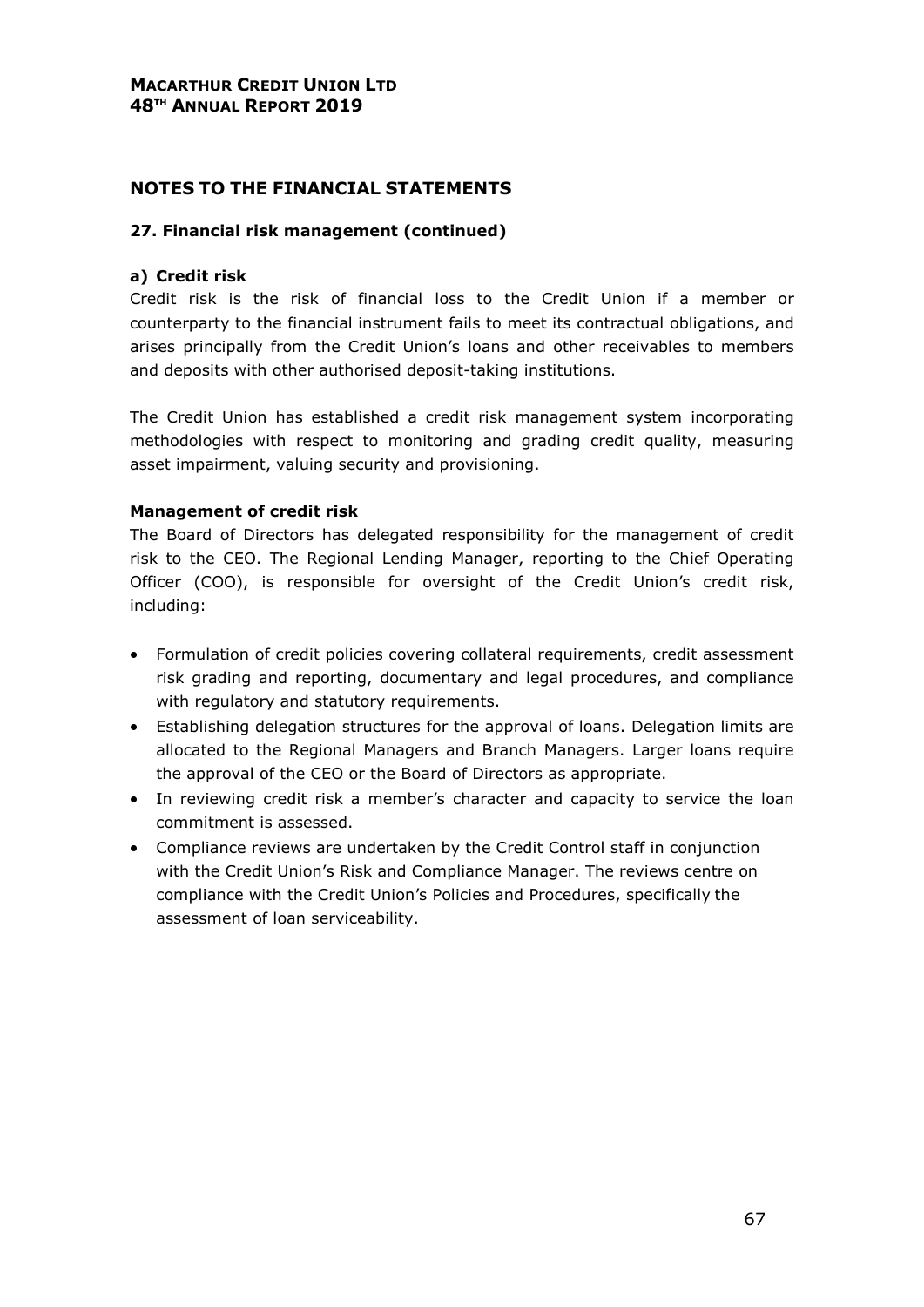#### **27. Financial risk management (continued)**

#### **a) Credit risk (continued)**

#### **Exposure to credit risk**

The carrying amount of the Credit Union's financial assets represents the maximum credit exposure. The following table summarises the exposure to credit risk under AASB 9 at 30 June 2019:

|                                                                                                     | <b>Loans and</b><br>advances to<br>members<br>2019 | <b>Loans and</b><br>advances to<br>ADI's<br>2019 | Cash and cash<br>equivalents<br>2019 |
|-----------------------------------------------------------------------------------------------------|----------------------------------------------------|--------------------------------------------------|--------------------------------------|
|                                                                                                     |                                                    |                                                  |                                      |
| <b>Carrying Amount</b><br>Stage 1: no significant increase in credit risk since initial recognition | 185,035,183                                        | 55,073,928                                       | 8,714,772                            |
| Secured by mortgage - current                                                                       | 172,134,762                                        |                                                  |                                      |
| Secured by mortgage - less than or equal to 30 days in arrears                                      |                                                    |                                                  |                                      |
| Investment grade                                                                                    |                                                    | 42,962,947                                       | 8,714,772                            |
| Unrated                                                                                             |                                                    | 12,110,981                                       |                                      |
| Other                                                                                               | 10,340,470                                         |                                                  |                                      |
| Net deferred income and expenses                                                                    |                                                    |                                                  |                                      |
| Carrying amount                                                                                     | 182,475,232                                        | 55,073,928                                       | 8,714,772                            |
| Stage 2: significant increase in credit risk                                                        |                                                    |                                                  |                                      |
| Secured by mortgage                                                                                 | 32,181                                             |                                                  |                                      |
| Other                                                                                               | 2,412,032                                          |                                                  |                                      |
| Carrying Amount                                                                                     | 2,444,213                                          |                                                  |                                      |
| Stage 3: credit impaired (or defaulted) loans                                                       |                                                    |                                                  |                                      |
| Secured by mortgage                                                                                 |                                                    |                                                  |                                      |
| Other                                                                                               | 292,618                                            |                                                  |                                      |
| Carrying Amount                                                                                     | 292,618                                            | $\overline{\phantom{0}}$                         |                                      |
| Expected credit loss                                                                                | (176, 880)                                         |                                                  |                                      |
| Total carrying amount                                                                               | 185,035,183                                        | 55,073,928                                       | 8,714,772                            |

For a definition of Stage 1, 2 & 3 refer to Note 3(i)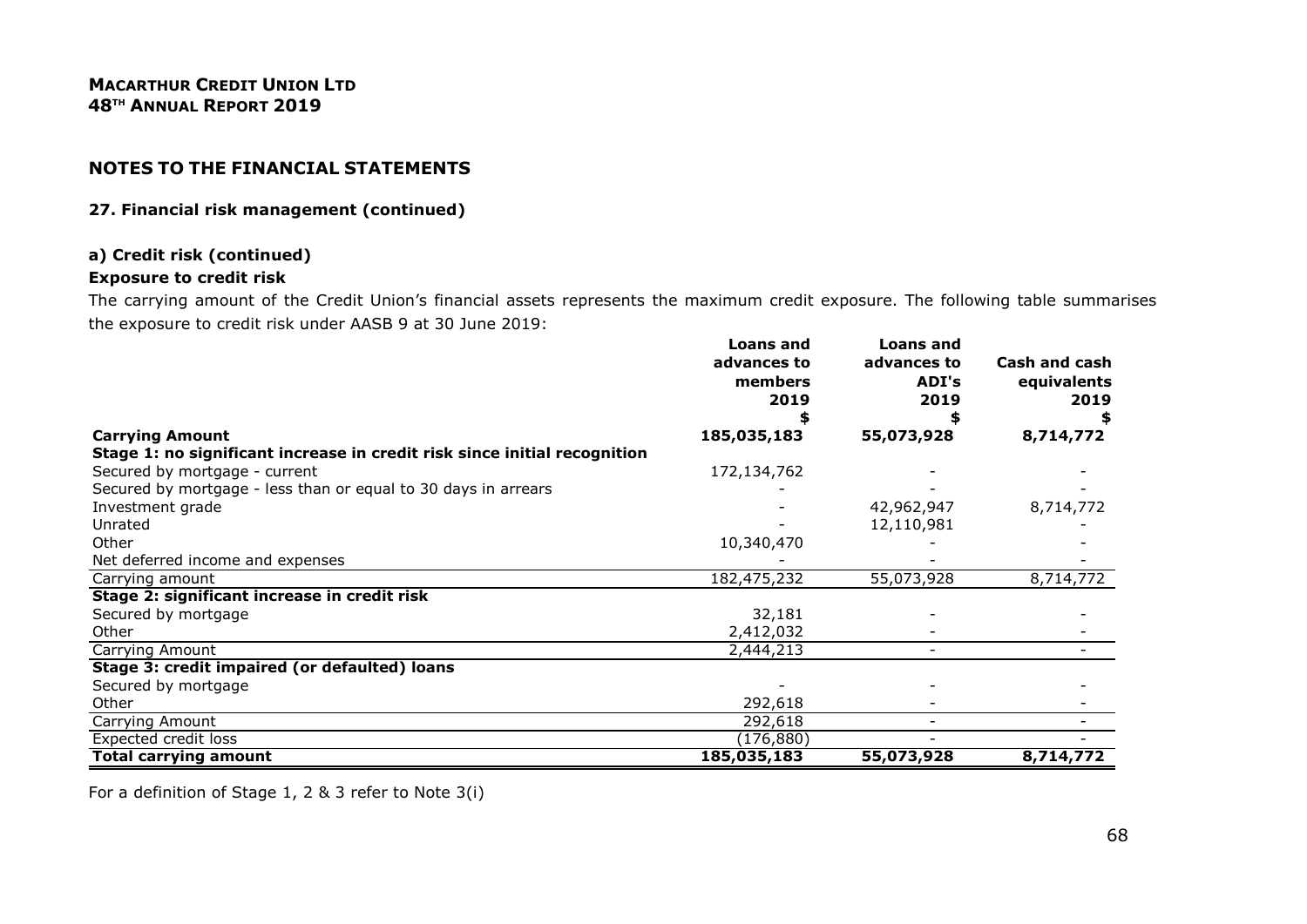# **NOTES TO THE FINANCIAL STATEMENTS**

#### **27. Financial risk management (continued)**

# **a) Credit risk (continued) Exposure to credit risk (continued)**

The carrying amount of the Credit Unions financial assets represents the maximum credit exposure. The following table summarises the exposure to credit risk prior to the adoption of AASB 9:

|                                              | Loans and<br>advances to<br>members<br>2018 | Investment<br>securities<br>2018 | Cash and cash<br>equivalents<br>2018 |
|----------------------------------------------|---------------------------------------------|----------------------------------|--------------------------------------|
|                                              |                                             |                                  |                                      |
|                                              | \$                                          | \$                               |                                      |
| <b>Carrying Amount</b>                       | 165,425,074                                 | 81,404,407                       | 1,601,921                            |
| <b>Individually impaired</b>                 |                                             |                                  |                                      |
| Gross amount                                 | 66,581                                      |                                  |                                      |
| Provision for impairment                     | (54,004)                                    |                                  |                                      |
| Carrying amount                              | 12,577                                      |                                  |                                      |
| <b>Collectively impaired</b>                 |                                             |                                  |                                      |
| Days in arrears:                             |                                             |                                  |                                      |
| Less than 30 days                            |                                             |                                  |                                      |
| Greater than 30 days and less than 90 days   | 69,066                                      |                                  |                                      |
| Greater than 90 days and less than 182 days  | 34,715                                      |                                  |                                      |
| Greater than 182 days and less than 273 days |                                             |                                  |                                      |
| Greater than 273 days and less than 365 days |                                             |                                  |                                      |
| Greater than 365 days                        |                                             |                                  |                                      |
| Provision for impairment                     | (49, 645)                                   |                                  |                                      |
| Carrying amount                              | 54,136                                      |                                  |                                      |
| Past due but not impaired                    |                                             |                                  |                                      |
| Days in arrears:                             |                                             |                                  |                                      |
| Less than 30 days                            | 1,402,673                                   |                                  |                                      |
| Greater than 30 days and less than 90 days   |                                             |                                  |                                      |
| Greater than 90 days and less than 182 days  | 132,435                                     |                                  |                                      |
| Greater than 182 days and less than 273 days |                                             |                                  |                                      |
| Greater than 273 days and less than 365 days |                                             |                                  |                                      |
| Greater than 365 days                        |                                             |                                  |                                      |
| Carrying amount                              | 1,535,108                                   |                                  |                                      |
| Neither past due nor impaired                |                                             |                                  |                                      |
| Secured by mortgage                          | 151,887,584                                 |                                  |                                      |
| Secured by other                             | 7,401,285                                   |                                  |                                      |
| Unsecured                                    | 4,534,385                                   |                                  |                                      |
| Other - Cash on hand                         |                                             |                                  | 639,447                              |
| APRA regulated ADI's                         |                                             | 81,404,407                       | 962,474                              |
| Carrying amount                              | 163,823,254                                 | 81,404,407                       | 1,601,921                            |
| Includes loans with renegotiated terms       |                                             |                                  |                                      |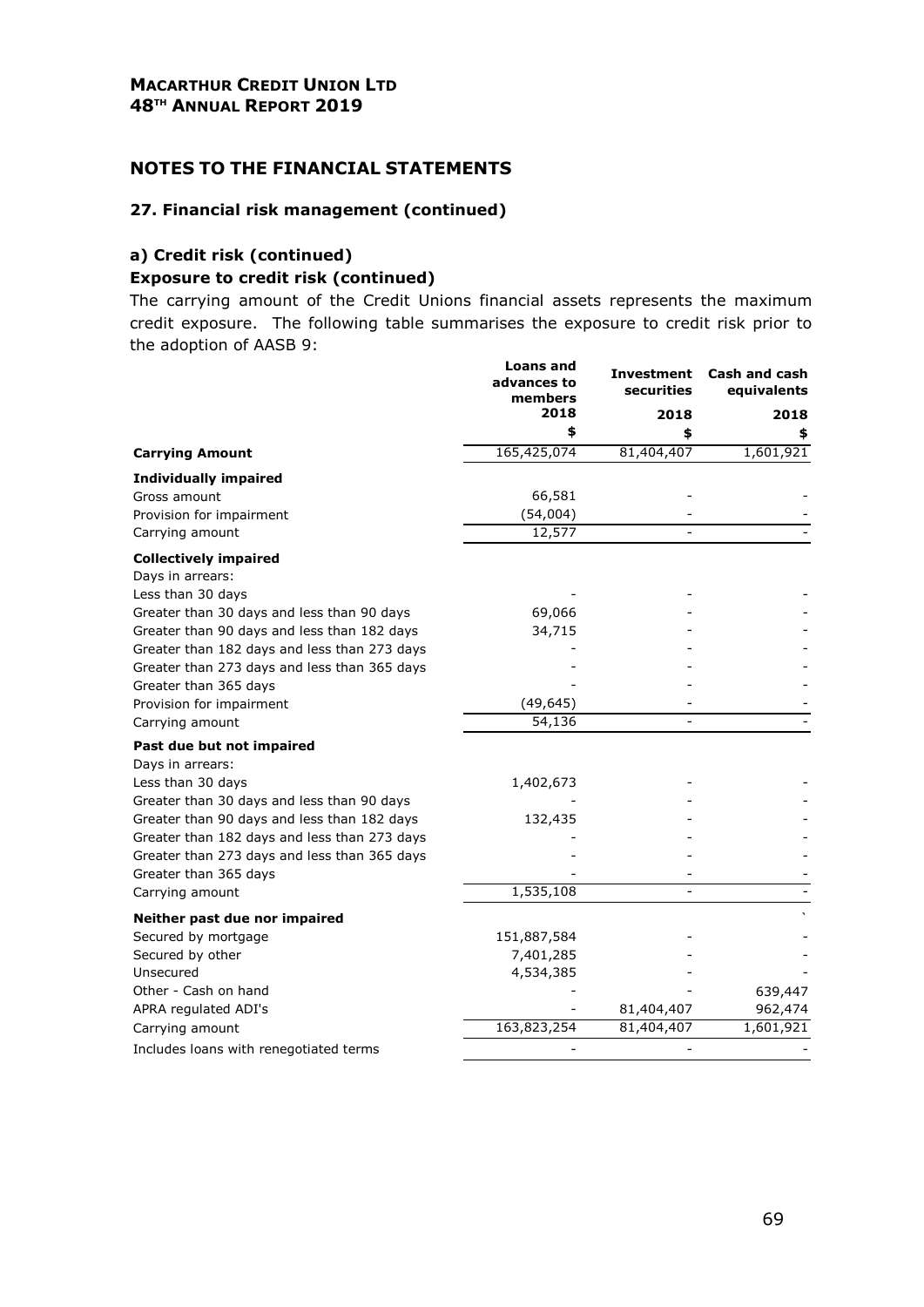# **NOTES TO THE FINANCIAL STATEMENTS**

## **27. Financial risk management (continued)**

#### **a) Credit risk (continued) Impaired loans**

Impaired loans are loans for which the Credit Union determines that it is probable that it will be unable to collect all principal and interest due according to the contractual terms of the loan agreement.

## **Past due loans but not impaired loans**

Loans where contractual interest or principal payments are past due but the Credit Union believes that impairment is not appropriate on the basis of the level of security/collateral available and/or the stage of collection of amounts owed to the Credit Union.

#### **Loans with renegotiated terms**

Restructured loans have renegotiated terms due to deterioration in the borrower's financial position and where the Credit Union has made concessions outside of its normal policies and procedures. Once the loan has been restructured it remains in this category independent of satisfactory performance after restructuring.

#### **Provision for impairment**

The Credit Union establishes a provision for impairment losses that represents its estimate of incurred losses in its loan portfolio. The main components of this provision are a specific provision that relates to individually significant exposures subject to individual assessment for impairment, and a collective provision established for groups of homogeneous assets in respect of losses that have been incurred but have not been identified on loans that are not subject to individual assessment for impairment.

When a loan is classified as impaired, the Credit Union has become aware of a specific event that gives rise to potential impairment. Generally, this event would be one such as a declaration of bankruptcy or other notification from a member confirming financial difficulty. It is considered that all loans with arrears greater than 30 days demonstrate evidence of potential impairment. On this basis, a percentage of the outstanding balance is provided for as the collective provision for impairment.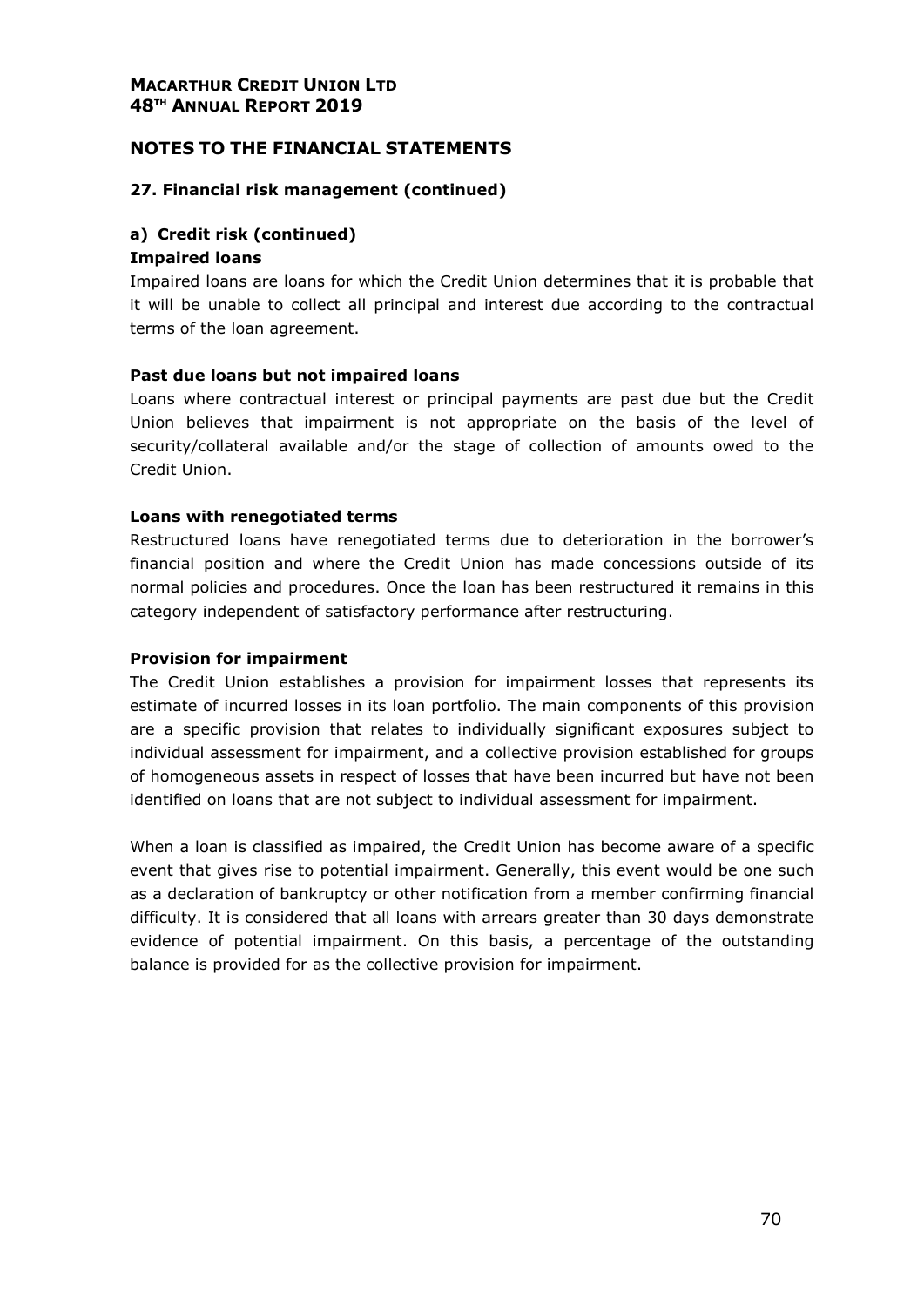# **NOTES TO THE FINANCIAL STATEMENTS**

#### **27. Financial risk management (continued)**

# **a) Credit risk (continued) Write off policy**

The Credit Union writes off a loan balance (and any related allowances for impairment losses) when the loans are determined to be uncollectible. This determination is reached after consideration of information such as the occurrence of significant changes in the borrowers' financial position such that the borrower can no longer pay the obligation, or that proceeds from collateral will not be sufficient to pay back the entire exposure.

#### **Collateral and other credit enhancements**

The Credit Union holds collateral against loans and advances to members in the form of mortgage interests over property, other registered securities over assets, and guarantees. Mortgage insurance contracts are entered into in order to manage the credit risk around the residential loan mortgage portfolio. Estimates of fair value are based on the value of collateral assessed at the time of borrowing, and generally are not updated except when a loan is individually assessed as impaired.

An estimate of the fair value of collateral and other security enhancements held against financial assets is shown below:

|                                    | 2019<br>\$               | 2018<br>S |
|------------------------------------|--------------------------|-----------|
| Against Individually impaired:     |                          |           |
| Property value                     | $\overline{\phantom{0}}$ |           |
| Against past due but not impaired: | $\blacksquare$           |           |
| Property value                     | 7,082,387                | 3,380,304 |
| Other                              | $\blacksquare$           |           |
| <b>Total</b>                       | 7,082,387                | 3,380,304 |
|                                    |                          |           |

#### **Repossessed collateral**

In the event of member default on a mortgage facility, any loan security is usually held as mortgagee in possession and therefore the Credit Union does not usually hold any real estate or other assets acquired through the enforcement of security.

The Credit Union did not take possession of any property assets during the year (2018: \$Nil).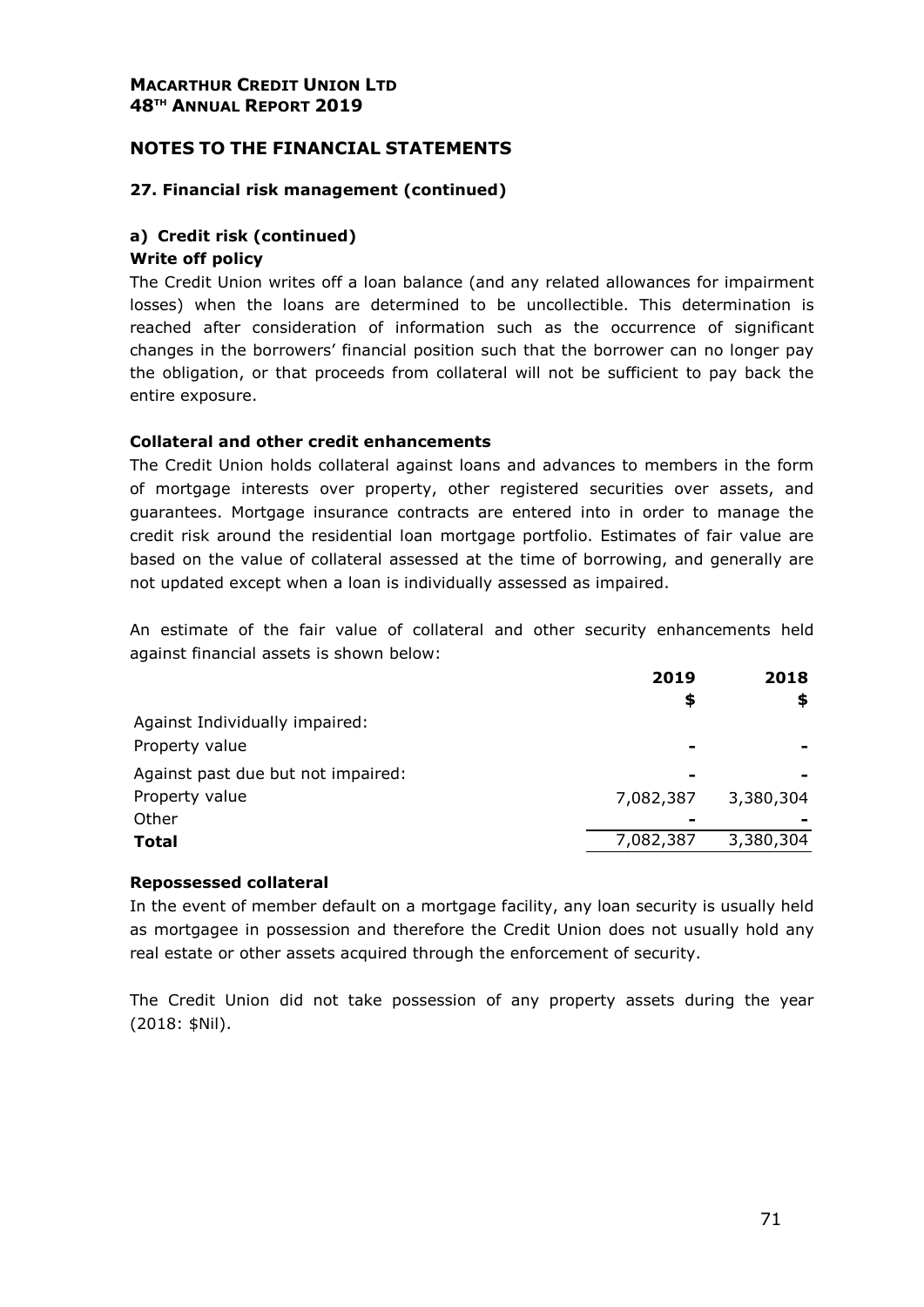# **27. Financial risk management (continued)**

# **a) Credit risk (continued)**

# **Concentration of loans and other receivables**

The Credit Union's maximum single exposure to an individual or groupings of individual loans should be no more than 10% of capital. Within the Credit Union's investment portfolio, the maximum capital exposure to any one Bank, rated Authorised Deposittaking Institution (ADI), unrated Mutual ADI, and their related counterparties, is based on the long term rating published by the relevant ratings agency as follows:

| $\bullet$   | AA            | 50%        |
|-------------|---------------|------------|
| $\bullet$ A |               | 40%        |
|             | $\bullet$ BBB | 30%        |
|             | • Unrated     | <b>20%</b> |

 The Credit Union operates predominantly in the finance industry within the Macarthur region of New South Wales.

# **b) Liquidity risk**

Liquidity risk is recognised by the Credit Union as the risk associated with having difficulty in meeting financial obligations as they fall due.

## **Management of liquidity risk**

Liquidity risk is managed by regular monitoring of the volatility and maturity structure of the deposits and loans portfolios and identifying other risks, such as concentration within the deposits and loans portfolios, and maintaining a forward commitments register. The Credit Union reviews on a daily basis the liquidity profile of its financial assets and liabilities, and details of other projected cash flows arising from projected future business. A portfolio of short term liquid assets is maintained, comprising of short term liquid investment securities. The Credit Union's liquidity position is reviewed on both a daily and weekly basis. Reporting to the board is undertaken on a monthly basis.

## **Exposure to liquidity risk**

The key measure used by the Credit Union for managing liquidity risk is the Minimum Liquidity Holdings (MLH) ratio as prescribed by the Credit Union's prudential regulator, the Australian Prudential Regulation Authority (APRA). This ratio measures the total of liquid assets as a percentage of the Credit Union's liability base. The Credit Union is to maintain a minimum 9% of total adjusted liabilities as liquid assets capable of being converted to cash within two business days.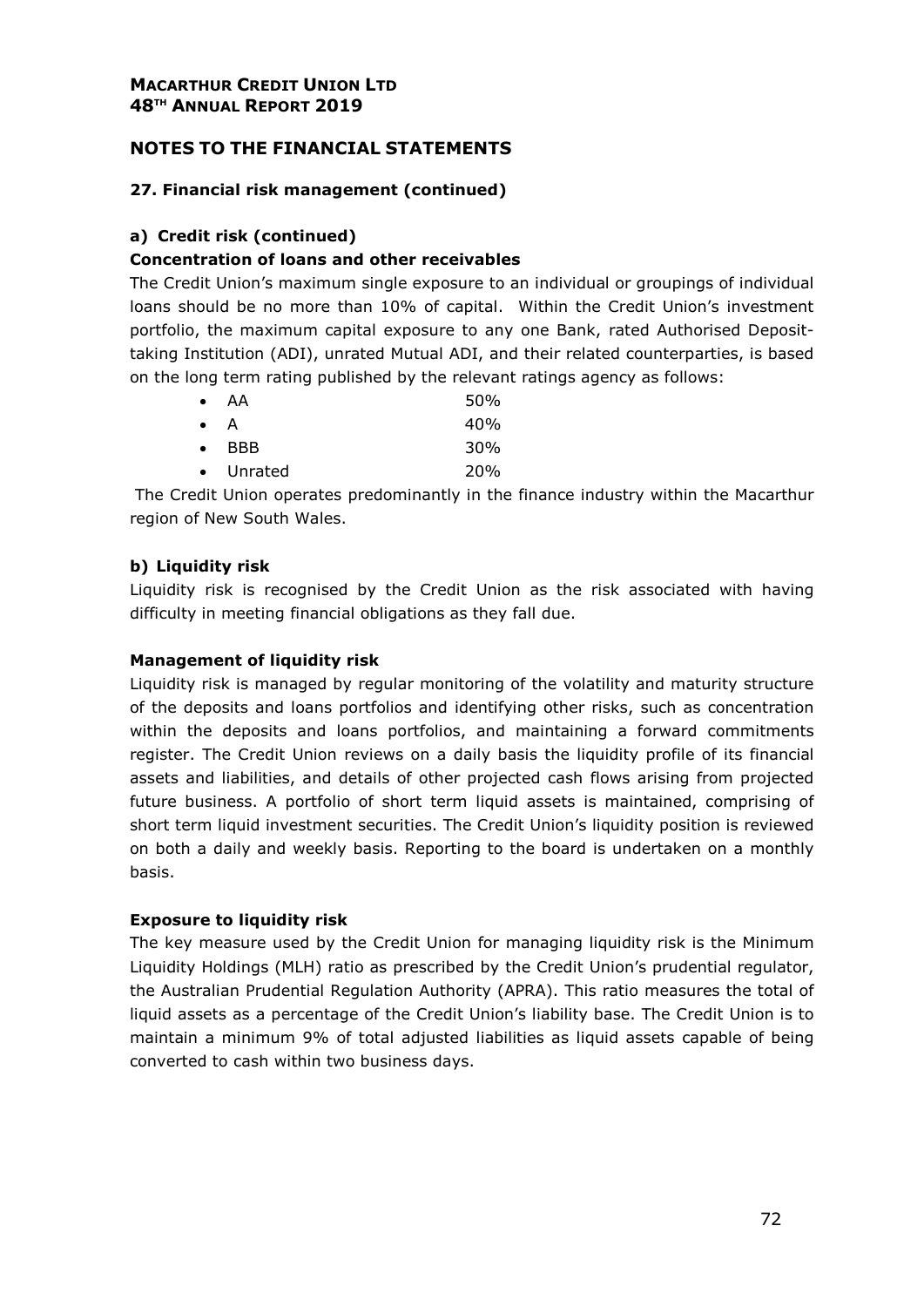## **NOTES TO THE FINANCIAL STATEMENTS**

## **27. Financial risk management (continued)**

## **b) Liquidity risk (continued) Exposure to liquidity risk (continued)**

Details of the Credit Union's MLH ratio at balance date and during the reporting period are as follows:

|                                   | 2019   | 2018   |
|-----------------------------------|--------|--------|
| As at 30 June                     | 17.60% | 22.08% |
| Average liquidity for the year    | 20.61% | 23.88% |
| Minimum liquidity during the year | 17.47% | 22.08% |
| Maximum liquidity during the year | 23.38% | 25.76% |

The Credit Union has a minimum internal MLH ratio limit of 15%.

The residual contractual maturities of the Credit Union's financial liabilities are detailed as follows:

|                              | Carrying    | Gross nominal     | Less than 1     |                | 3 months to 1  |              |
|------------------------------|-------------|-------------------|-----------------|----------------|----------------|--------------|
| 2019                         | amount      | (outflow)/ inflow | month           | 1 to 3 months  | year           | 1 to 5 years |
|                              |             |                   | \$              |                | 5              | \$           |
| <b>Financial Liabilities</b> |             |                   |                 |                |                |              |
| Deposits                     | 225,869,016 | (227, 283, 277)   | (164,086,180)   | (32, 310, 257) | (29, 463, 570) | (1,423,270)  |
| Trade and other payables     | 1,724,150   | (1,724,150)       | (1,724,150)     |                |                |              |
|                              | 227,593,166 | (229,007,427)     | (165, 810, 330) | (32,310,257)   | (29,463,570)   | (1,423,270)  |
| Unrecognised loan            |             |                   |                 |                |                |              |
| commitments                  | 4,402,405   | (4,402,405)       | (4,402,405)     |                |                |              |
| Total financial liabilities  | 231,995,571 | (233,409,832)     | (170, 212, 735) | (32, 310, 257) | (29,463,570)   | (1,423,270)  |
|                              |             |                   |                 |                |                |              |
|                              | Carrying    | Gross nominal     | Less than 1     |                | 3 months to 1  |              |
| 2018                         | amount      | (outflow)/ inflow | month           | 1 to 3 months  | year           | 1 to 5 years |
|                              |             |                   | \$              |                |                | \$           |
| <b>Financial Liabilities</b> |             |                   |                 |                |                |              |
| Deposits                     | 227,110,695 | (228, 421, 328)   | (168,063,415)   | (33,715,087)   | (23, 434, 356) | (3,208,470)  |
| Trade and other payables     | 995,748     | (995,748)         | (995,748)       |                |                |              |
|                              | 228,106,443 | (229,417,076)     | (169, 059, 163) | (33,715,087)   | (23,434,356)   | (3,208,470)  |
| Unrecognised loan            |             |                   |                 |                |                |              |
| commitments                  | 2,004,588   | (2,004,588)       | (2,004,588)     |                |                |              |
|                              |             |                   |                 |                |                |              |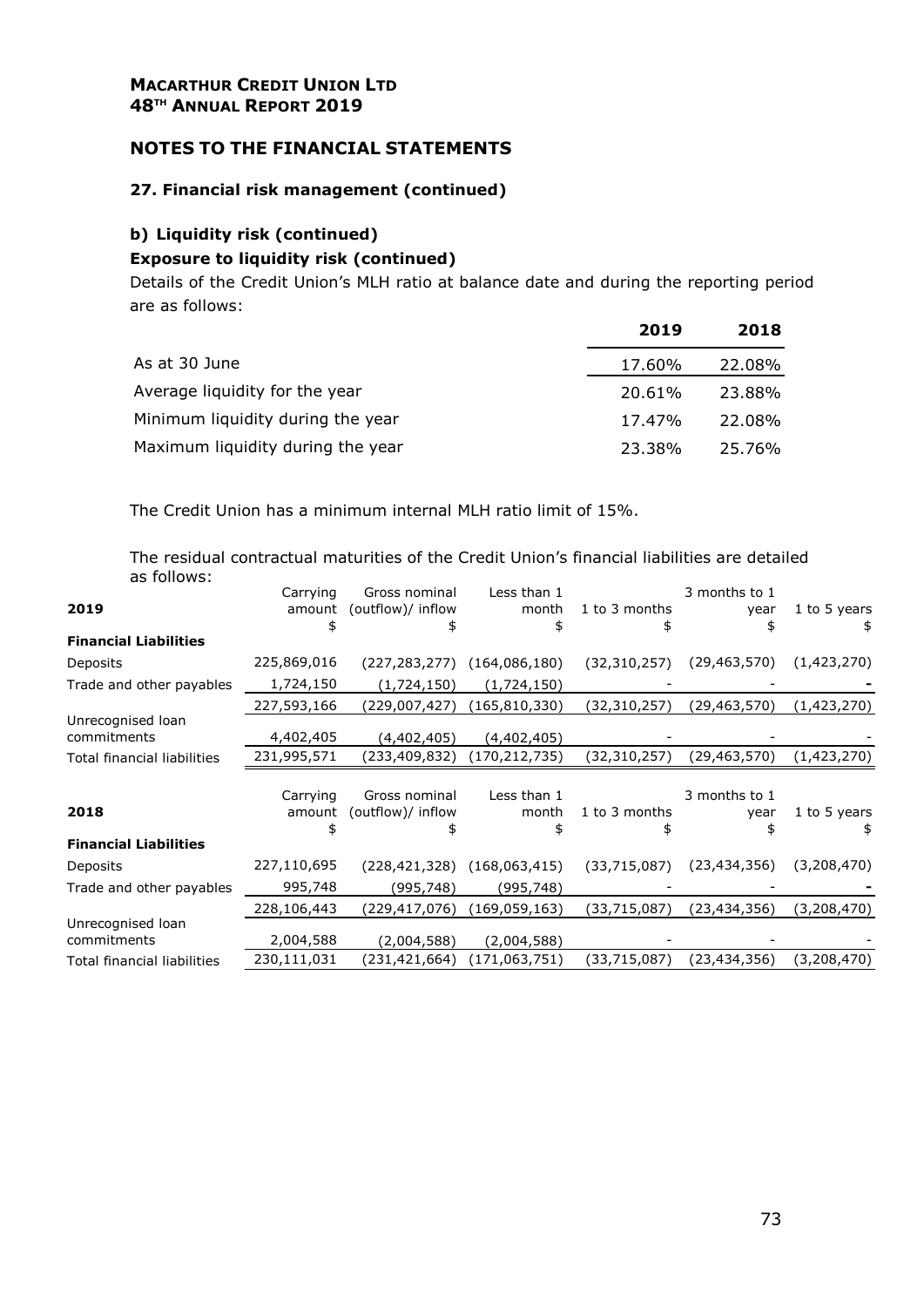# **NOTES TO THE FINANCIAL STATEMENTS**

## **27. Financial risk management (continued)**

## **b) Liquidity risk (continued)**

The previous table shows the undiscounted cash flows on the Credit Union's financial liabilities on the basis of their earliest possible contractual maturity. The Credit Union's expected cash flows on these instruments vary significantly from this analysis. For example, at call deposits from members are expected to maintain a stable or increasing balance and unrecognised loan commitments are not expected to be drawn down immediately. The gross nominal inflow/(outflow) disclosed in the previous table is the contractual, undiscounted cash flow on the financial liability.

## **c) Market risk**

Market risk is the risk that changes in market prices, such as interest rates and equity prices will affect the Credit Union's income or the value of its holdings of financial instruments. The objective of market risk management is to manage and control market risk exposures within acceptable parameters, while optimising the return on risk.

#### **Management of market risk**

The Credit Union has exposure to non traded interest rate risk generated by banking products such as loans and deposits. The Credit Union does not operate a trading book. Overall authority for market risk is vested in the Audit Committee. The Audit Committee is responsible for the development of detailed risk management policies and for the review of their implementation.

## **Exposure to interest rate risk**

The principal risk to which the Credit Union is exposed is the risk of loss from fluctuations in the future cash flows or fair values of financial instruments because of a change in market interest rates. Interest rate risk is managed principally through monitoring gaps in the maturity profiles of interest rate sensitive assets and liabilities.

In preparing and managing these maturity profiles, it is assumed that the contractual maturity period of assets and liabilities equates to their actual repricing.

The day to day monitoring of these gaps is undertaken by senior management, with the results of this monitoring reported to the Board of Directors on a monthly basis.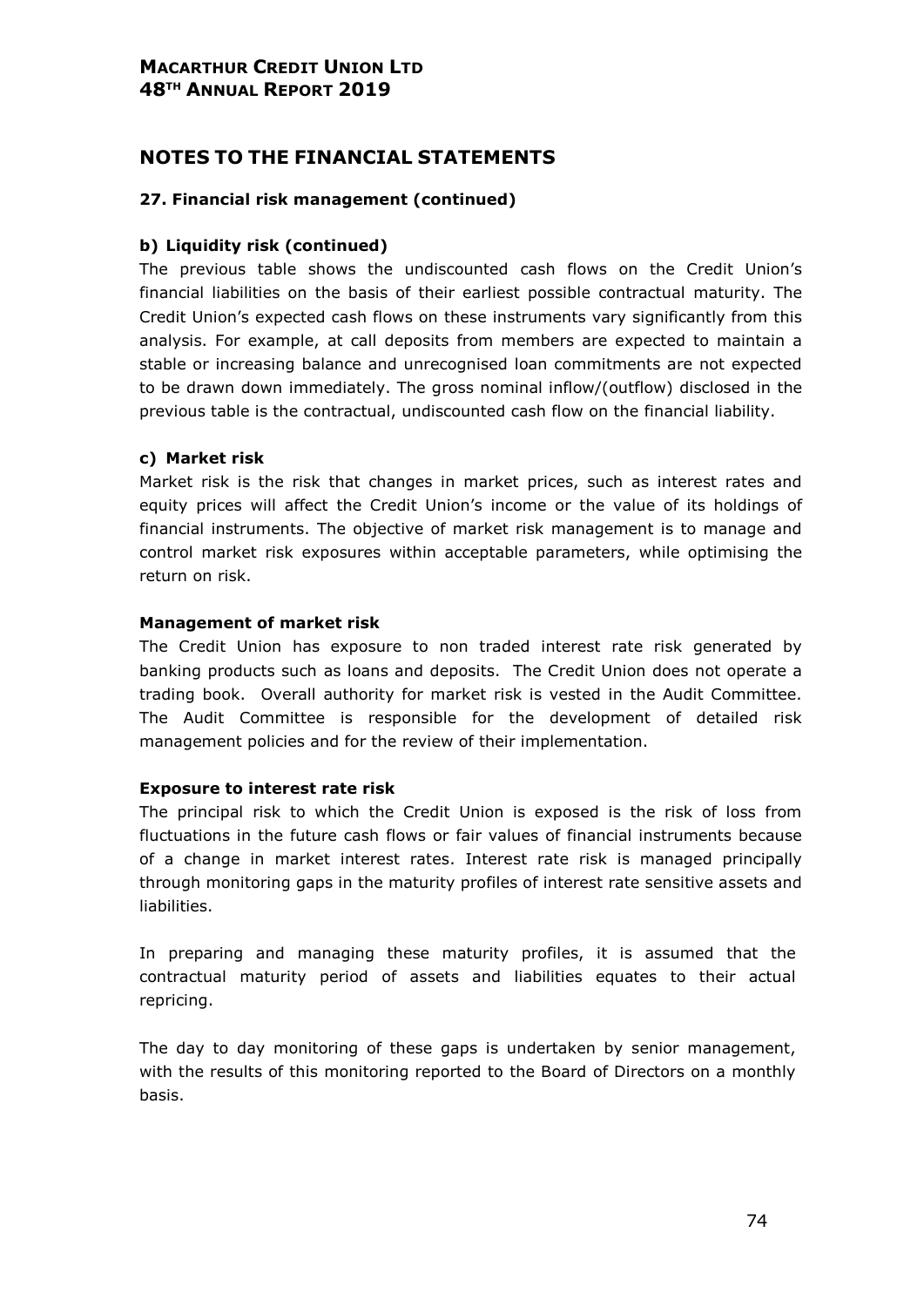# **NOTES TO THE FINANCIAL STATEMENTS**

## **27. Financial risk management (continued)**

## **c) Market risk (continued)**

The Credit Union's potential exposure to movements in interest rates is measured as the cumulative gap in maturity time brackets as a percentage of pre-tax profit. This measures the impact of a 2% movement (either upwards or downwards) in market interest rates. At 30 June 2019, the exposure was \$137,337 (2018 \$109,896). This exposure reflects the potential impact on the Credit Union's annual profit.

The Credit Union uses Value At Risk (VAR) as its measure of interest rate risk exposure. A summary of the gap position of the Credit Union's banking book, expressed as a percentage of regulatory capital, as at 30 June 2019:

|               | 2019  | 2018     |
|---------------|-------|----------|
| As at 30 June | 0.58% | $0.47\%$ |

In addition, the Credit Union uses a wide range of stress tests to model the financial impact of a variety of exceptional market scenarios on the banking book.

## **d) Fair value**

Fair value reflects the amount for which an asset could be exchanged or a liability settled, between knowledgeable, willing parties in an arm's length transaction. Quoted prices or rates are used to determine fair value where an active market exists. If the market for a financial instrument is not active, fair values are estimated using present value or other valuation techniques.

Fair values have been determined for measurement and/or disclosure purposes based on the following methods:

## *Financial instruments carried at fair value*

• Financial instruments classified as FVOCI are measured at fair value by reference to quoted market prices where available. If quoted market prices are not available, then fair values are estimated based on pricing models or other recognised valuation techniques.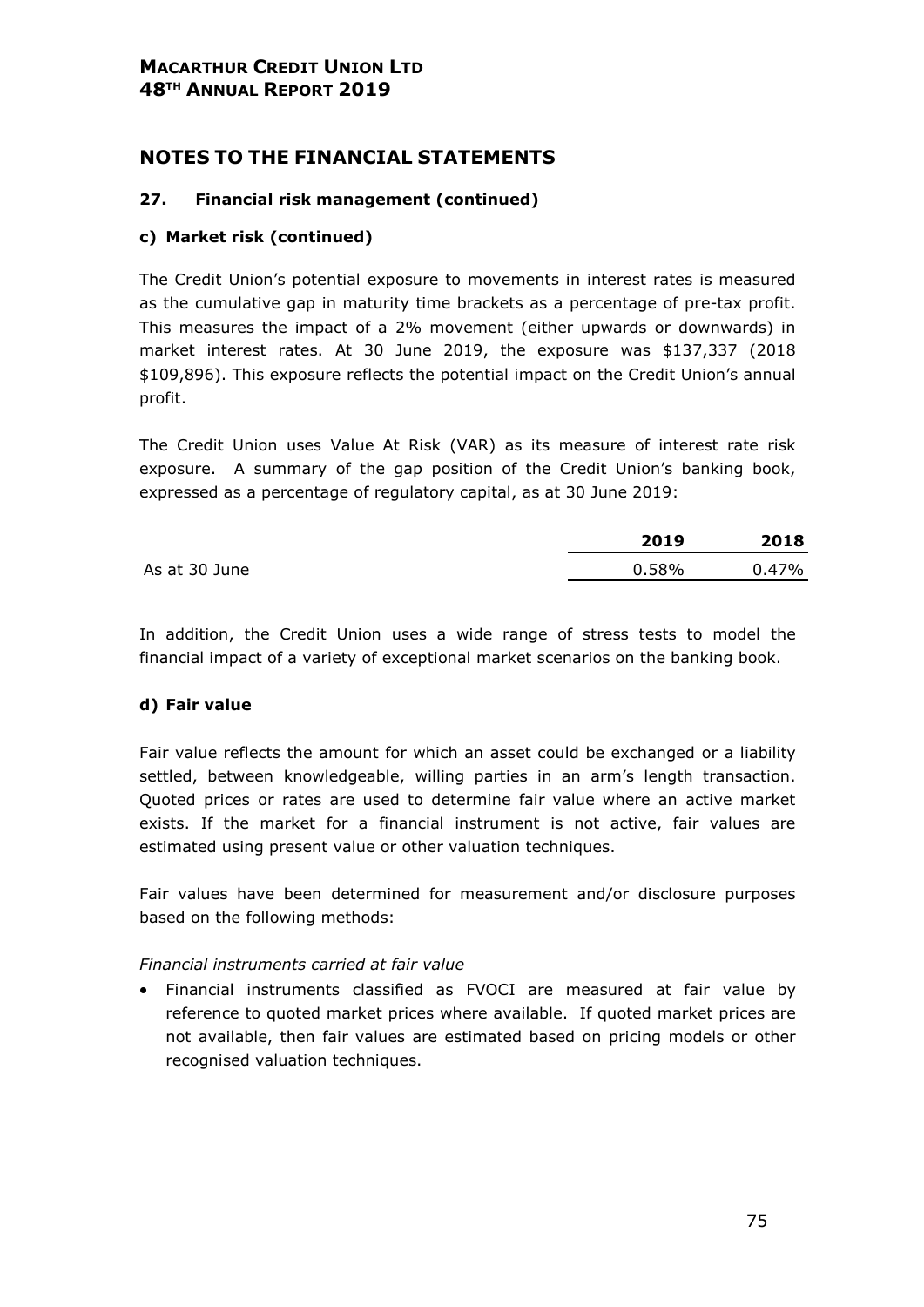# **NOTES TO THE FINANCIAL STATEMENTS**

## **27. Financial risk management (continued)**

## **d) Fair value (continued)**

## *Financial instruments carried at amortised cost*

- The fair values of liquid assets and other assets maturing within 12 months approximate their carrying amounts. This assumption is applied to liquid assets and the short-term elements of all other financial assets and financial liabilities.
- The fair value of at call deposits with no specific maturity is approximately their carrying amount as they are short term in nature or are payable on demand.
- The fair value of term deposits at amortised cost is estimated by reference to current market rates offered on similar deposits.
- The fair value of variable rate financial instruments, including loan assets and liabilities carried at amortised cost are approximated by their carrying value. In the case of loan assets held at amortised cost, changes in the fair value do not reflect changes in credit quality, as the impact of credit risk is largely recognised separately by deducting the amount of an allowance for credit losses.
- The fair value of fixed rate loans at amortised cost is estimated by reference to current market rates offered on similar loans.

## **Fair value hierarchy**

The following tables show the fair values of financial assets and financial liabilities, including their levels in the fair value hierarchy. It does not include fair value information for financial assets and liabilities not measured at fair value if the carrying amount is a reasonable approximation of fair value.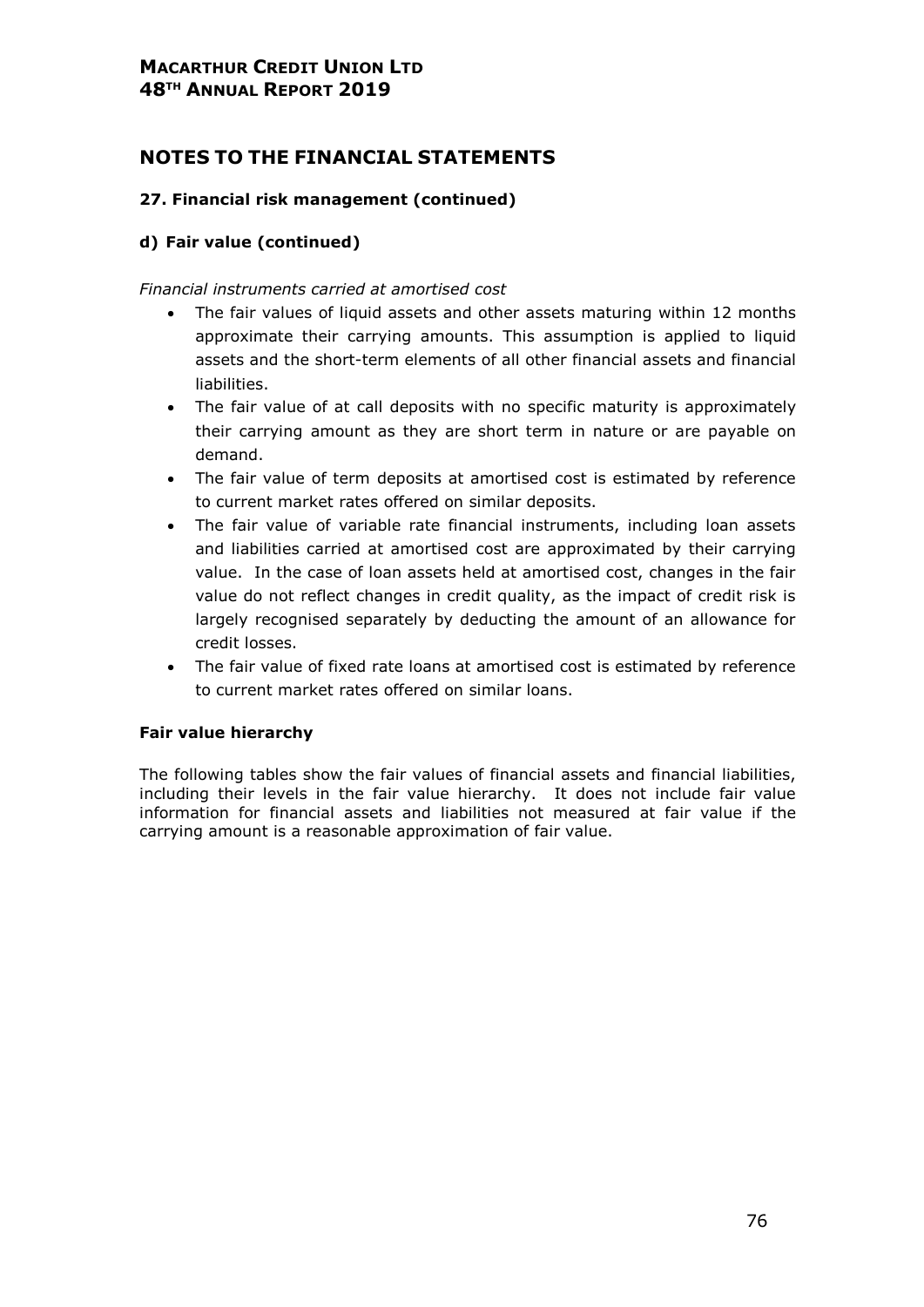## **NOTES TO THE FINANCIAL STATEMENTS**

### **27. Financial risk management (continued)**

## **d) Fair value (continued)**

| 30 June 2019                                                  | <b>Note</b> | Carrying<br>Amount | Level 1<br>\$            | Level 2<br>\$  | Level 3<br>\$ |
|---------------------------------------------------------------|-------------|--------------------|--------------------------|----------------|---------------|
| <b>Financial assets measured at FVOCI</b>                     |             |                    |                          |                |               |
| Equity investments                                            | 13          | 1,136,917          | $\overline{\phantom{a}}$ |                | 1,136,917     |
|                                                               |             | 1,136,917          |                          |                | 1,136,917     |
| <b>Financial</b><br>assets<br>measured<br>amortised cost      | at          |                    |                          |                |               |
| Loans and advances to members                                 | 11(a)       | 185,035,183        |                          |                | 184,997,709   |
|                                                               |             | 185,035,183        |                          | $\blacksquare$ | 184,997,709   |
| liabilities<br><b>Financial</b><br>measured<br>amortised cost | at          |                    |                          |                |               |
| Deposits                                                      | 19          | 225,869,016        |                          | 225,833,705    |               |
|                                                               |             | 225,869,016        | ۰                        | 225,833,705    |               |

The following table shows the carrying amount and the fair values of financial assets and financial liabilities under AASB 139 as at 30 June 2018.

| 30 June 2018<br>Financial assets not measured at fair<br>value            | <b>Note</b> | Carrying<br>Amount         | Level 1<br>\$                              | Level 2<br>\$              | Level 3<br>\$ |
|---------------------------------------------------------------------------|-------------|----------------------------|--------------------------------------------|----------------------------|---------------|
| Loans to members                                                          | 11(a)       | 165,425,074<br>165,425,074 | $\overline{\phantom{a}}$<br>$\blacksquare$ | 165,501,312<br>165,501,312 |               |
| liabilities not measured at<br><b>Financial</b><br>fair value<br>Deposits | 19          | 227,110,695                | $\overline{\phantom{a}}$                   | 227,092,612                |               |
|                                                                           |             | 227,110,695                | ۰                                          | 227,092,612                |               |

#### *Valuation techniques*

Deposits and loans are valued by means of a discounted cash flow model which considers the present value of future cash flow. The discount factors are derived from the term structure of interest rates corresponding to the term of the cash flow being present valued. A yield curve is constructed from benchmark market rates. For fixed rate mortgages cash flows are adjusted for the effect of principal prepayment.

Equity investments classified as FVOCI are valued with reference to recent market transaction prices where available, where not available a range of high level values were determined using various valuation methodologies based on underlying cash flow assumptions for these entities.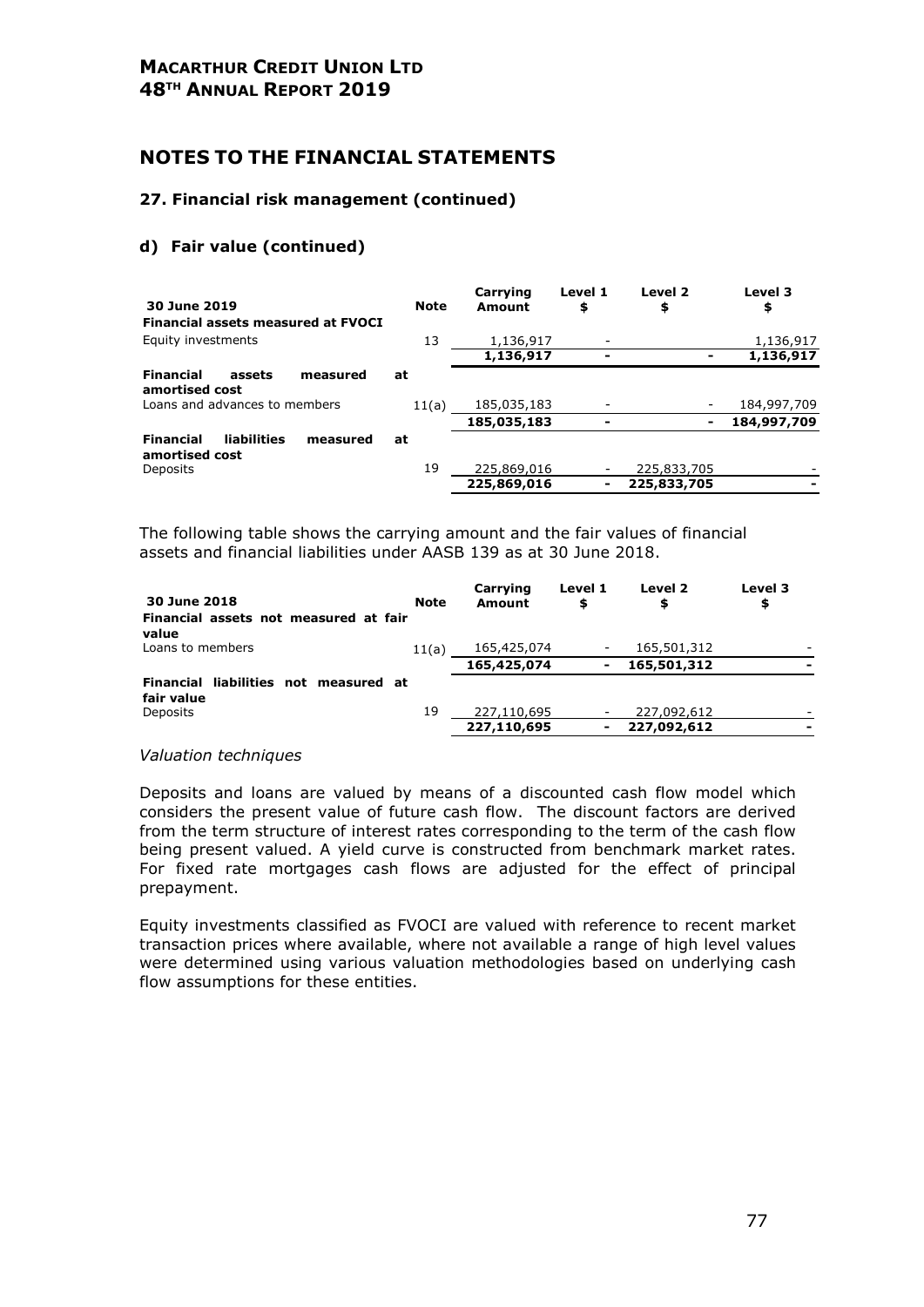## **NOTES TO THE FINANCIAL STATEMENTS**

## **27. Financial risk management (continued)**

## **d) Fair value (continued)**

### **Interest rates used for determining fair value**

The interest rates used to discount estimated cash flows, when applicable, are based on current market rates at the reporting date which incorporate an appropriate credit spread, and were as follows:

|                  | 2019              | 2018              |
|------------------|-------------------|-------------------|
| Loans to members | $3.64\% - 4.94\%$ | $3.99\% - 4.69\%$ |
| Deposits         | $1.85\% - 2.20\%$ | $1.85\%$ - 2.15%  |

## **e) Capital management - regulatory capital**

The Credit Union's regulator, the Australian Prudential Regulation Authority (APRA) sets and monitors capital requirements for the Credit Union as a whole. The Credit Union reports to APRA under Basel II capital requirements and has adopted the standardised approach for credit risk and operational risk.

In implementing current capital requirements APRA requires the Credit Union to maintain a prescribed ratio of total capital to total risk weighted assets.

The Credit Union's regulatory capital is analysed in two tiers:

- Tier 1 capital, which includes ordinary share capital, general reserves and retained earnings, and other regulatory adjustments relating to items that are included in equity but are treated differently for capital adequacy purposes.
- Tier 2 capital, which includes qualifying subordinated liabilities, collective impairment allowances and the element of the fair value reserve relating to unrealised gains on readily marketable securities classified as available for sale.

Risk weighted assets are determined according to specified requirements that seek to reflect the varying levels of risk attached to assets and off balance sheet exposures. The Credit Union's policy is to maintain a strong capital base so as to maintain member, creditor and market confidence and to sustain future development of the business. The Credit Union has complied with all externally imposed capital requirements throughout the period.

There have been no material changes in the Credit Union's management of capital during the period.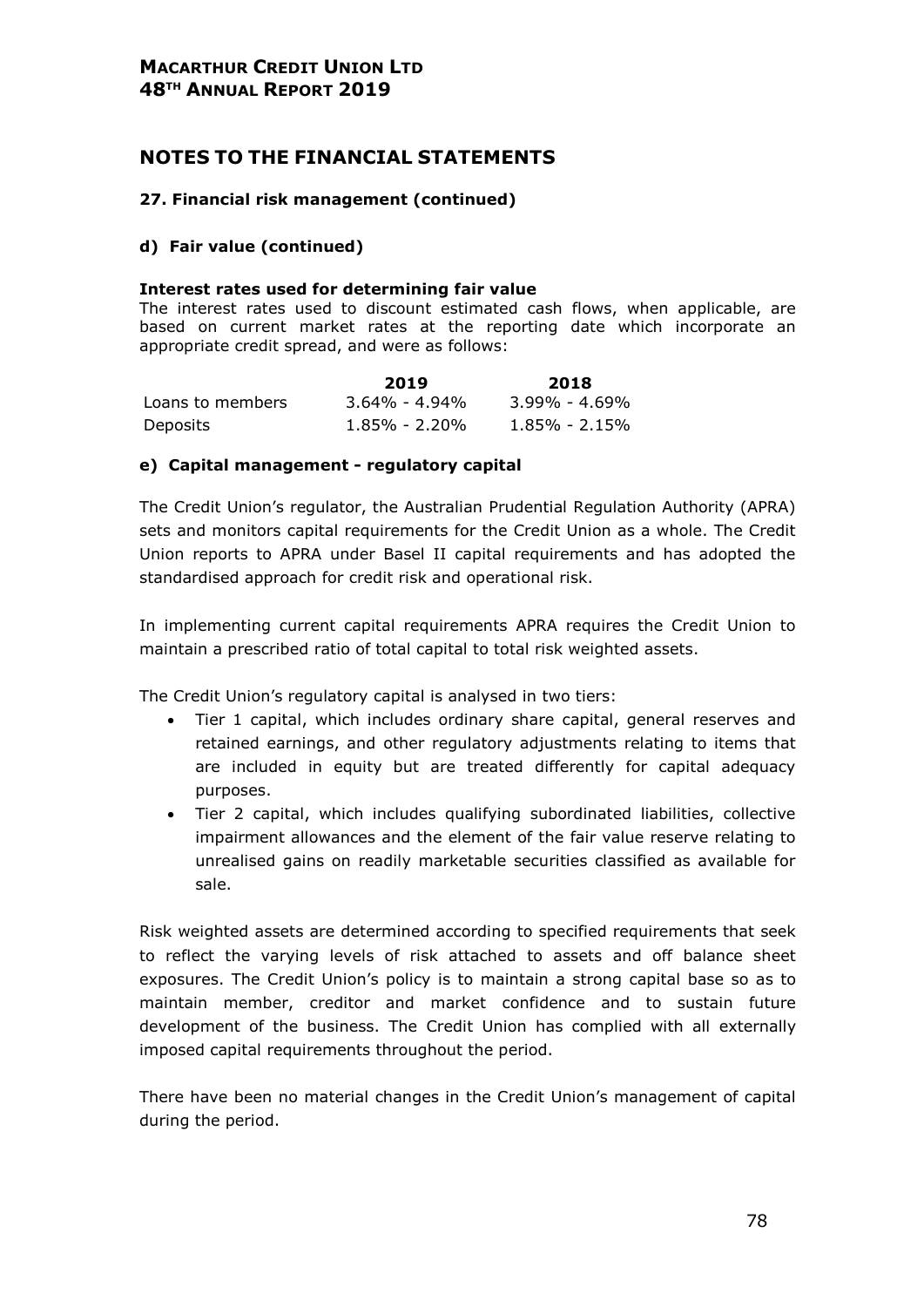# **NOTES TO THE FINANCIAL STATEMENTS**

## **27. Financial risk management (continued)**

## **e) Capital management - regulatory capital (continued)**

APRA has set a prudential capital requirement (PCR) for each Approved Deposittaking Institution (ADI) which must be met at all times. Subject to the minimum capital requirements of 8%, PCR's are set at a level proportional to each ADI's overall risk profile. A key principle of APRA's capital management framework is that ADI's should have a process for assessing their overall capital adequacy in relation to their risk profile and strategy for maintaining capital levels. This process is referred to as the Internal Capital Adequacy Assessment Process (ICAAP).

The Credit Union's regulatory capital position at 30 June was as follows:

|                                                        | 2019        | 2018          |
|--------------------------------------------------------|-------------|---------------|
| <b>Common Equity Tier 1 capital</b>                    | \$          | \$            |
| Retained earnings                                      | 24,900,407  | 24,385,561    |
| Regulatory adjustments to Common Equity Tier 1 Capital | (1,521,818) | (1, 185, 770) |
| Total Common Equity Tier 1 Capital                     | 23,378,589  | 23,199,791    |
| <b>Tier 2 capital</b>                                  |             |               |
| General reserve for credit losses                      | 416,361     | 358,695       |
| Regulatory adjustments to Tier 2 Capital               |             |               |
| Total Tier 2 capital                                   | 416,361     | 358,695       |
| <b>Total capital base</b>                              | 23,794,950  | 23,558,486    |
| Risk weighted assets                                   | 118,825,053 | 119,982,881   |
| of which:                                              |             |               |
| Credit Risk                                            | 103,649,917 | 104,825,932   |
| <b>Operational Risk</b>                                | 15,175,136  | 15,156,949    |
| <b>Capital ratios</b>                                  |             |               |
| Capital Adequacy Ratio                                 | 20.03%      | 19.63%        |
| Tier 1 capital ratio                                   | 19.67%      | 19.34%        |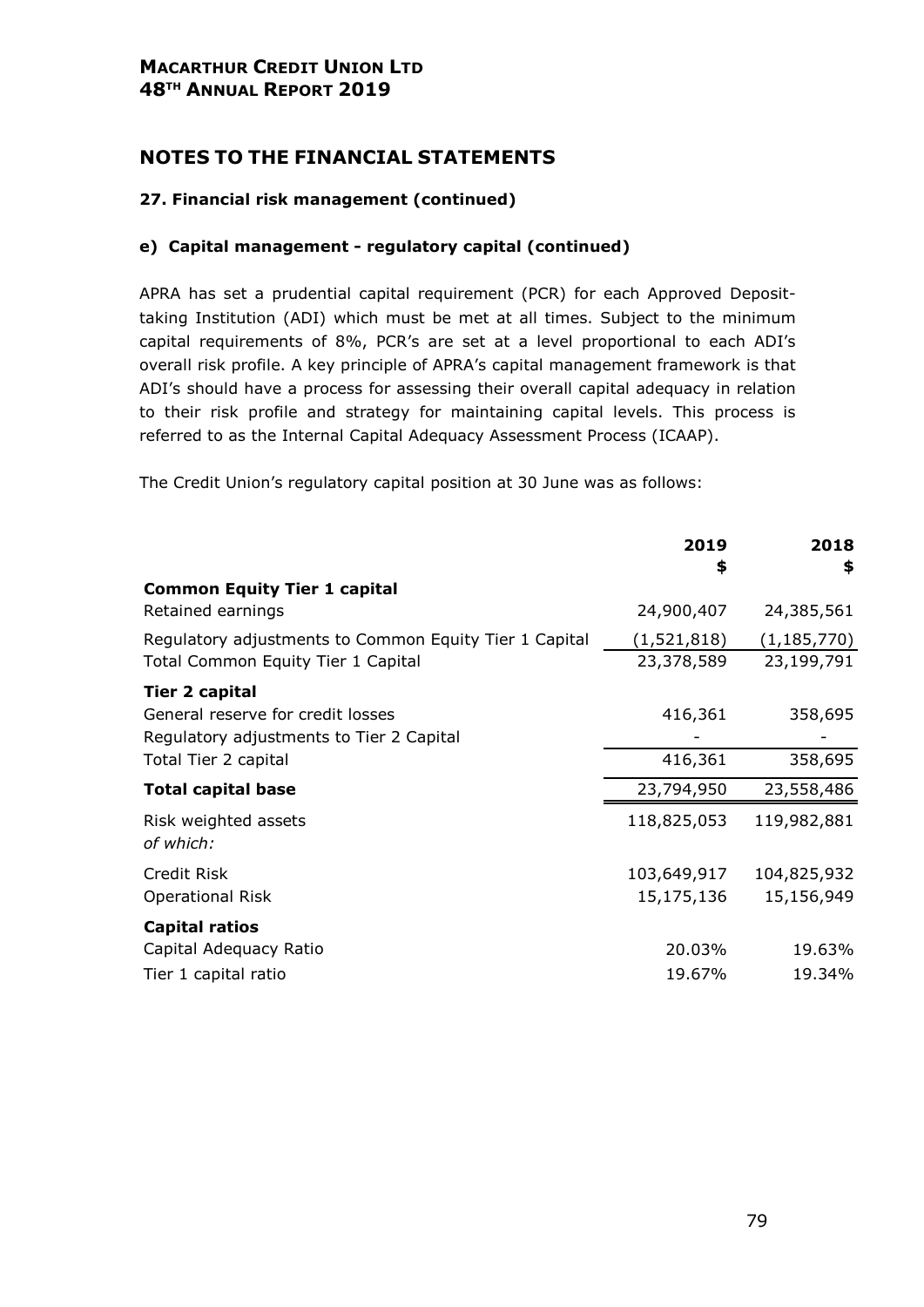# **NOTES TO THE FINANCIAL STATEMENTS**

## **28. Related parties**

The following were key management personnel of the Credit Union at any time during the reporting period, and unless otherwise indicated were key management personnel for the entire period:

## *Non-executive directors*

- Lloyd Pollard
- Geoffrey Ellis
- Greg Wright (Resigned 13 November 2018)
- Deborah Vardy
- Glenn Becker
- Katie Palmer
- Alistair McLean (Resigned 21 November 2018)
- Doug Ferris (Appointed 13 November 2018)
- Peter Buckley (Appointed 21 November 2018)

## *Executives*

- David Cadden (CEO)
- Paul Brooks (CFO)
- Rebecca Brookes (COO)

## *Remuneration of key management personnel ("KMP")*

The aggregate compensation of KMP comprises amounts paid, payable or provided for during the year. These amounts are as follows:

|                              | 2019<br>S | 2018    |
|------------------------------|-----------|---------|
| Short term employee benefits | 732,938   | 708,815 |
| Post employment benefits-    |           |         |
| Superannuation contributions | 67,785    | 66,353  |
| Other long term benefits     | (2,900)   | 15,244  |
| Total                        | 797,823   | 790,412 |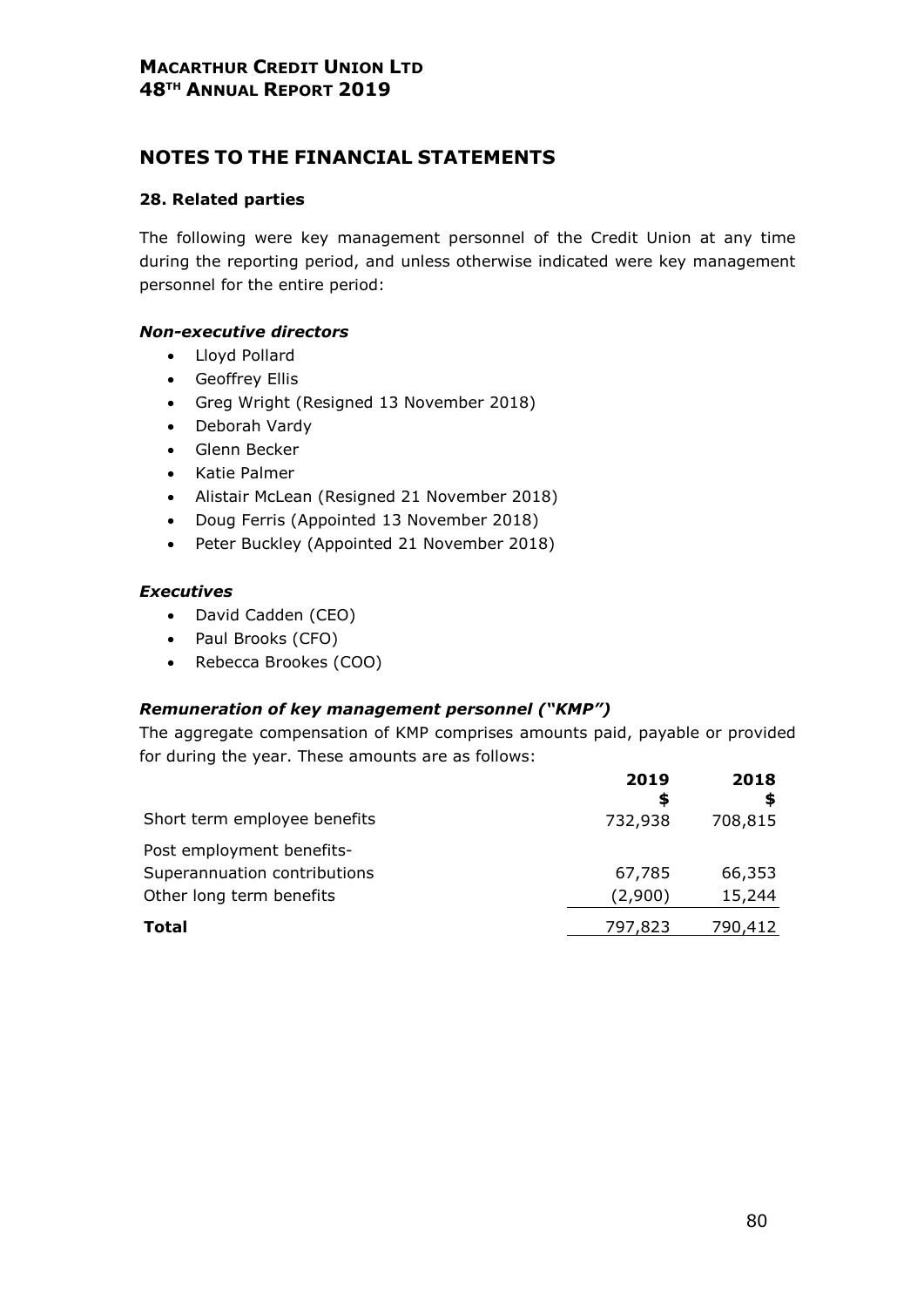## **NOTES TO THE FINANCIAL STATEMENTS**

## **28. Related parties (continued)**

## *Remuneration of key management personnel ("KMP")(Continued)*

Remuneration shown as "Short term employee benefits" in the above table is defined as cash salaries, paid annual leave and movements in annual leave provision. All remuneration to directors was approved by the members at the previous Annual General Meeting of the Credit Union.

## *Loans to key management personnel*

|                                                                               | 2019<br>\$ | 2018<br>\$ |
|-------------------------------------------------------------------------------|------------|------------|
| The aggregate value of loans to KMP at balance date<br>amounted to:           | 3,168,478  | 2,774,687  |
| The aggregate value of loans disbursed to KMP<br>during the year amounted to: | 2,178,867  | 1,061,500  |
| Interest and fees earned on loans to KMP                                      | 139,204    | 93,250     |
| Less: KMP loan balance at date of resignation or<br>restructure $\wedge$      | 356,525    | 98,594     |
| Repayments during the year                                                    | 1,567,755  | 448,225    |

The Credit Union's policy for lending to directors is that all loans are approved on the same terms and conditions that apply to members.

There are no benefits or concessional terms and conditions applicable to related parties of KMP. There are no loans to related parties which are impaired.

^ Movement is due to a director(s) retiring at the end of elected term.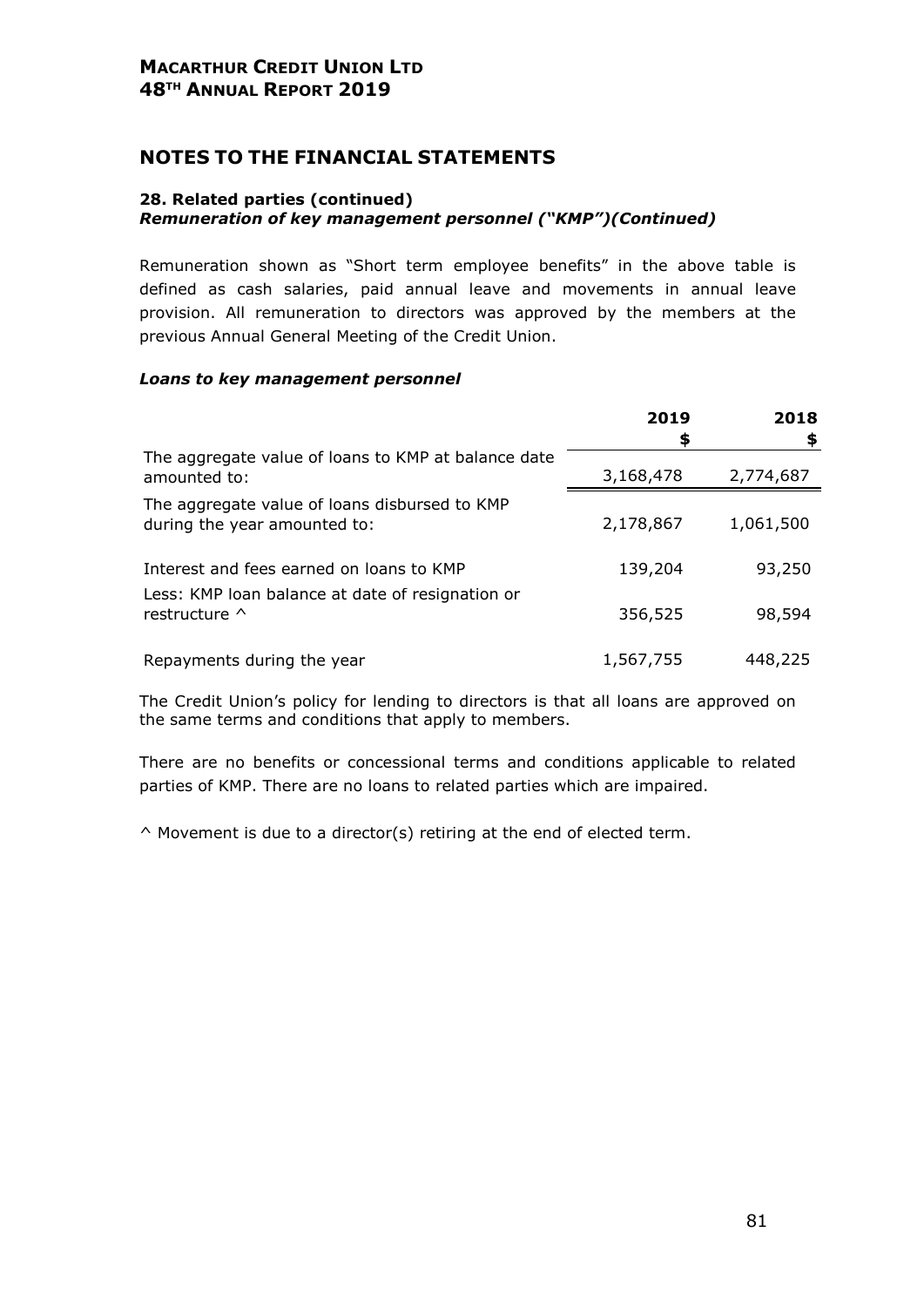# **NOTES TO THE FINANCIAL STATEMENTS**

## **29. Economic dependency**

The Credit Union has an economic dependency on the following suppliers of services.

## *Credit Union Services Corporation (Australia) Limited ("CUSCAL")*

CUSCAL supplies the Credit Union with rights to member cheques, access cards and provides services in the form of settlement with bankers for member cheques, EFT, visa card transactions and the production of access cards for use by members. It also provides central banking facilities to the Credit Union.

In addition, CUSCAL operates the switching computer used to link access cards operated through the RediATM network and other approved ATM and EFT suppliers to the Credit Union's IT systems.

## *TransAction Solutions Pty Limited ("TAS")*

TAS provides computing services to the Credit Union. The Credit Union has a management contract with the bureau to supply computer support staff and services to meet the day to day needs of the Credit Union and compliance with relevant prudential standards.

## *Service Contracts*

All service contracts are capable of being cancelled within 12 months.

## **30. Subsequent events**

There have been no matters or circumstances that have arisen since the end of the financial year which significantly affected or may significantly affect the operations, or state of affairs of the Credit Union in subsequent financial years.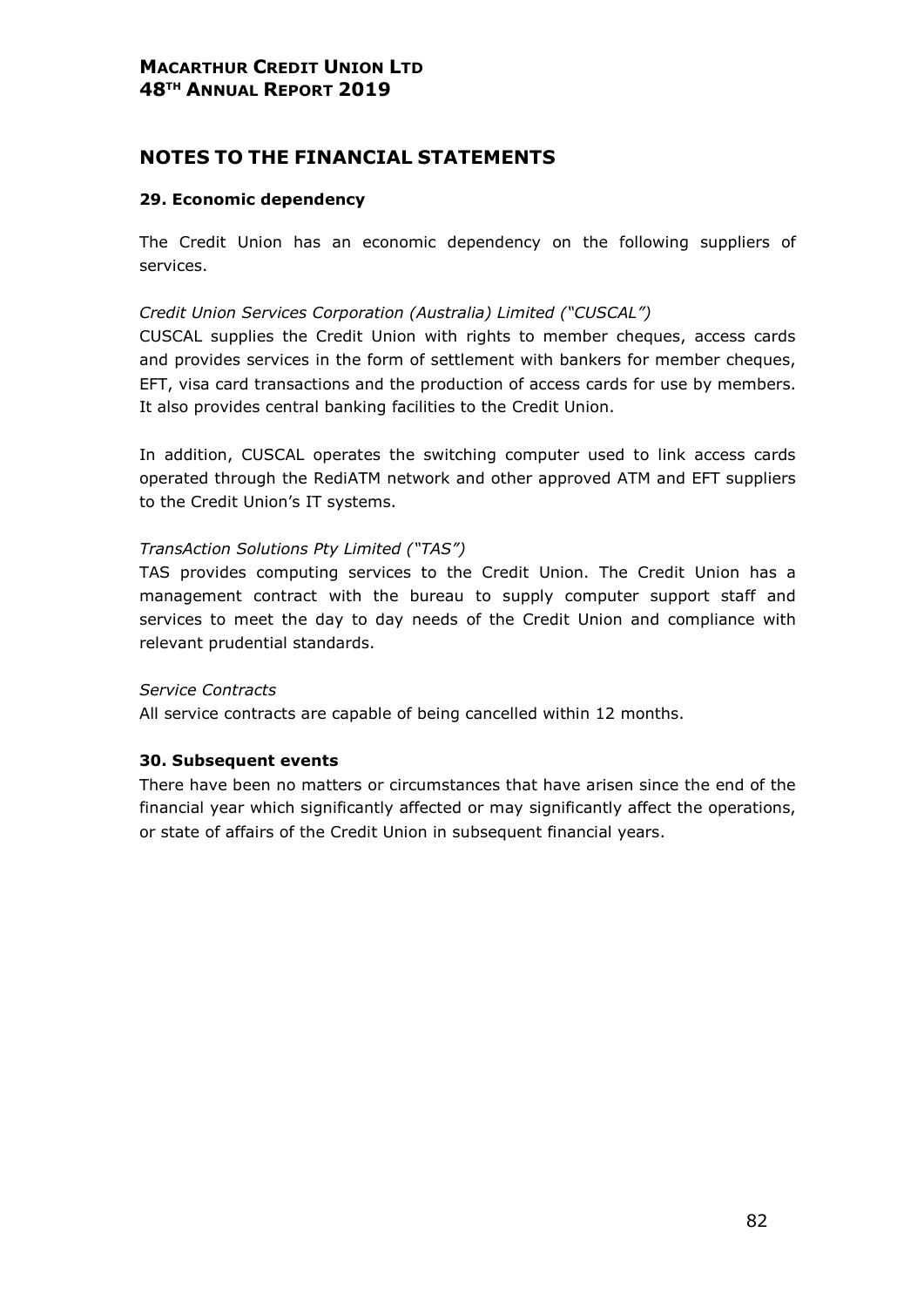## **DIRECTORS' DECLARATION**

- 1 In the opinion of the directors of Macarthur Credit Union Limited ('the Credit Union'):
	- (a) the financial statements and notes that are set out on pages 21 to 82 are in accordance with the Corporations Act 2001, including:
		- (i) giving a true and fair view of the Credit Union's financial position as at 30 June 2019 and of its performance, for the financial year ended on that date; and
		- (ii) complying with Australian Accounting Standards and the Corporations Regulations 2001; and
	- (b) there are reasonable grounds to believe that the Credit Union will be able to pay its debts as and when they become due and payable.
- 2 The directors draw attention to Note 2 (a) which includes a statement of compliance with International Financial Reporting Standards.

Signed in accordance with a resolution of the directors:

Lloyd Pollard Geoffrey Ellis

Chairman of Board of Directors Deputy Chairman Board of Directors

Dated at Camden this 18<sup>th</sup> September 2019.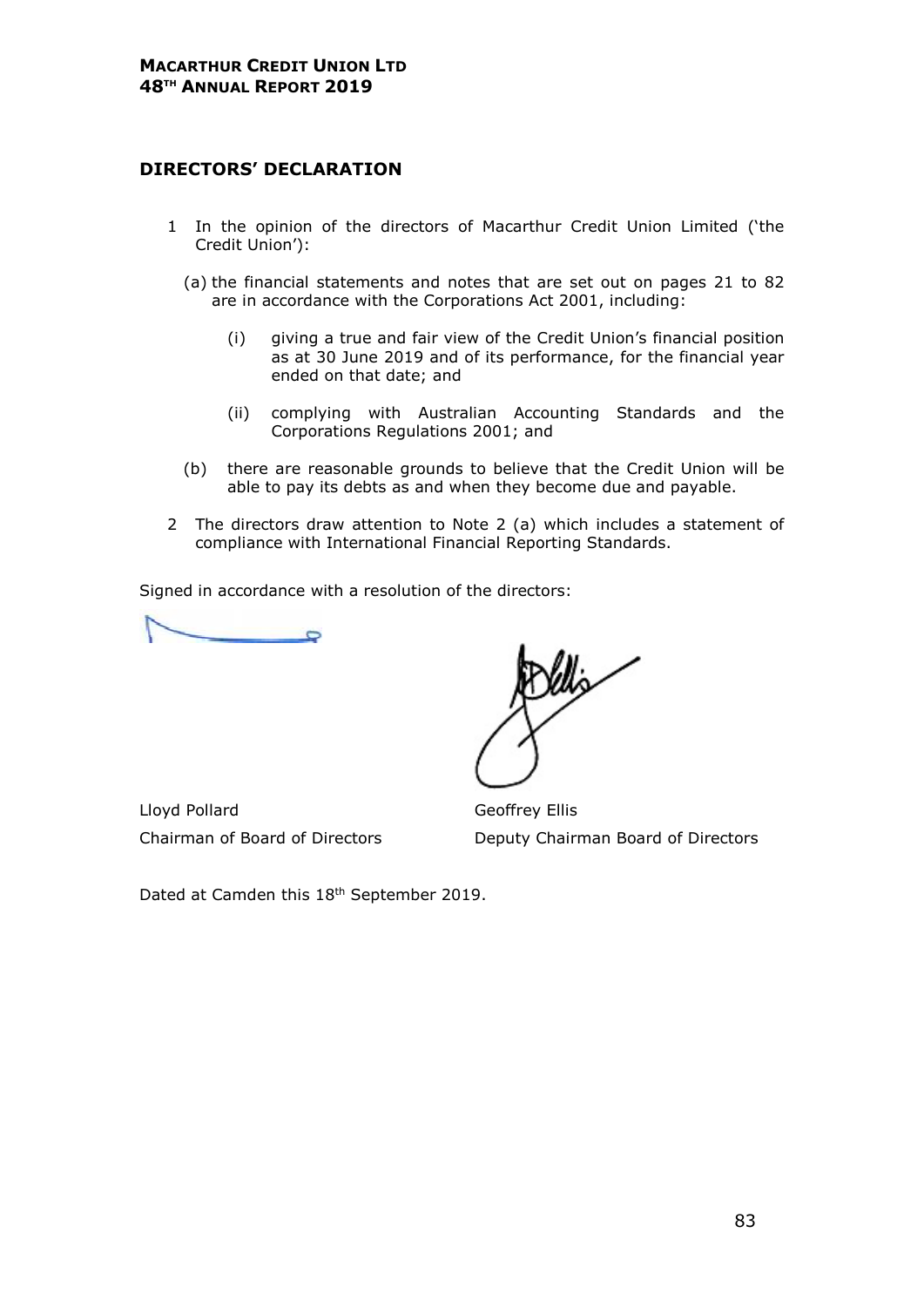

# Independent Auditor's Report

## To the members of Macarthur Credit Union Limited

#### **Opinion**

We have audited the **Financial Report** of Macarthur Credit Union Limited (the Company).

In our opinion, the accompanying Financial Report of the Company is in accordance with the Corporations Act 2001, including:

• giving a true and fair view of the Company's financial position as at 30 June 2019 and of its financial performance for the year ended on that date; and

• complying with Australian Accounting Standards and the Corporations Regulations 2001.

#### The **Financial Report** comprises:

- Statement of financial position as at 30 June 2019
- Statement of profit or loss and other comprehensive income, Statement of changes in equity, and Statement of cash flows for the year then ended
- Notes including a summary of significant accounting policies
- Directors' Declaration.

#### **Basis for opinion**

We conducted our audit in accordance with Australian Auditing Standards. We believe that the audit evidence we have obtained is sufficient and appropriate to provide a basis for our opinion.

Our responsibilities under those standards are further described in the Auditor's responsibilities for the audit of the Financial Report section of our report.

We are independent of the Company in accordance with the Corporations Act 2001 and the ethical requirements of the Accounting Professional and Ethical Standards Board's APES 110 Code of Ethics for Professional Accountants (the Code) that are relevant to our audit of the Financial Report in Australia. We have fulfilled our other ethical responsibilities in accordance with the Code.

#### **Other Information**

Other Information is financial and non-financial information in Macarthur Credit Union Limited's annual reporting which is provided in addition to the Financial Report and the Auditor's Report. The Directors are responsible for the Other Information.

Our opinion on the Financial Report does not cover the Other Information and, accordingly, we do not express an audit opinion or any form of assurance conclusion thereon.

84